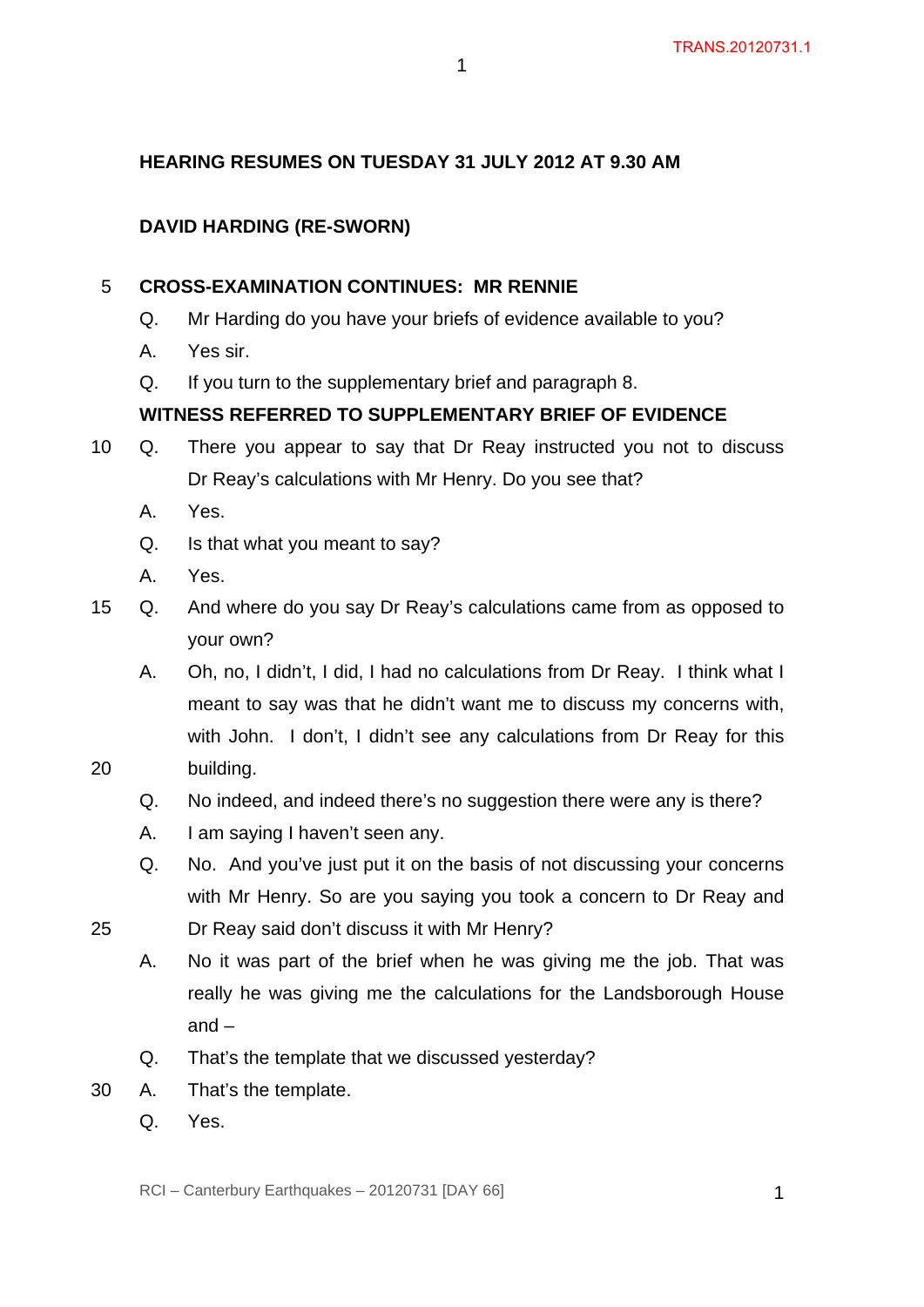- A. And the instruction was, "If you have any queries about this talk to me about it rather than John."
- Q. So in fact the proposition was that discussing the template with Mr Henry was not something which Dr Reay recommended?
- 5 A. Well it wasn't recommended, he told me not to.
	- Q. But there was no prohibition in relation to your discussing the job itself with Mr Henry was there?
	- A. I took there to be a prohibition on not discussing anything with John Henry.
- 10 Q. Well Dr Reay disagrees as he has said and will say in evidence. Does that indicate a misunderstanding between you or a mistake on your part?
	- A. Well I'm going from my memory. I can't tell you which it was.
	- Q. Now I'm going to go to a couple of the details of the CTV building. Firstly may we have please BUI.MAD249.0284.15?

#### **WITNESS REFERRED TO SLIDE – PLAN**

- Q. It would be helpful if we could enlarge the top left-hand corner of that plan please. The first two segments of column cross-section. And you've no doubt looked at this before today have you Mr Harding?
- 20 A. Yes.

- Q. And you will see in the right-hand segment a drawing of a beam column joint, that's correct?
- A. I can't quite tell from that where section 2 is taken but…
- Q. Would you like the larger plan back so you can see that?
- 25 A. Yes please. I still can't quite find section2.
	- Q. Well I don't think it's important which level you find it on. Do you accept that it shows a detail of a beam column joint?
	- A. Well, no I can't tell where that section's taken from that. There doesn't appear to be a section 2 anywhere on those elevations so I, I can't tell
- 30 you where it is.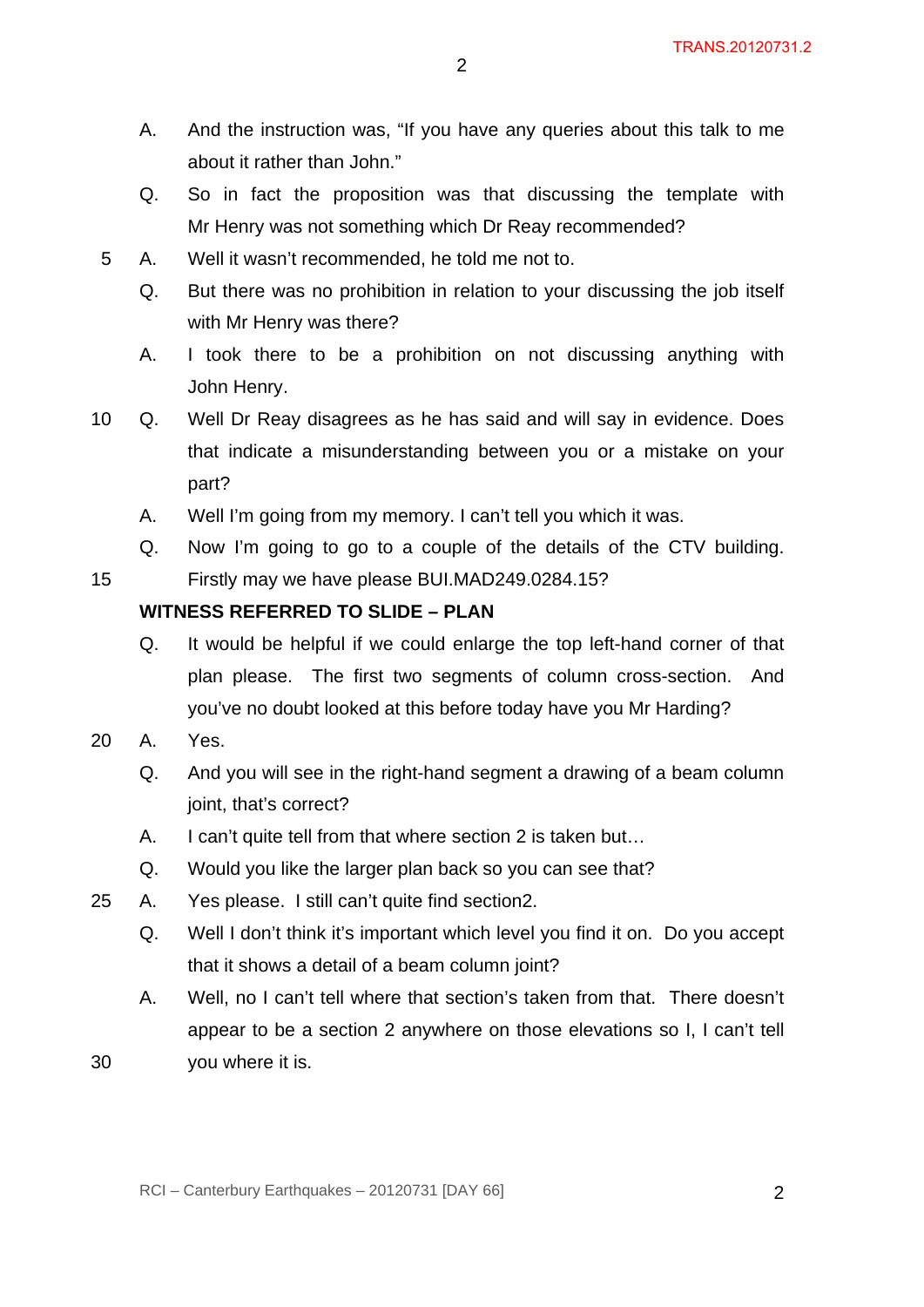#### **JUSTICE COOPER:**

Mr Rennie, I hope this doesn't upset some forensic purpose that you might have but my colleague, Commissioner Fenwick, tells me it's not a drawing of a beam column joint.

5

#### **MR RENNIE:**

Well it may well upset a forensic purpose Sir, but perhaps you are –

#### **JUSTICE COOPER:**

10 Well advisedly or?

# **COMMISSIONER FENWICK:**

It's a joint between column C18 I think and the wall DE at the top. So you can't really describe that as a beam.

15

# **MR RENNIE:**

I understand your point Sir, and I apologise for the misinterpretation which of course is my responsibility.

# **CROSS-EXAMINATION CONTINUES: MR RENNIE**

- 20 Q. This shows, this drawing in any event shows spirals at 250 pitch, do you see that?
	- A. It's disappeared.
	- Q. You'll need it back again, I'm sorry.
	- A. Yes that does show that.
- 25 Q. And I take it that is a pitch that you will have selected for this particular detail?
	- A. Yes that was what was in the calculations. As I've said, the calculations, we calculated what it would be for ductility and what it was without ductility and it was chosen to do it without ductility.
- 30 Q. And 250 millimetres was the spiral separation through the whole of the column?
	- A. It appears so, yes.

 $RCI - Canterbury Earthquakes - 20120731 [DAY 66]$  3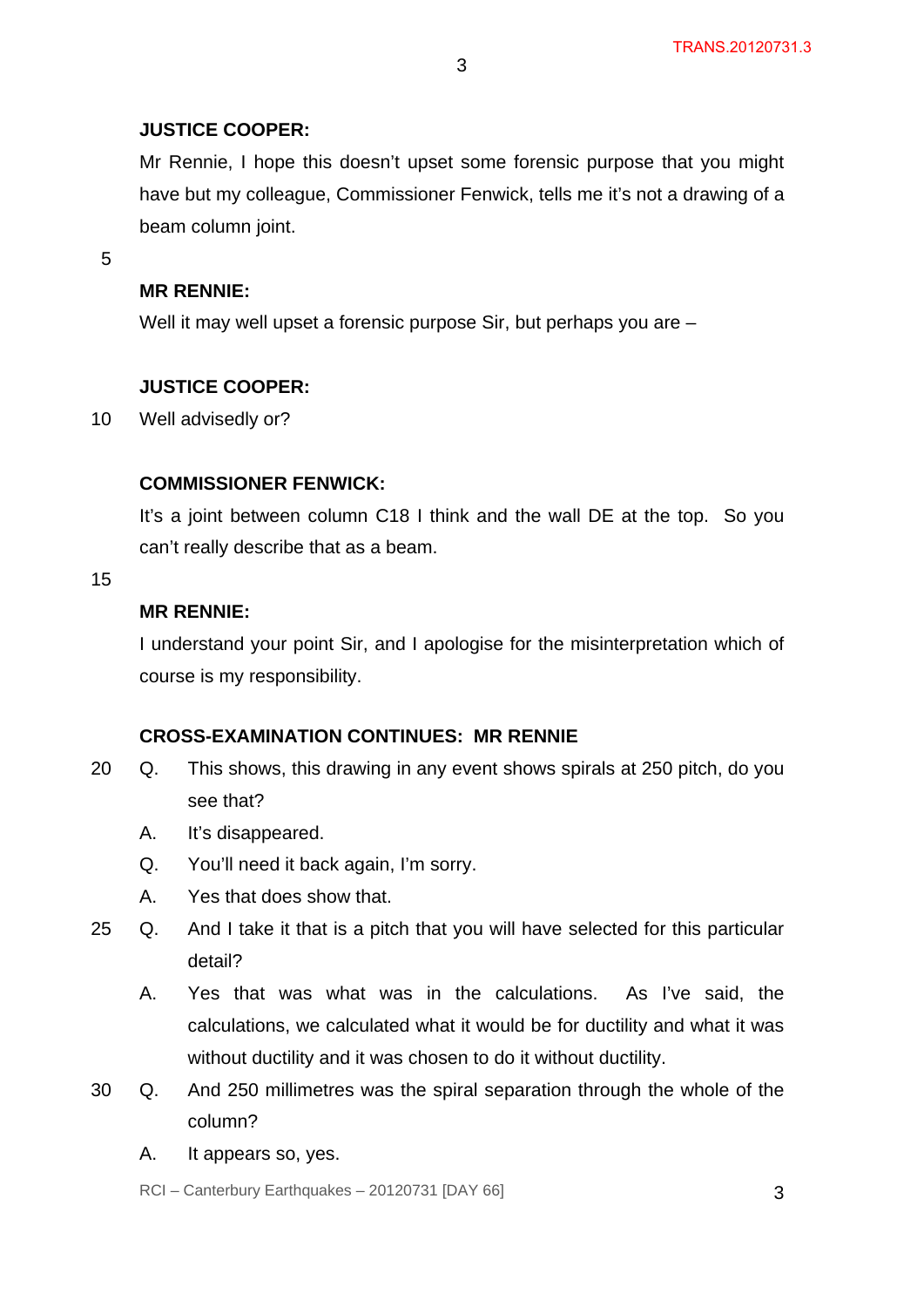- Q. Although in fact NZS3101 required the joints to have a separation not greater than 200 millimetres. Do you accept that?
- A. Not without referring to the code but I –
- Q. Can we have ENG.STA0016.70?

5 **WITNESS REFERRED TO SLIDE**

- Q. And the relevant paragraph is 9.4.8 in the left-hand column three quarters of the way down?
- A. You're talking about inner joints?
- Q. Correct?

20

- 10 A. Yeah well I think the point is that that's talking about a ductile frame. We don't have a ductile frame here.
	- Q. Would you accept that the performance of the beam column joints which you designed was dependent on the spiral reinforcing being carried through the joint?
- 15 A. No. As I said before it's a pin, the column joint is a pin joint so there's no need for any joint reinforcement. There's no bending moment being taken through the joint so there's no requirement for shear to take the bending moment.
	- Q. Are you aware of a point in your calculations where you actually make the calculations on the pin basis?
	- A. Well as I said before, that's a standard detail which has been used many times in the office, to have precast beam base and the in situ column, and the whole reason for doing it that way is for simplicity of construction. If it wasn't being done that way you wouldn't be able to use precast beams so it was an essential part of the way of building the building using precast beams.
	- Q. So are you saying that you did not design the joint on the basis of a spiral reinforcing carried through it. You adopted what you considered to be a standard approach without calculations?
- 30 A. No, calculations were done, but what I'm saying is that it wasn't a part of a ductile frame, and if you have a continuous beam running through the joint the reinforcing you require is the beam reinforcement and that can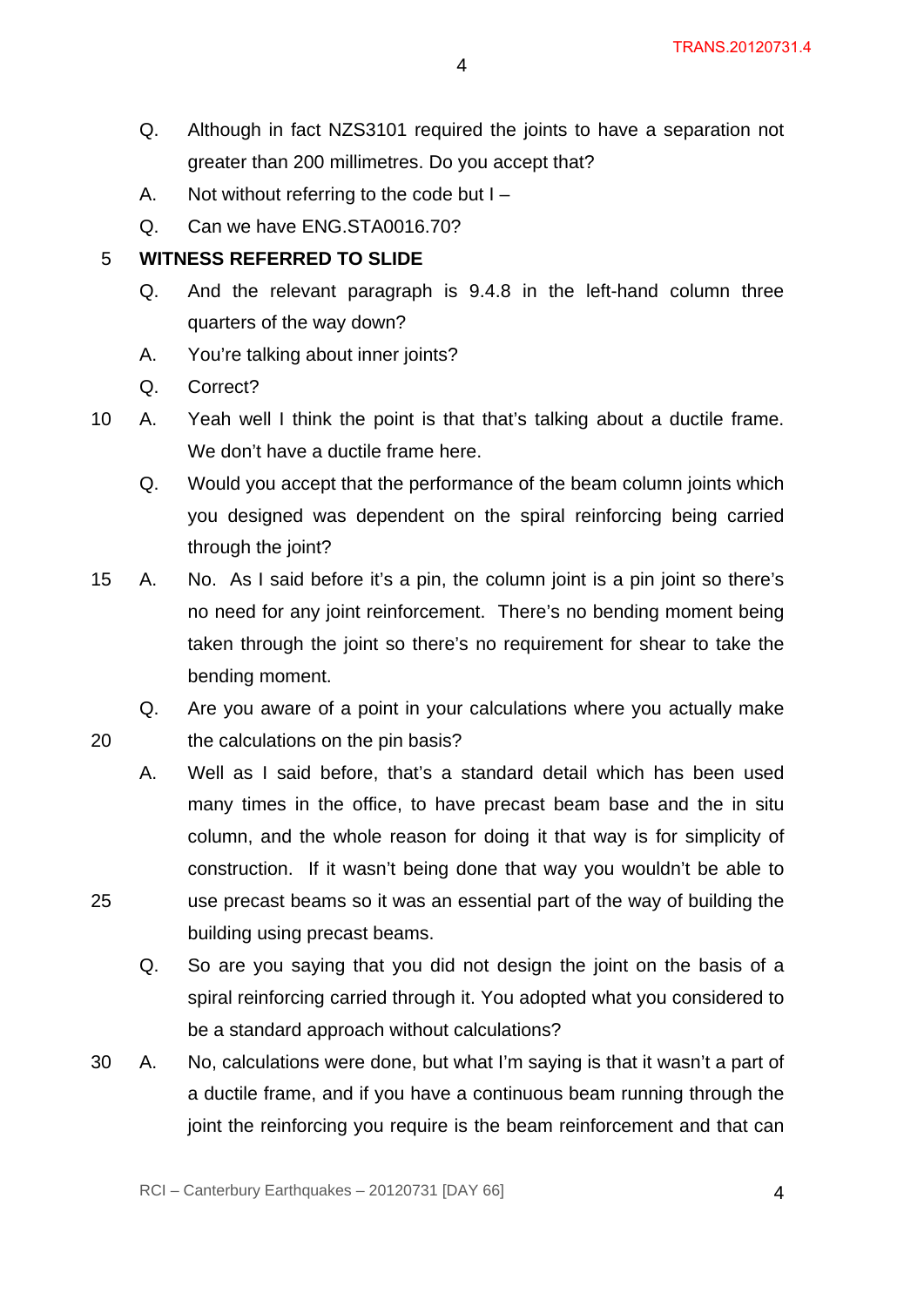stop adjacent to the face of the joint. There's no need for beam column joint if you don't have a bending moment through the joint.

- Q. But my question to you was whether you could show where in your calculations that calculation was done for a pin column?
- 10 5 A. Well I'm telling you that at the beginning when we had the brief for the job, the brief was that all of the lateral loads for the earthquake were taken by the walls, that the columns and beams were gravity elements only. As such the columns were designed as if they were pin ended columns and the beams were continuous to the joint. The, no bending moment, no seismic moment was taken between the column and the beam.
	- Q. You've indicated that on a number of occasions you went to the construction site while the building was being constructed?
	- A. Yes.
- 15 Q. Was a part of that visit the inspection of the beam column joints at each level?
	- A. Yes.
	- 0940

20

- Q. Were you checking for the presence of spiral reinforcing in the beam column joints at that time?
- A. No, because there's none shown on the drawing and none was intended to be put in.
- Q. And so the absence of spiral reinforcing from the joint would not have concerned you?
- 25 A. No.
	- Q. Now you're aware that the Holmes Consulting Group reviewed this building in 1991.

# **WITNESS REFERRED TO BUI.MAD249.005.7**

- Q. And you've had the opportunity before today to read this report haven't
- 30 you Mr Harding?
	- A. Yes.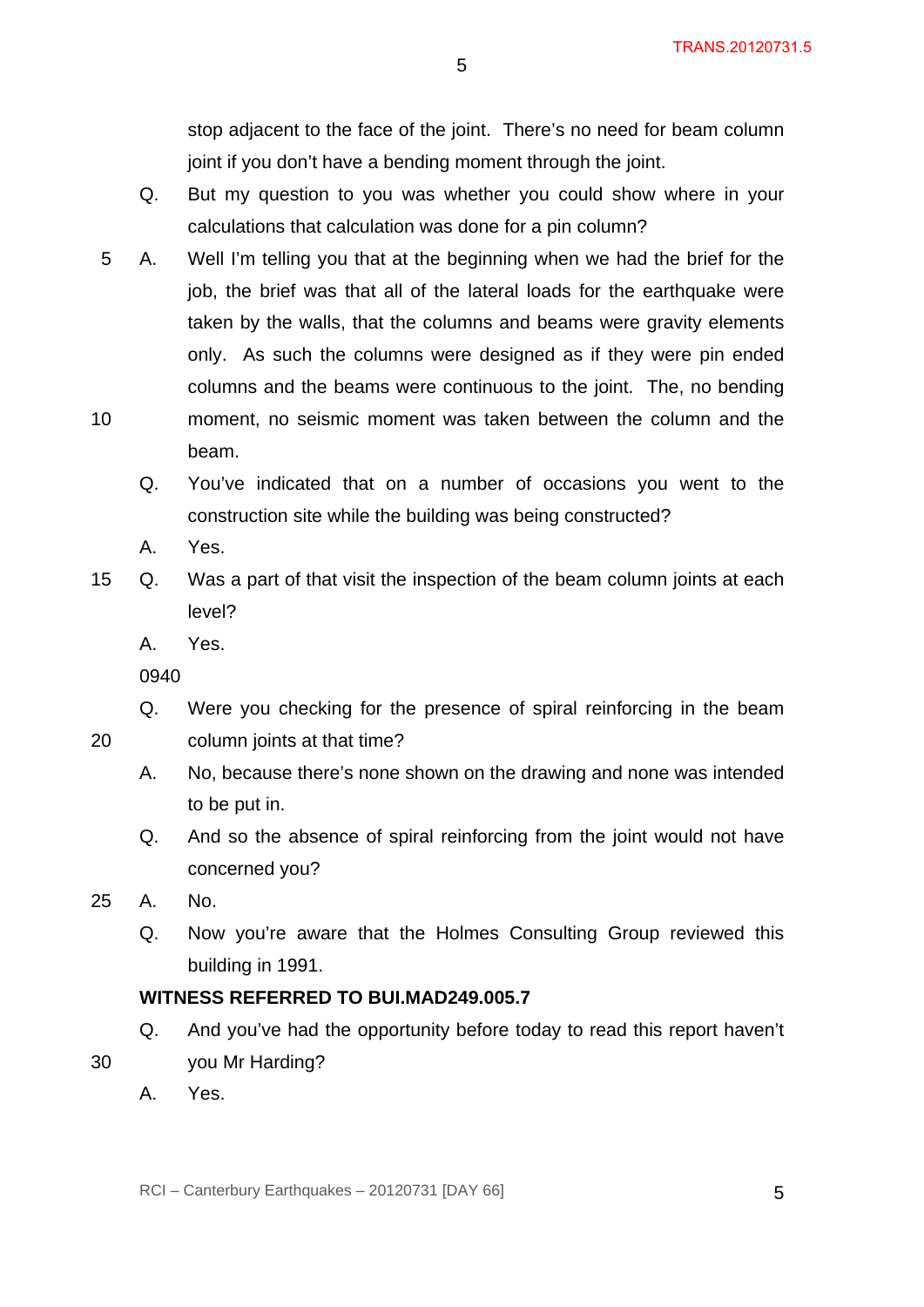- Q. Now, to be clear, the report itself is dated January 1990. It appears that the drag bars were, in fact, installed in 1991. Speaking first of the 1990 period, were you contacted in relation to the preparation of this report?
- A. No.
- 5 Q. In fact I think your evidence was that you've only seen it very recently.
	- A. Yes.
	- Q. Now the other contact that you've referred to in relation to these events was a call from Dr Reay, which we talked about yesterday, as to whether you had put additional ties or ties into the connection between the slab and the shear wall. Do you recall that?
	- A. Yes.

20

- Q. Did you understand from that call that an issue had come up as to whether the slab was adequately secured to the shear wall?
- 15 A. The question was did we install drag bars, and I said no. There was no other discussion about what connection there was between the wall and the shear wall.
	- Q. Was it explained to you by Dr Reay that there was a report from the Holmes Consulting Group putting this in issue?
	- A. He said that they were reviewing it and they had asked the question. I wasn't aware that a report had been written at that time.
		- Q. And by they you're referring to Holmes Consulting reviewing the building.
		- A. I don't recall who was doing the review. I don't know that I was, I think you're right, I think Grant Wilkinson's name was mentioned at the time.
- 25 Q. Yes. It would be a matter of concern to you that there was some suggestion that you may have missed a detail or a structural requirement at that point.
	- A. Yes.
	- Q. Other than the phone call do you recall doing anything about it?
- 30 A. No, I didn't do anything else about it other than the phone call.
	- Q. Independently of your knowledge the construction firm would have knowledge. Did you consider that?
	- A. The constructional firm would have knowledge?

 $RCI - Canterbury Earthquakes - 20120731 [DAY 66]$  6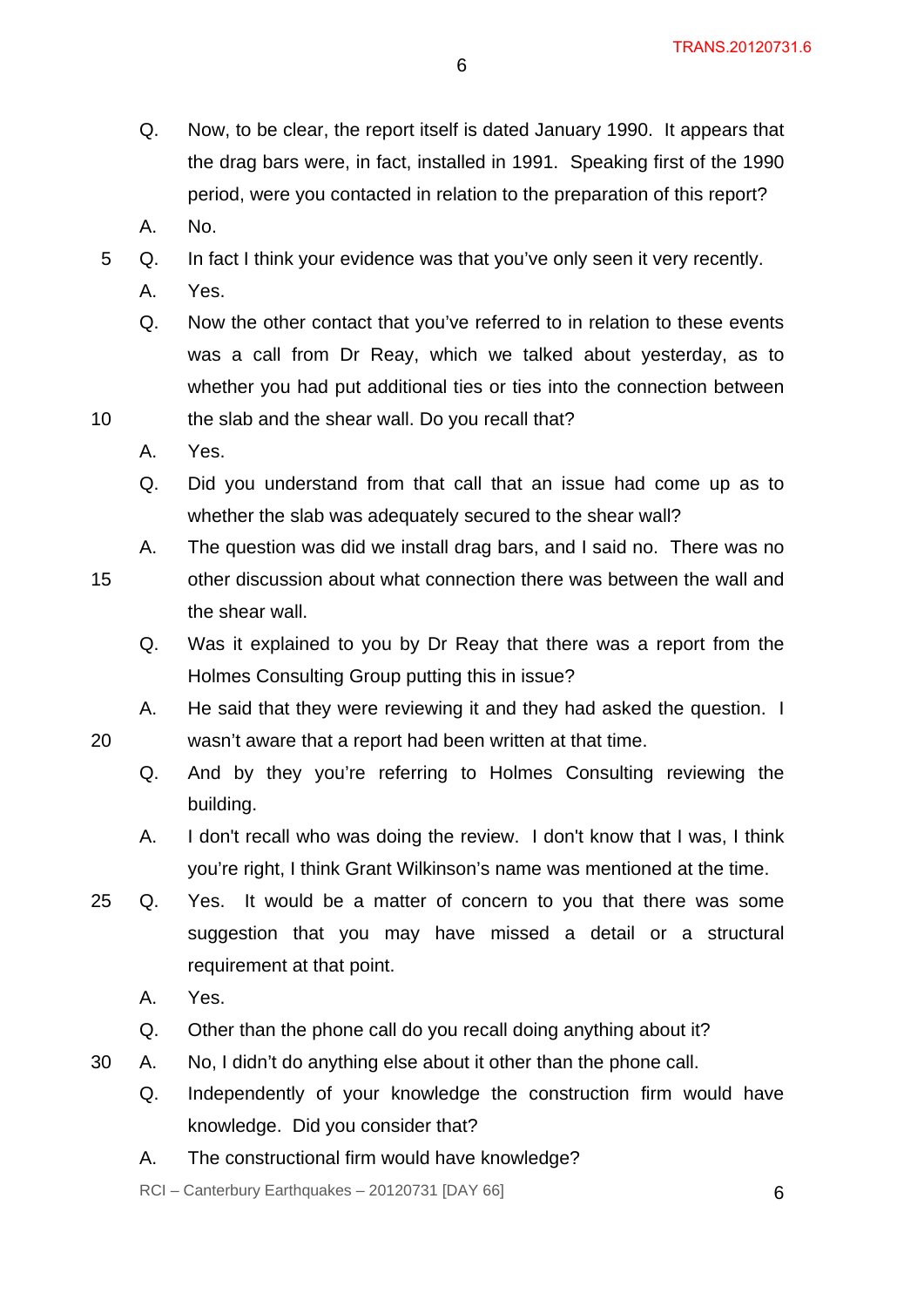- Q. Would have knowledge of how the structure in that part was constructed.
- A. Sorry I'm not sure what you're asking me here.
- Q. I asked you whether you considered what knowledge the construction firm might have had?
- 5

25

- A. Well I assume that they would have contacted either the foreman or the site construction manager to ask him a question but I'm not aware of whether Alan had that discussion or whether Holmes had that discussion.
- 10 Q. You were still working in association with that construction firm yourself at that time?

A. I was working, Gerald Shirtcliff and Tony Scott had formed a separate company at that time called Shirtcliff and Scott. Whether they were still operating in 1990, I guess they were, so I was aware that those guys were still around, yes.

- Q. I think your indication was you were still designing for them at that stage.
- A. I was working for them, yes.
- Q. So would have been feasible to see what their records showed.
- 20 A. Well it wasn't my position to do that. If anyone was going to ask them what they did I was assuming that either Alan or Grant Wilkinson would have done that.
	- Q. Now if we turn to the document at what is point 9 in terms of the document references. You will see that this states that the building was
	- completed during 1987 and is currently untenanted. Do you see that?
		- A. Yes.
		- Q. So were you aware that the building had not yet been occupied by 1990?
		- A. No I had no knowledge of what the building was doing or who was in it.
- 30 Q. If we now turn over to point 11 and do you see four conclusions set out there. Now the first is simply an opinion about the building as it was in 1990. Second conclusion stated by Holmes Consulting was "the layout and design of the building is quite simple and straightforward and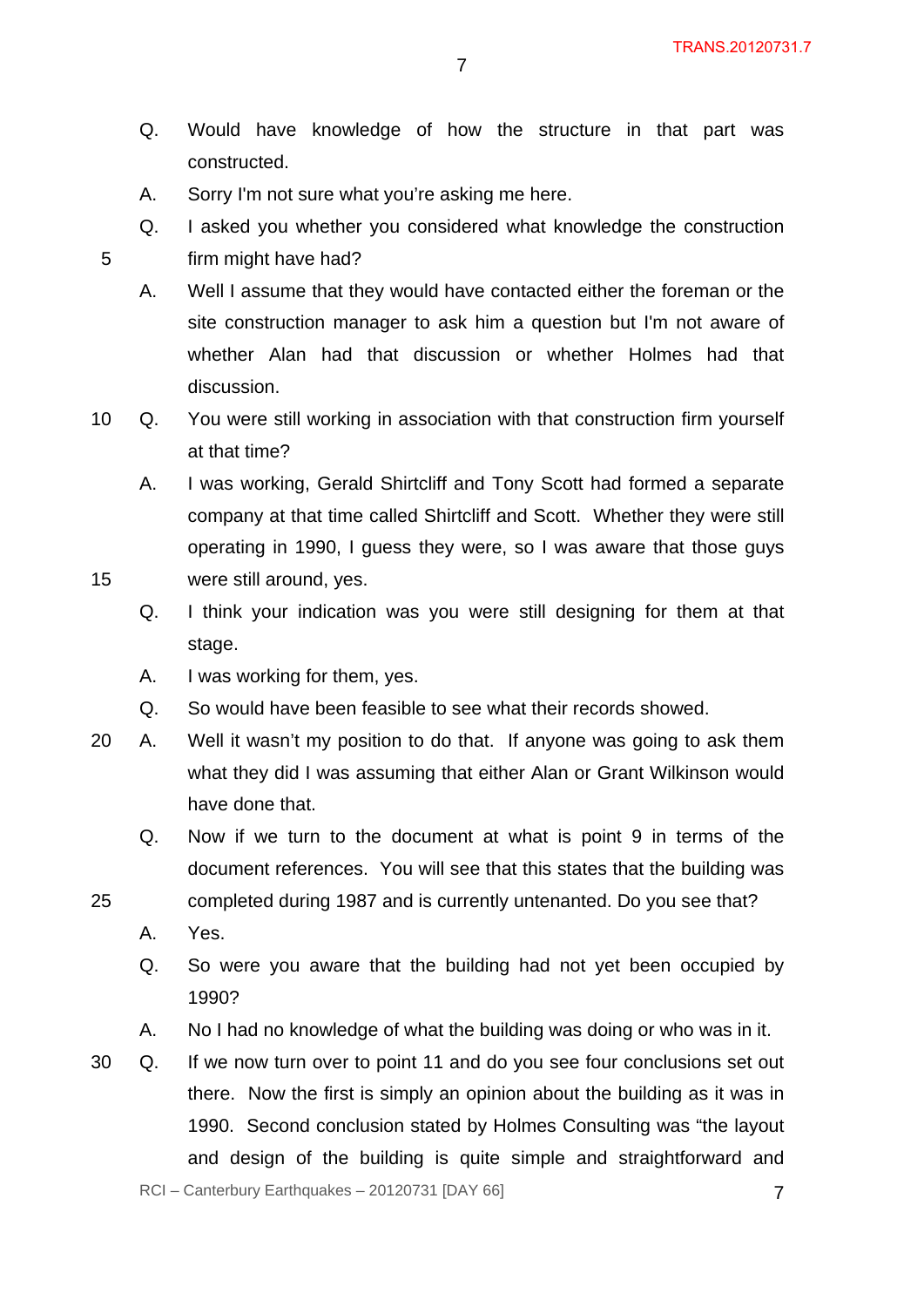generally complies with current design loading and materials codes." Do you see that?

A. Yes.

5

10

15

- Q. Does that correspond with the view that you had of the building or do you differ in some way?
- A. No I'd agree with that.
- Q. Now the next conclusion is "That a vital area of non-compliance with current design codes seen in the documents is in the tying of the floors to some of the shear walls" and then it goes on to talk about this being under review, you see that?
- A. Yes.
- Q. And that's what Dr Reay raised with you?
- A. Yes, well he asked me whether, I think the question that he wanted answered was whether there was any additional, Grant was working from the documents and I think the question was "Is there anything additional to what's on the documents in the building".
	- Q. Now in this building you've indicated that you designed it on the basis of a gravity structure with shear walls. That's correct?
	- A. Yeah a shear wall stabilised gravity frame I think is how it's described.
- 20 Q. Yes and a design on that basis is importantly dependent upon the connection of the slabs to the shear walls, isn't it?
	- A. Yes it is.
	- Q. And that's and issue which arises as a straightforward matter of design of no real complexity in itself, you would agree?
- 25 A. Yes.
	- Q. Not a matter which requires ETABS modelling or any other special investigation is it?
	- A. No it is not.
	- Q. And there can be no suggestion that there were any standard details
- 30
- that were simply applied to achieve the ties in this building to the shear walls, can there?
- A. Well actually there were. I mean the connection between the wall and the shear wall is by virtue of the precast concrete beams sitting on the

 $RCI - Canterbury Earthquakes - 20120731 [DAY 66]$  8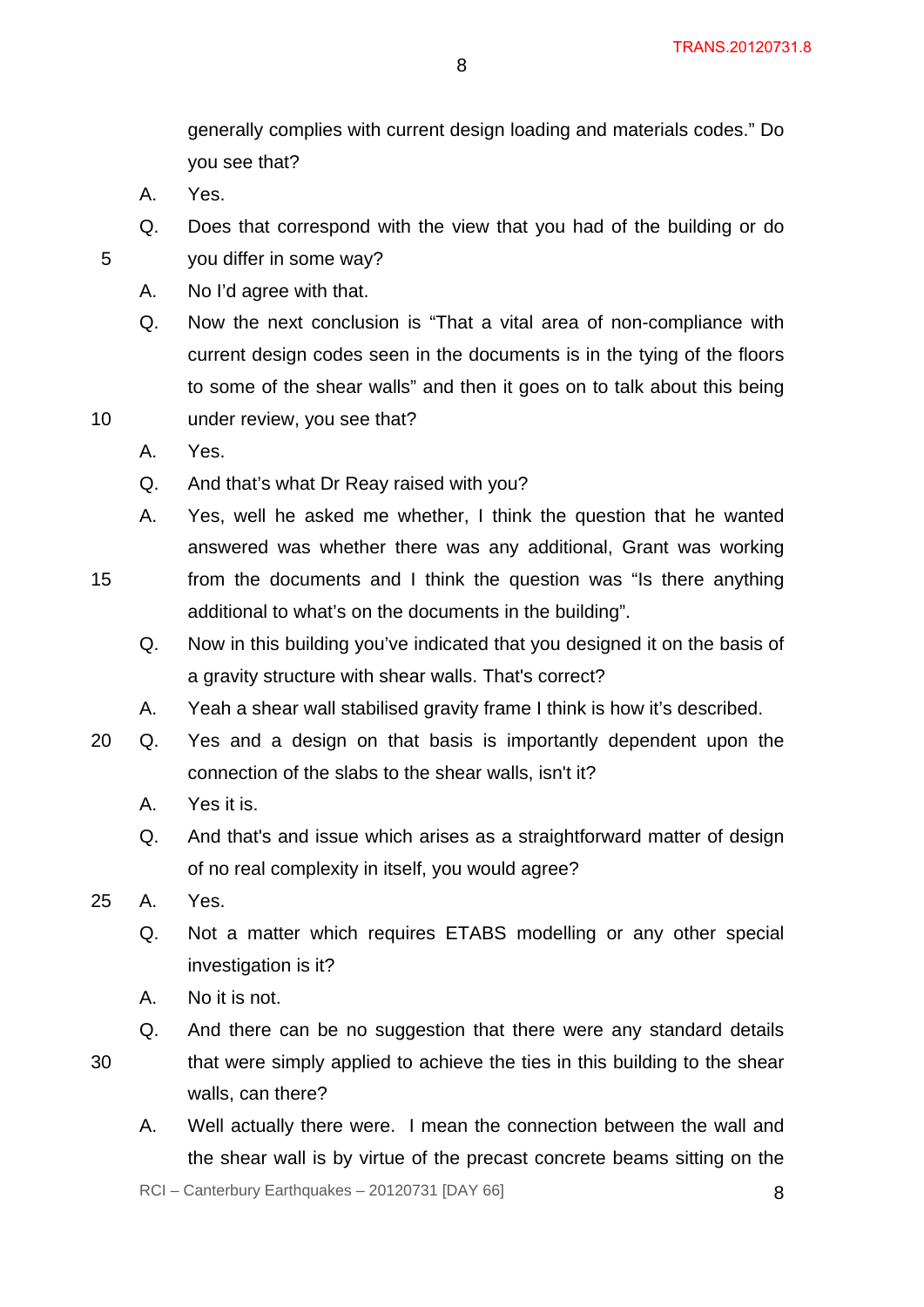ends of the two main shear walls and the bottom reinforcing of the beam passing through the vertical bars in the end of the shear wall and the top bars in the beam running continuously through between the top bars and the shear wall.

- 5 Q. And at the time you were satisfied you'd adequately designed and specified that?
	- A. Well that was how it had been done on the Landsborough House building and, at that stage, I believed it was adequate although, with further reflection, I accepted it could be improved.
- 10 Q. When you say that was how it was done on the Landsborough House building are you referring to the way in which the slabs in Landsborough House were tied to the shear walls in that building?
	- A. How the precast beams are connected to the shear wall.
	- Q. So did you go beyond –
- 15 A. And the slabs, I apologise, you're right, and the slabs.
	- Q. So did you go beyond using those calculations as a template to actually use them as the document for your reference for CTV?
	- A. No, no, I think somebody made that comment that I had adopted the calculations from the Landsborough House for this job but I hadn't adopted any calculations from Landsborough House. It was merely a
		- Q. And you did your own calculations for this tie of the slabs to the shear wall?
		- A. Yes.

20

30

- 25 Q. That was not a matter that you needed to discuss with anybody was it because it was basic engineering?
	- A. Pretty much yes.

template.

Q. Now if you go over to point 12 which is the summary of investigation, you have a look at the second paragraph, perhaps I should say in fairness to you, in the first paragraph there's reference to review of the architectural drawings and some structural drawings from the architect, do you see that, and Mr Wilkie's evidence has been that he lost his records in the earthquake. So then they go on to say in paragraph 2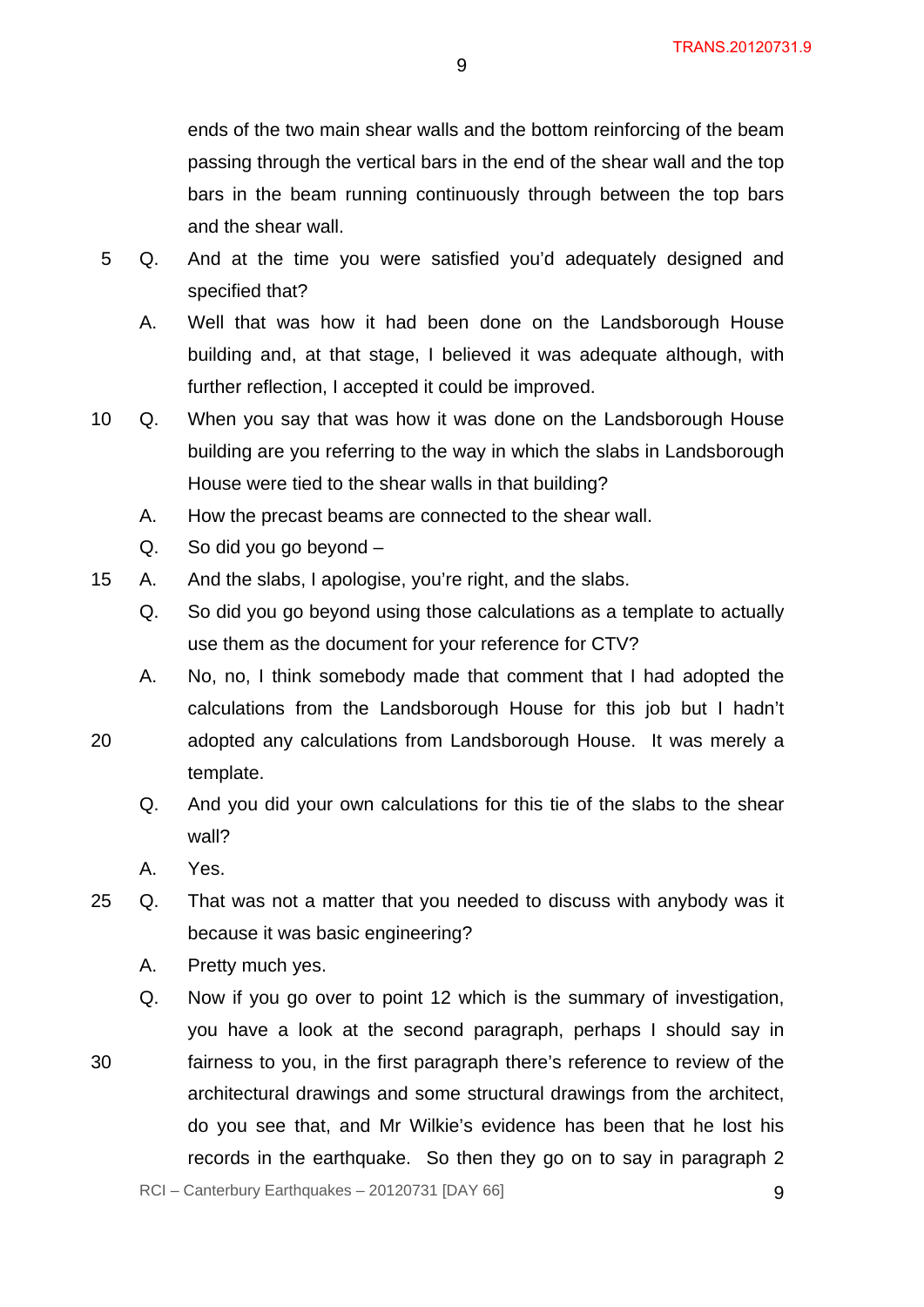they were able to view the full design documentation, soils investigation and complete set of drawings, you see that?

- A. Yes.
- Q. And then it is said that the original design engineer was unavailable for comment. That would be a reference to you?

10

- A. I assume so. I don't know why they're saying I was unavailable. Grant could have rung me but he hasn't done that.
- Q. Well you say hasn't but I think you probably mean hadn't at that point.
- A. He hadn't, yes, still hasn't, no-one's….
- 10 0950

5

- Q. No one's discussed it with you?
- A. Well no one from Holmes.
- Q. Mr Banks was available for comment, that's what they're next saying?
- A. It appears so yes.
- 15 Q. Do you recall whether Mr Banks discussed the position with you in 1990?
	- A. No, I had no discussion at all with Geoff Banks.
	- Q. Then there's reference to discussion with, or speaking to is probably a better way to put it, Mr Bluck of the Christchurch City Council, you see
- 20 that?
	- A. Yeah.
	- Q. And then there's reference to an inspection, except at two levels were not accessible, you see that?
	- A. Yes.
- 30 25 Q. So that's the basis upon which Holmes reached their conclusions and also settled their description which you'll find on page 13. Go to 14 now please, this is the structural design aspects. 6.1, if we can enlarge 6.1. They state that from looking at the drawings and investigating the building it appears the gravity structure is sound and complies in all respects with the appropriate design loading and materials code. Do
	- A. Yes.

you see that?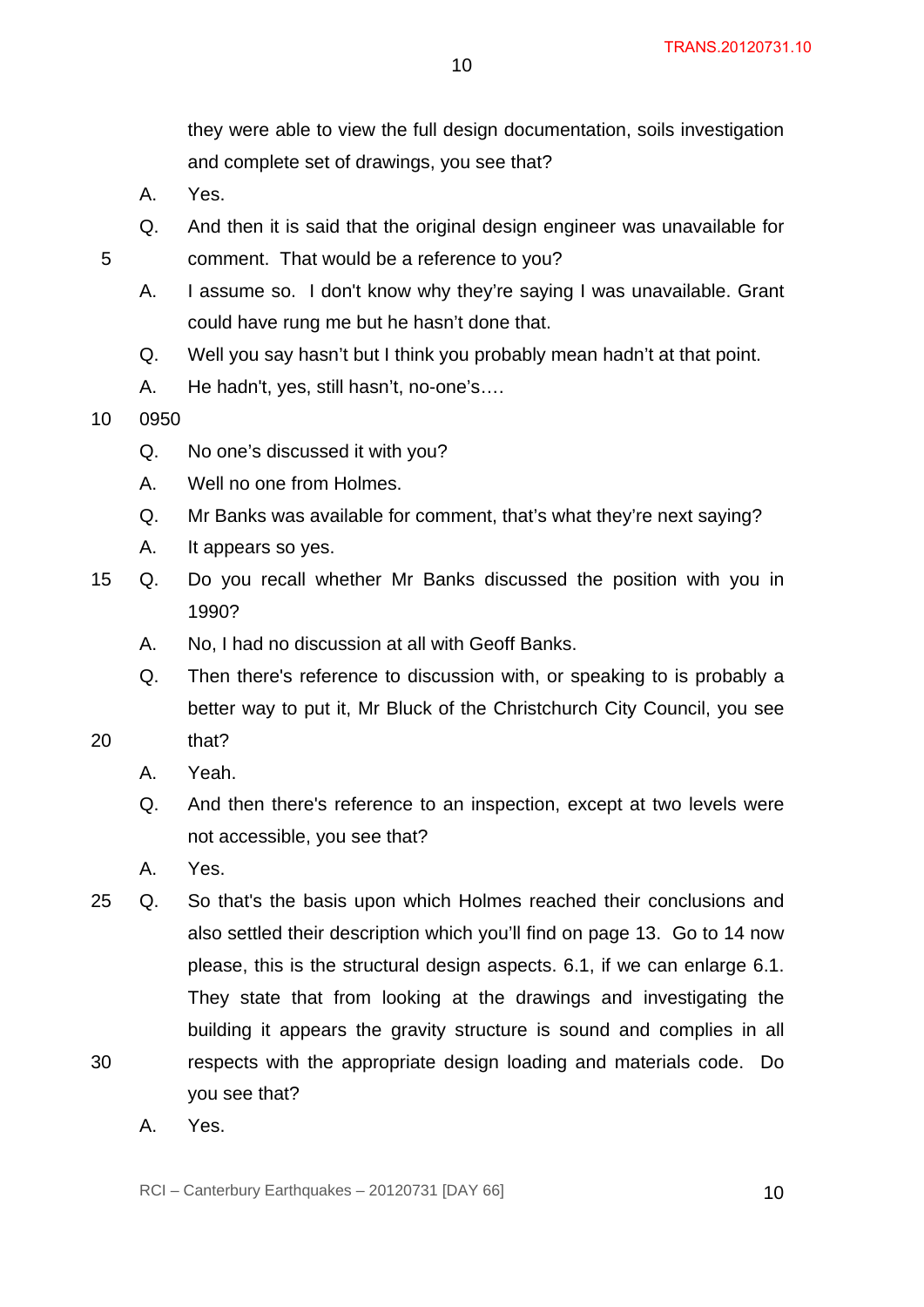- Q. Is that consistent with the view that you held of the matter when you worked on this in 86 through 87?
- A. Yes.
- Q. And they then discuss the live load on the floor but that's not an issue here, and then we go to, or not an issue in relation to their investigation is what I mean, and then we go to lateral load resistance and you will have read this before?
	- A. I have.

20

30

5

- form review of this building, quite quickly identified the issue of connecting the floor diaphragm to the shear wall, you see that?
- A. Yeah.
- Q. They firstly considered that it was not a concern in relation to the coupled shear walls to the south of the building, see that?

Q. Now it's apparent from that that Holmes on what was a relatively short

- 15 A. I do.
	- Q. Now that was similarly a connection that you'd designed after recommending the inclusion of the south shear wall. That's correct?
	- A. Yeah, that's the reason we ran the gravity beams in the east-west direction so that the top reinforcement in those gravity beams would go right through that south shear wall.
	- Q. They describe the connections in the north face of the building as tenuous due to penetrations for services, lift shafts and the stairs as detailed in the drawing. Do you see that?
	- A. Yes.
- 25 Q. Can you account for them perceiving that in this relatively short form review but you're not perceiving that when you were designing it?
	- A. Well as I said when Grant was talking to Alan, when Alan rang me he said that they had looked at it because they had identified that defect in a number of their own buildings that Holmes had done and that I think they'd become aware that there's nothing specific in the code as you're working your way through it that the first, the drag bars, I still haven't seen anything particular in the code saying, using the terminology drag bars and that for that reason they had left it out of a few of their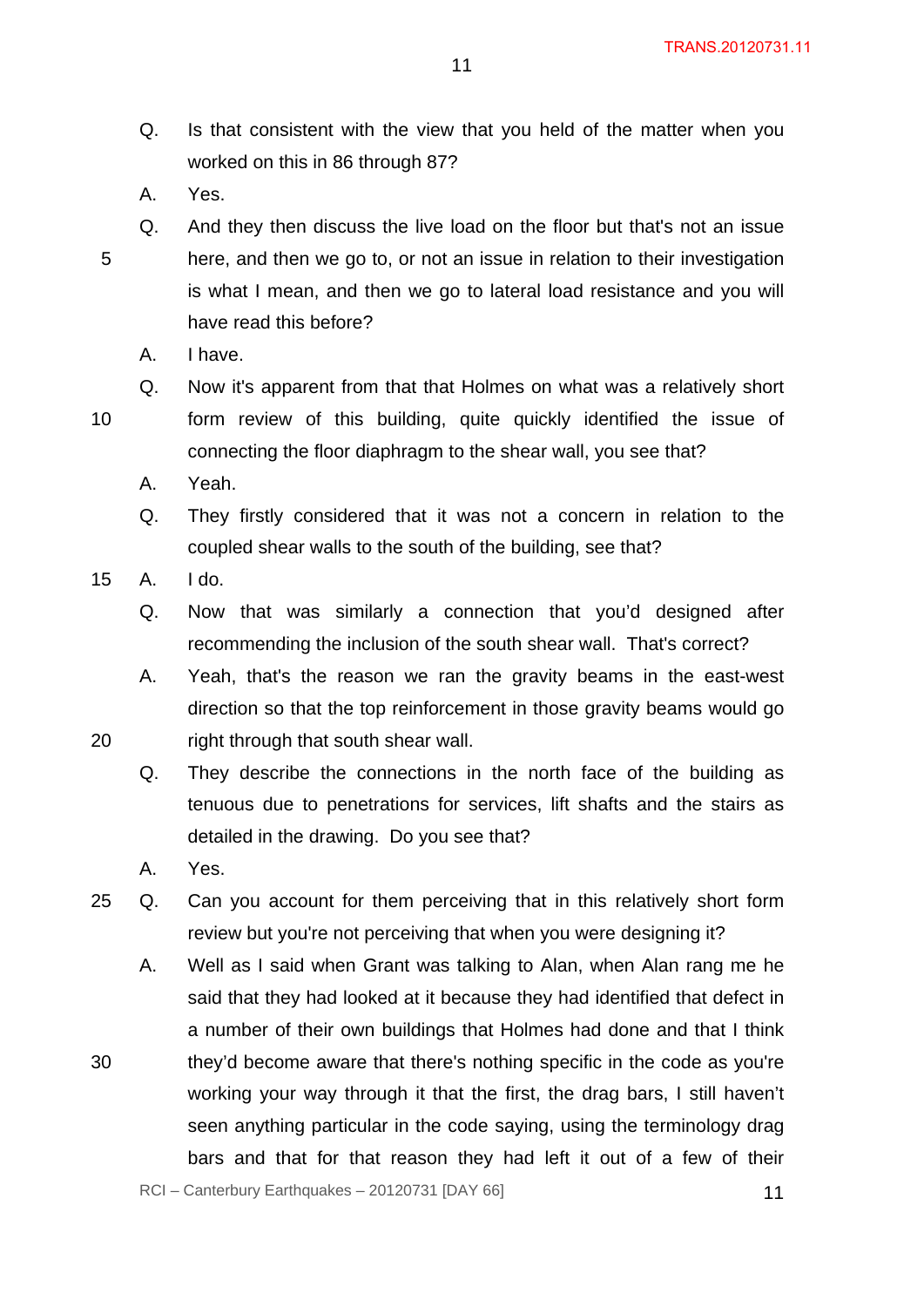buildings and they become aware of it as an issue so therefore whenever they were reviewing a building it was one of the first things they would look for.

Q. On your site inspections do you recall inspecting the construction of the slab to north shear wall connections?

12

- A. I don't recall it this particularly.
- Q. Would you accept that that was a critical element in the design of a construction?
- A. I don't think any one element of it I could call more critical than another.
- I view pretty much everything on there as critical. I take equal interest in everything.
	- Q. On each occasion that you went to the site what's your estimate of the length of time you would have spent there?
- 15 A. Typically about half an hour per visit depending on how much concrete's being poured at the time. If it's a floor slab then probably longer, maybe an hour. If it's really only columns or a one lift of walls, perhaps half an hour.
	- Q. The point of your visit at a time of a concrete pour being to enable you to inspect the reinforcing structure before it is covered by concrete?
- 20 A. That's correct, yes
	- Q. Now keep going.
	- A. and the form work to make sure that's adequate and in a lot of cases to make sure that the props are in place if you're doing a floor, that the props are sufficiently carried down to something that can support the weight.
	- Q. Now at the same time you would also have presented to you the test certificate for the concrete being poured. That's correct?
	- A. Not at that time. I mean the concrete hadn't been provided at that time so there was no certificate. All that you would have would be the dockets that had been left behind by the concrete supplier for the previous or some previous pours and they were usually kept in a folder in the foreman's office.

10

25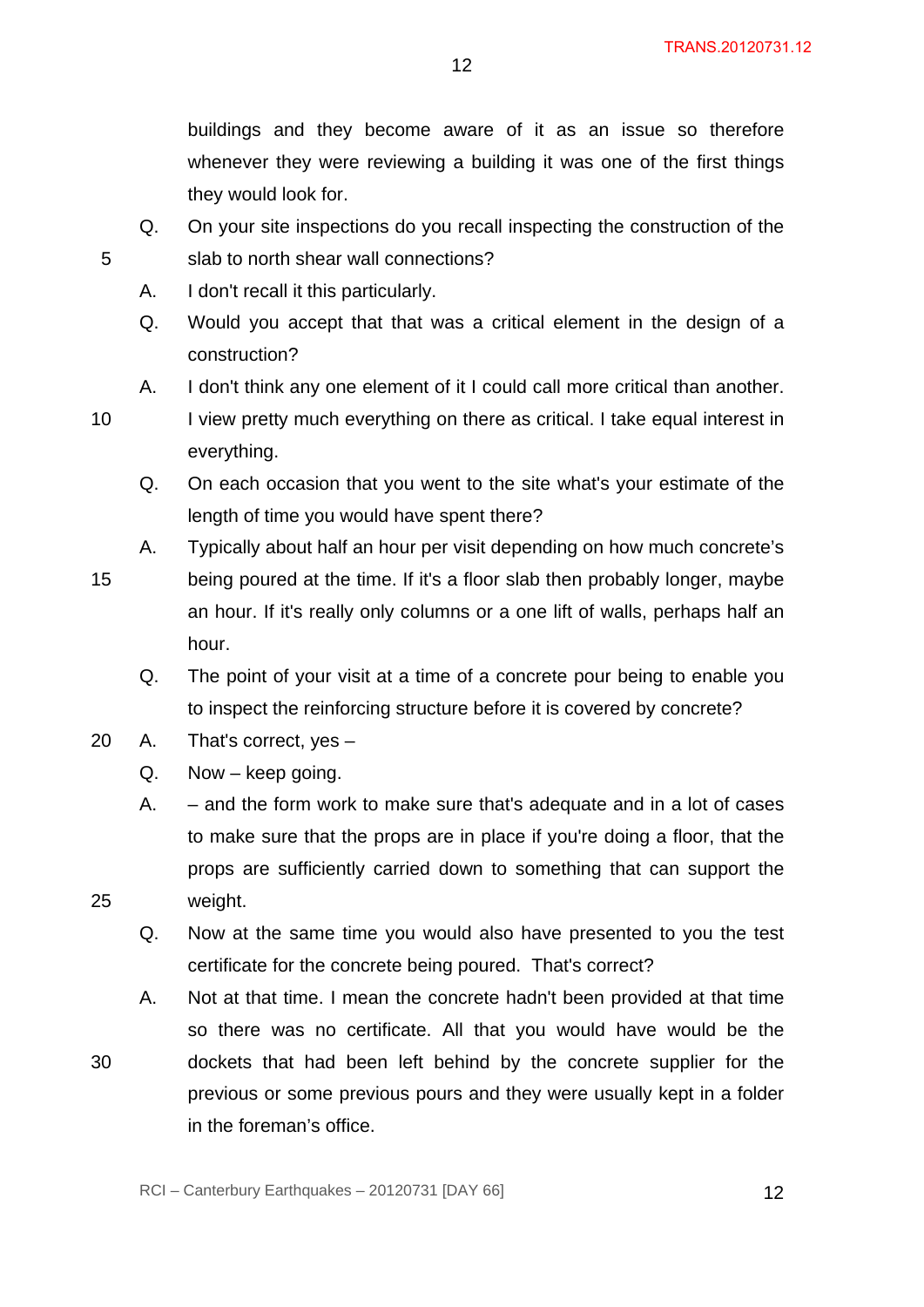- Q. And you would inspect those to see that the concrete which had been supplied met the specification you'd provided?
- A. Yes.
- Q. Do you ever remember any issue about concrete on this project?
- 5 A. No.
	- Q. Do you have any recollection of where the concrete came from?
	- A. No.
	- Q. There would have been several concrete suppliers in Christchurch at that time?
- 10 A. Yes.
	- Q. To your knowledge did they all hold appropriate certification?
	- A. Yes.
	- Q. Were you aware of any more general concern as to the quality of concrete supplied to building projects in Christchurch at that time?
- 15 A. No, I guess they were all very busy. I can't think of a particular concern regarding the supply at that time, it's a long time ago, but –
	- Q. Sure. But from that point of view it was one more matter to manage, not something you were on an alert about?
	- A. That's correct, yeah.
- 20 Q. And in relation to the construction company, how did you regard their ability to place concrete?
	- A. Well I had no experience with them before so I was learning as I went as to their abilities and I had no reason to doubt that they were competent to do the job.
- 25 Q. And in relation to the successor firm which as you've said two of them incorporated to carry on from the Williams company, you worked with them for a period of time?
	- A. Yes.
	- Q. And did you ever have concern about their placement of concrete?
- 30 A. No.
	- Q. Now yesterday we were discussing your aspirations when you joined Dr Reay's firm, you recall that?
	- A. Yes, yes.

 $RCI - Canterbury Earthquakes - 20120731 [DAY 66]$  13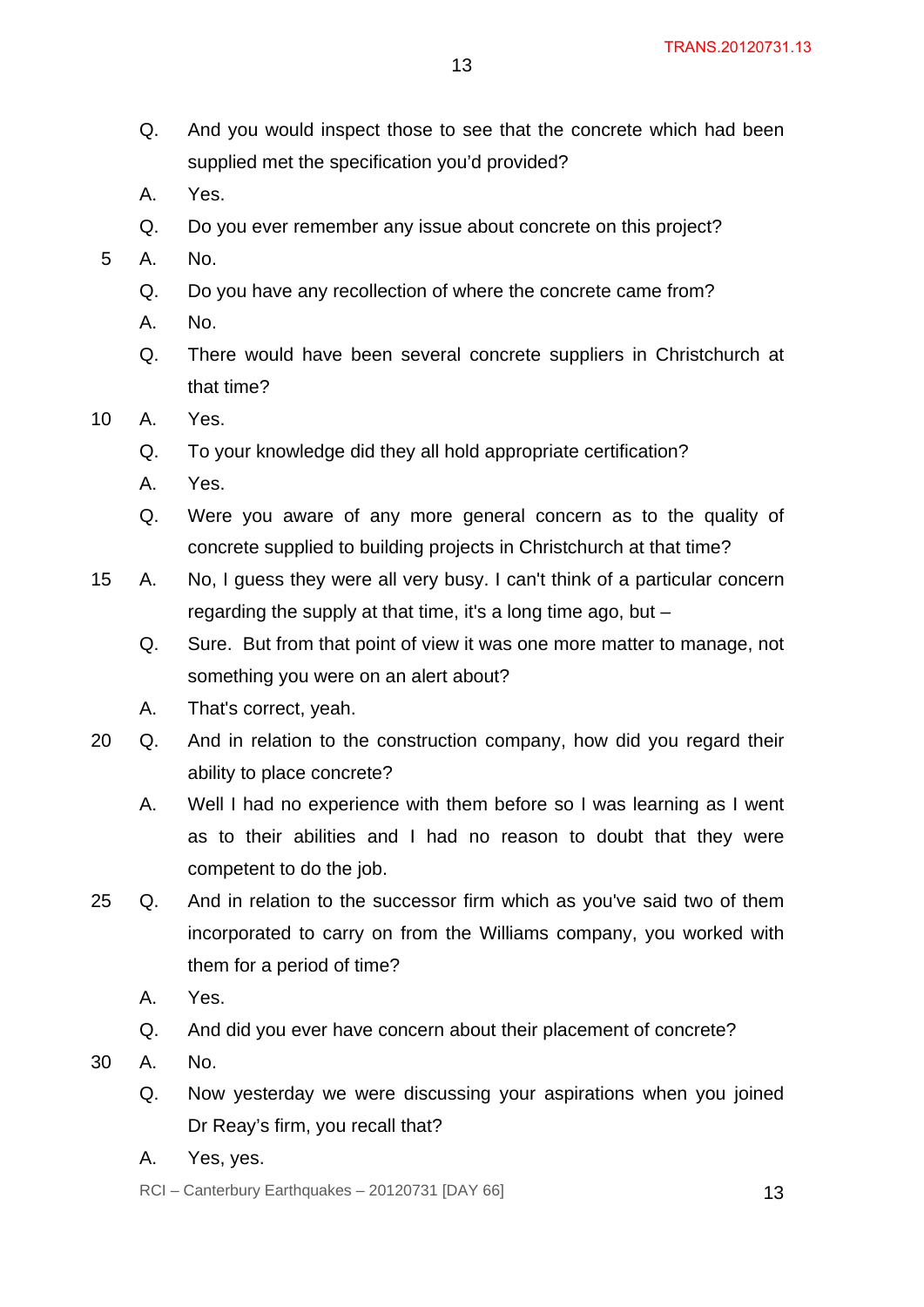- Q. And I discussed with you reaching the status of associate and you responded that that wasn't the same as being made a director. You recall that?
- A. Yes.

- 5 Q. Now in fact at the time there was no company that you could be made a director of was there?
	- A. I don't recall what the set up of the company was at that time.
	- Q. The documentation that you routinely signed out was in the name of Alan Reay Consulting engineer. Do you recall that?
- 10 A. No I don't recall what was the name at that time.
	- Q. And the evidence which has been given to the Commission is that Dr Reay practised on his own account in that style until 1988 when a company was incorporated. Are you saying you were not aware of that?
	- A. I'm saying I don't recall what the incorporation was at the time I was working there.
		- Q. Do you accept that if there wasn't a company before 1988 you couldn't have become a director before 1988?
		- A. There was never any suggestion that I would become a director or a partner.
- 20 Q. But that was an aspiration you had.
	- A. Not necessarily. My aspiration at that time was to gain experience in multi-storey buildings and to get back into being a consulting engineer after having worked in the public service for a while and not doing structural design for a long time.
- 25 Q. Now one of the first buildings which you worked on was the medical building, you recall that?
	- A. That's the one I worked on while I was working out my notice at Waimairi.
	- Q. Yes. And the architect for that was a Mr Dally.
- 30 A. Maybe, I don't recall.
	- Q. Do you not recall meetings with Mr Dally in relation to that project?
	- A. I wouldn't I don't, no, no.
	- 1000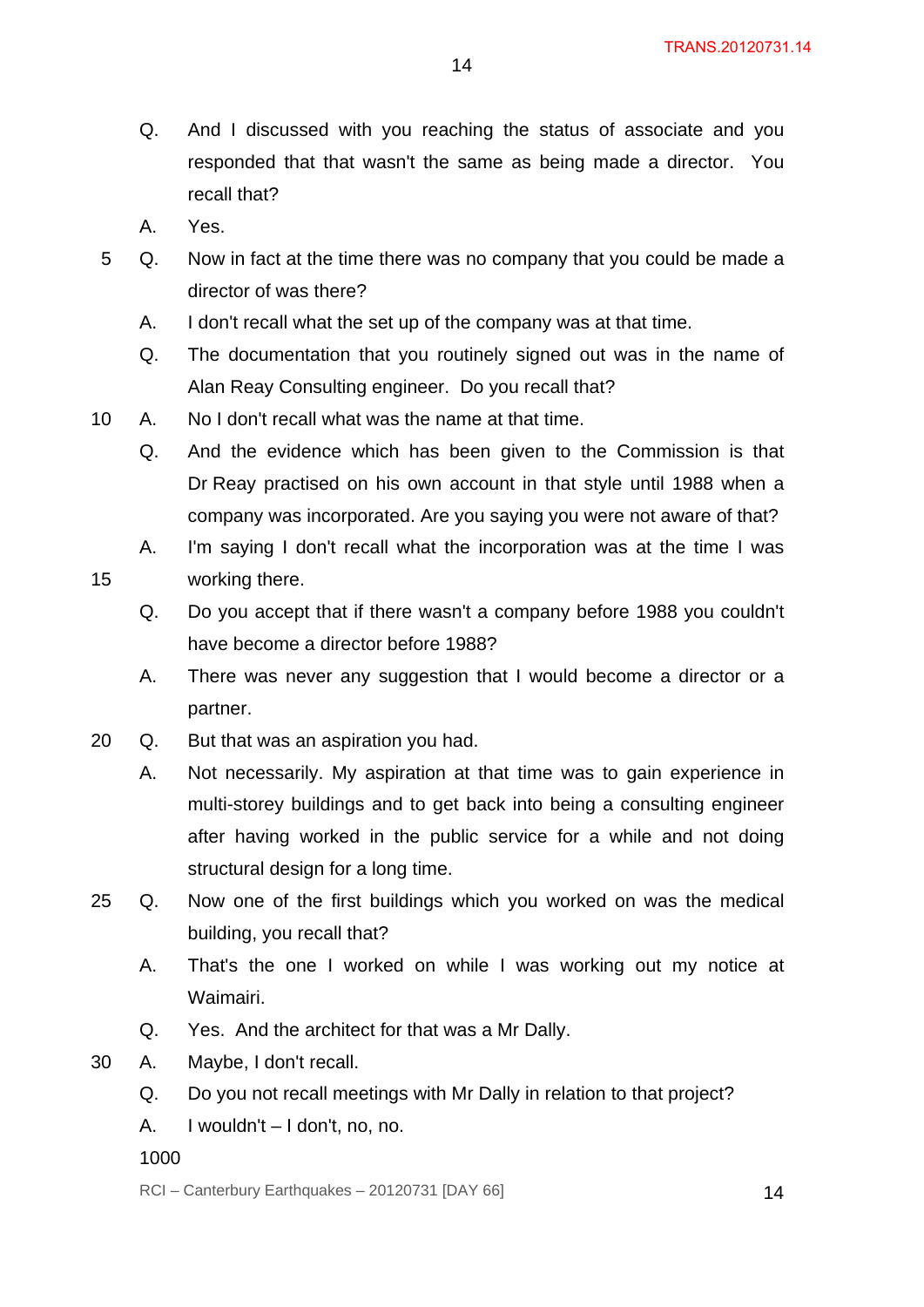- Q. It's clear from the evidence I put to you yesterday that Williams Construction, particularly its manager, Mr Scott, believed that they had dealings only with you in relation to that project after the first meeting with Dr Reay. You recall that?
- 5 A. I remember seeing Tony's evidence, yes.
	- Q. And, similarly, that went on to be the case with such projects as the Shangri-La project didn't it?
	- A. Yeah well as I've said to you I think Tony's mistaken as regards the CTV because I, I haven't visited Williams' office, I, I haven't had meetings with him at the preliminary time. Certainly once we got past the CTV building and I had met Tony and Gerald, then I was involved with Tony and he would ring me when he had a design build project and he was wanting to get some feeling for what the structural cost would be. He would ring me directly to ask me and I would give him information from which he could do preliminary costings.
		- Q. And you've accepted in relation to the CTV building that you must have met with Mr Tapper although you don't recall that?
- 20 A. No I don't accept I would have met with Mr Tapper. I don't, I don't recall any meetings with Mr Tapper. The only meeting it appears that I had was after the building was completed and there was that question from Bryan Bluck regarding whether the exposed steel on the floor slab needed to be fire rated. I think from memory it was something to do with whether Mr Bluck thought that it should have had Kafko or something sprayed upon it and I reviewed the file to find that it didn't need that and I appear to have met with Mr Tapper at that time but that was, that was following construction of the building.
	- Q. So in fact the interfaces that you aspired to with architects, client and counsel were actually taking place weren't they?
- 30 A. No they weren't, not at the time of the CTV. It wasn't until when I was doing the, the Shangri-La and I'd been there a while that I had any contact with, yes, with, with Tony particularly. I certainly did have meetings with, with clients. As I said if it was a, if it was a residential building or something small I'd talk to the draftsmen and they'd just want

10

25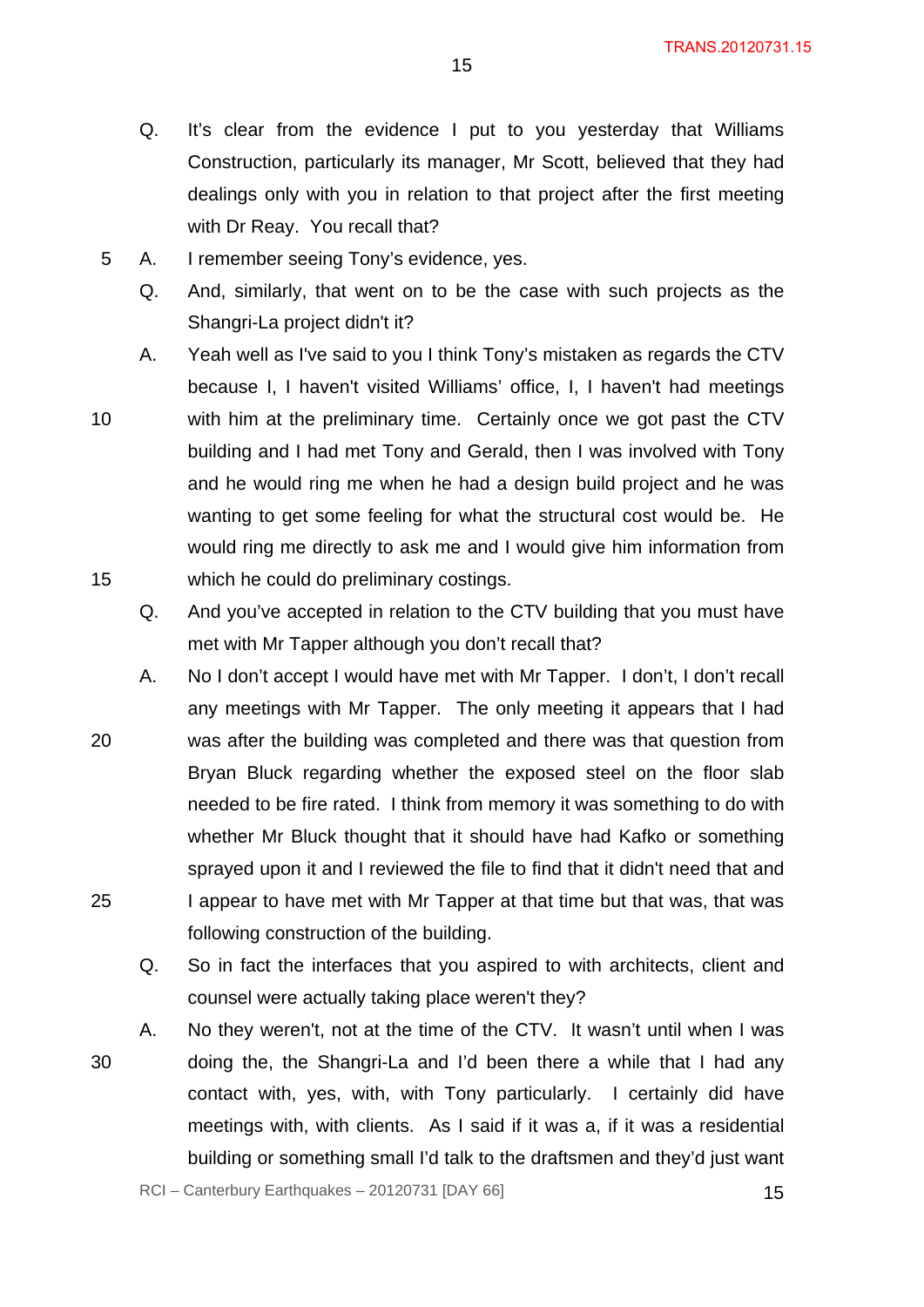a steel beam or what have you that – certainly I'm not, not saying I didn't have that kind of contact .

- Q. You're not suggesting that anybody other than you managed these relationships during the design and build stages of these buildings are
- 5 you?
	- A. Which buildings are we talking about?
	- Q. The buildings through 1985/86.
	- A. I'm saying that with a lot of the big buildings in that time I had no initial contact with the client or the builder and that includes the CTV building.
- 10 Q. Initial contact but I'm talking about the design and construction phase.
	- A. Well there was no reason to have any contact with the builder during the, during the design phase but I did have contact with him during the construction phase.
	- Q. There'd be every reason to have contact in the CTV building because the client was the construction company.
	- A. So I understand but I didn't have that contact at that time.
	- Q. So are you saying that you designed that building in isolation from the construction company?
	- A. Yes.

15

#### 20 **CROSS-EXAMINATION: MR REID**

- Q. Mr Harding I'm counsel for the Christchurch City Council. I just have a few questions for you. Most of the areas that have been covered by my learned friend are matters that I was going to deal with so I have a limited number of questions and you're coming back next week to deal with compliance so there'll be more questions then. So, firstly, just in relation to your role at Waimairi where you were employed for some time, you were the head of a division there, is that correct?
- A. Yes.
- Q. Yes and that was mainly in relation to civil engineering works, bridges

30

25

- and so on. Is that right?
- A. Yes.
- Q. But was there a review component as well in relation to that work?

 $RCI - Canterbury Earthquakes - 20120731 [DAY 66]$  16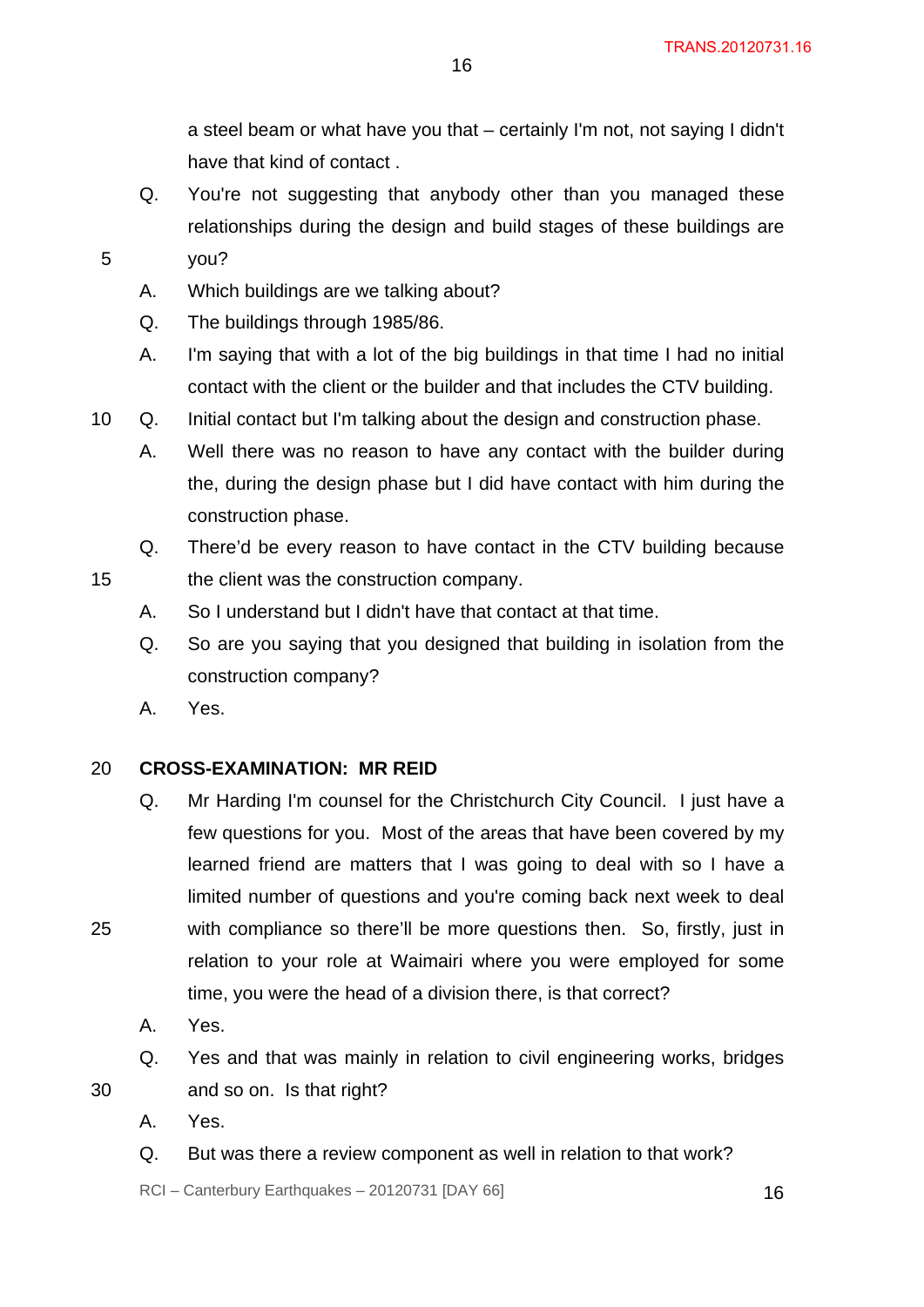- A. A review component in –
- Q. Yes.
- A. In regard to what, buildings?
- Q. Yes.
- 5 A. No.
	- Q. Yes were you involved though in annual checks of buildings?
	- A. No.
	- Q. So in the work you were doing there did that require you to have an understanding of the codes at the time, the various codes that you were

- 10 dealing with?
	- A. Building, buildings codes?
	- Q. Yes.
	- A. No.
	- Q. What codes were you required to have an understanding of?

subdivisions so I was familiar with that particular code.

- 20 15 A. Well it was, it was National Roads Board standards for buildings and, sorry for roads, pavement construction, as I perhaps mentioned yesterday with regard to subdivision at the time that filling was going on, on land prior to being subdivided which was setting traps for, for the engineer to build buildings on it and I was concerned that the Council wasn't complying with the codes for compaction and filling for residential
	- Q. Right and during your time there were you, were you a registered engineer?
	- A. Yes.
- 25 Q. Yes and your, that would have entailed you having, there were training requirements that went with that. Is that correct?
	- A. Absolutely, yeah, what are they called, continuing professional development, yes.
	- Q. And did they in part relate to the content of the codes?
- 30 A. They related to, to National Roads Board standards. In no way to buildings codes. It was, as I probably mentioned I went along to a few pavement seminars which would talk about pavement management and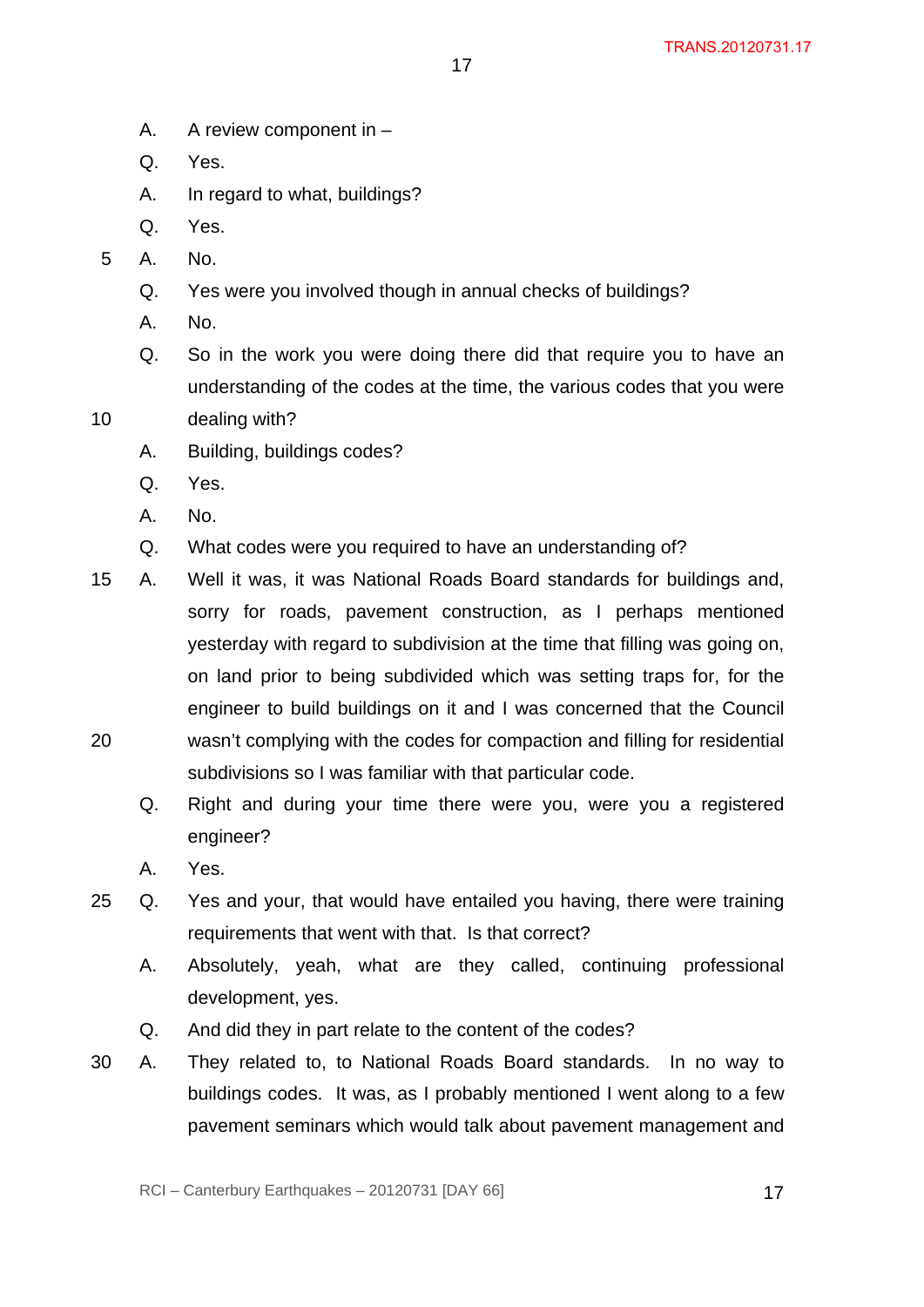deflection measurement, overlay design, such things as that which I was involved in doing, you know, pavement correction, stabilisation of roads.

- Q. Yes. So as I understand the questions that you, the answers that you gave to my learned friend your, the main lack of experience that you had when you addressed, when you first went to Alan Reay was in relation to computer modelling and multi-storey buildings. Is that right?
- A. Multi-storey buildings and dynamic computer modelling as opposed to static modelling of a structure. I mean there were certainly building, at that time there were very early programmes becoming available for, for static design of buildings and I, I wouldn't, I wasn't familiar with that but I was aware that they existed. I hadn't used them.
- Q. No but you were experienced though in carrying out hand calculations of, for example, deflections. Is that correct?
- A. Certainly.

5

10

- 15 Q. So you felt quite confident about the application of the code, codes in relation to deflection issues as they pertained to design issues?
- 20 25 A. As they, as they pertained to gravity loading and, and normal design of single storey and two-storey structures, yes, so far as they can be calculated by – I think the program that was, that was available at that time was called Frame 80. A very, very basic program. One of the first programs by which you could actually calculate deflections. Up till then a lot of the times you didn't calculate deflections because it was, took about five times longer to calculate the deflection than it did to calculate the actual loading. So you tended not to calculate deflections. You would, you would rather adopt the standard span upon depth ratios and if you stayed within those standard ratios you assumed that deflections were okay.
	- Q. So you described the CTV building as a shear wall stabilised structure with a gravity frame. Is that correct?
- 30 A. Yeah I think John Henry invented that, that description which I feel is quite appropriate.
	- Q. Yes but you were well, you were well versed in those kinds of buildings?
	- A. No not at all.

 $RCI - Canterbury Earthquakes - 20120731 [DAY 66]$  18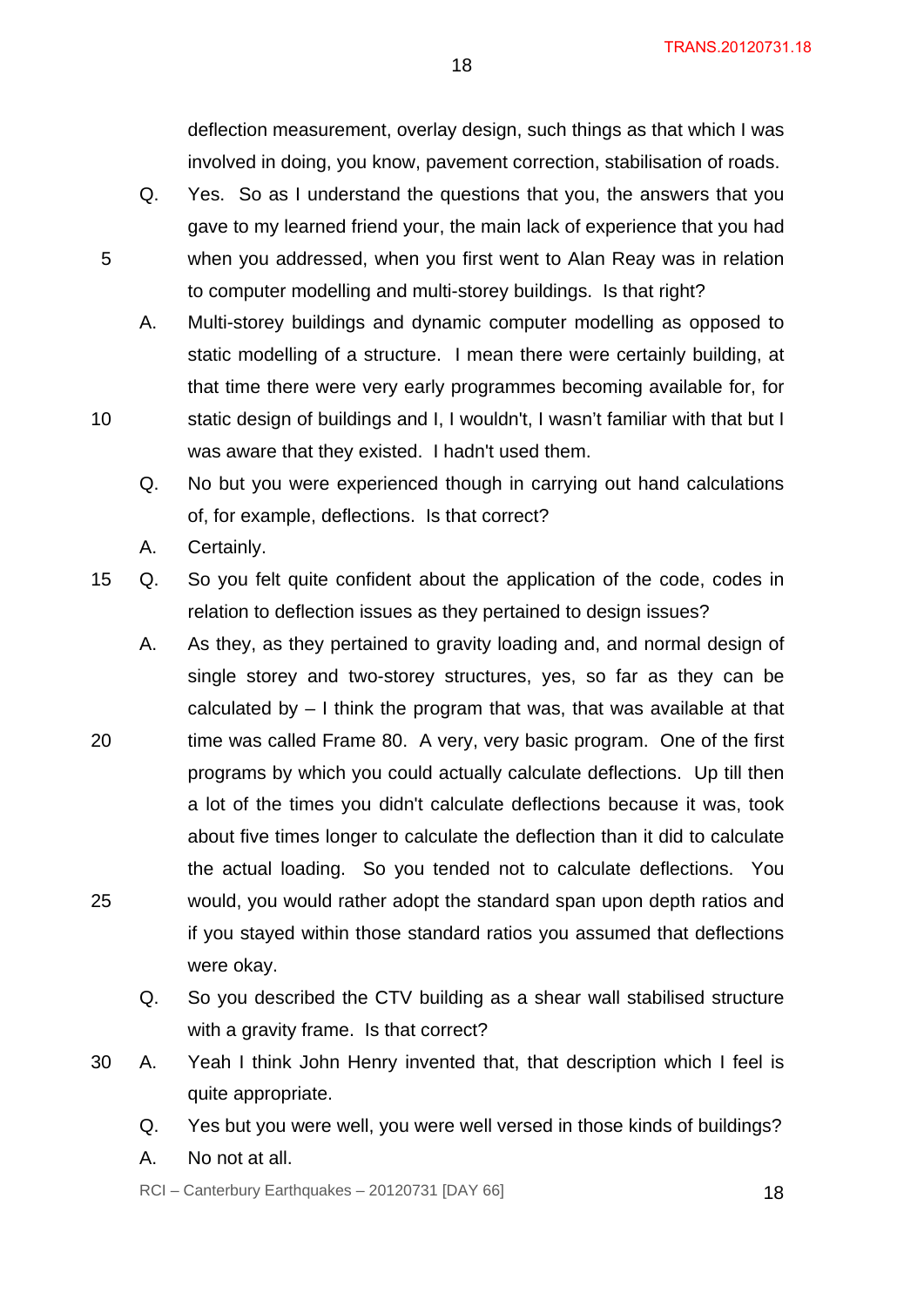- Q. You, you had an understanding though of that general approach?
- A. I could understand the concept for certain.
- Q. Yes and was that an approach that was generally used within the engineering profession at the time?
- 5 A. I couldn't tell you. Until I joined Alan's office I had no concept of what was generally used. It was all, all new to me.
	- Q. Well when you came to design the CTV building, and your approach to it was this shear wall stabilised gravity frame, so in coming to your determination that that was an appropriate way to proceed, the ETABS analysis was critical wasn't it?

10

- A. Yes.
- Q. Yes. And you had little experience with that I think you've said. You relied on the university's computer analysis, is that correct?
- 15 A. Well until I joined his firm I, I had no experience with ETABS at all, so obviously such experience as I had was gained from, from Alan's office.
	- Q. Yes, did you provide the ETABS analysis to the Council?
	- A. I can't tell you that. I don't know what was provided to the Council.
	- Q. Do you agree with me though that from the perspective of the Council it
- 20 would've been virtually impossible for a reviewing engineer to second guess the contents of that analysis?
	- A. I don't know what you mean by "second guess". I mean it comes back to what extent of checking a local authority would do. As I've mentioned, at the time when I was working at Waimairi the head of the buildings department, if you like, was a building inspector, Ted Hughes, and he had two graduate engineers. It was traditional at that stage that graduate engineers would do the job because it was seen as a not particularly rewarding and the sort of job that some unfortunate graduate was prepared to do that other people wouldn't want to do.
- 30 Q. Well neither Waimairi nor Christchurch City Council had computers in their office at the time did they?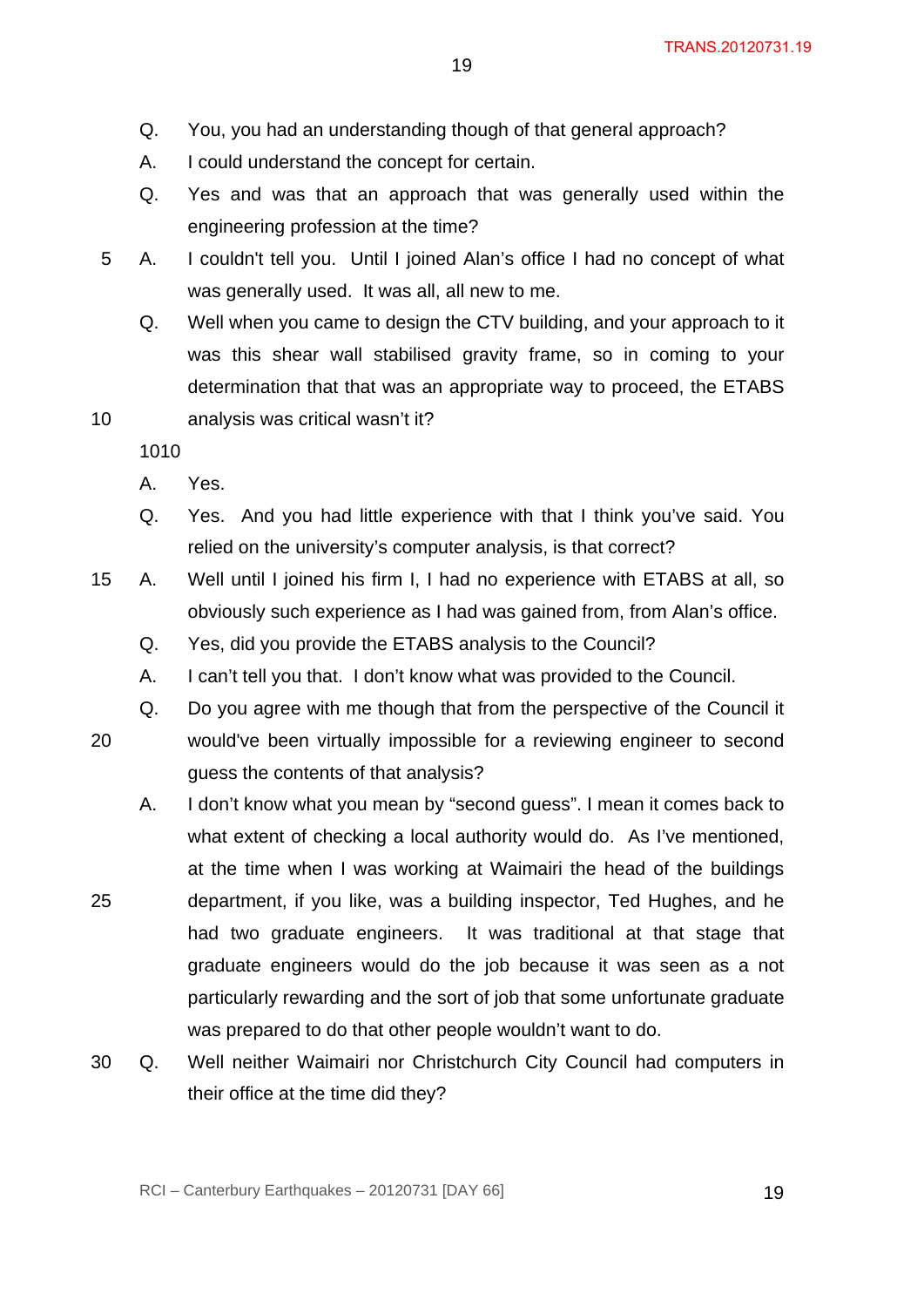- A. I can't tell you that. Waimairi did have a computer but it wasn't, I don't know what it was used for. I think that whether the structural checking engineers used it or not I have no idea.
- Q. It wasn't customary, was it, for a checking engineer to redo an ETABS analysis?
- A. Oh, absolutely not. I would very much doubt it. I don't think even today you would find a structural checking engineer redoing an analysis but I may be, obviously if you're doing a peer review today you would probably redo it, but I wouldn't expect that a Council checking engineer would redo it.
- Q. No, and so to the extent that the ETABS analysis included inputs and methodology that was determined by the design engineer. That would have been impenetrable, I suggest, to the Council reviewing engineer?
- 15 20 25 A. No I don't think impenetrable. I think one of the skills that you get as being a checking engineer is to just flick through the drawings and from a first view you can tell a lot as to whether the building, whether all the information is there and get a feeling for how it's being done, and if there are any, if you've seen a number of buildings of the same type you know what to look for. If you've already done a building of a similar type in the past and you have had an argument about a particular element, or you know, you've found a defect or something missing on that drawing or that kind of building when you've done it in the past, that's obviously the first thing you'll go to when you're doing your checking. So it's more a case of looking for obvious mistakes and then checking through the calculations to make sure that the system that is there is logical and sensible.
	- Q. Yes, and in this case the way that you approached the columns, the beams and the beam column joints was to detail them as gravity elements wasn't it?
- 30 A. Yes.

10

Q. And so whether that was permissible or not wasn't able to be determined by simply looking at the plans themselves, do you agree with that?

RCI – Canterbury Earthquakes – 20120731 [DAY 66]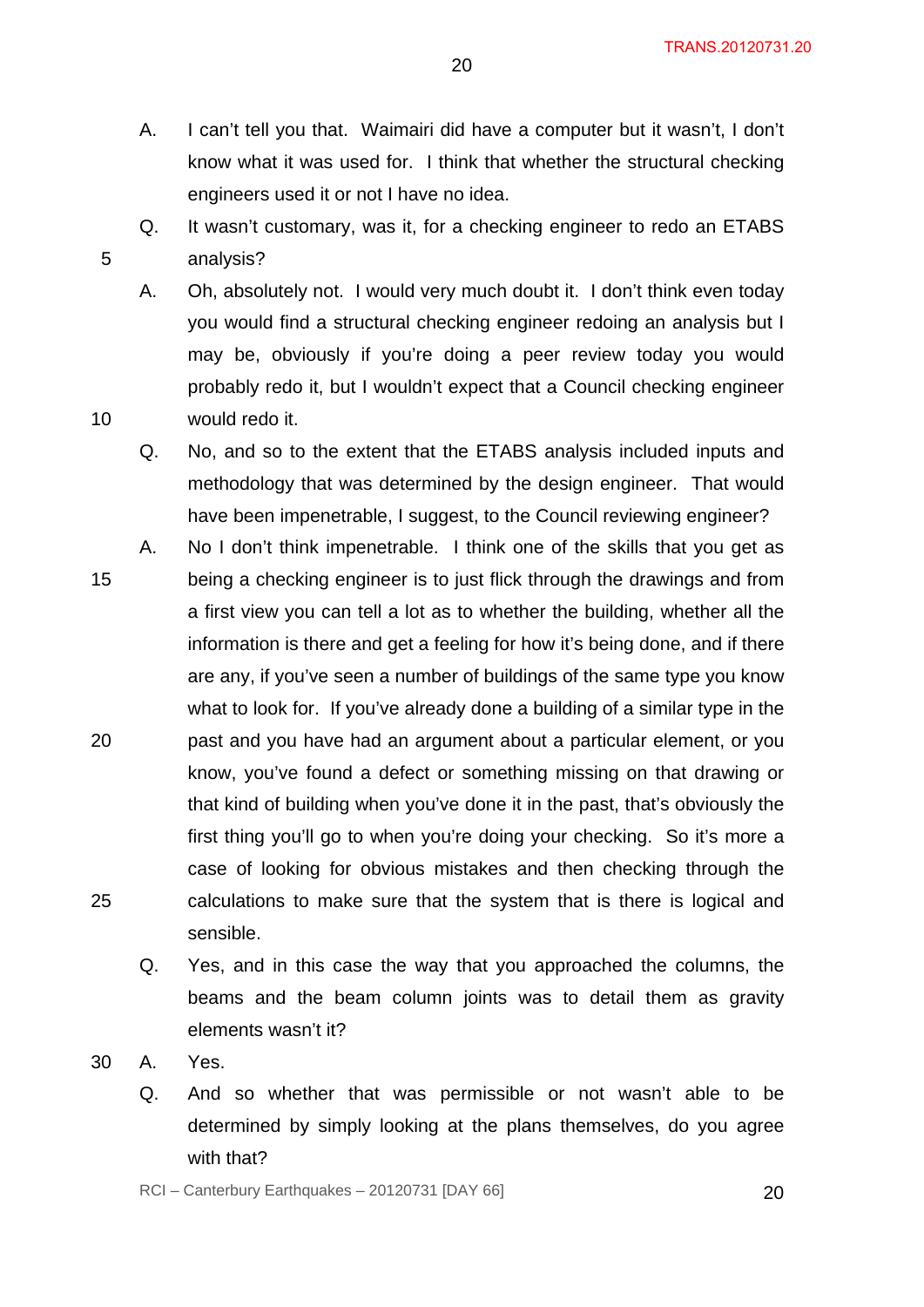- A. No I think that it certainly would be possible to tell and I think that there'd been a number of, as I've said it's a fairly standard detail and that had been used on a lot of buildings that Alan Reay had done. I believe probably even that Broadway building, just ordinary two storey buildings. Those were the kinds of building where that kind of detail was developed so it would've been used a lot of times and I think Graeme Tapper or any checking engineer would be able to look at a detail and pretty much see straight away whether it was a ductile frame building or whether it was a shear wall building. I don't see that as being particularly difficult.
- Q. Yes, but your view was that it complied and it remains that it complied isn't it?
- 15 20 25 30 A. Well as I again said, you know, if you have the same building and you put it to three different councils and have three different reviewing engineers, you'll get three different lists of perceived problems or questions and if you have the same, I mean anyone who's designed a standard house will tell you that. They'll put the same house to three different councils in three different areas, they'll get three different lists of queries. Well if you go through the list of queries you get from the first guy and answer them all and get it approved you believe at that time that it complies. If you submit that same plan to another council in another area there will be other things on their list which they are looking at because they happen to be looking at different things, or they're more familiar with a certain code than somebody else. So you go through the same process. You, if you've had a standard drawing you will modify it so that it includes the requirements made from the previous checker, and if the next guy comes along with another list of things you modify it as required to suit him. So each time, once you've been through that process, you and the checker believe that it is a complying building.
- 

10

- Q. Yes and at the end of the day that's what's important?
- A. Of course it is.

RCI – Canterbury Earthquakes – 20120731 [DAY 66]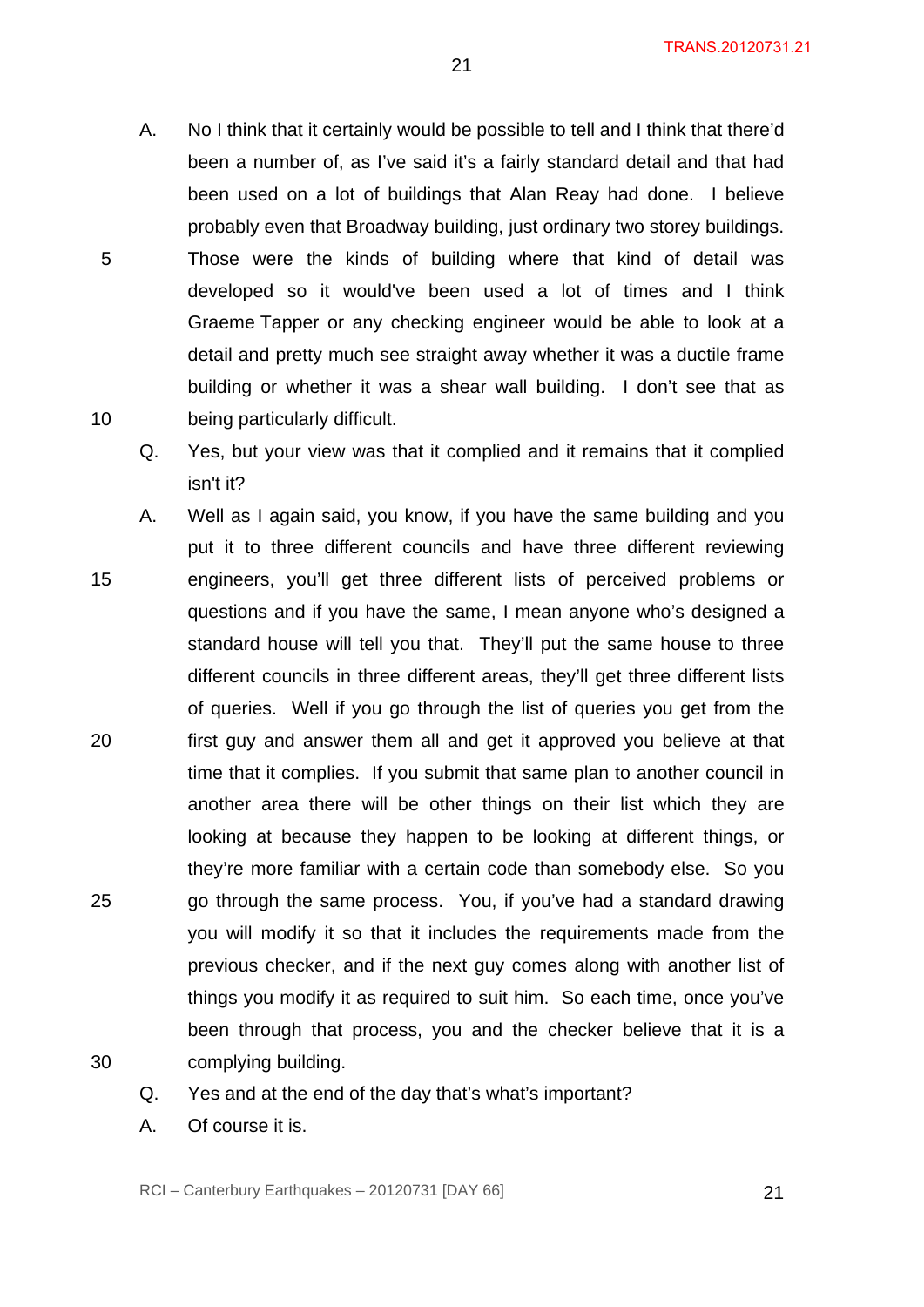- Q. You had to form the view, or at least your office had to form the view that the building complied with the code?
- A. Certainly. Well I mean we, you always believe that it does. The idea, when you put it in for the consent you believe that it complies, but anyone who's ever applied for a building consent knows that you get a list of queries back and that list of queries, in essence, are things which the council believes do not comply for whatever reason, and it's a case of working through that list until you both agree that what's on the drawing complies.

15

- 10 Q. Yes, now I understand in your evidence previously that you take the view from a review of the Tapper letter, that's the  $27<sup>th</sup>$  of August 1986, that the plans that were provided prior to that letter must've been to some extent incomplete. Is that correct?
	- A. When I look at that Tapper letter with the type of things that were on there, that's the view, that's the impression I get, yes.
		- Q. Yes. But is it your view that having reviewed the plans that are available and that were signed by you, that those plans are complete?
- 20 25 A. Yes. I mean Graeme wouldn't have approved them until the things which he had identified had been done, and I wouldn't be surprised if there were other things. I mean, if Wayne hadn't yet finished the drawings and they'd been whipped out from under his pencil before he finished them, there would be all sorts of things which would be required to be completed before we would be, before I would sign the drawings. I would have to be happy that they were done and obviously having signed those drawings I would've made sure that anything that Graeme Tapper required had also been done.
	- Q. Yes, and is that the significance of you signing them, that you took the view at the time that the building, that the plans complied with the codes?
- 30 A. Yes, that I believed that they were complete. That it wasn't, they were the set which I would expect that if they weren't signed, if you found a set of plans on the site which weren't signed, if by some mistake and this has happened before when they've done that they've submitted a

RCI – Canterbury Earthquakes – 20120731 [DAY 66] 22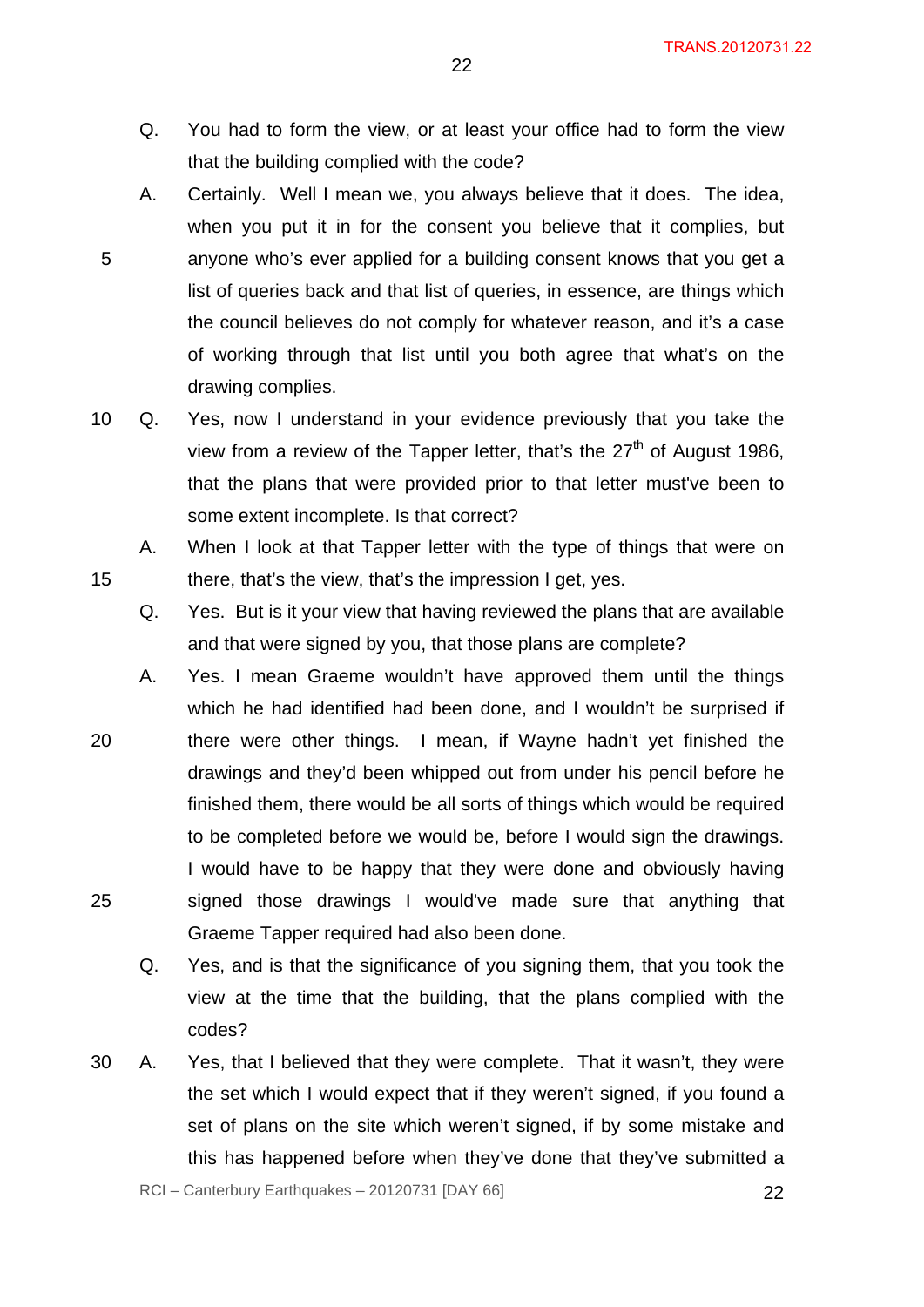partly finished set of plans to the Council, and then later on re-submitted an amended set which are complete, through some mistake of bureaucracy that the original set of plans may end up with the stamp on them on the builder's site. So before you would, one of the first things you do when you first go on the site is to make sure that the plans which the builder has which are stamped are in fact the latest set of drawings, and the only way you can know that is to sign them. Usually once they've been signed, beyond that time, any amendment you make to the drawing you put an A or a B or whatever on it and you put a cloud around the alteration.

23

- Q. Are you suggesting that there was any, you're not suggesting though are you that there was any amendment to these plans post them being signed by you and stamped?
- 15 A. I have no way of knowing. I mean the only way I would know that would be to have a look at a photocopy or a copy of the latest plans which were held in Dr Reay's office. And I have no access to those. I've only seen –

#### **JUSTICE COOPER:**

- 20 Q. But you've just told us there's a standard way by which amendments are marked on the plans haven't you?
	- A. Yes Sir.
	- Q. By way of the cloud –
	- A. Yes Sir.
- 25 Q. the circular line?
	- A. That's correct.

1020

- Q. Now there's no such marking on any of these plans is there?
- A. No there is not but what I'm saying is they, those copies may be copies
- 30

5

10

of the consent plans, I don't know, or they, the original tracings or, that are in Alan's office may or may not be the same as those consent plans.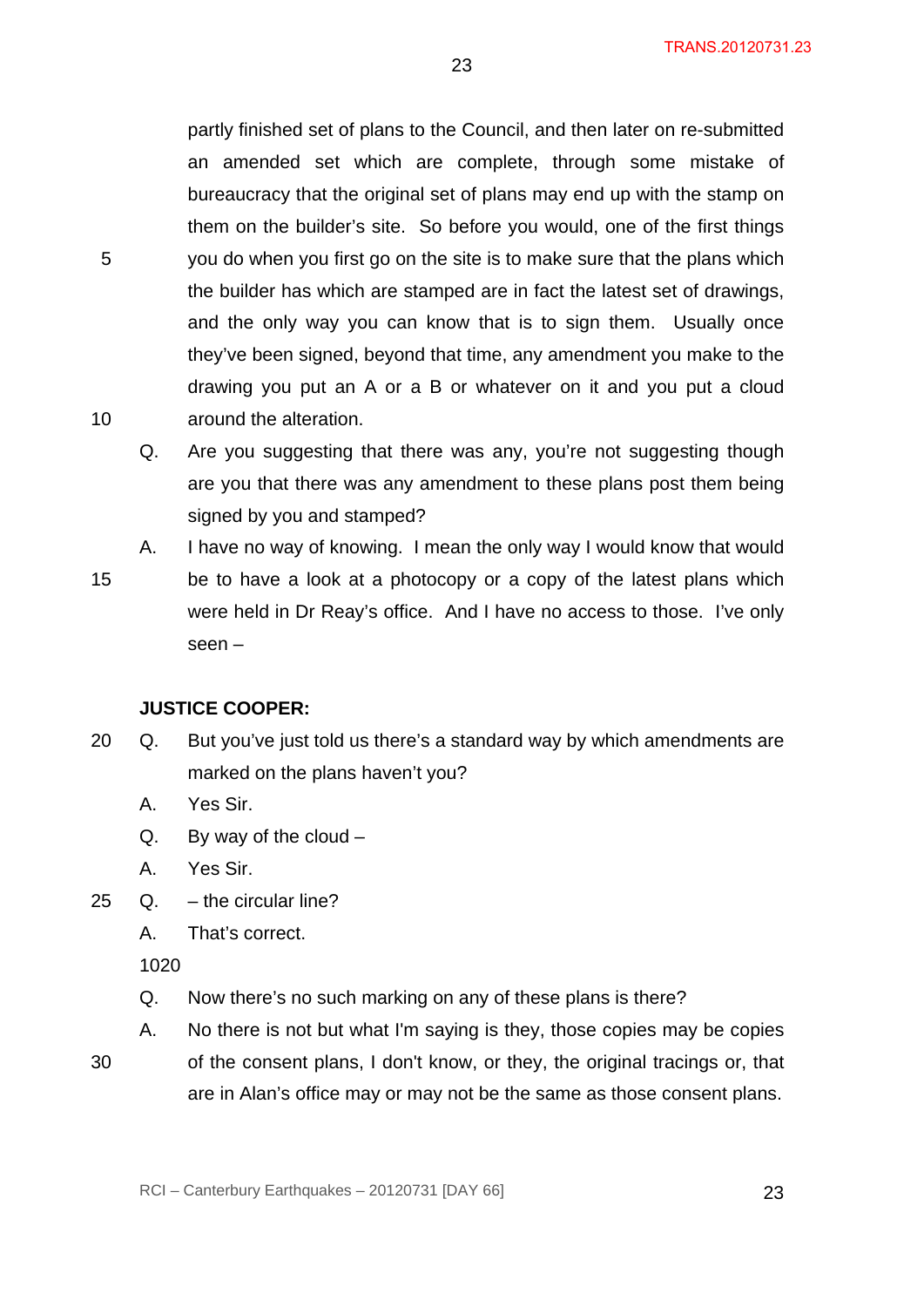- Q. Well you supervised or you attended this job whilst it was being constructed. Presumably you were working off the plans that had been approved, were you?
- A. Yes sir. But which those plans were I cannot be certain. They probably aren't.
	- Q. Well were there two sets of plans with your signature on them?

- A. No, the tracings have my signature put on them when I'm satisfied that they are complete and ready to submit to the Council and are suitable to have a building consent.
- 10 Q. Right and that happened before construction began presumably.
	- A. That happened before construction began but during construction issues can arise or there can be alterations to the design and any alteration which is made at that time is made on the original tracing which is an existing plan which has my signature already on it and any alterations which are then made to the plan subsequent to that building consent will be marked with an A or a B or a cloud.
		- Q. Are you saying that only happens on one set of plans, namely the plans that are kept at the Council premises?
- 20 25 A. No that happens on the original drawing which is in the engineer's office. If the Council asks for an as built set of plans or if they ask for a revised set at the completion of the building which would show any alterations or amendments then the engineer at the end of the job, after all of the amendments that have been made have been completed and they are shown on the plan, would give the Council a copy of those finally amended plans.
	- Q. Well is there any evidence that you can point to that these plans were changed once they'd been permitted by the Council?
	- A. No because I, the only evidence I have in front of me are plans which have been sent to me by the, by Dr Reay recently. I don't know.
- 30 Q. Well did they have the Council's stamp on them?
	- A. I don't have them with me now but they may well have. No the ones I have here don't have the Council stamp on them.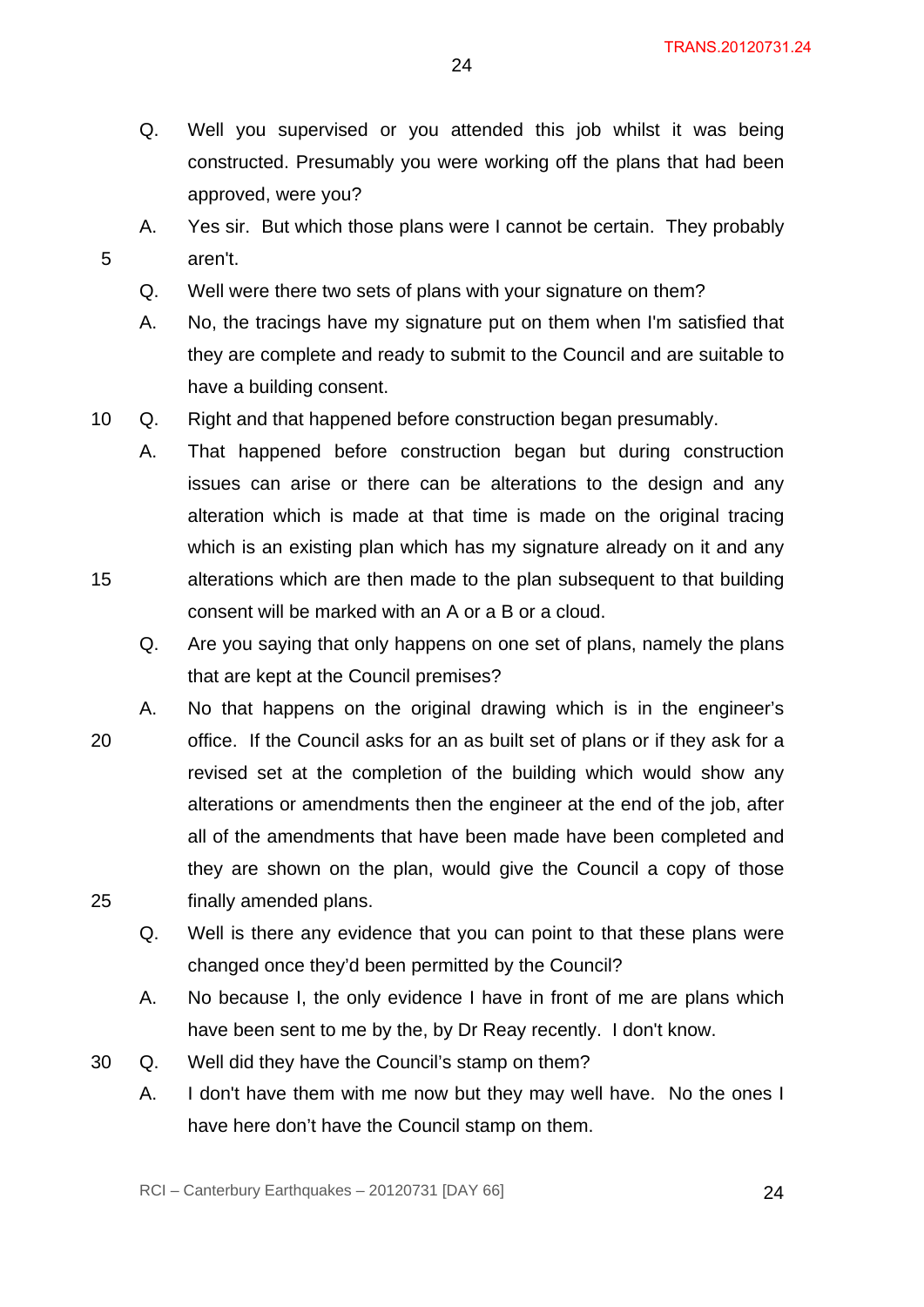# **CROSS-EXAMINATION CONTINUES: MR REID WITNESS REFERRED TO BUI.MAD249.02841**

- Q. You see those plans.
- A. I see the cover sheet.
- 5 Q. Yes. Perhaps you could just be shown the first few pages, BUI.3 perhaps, .4, .5 and those are the plans that you referred to earlier.

25

- A. Yeah those appear to be photocopies from the Council's record of the consented plans.
- Q. So they're the ones that have your signature in the box headed approved.
- A. That's correct.
- Q. In the bottom right-hand corner and they also have the Council stamp 30<sup>th</sup> of September '86 don't they?
- A. Yes.

10

- 15 Q. Have you had a look through those plans?
	- A. Yes, well I've looked through the earlier set which I was sent by Dr Reay by email but they're obviously a set taken from Alan's records as opposed to a set photocopied from the Council's set but I haven't looked to see if there were any particular differences.
- 20 Q. Well in any event you're saying though, aren't you, that the set that is signed and stamped are the consented ones and they're the ones that you approved –
	- A. Yes.
	- Q. and that you would have taken the view at the time were complying with the codes.
	- A. Yes.

- Q. All right well I think your counsel said in opening that you were surprised and disappointed that no design certificate had been provided or at least hadn't seen one. Is that correct?
- 30 A. Well I guess I was surprised at how little documentation was available from Dr Reay's office by way of correspondence and that would include the design certificate.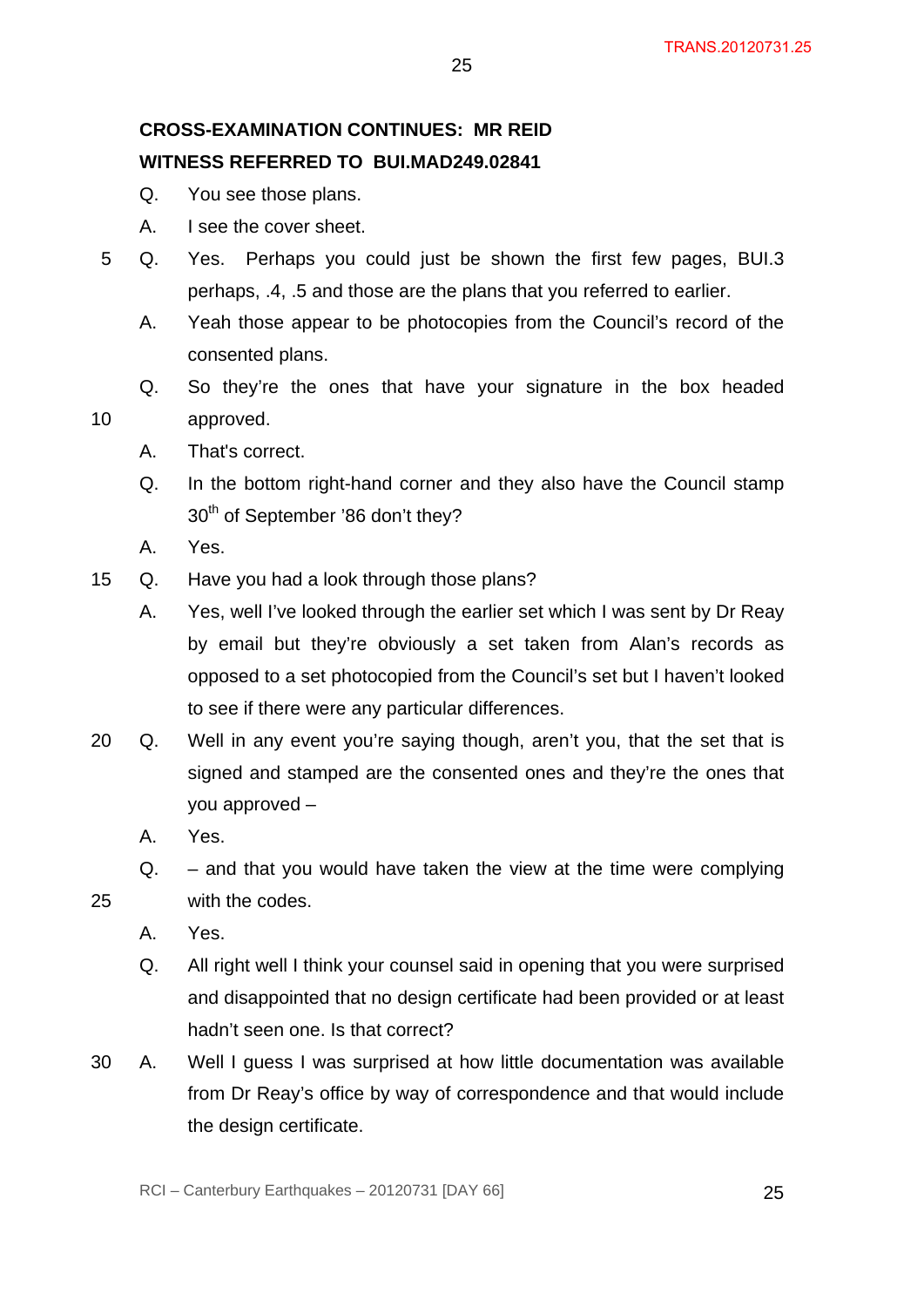- Q. You would have expected though that there would have been a design certificate supplied for this building.
- A. Yes.

10

15

20

25

- Q. And does the fact that a design certificate would normally have been provided is that consistent with the fact that you've signed the documents as approved?
- A. No what, what my recollection of the normal procedure is that I would sign the drawings when I was happy that what had been put on them by the draughtsmen was complete and that all of the things which I had asked for had been put on the drawing. By way of the design certificate that's something which is withheld until you know that the drawings are complete and, in some cases, it's also withheld until the client's paid the bill but I don't, I'm just saying that, I'm not, any reason to suggest that that happened here but normally that's out of my hands – the signing of the design certificate and when and where and to whom it's submitted was not something that I'd traditionally be involved with.
	- Q. No from your perspective the only two reasons why a design certificate might not have been supplied were either that the account hadn't been paid by the client or that there were some outstanding requests. Is that correct?
	- A. Or that Alan hadn't yet checked and reviewed the drawings. Normally before he would sign them he would have a look at the drawings and make sure that he was happy that they were okay. Obviously he didn't want them to be going out the office unnecessarily without being checked. So normally you would check the drawings before you would issue the design certificate.
	- Q. Just dealing with your perspective on the design certificate though, there was no reason from your perspective why one wouldn't have been supplied.
- 30 A. I can't think of any reason why one wouldn't have been supplied, no.

#### **JUSTICE COOPER:**

Q. So are you saying you wouldn't have signed it?

 $RCI - Canterbury Earthquakes - 20120731 [DAY 66]$  26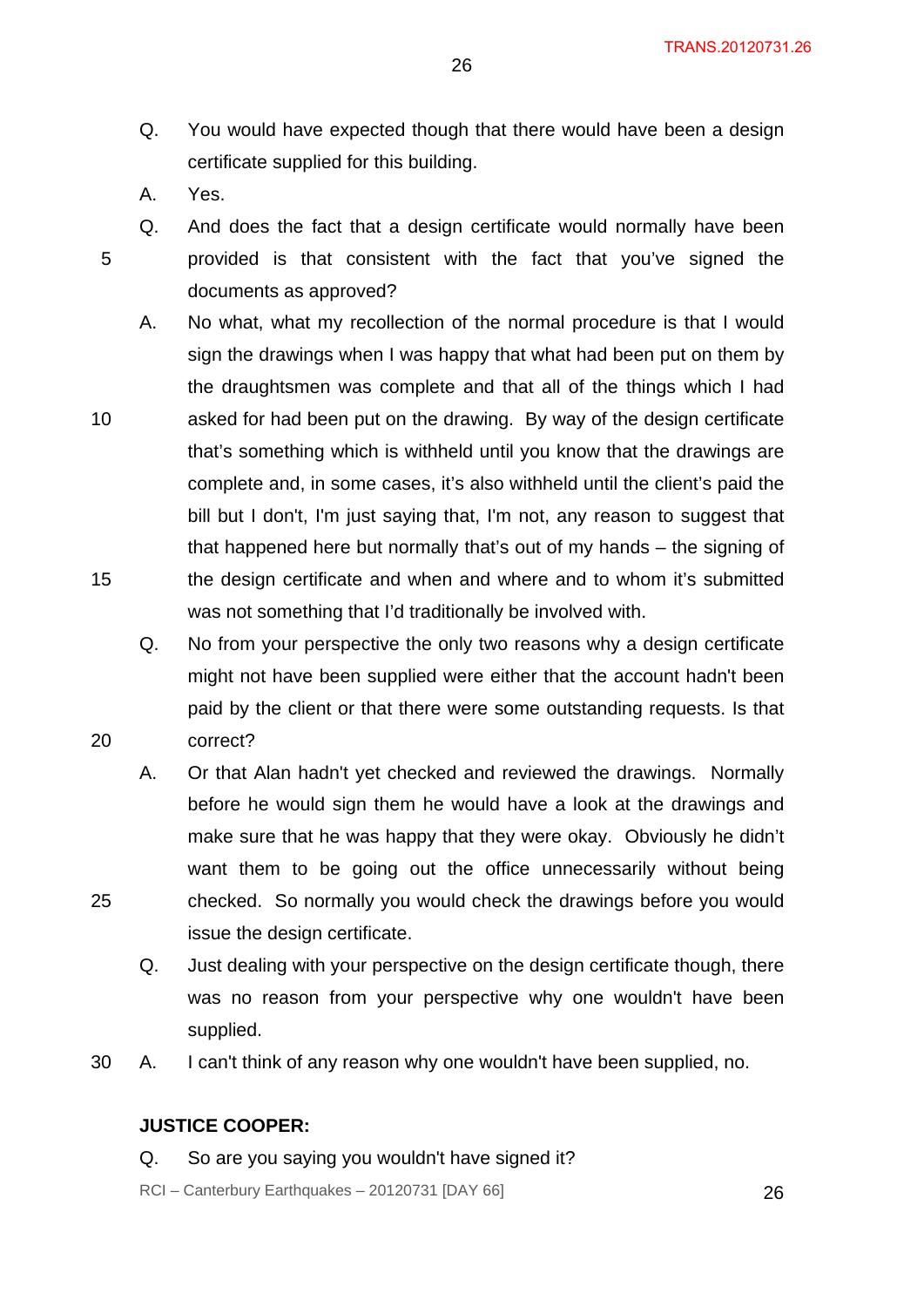- A. Well I can only go from my memory of that many years ago. I would be very surprised if at that stage I was signing design certificates, but if I saw one in front of me that I had I would say I'm mistaken but my expectation at that time and my understanding of how the office worked I'd be very surprised if I had done it.
- Q. So if the design certificate were provided for the CTV building you would have expected Dr Reay to sign it having checked the plans, is that what you're telling us?
- A. That's my recollection of how things worked, yes.

#### 10 **CROSS-EXAMINATION CONTINUES: MR REID WITNESS REFERRED TO WIT.NICHOLS.0001.10**

- 15 20 25 Q. Now this is a document, you probably haven't seen this before, Mr Harding, it's attached to a brief of evidence prepared by Peter Nichols who, at one stage, was employed by the Council and it is a document that he says are some guidelines that were prepared by Bryan Bluck in the period prior to your work at Alan Reay. So it's dealing with a slightly earlier period, the early 80s as opposed to the mid 80s. But it sets out, according to Mr Nicholls, the approach that the Council took in general terms to reviewing structural engineering designs at around that time. So I'd just like to refer you to item 3 and Mr Bluck there says that you, referring to structural checking engineers at the Council, are entitled to rely on the recognised expertise of a professional designer who is prepared to certify under his signature that a specific design for a conventional or innovative structure or detail complies in all respects with the intent of the provisions of NZS 1900 Chapter 8. See that?
	- A. Yes.
	- Q. Now NZS 1900 Chapter 8 I think is one of the predecessor design codes, structural codes, is that correct?
	- A. I believe so.
- 30 1030

5

Q. Yes, and was that your understanding of the general way that the Council would approach these sorts of matters, the review of plans?

RCI – Canterbury Earthquakes – 20120731 [DAY 66] 27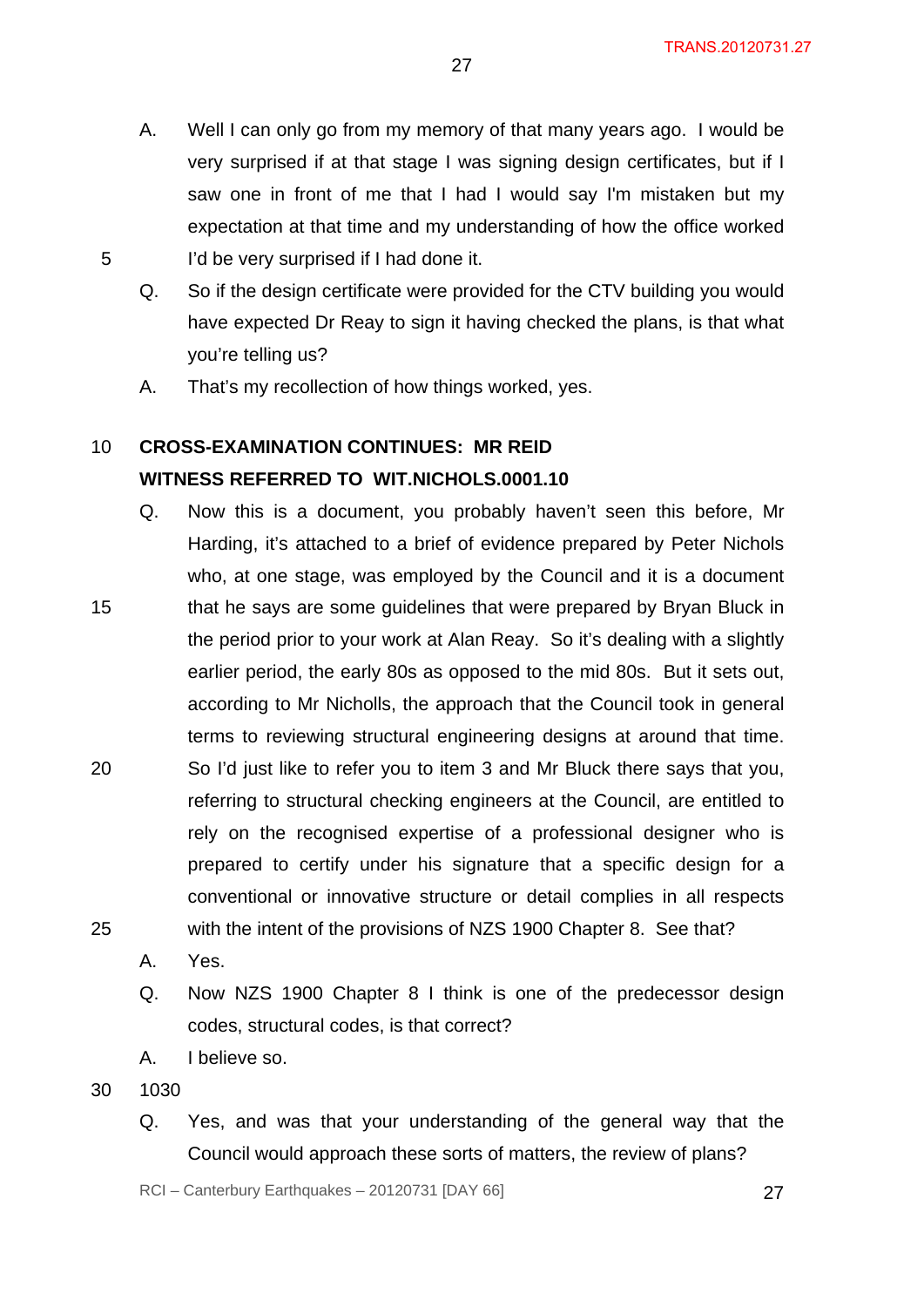A. I can't comment on that, I really don't know what the process that the Council would adopt would be. I mean if you were prepared to accept a design certificate then there would be no reason for the Council to even look at the drawings. They would only check that the design certificate had been signed, but obviously that's not sufficient and it certainly wouldn't have been sufficient for Graeme Tapper.

5

- Q. All right. I just want to go back for a moment to your answers about the way that the building was detailed and the ETABS analysis, as I'm not sure that we were quite on the same page with that series of questions. So what I was suggesting to you is that the design of the building as you designed it with gravity frames and structural shear walls, that was dependent, that approach was dependent on the outcome of the ETABS analysis. Do you agree with that?
- 15 20 A. No, I think you need to determine what the concept is for the building before you even fill in the analysis. If you've made the decision already that the columns and beams aren't going to be part of the lateral load resisting system, there's no reason for you to include those columns and beams in the input for the analysis. It simplifies the input, speeds up the program, simplifies the output. So basically the whole benefit of separating the two of them is that you don't have to model the columns and beams in the ETABS analysis.
	- Q. But being able to detail the columns, the beams and the beam column joints as gravity was dependent on meeting the require – the drift requirements of the code wasn't it?
- 30 25 A. No, I don't believe so, the drift requirements of the code are determined by the strength of the shear walls, the location of the shear walls, the foundations to the shear walls, the columns and beams have no effect on the drift of the building in  $-$  according, well go back a stage. Obviously there is some strength in the columns and beams of the gravity frame, but by designing the shear walls alone to take the lateral load and to calculate the lateral drift based on the strength and stiffness of those shear walls, by adding in the gravity frame if you are seen to be adding additional structure that can only reduce the lateral drift, so that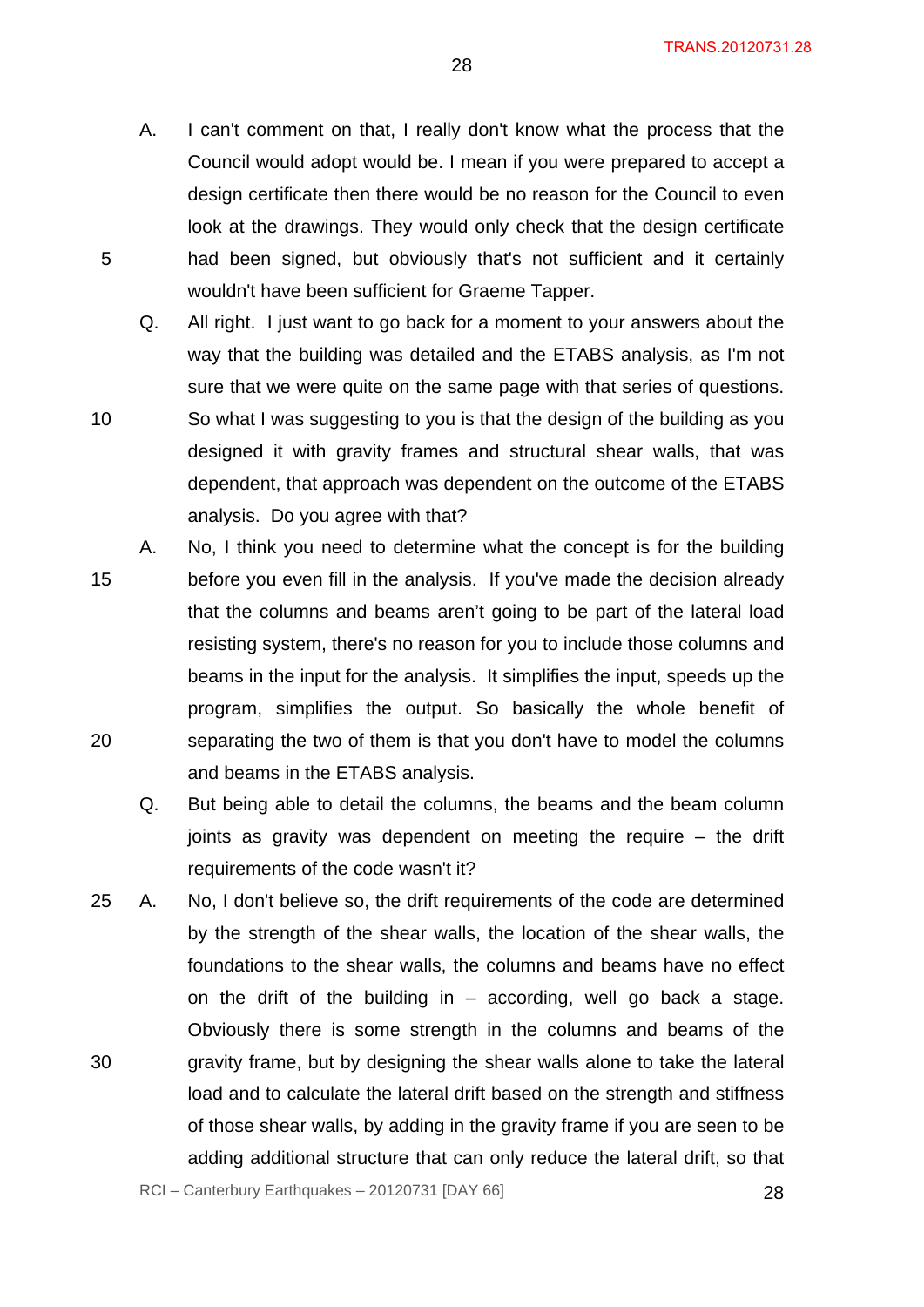by neglecting the columns and beams and the natural frame you're being overly conservative, you're getting a figure for the drift of the building which is higher than it will actually be once you've put the gravity frames in. So long as those gravity frames are protected to the extent that they can't come to any harm, when the building deflects by the – what – by the amount it moves from, then it doesn't cause a problem. There's an effect that they call a P Delta effect, if you have a column and you get too much lateral sway then the load on that column is not concentric and there can be an induced bending moment on the column. So obviously if the deflection is excessive then that could be a concern but the object – the whole reason for putting the shear walls in is to limit the deflection so that that does not become a problem.

29

Q. All right, so you're saying are you that the purpose of the ETABS analysis was to determine that the shear walls were sufficiently strong?

15 A. Yes, sufficiently strong and particularly sufficiently stiff, strong enough so that they will take the loads specified, stiff enough that they won't deflect excessively.

Q. And so whether that was the case, whether the shear walls were sufficiently strong to comply with the code, as it was dependent on the ETABS analysis, correct?

A. Yes.

- Q. And not something I suggest that could have been realistically reviewed by a Council checking engineer?
- 25 30 A. No, normally you would review the calculations to make sure that they made sense. Again as I say one of the first things you would do is look at it and see if in your opinion the arrangement of the shear walls made sense. I mean it's one of the basic criteria that you have a mechanism in place that can resist the loads you're talking about, so if you have a building with a single wall obviously there's no mechanism that can resist torsion so if you have two walls some distance apart then you have a mechanism by which you can resist torsion and that's the sort of thing you would be looking for as a first check when you're doing the check, the review.

5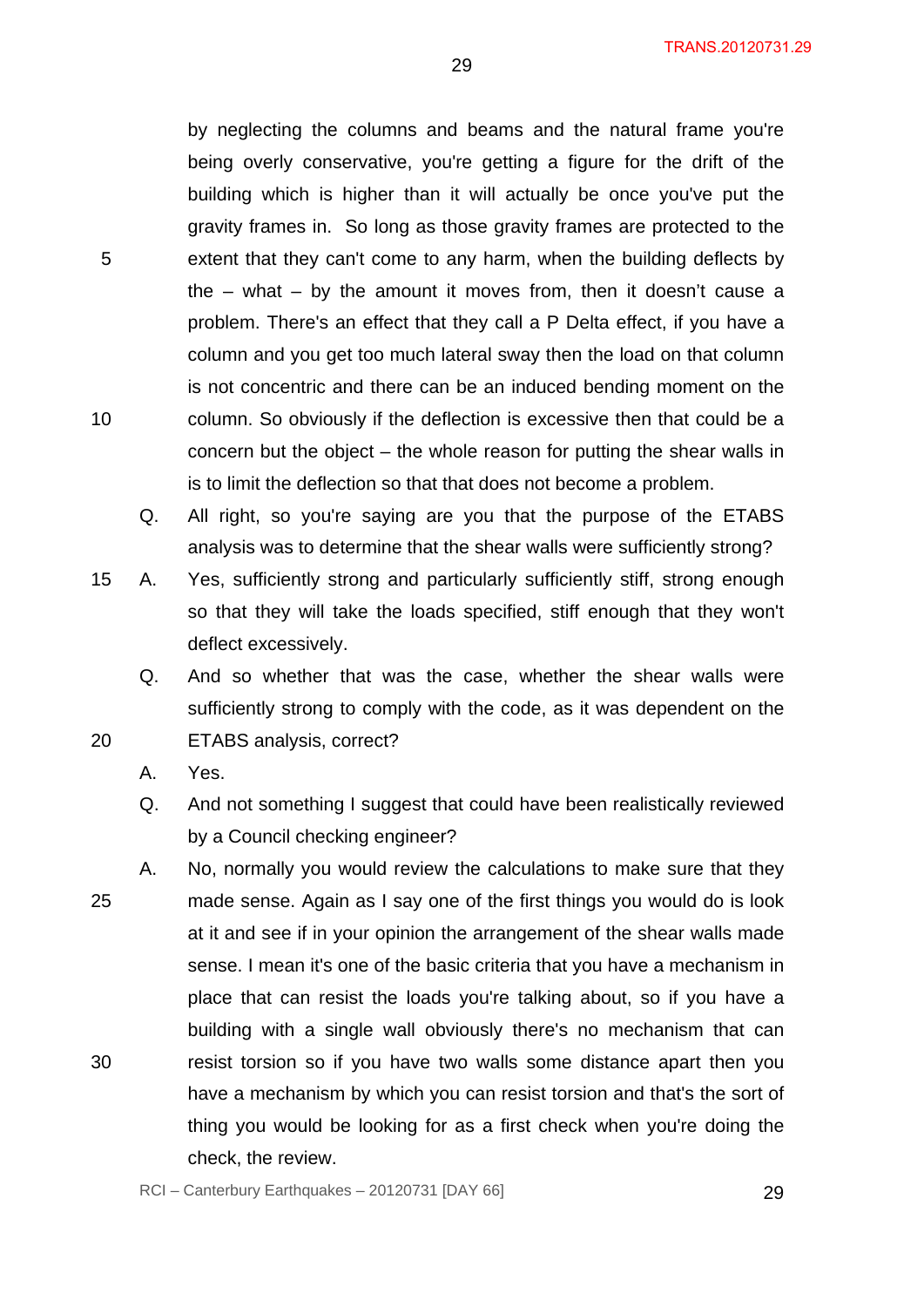- Q. Yes, but from your perspective on the basis that you took the view the building complied, it was no surprise to you that Council found no difficulties with that general structure?
- 5 A. Well the difficulties they had were on the letter and I didn't perceive that letter as being anything particularly onerous. They were all items which could be comfortably satisfied.

#### **CROSS-EXAMINATION: MR MILLS**

- Q. Just let me clear away a couple of fairly minor matters before I ask you some more detailed questions. First of all what have you been doing as
- 10

25

30

a structural – in the structural engineering field since you left Alan Reay's firm?

- A. I have my own company, Structural Engineering Design.
- Q. And you've been doing that ever since you left Alan Reay's firm have you?
- 15 A. Yes.
	- Q. And the type of work that that firm involves?
	- A. Mainly low rise buildings, precast concrete buildings and a couple of five storey, one five storey and one four storey building.
	- Q. But that's a minority I take it of what you've been doing?
- 20 A. Well as I say only two buildings out of 4000 odd projects.
	- Q. Yes, so the responses that you've been giving to both Mr Rennie and counsel from the Christchurch City Council that you've just been getting questions from, about the design issues, the way in which buildings perform, you've fairly confident views about the design of the CTV building, that's all really based on experience that you picked up before you left Alan Reay Consultants is it?
	- A. Certainly in regards to ETABS and multi-storey buildings yes.
	- Q. Now I should also just make it clear that I'm not going to ask you questions about the permitting process and about Mr Tapper's letter, because that's going to come up at a later session. I don't want it to be thought of it being overlooked, but they're not going to be dealt with now.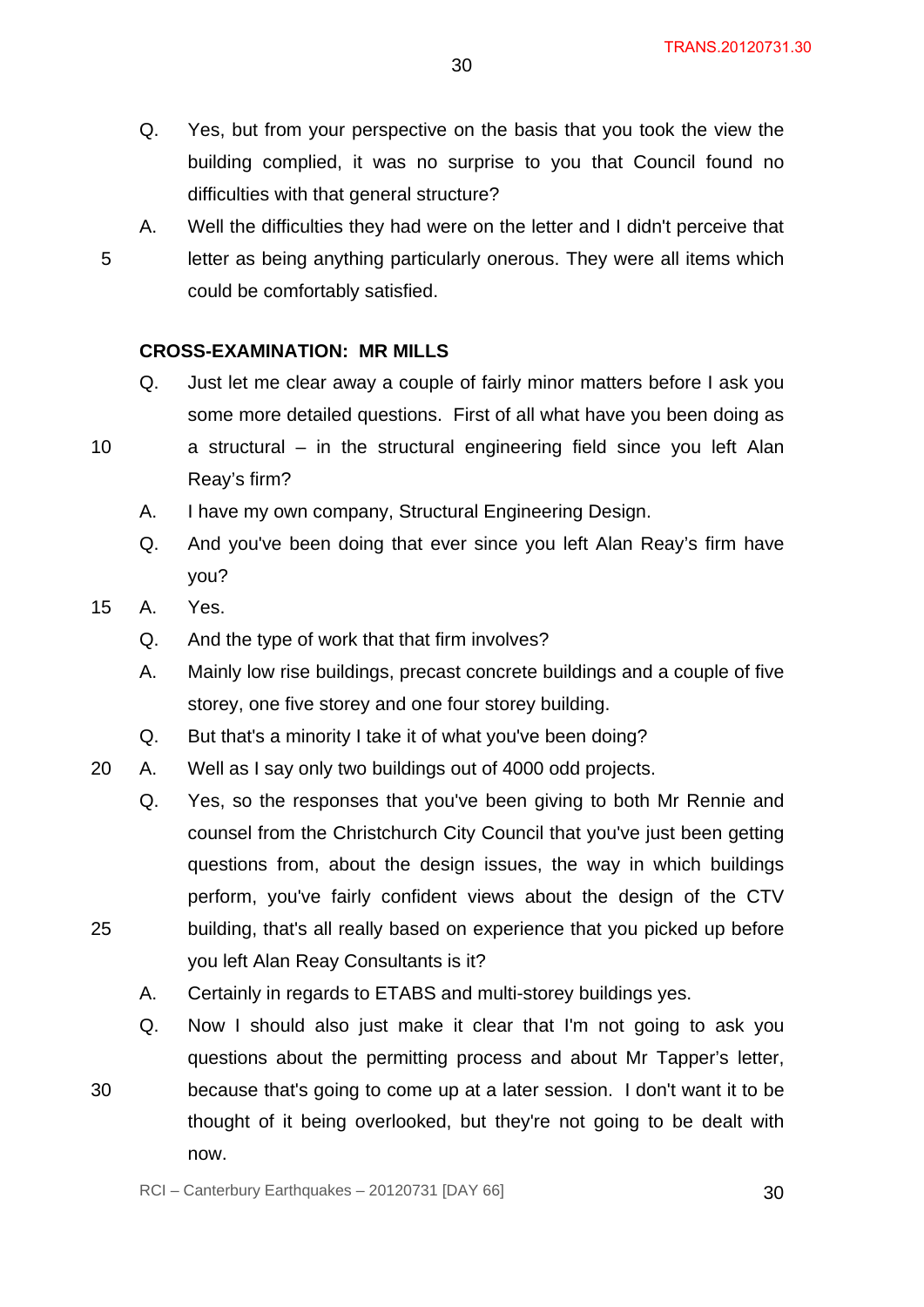Now I'm going to ask you the same question that I asked Dr Reay when he first gave evidence and the question was essentially along these lines. Is it your position that the CTV building was a well designed building that simply happened to collapse because it faced unexpectedly high vertical forces for which it was neither designed nor required to be designed?

31

- A. That's essentially true yes.
- Q. On both parts of that question?
- 10 A. Yes.

5

- Q. And in going through the preparation to give your evidence and in thinking about the issues that have been raised with you in the last day or so, you've not changed your views at all on either part of that question?
- 15 A. No, each time I see new evidence I go through it to see if there's something in there that's new that would change my view, and I find that most things I see confirms the view.
	- Q. So you don't have any concerns in relying on the impact of vertical accelerations that the collapse that occurred might have been contributed to by design deficiencies in that building?
	- - 1040
	- A. Well the evidence I see, when I say evidence I, I'm not speaking of documents, I'm speaking of what the building's telling me. When I look at the, what I've read of evidence from the people who were in the building, of the forensic people who were looking at columns and beams and various different parts of the structure after the collapse, I'm relying upon the information in that evidence as to the condition of the building and so forth rather than having seen it myself which I haven't. But based on what I'm reading I, that, that's my view. That it was over and above the, the code that the load – the vertical loadings were over and above the code and that that was the reason why it failed.
		- Q. And nothing to do with anything wrong with the building?

20

25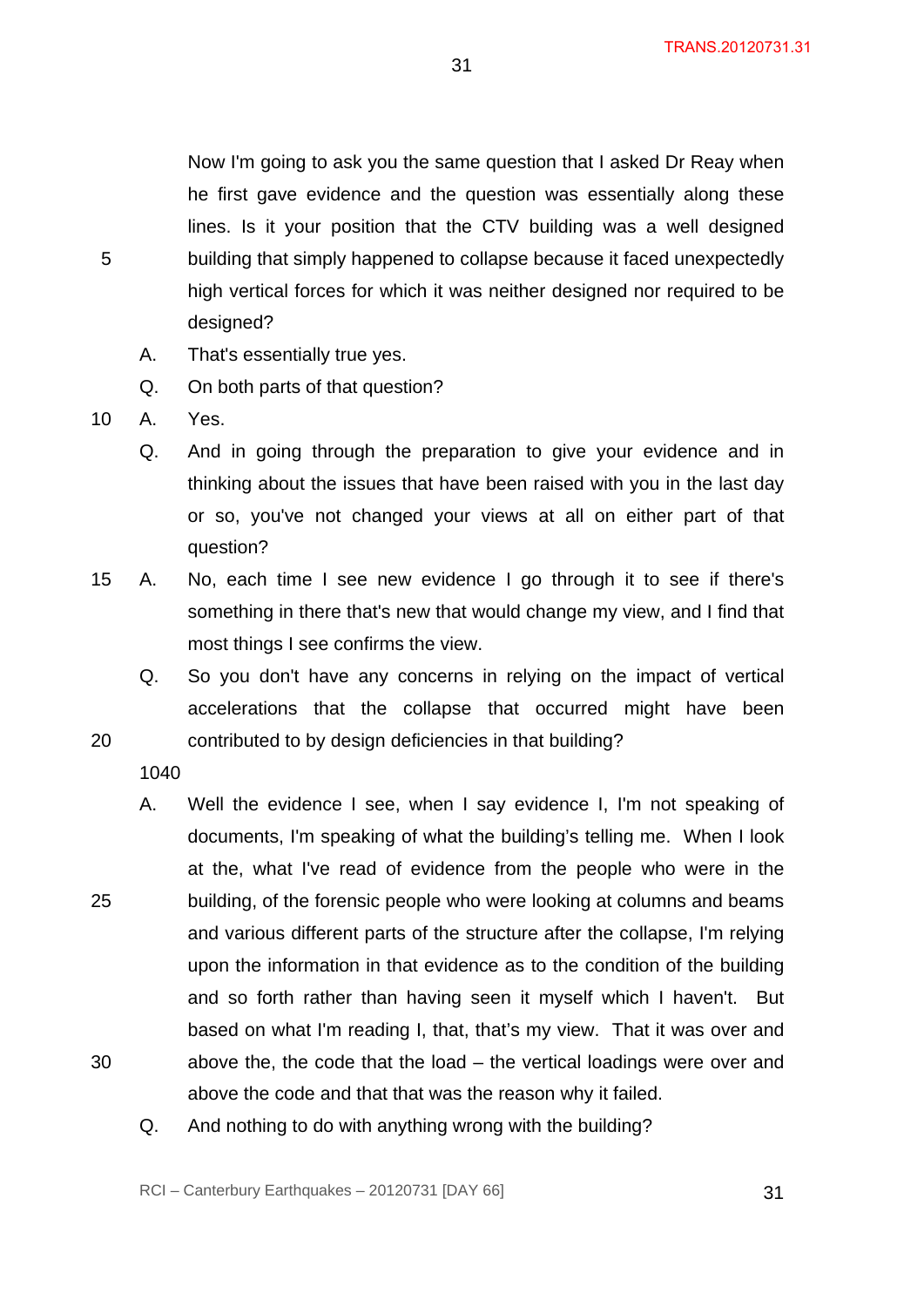A. No I, I think that the fact that it, the first earthquake which was essentially horizontal loadings which is essentially the kind of loading that, that the code requires that you design it for, I believe that it was designed to take those loads and I, I believe that the fact that it survived the first earthquake apparently without significant damage but I, I'm not making that statement but just from – David Coatsworth is a very experienced engineer and I know he's been struggling as well to think, maybe I missed something, but having seen reviews of the design and as I say the evidence of how it did fail I, I think it survived the initial earthquake with those horizontal loads as specified by the code in fairly good condition and that that was an indication that it was in fact designed to take the loads in the code. I think the fact that the second earthquake was different and as I say the epicentre was closer, that there was instead of just horizontal loads on the building there were horizontal and vertical loads and that it was the vertical loads that, that caused the collapse.

5

10

15

- Q. And the fact that no other building in Christchurch collapsed in the way that this building did, that hasn't given you any hesitation about the building that you designed?
- 25 30 20 A. Well again I've had a look at this thing of, of which buildings are more susceptible to vertical acceleration and which aren't and I, I mentioned last time that the, the load factors on vertical loads have been reducing over time, they've gone, you know, I think (inaudible 10:42:48) said 1.5 and 1.8 down to 1.4 and 1.7, now to 1.2 and 1.5. so the vertical loads which buildings are being designed for are, are less than they were. If we were designing that same building today potentially the columns would have been smaller than they were. I think the fact that when you get vertical acceleration, if you have, if your building is designed as a ductile frame then you have a building which by necessity the columns are massive. They are bigger than the beams. The columns are designed so that they're last, the last thing to fail and by doing that, by designing the columns to take a very big bending moment and a very big shear load they automatically become capable of taking a very big

 $RCI - Canterbury Earthquakes - 20120731 [DAY 66]$  32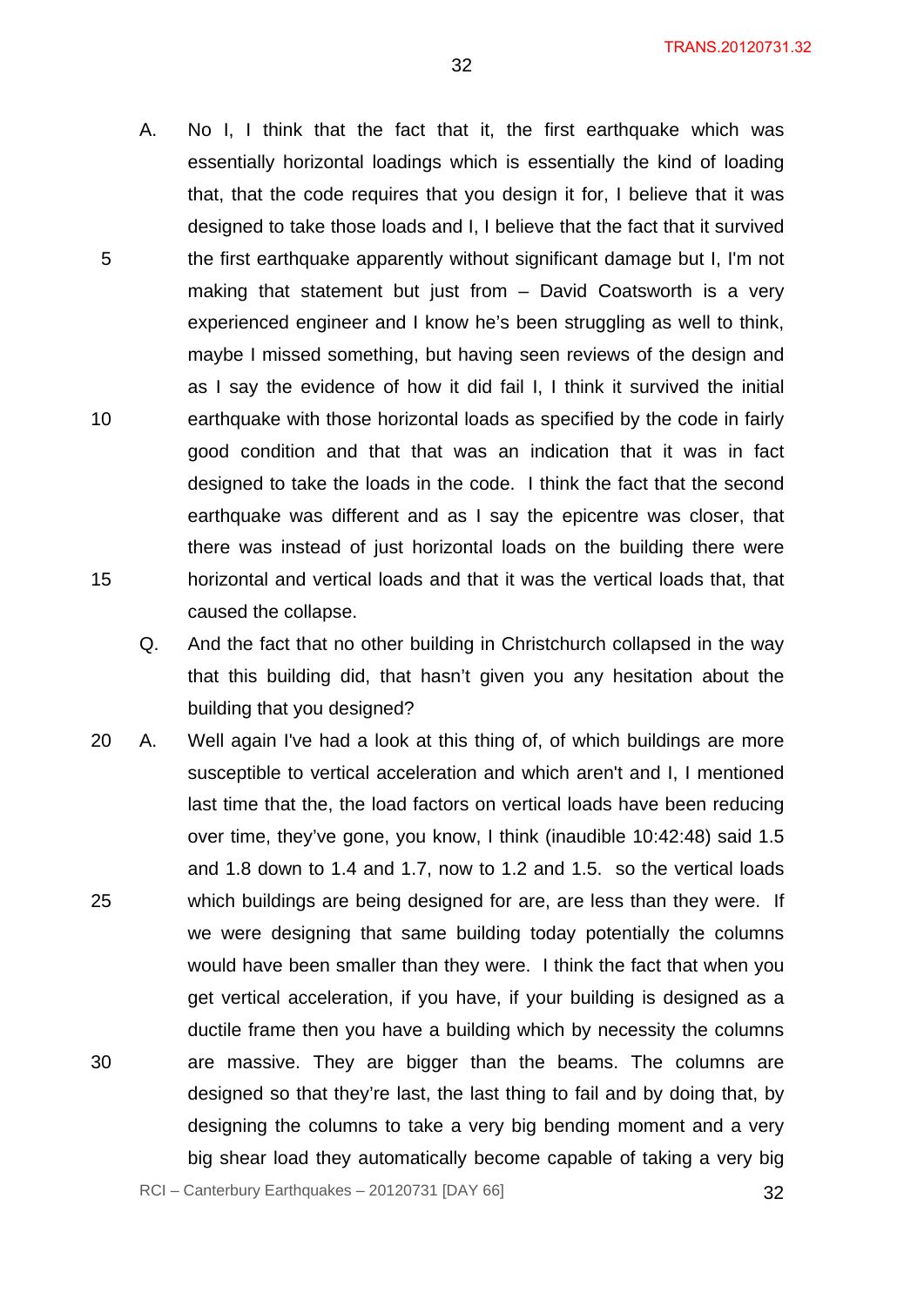vertical acceleration and you've, if you were, for example, say it was, and this is, in terms of resilience and recommendations for future design and suggestions in a code as to what we should be doing to make sure it doesn't happen again, my suggestion would be to design a building with an additional load case which is perhaps two times dead plus one times load, one times live, plus an earthquake and you will find that a lot of buildings which are relatively light, that won't be a critical design case because if you've got a timber frame building where the, the dead load's only .35, you double it and you get .7, it's still going to be less than the normal 1.4 dead – 1.2 dead, 1.5 live.

33

Q. Let's come back to the building you actually designed rather than –

A. Which is what I, which, what I'm leading to is that if you have a building such as this one which has a dead load in the floor of 4 kpa and a live load of 2.5 you double that dead load of 4 and add it to your 2.5 you've made a significant difference to the vertical load on those elements and if that had been a design load case of that building those columns would have been a lot bigger.

Q. So let's come back to the question I asked you which is whether the fact that this was the only building in Christchurch that collapsed in the way that it did has caused you to consider further whether that might indicate some weaknesses in this building that weren't present in other buildings.

- A. That's what I'm trying to say to you that –
- Q. Well what's the answer, yes or no?

25 A. Yeah, no it's not a yes or no answer I'm sorry. The answer is that all buildings are different and the relationship between the dead load and the live load is different.

#### **JUSTICE COOPER:**

30 Q. Well, well just a minute Mr Harding it is a question which is to be answered properly. It does require a yes or no answer, albeit with some subsequent explanation if you want to give it. The question that has been asked twice now is whether the fact that this building collapsed in the earthquake has given you, has caused you to question whether

 $RCI - Canterbury Earthquakes - 20120731 [DAY 66]$  33

10

5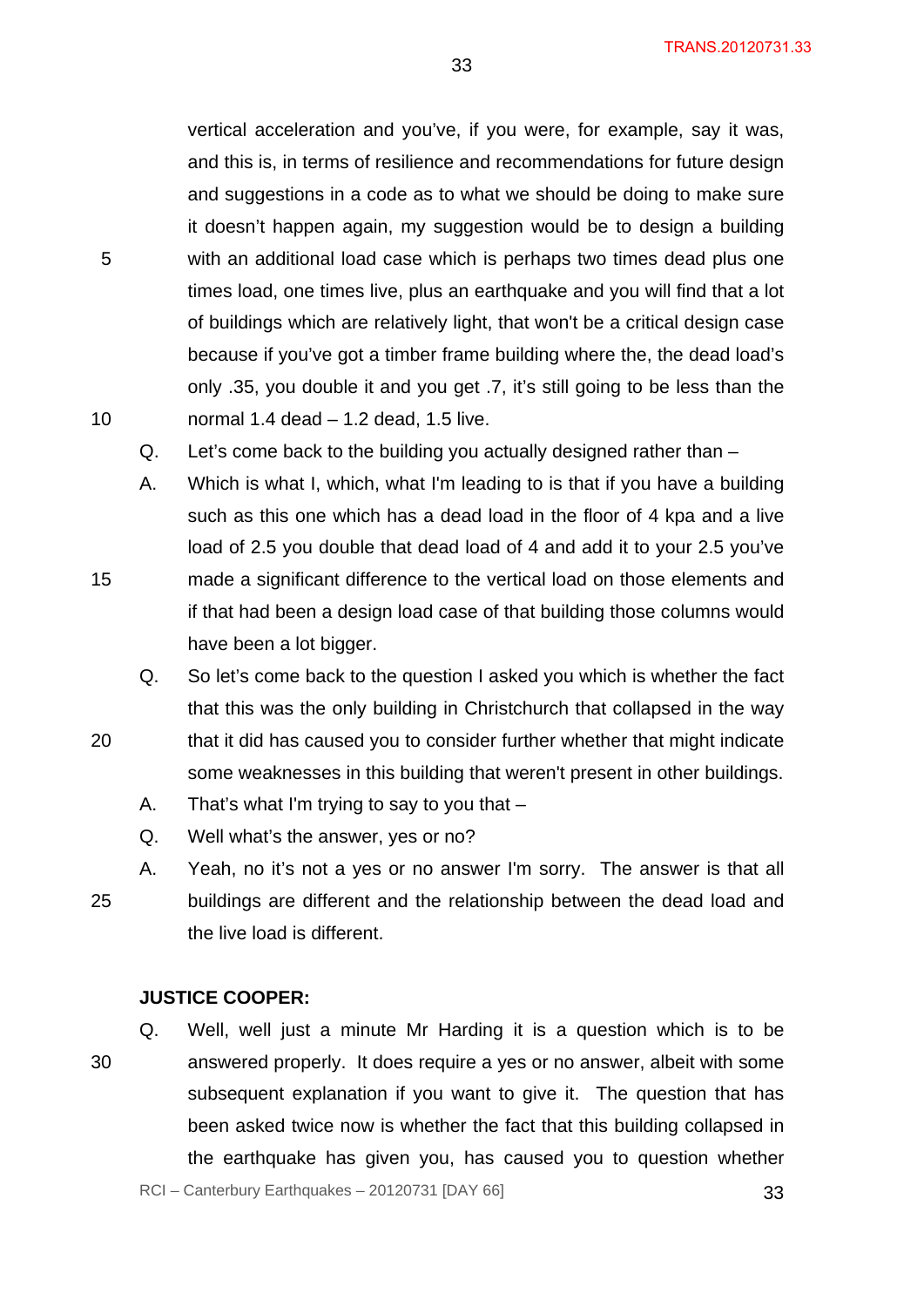there were any inadequacies in the design. That's the question Mr Mills has asked you?

- A. It definitely has –
- Q. Sorry?
- 5 A. Yes, yes Sir it has caused me much time in considering whether there was any inadequacy in the design.
	- Q. All right. Thank you.

#### **CROSS-EXAMINATION CONTINUES: MR MILLS**

- Q. And did you as a result of that deep thought and consideration reach a conclusion on whether there were any inadequacies in the design and, again, if you can tell me first yes or no and then elaborate that would be helpful.
	- A. Well I think you're, you're, say that, repeat the question please.
- 15 Q. I said as a result of that deep thought and contemplation have you reached a conclusion on whether there were any inadequacies in the design that may have contributed to that complete collapse?
	- A. Yes I have considered that.
	- Q. And have you identified any inadequacies as a result?
	- A. No.

10

25 30 20 Q. Thank you. All right I want to now move onto another issue and to some extent what I want to do with, in dealing with these questions is simply to be quite sure that I do fully understand, and the Commission itself has a clear understanding, of the, of where you stand on a number of these issues. Most of them have been covered off in questions by my learned friend Mr Rennie. I just want to try and pull these threads together to be sure we've got a very clear and unequivocal position. So first of all I want to ask you some questions about the evidence you've given under cross-examination, principally about the culture at Alan Reay's firm when you were there. And I'm going to put a series of points to you and, again, if we can get yes or no and then some modification if need be that would help.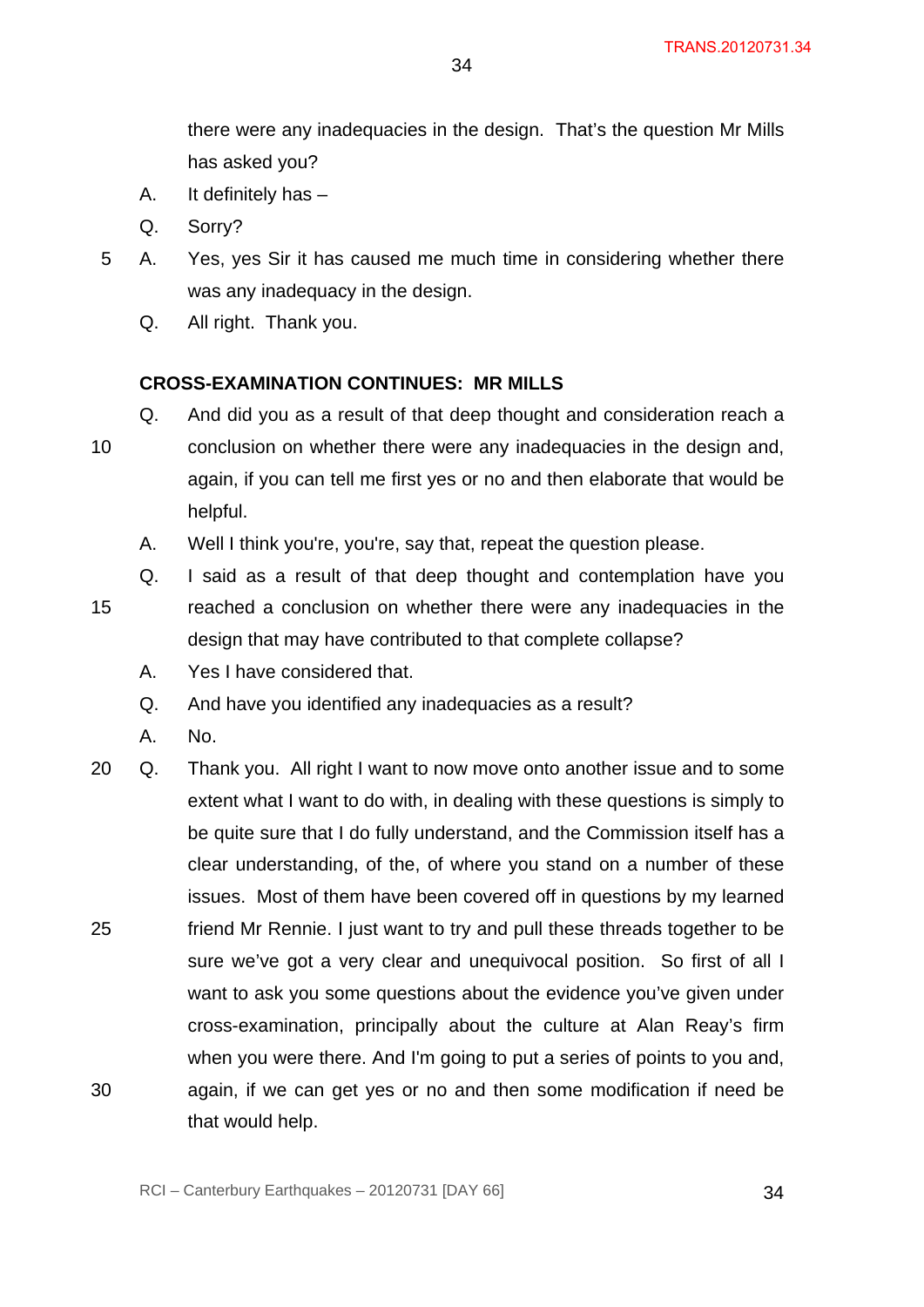So first of all the practice within that office during the time you were there was to build no greater than necessary in terms of the strength of the buildings?

- A. Yes.
- 5 Q. You could not design above the code requirements or, to use the colourful language you used, you would get your hand smacked?
	- A. Yes.
	- Q. Dr Reay made his reputation by making buildings no stronger or more expensive than necessary in your view?
- 10 A. Yes.
	- Q. If you did design a building stronger than Dr Reay considered necessary you would be asked to justify that?
	- A. Yes.
	- Q. And if you couldn't justify it then you would go back to whatever the requirement was that Dr Reay considered appropriate?
	- A. Yes.
	- Q. And the result of that was that you came to understand that the culture was one where if you weren't going to be able to justify any structural element you learned to leave it out?
- 20 A. Yes.

- Q. And is the result of that that the culture looked at in the round was to treat the code as a maximum not a minimum?
- A. No. When you say as a maximum you're implying that we may build below the code and -
- 25 1050
	- Q. No, no, I'm not putting it clearly enough then. I'm asking you was the culture one that said if it was Code compliant that was the only issue, in other words the Code was all that you had to build to. It was not a minimum requirement.
- 30 A. The Code was a minimum requirement.
	- Q. And you were, the culture was that you didn't build beyond the Code.
	- A. Not if you, no that's correct.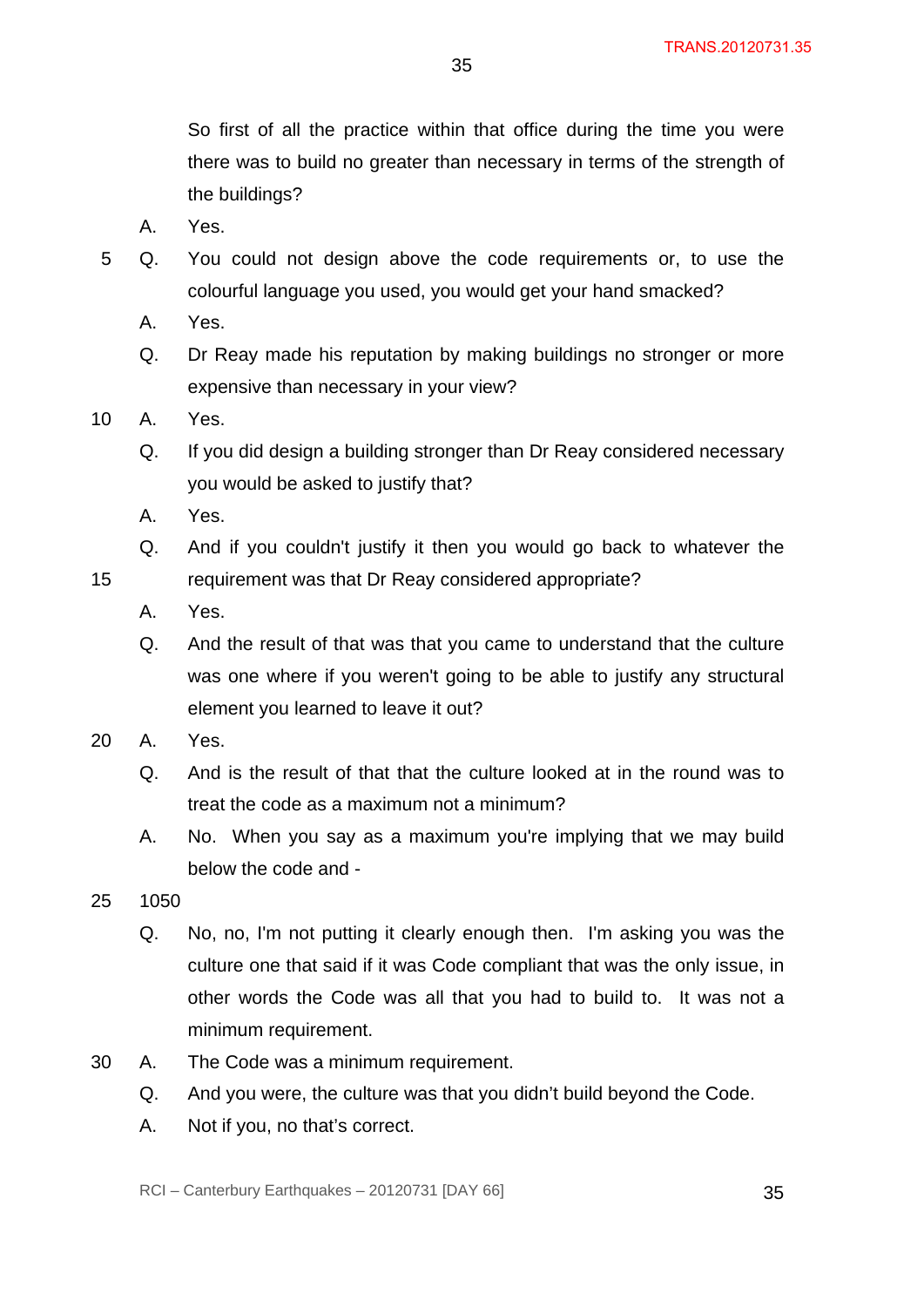- Q. You made a reference, at least this is the note I made of the references I was listening yesterday, that sometimes you would need to go beyond acceptable knowledge and find other ways of doing things.
- A. Well not, it's, I wouldn't say beyond acceptable knowledge but certainly to find other ways of doing things yes.
- Q. And in that sense the culture was one of testing limits.
- A. Oh I don't think it's testing limits I think it's innovation. I think it's trying to find different ways of doing things that are more efficient to achieve a similar end.
- 10 Q. And when you were working on the CTV building was that the culture you had absorbed and were applying in designing that building?
	- A. Yes.

- 15 Q. Now reference has been made by, among others, Professor Mander, who was called as an expert witness on behalf of Alan Reay's firm, about liberal versus conservative interpretations of the Code. Taking that language where did you think the culture in Alan Reay's firm sat? was it a firm that took a conservative view of the Code or a liberal one that was looking for ways to minimise the Code requirements?
- 20 A. I'm not sure what Professor Mander was referring to when he talks about liberal. I mean I've never, there's never been any suggestion at any time that we should go below what the Code requires. The idea is to work around the Code if you like, so if the Code, no it's not even working around it. It's finding different ways of complying with the Code. I don't think I can say it any differently than that.
- 25 Q. You agree with me that there are areas of the Code where what's required may not always be clear cut?
	- A. Oh very much so.
	- Q. And where differences of view might be held by structural engineers?
	- A. Yes.
- 30 Q. Now it's in that sense in which Professor Mander was using the distinction between liberal and conservative approaches to the Code. Was the culture that you experienced during your time at Alan Reay's firm one where if there was room for varying interpretations of the Code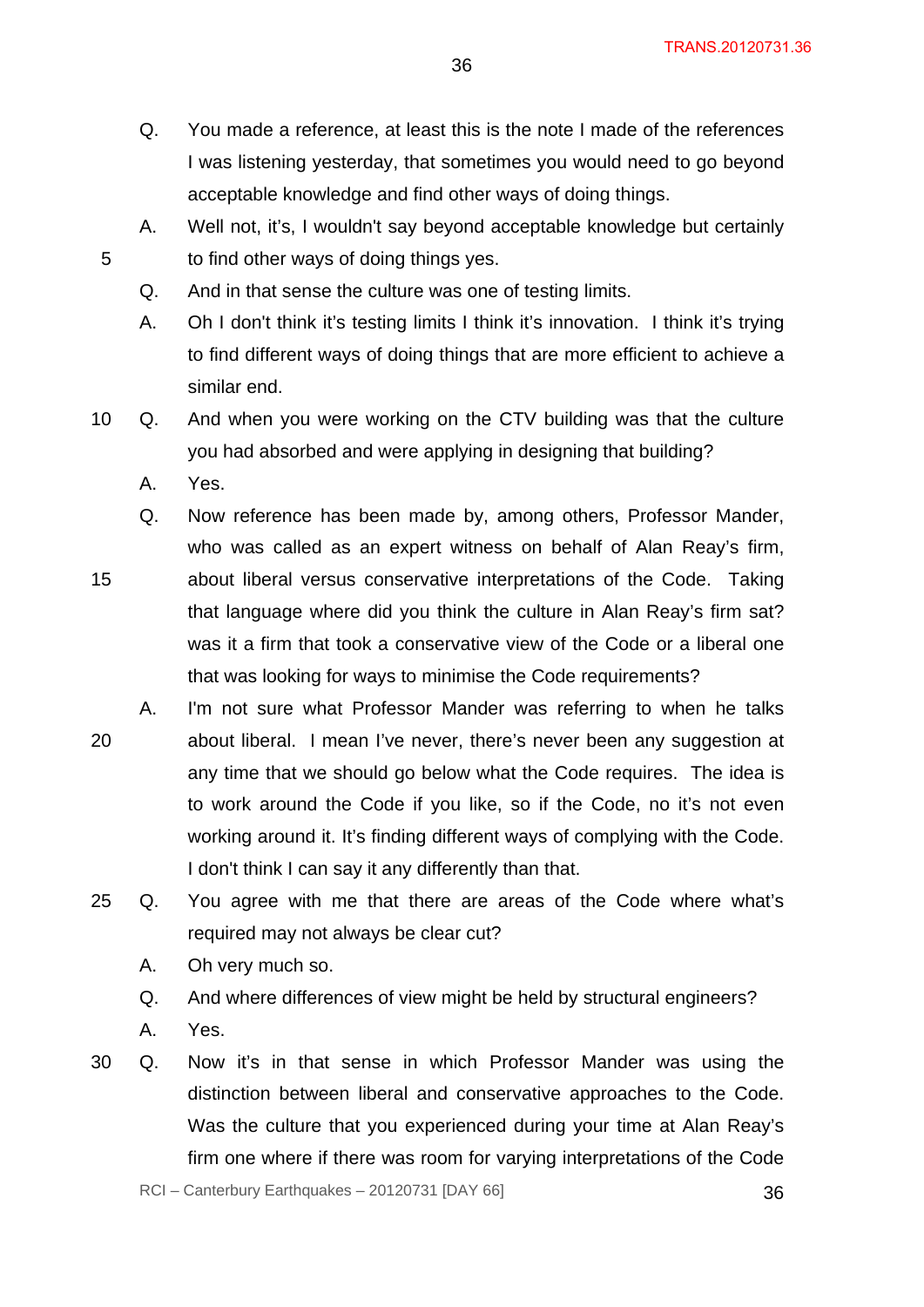that the interpretation that minimised cost and minimised the nature of the detailing that was required that would be the preferred route?

- A. Yes I think that could apply to all engineers.
- Q. I'm not asking about all engineers I'm just asking you about your experience at Alan Reay's firm and I take it you're saying it applied there?
- A. Yes.

5

10

- Q. Now you were, of course, at Alan Reay's firm twice. Do I take it that the elements of culture that you've just described were the same the first time you were there as they were the second time you were there?
- A. Yes.
- Q. So can I take it from that that when you decided to go back to Alan Reay's firm that you knew the culture you were going to?
- A. Yes.
- 15 Q. And can I also take it that that says that you were sufficiently comfortable with that culture to go back to it?
	- A. Yes.
	- Q. Now you've said in your evidence that at the point at which you were contacted by Dr Reay to see if you would come back to the firm that I
- 20 think, in general terms, you had concluded that the future you saw for yourself at that time at Waimairi was not one that you found attractive?
	- A. Yes.
	- Q. And as a result of that you were receptive to finding a way to shift your professional direction.
- 25 A. Yes.
	- Q. So the approach then from Alan Reay fell on receptive ears, I suppose, did it?
	- A. Yes. I think his evidence says that he heard from a common acquaintance, I don't know who that may have been, that I was looking to change.
- 30
- Q. You have said, I think, that in going to the firm and in responding positively to this invitation you were going because you wanted to get experience in multi-level building design.

 $RCI - Canterbury Earthquakes - 20120731 [DAY 66]$  37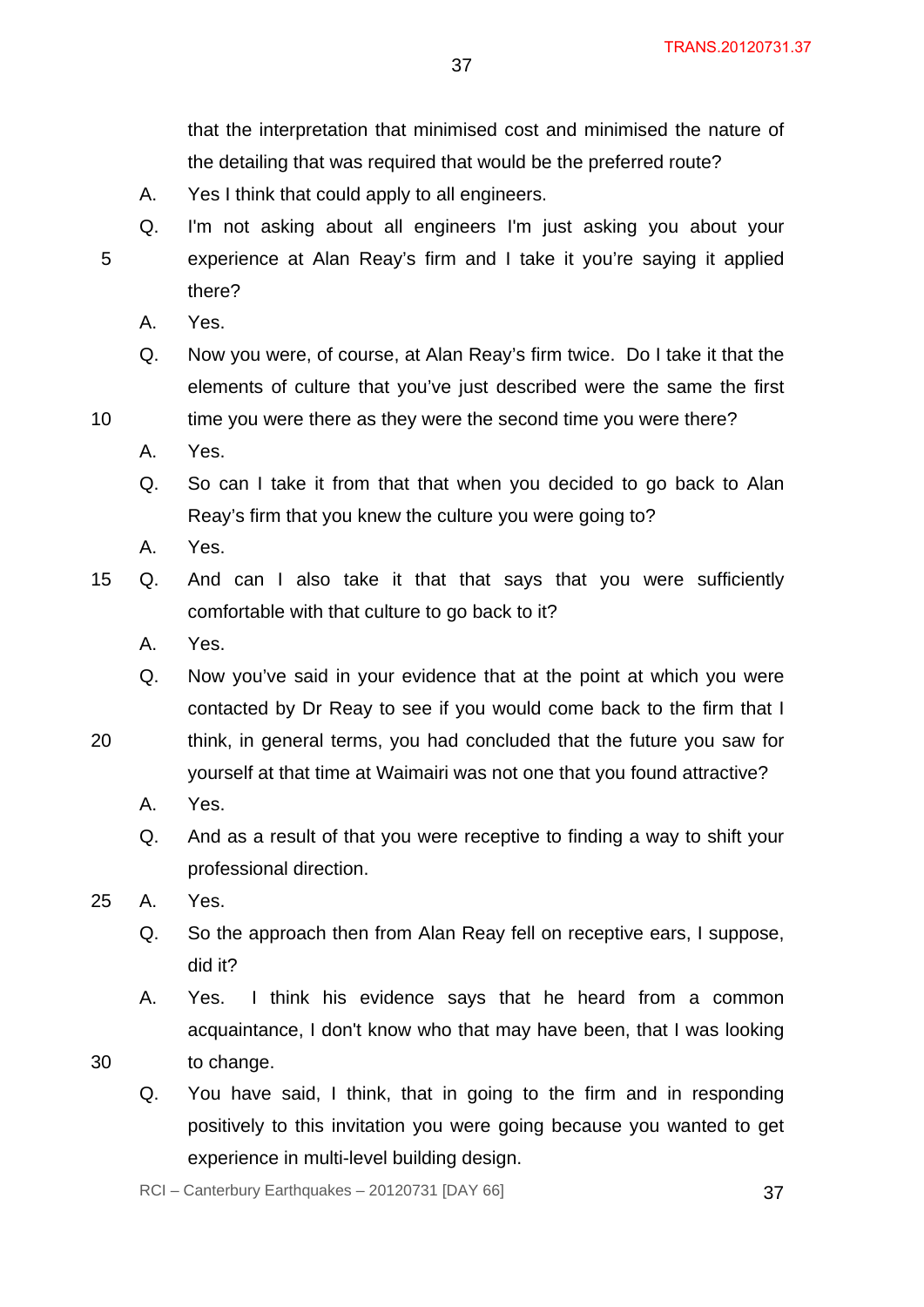A. Yes.

Q. And experience with using ETABS.

A. Yes.

5

10

15

20

25

Q. Now I'm going to suggest to you that the bigger lure was the lure of becoming an associate in that firm.

38

- A. No I dispute that. I think that was a, the idea of being an associate gave me the impression that I was more likely to be involved in preliminary design and concept design, which is what I had left the previous time because I was just a backroom number muncher, and I expected that if I was to be an associate it was more likely to change and I'd have more input to the preliminary design and the concept design. That was my main reason.
- Q. If Dr Reay had approached you and said there's an opening in the firm with potentially an associate position opening up for you to work on cutting edge tilt slab building design would you have said yes?
- A. No.
- Q. You wouldn't?
- A. No.
- Q. All right and I'm going to bring up a document and as always I'm hoping it's the right document.

# **WITNESS REFERRED TO BUI.MAD249.0413.RED.2**

- Q. If this turns out not to be right I will come back to it later. It seems to have frozen so I'm just going to get a hard copy from Ms Jamieson. I'll deal with it that way. Now do you recall that during the run up to this hearing that on a number of occasions there were letters sent to either you or to your legal counsel from the Royal Commission or, more accurately, from counsel assisting seeking information?
	- A. Yes.

1100

30 Q. One of those information requests, which is the one that I had been trying to bring up, is dated, or one of the answers is dated 20 May 2012 and in that you responded to some questions that had been put to you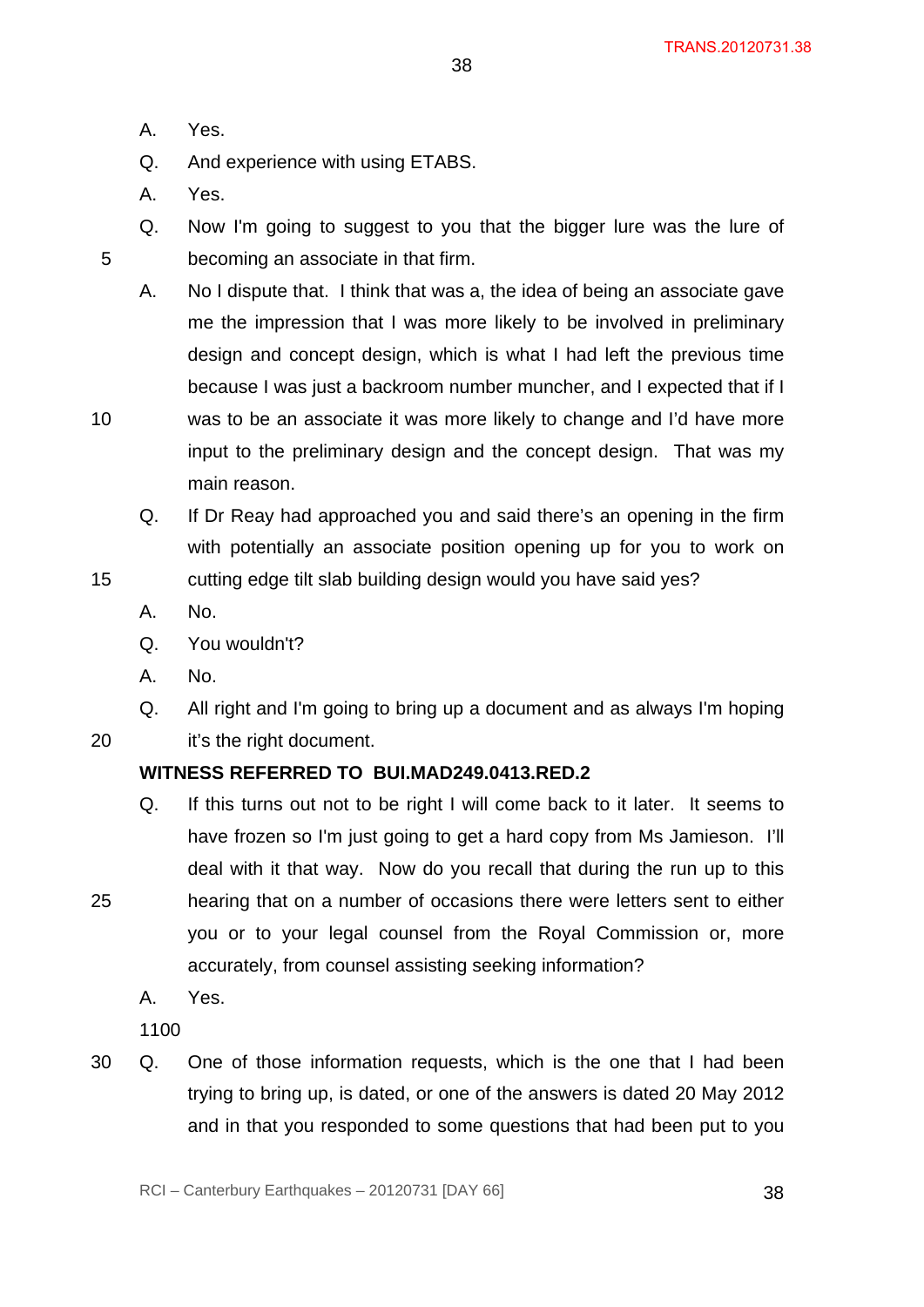about the call from Dr Reay making an offer to you and you say this, and it is signed by you although it came via your lawyers

39

You say this, "I recall Alan Reay personally calling me and making the offer but I do not recall what precipitated this call. I was not specifically 5 looking for the opportunity to design multi-storey buildings prior to that telephone call. However Alan was clearly advising me that the position which he was offering would specifically involve the design of such buildings. He advised me that since I left the firm in 1980 he had specifically targeted the multi-storey building market which he felt had 10 previously been dominated by Holmes Wood Poole and Johnston," and so on.

So Mr Harding I'm going to ask you again, is that not a more accurate description of what happened here, that there was an opening in the firm which held out the offer of becoming an associate but in order to 15 take up that and have that opportunity you had to engage in multi-level building design?

- A. No, that's not that's not what I've said and I don't believe that's certainly not what I intended to say. I haven't got it in front of me but I don't believe that's what I said either.
- 20 Q. Well let me read it to you again, and hopefully it will come up at some point again. "I was not specifically looking for the opportunity to design multi-storey buildings prior to that telephone call."
	- A. Yes I accept that.
- Q. So do I take it that, or do you accept that what was being offered you 25 was a potential associate-ship in the firm?
- A. As I said, that was an aside, that was not the main reason for going there. That was, I've explained that the reason I went was, as – what I've said in the evidence as I recall you calling it, was that I was offered the opportunity to go and learn how to do multi-storey buildings. If he 30 had offered me the opportunity and said that I'd be doing the same thing I was doing before or as you say, cutting edge tilt panel then it wouldn't have interested me at all.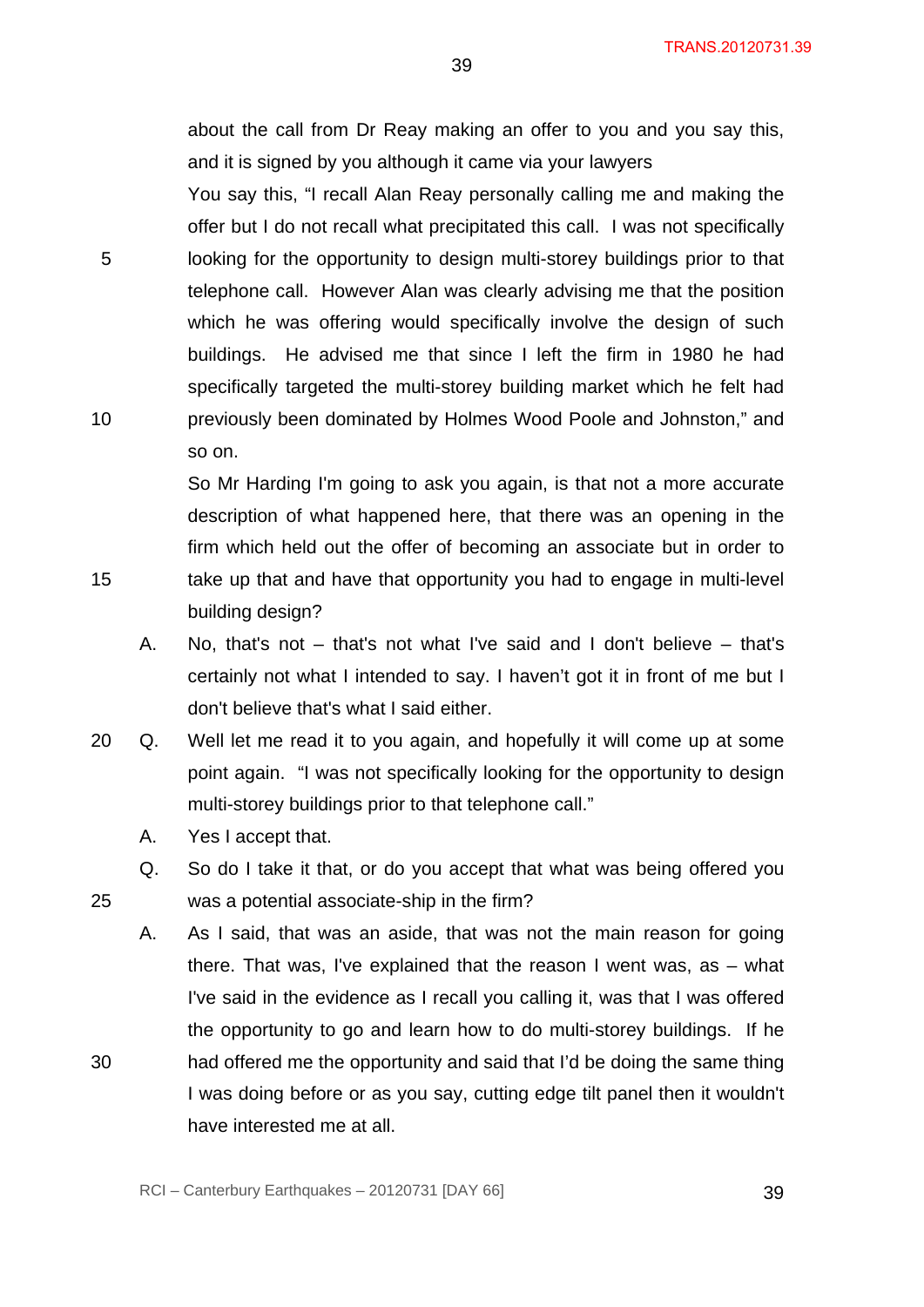Q. All right. Was the idea of becoming an associate in the firm an attractive proposition?

40

- A. It wasn't a major concern, as I say the attractiveness of it was by virtue of the fact that having more contact with the clients. That was the more attractive proposition.
- Q. All right, then let me ask you again, was the proposition of becoming an associate in the firm an attractive proposition?
- A. Yes.
- Q. In order to become an associate in that firm or to have a prospect of it,

on the basis of the offer that was put to you, you would have to learn to

10

15

25

30

5

do multi-level building design wouldn't you?

- A. I mean the I don't know –
- Q. Well that's the offer that was being made to you wasn't it?
- A. The offer was the opportunity to do multi-level building design. That was the reason I went.
	- Q. And you were aware weren't you because Dr Reay as I understand told you this, that an opening had come up because the previous designer who had been doing this had left.
- A. Was going to leave.
- 20 Q. Was going to leave.
	- A. I don't know if he had left at that time.
	- Q. All right, was going to leave. That's what he told you wasn't it?
	- A. Yes.
	- Q. So there was a gap and a need in the firm for someone to do multi-level building design, wasn't there?
	- A. Yes.
	- Q. And you were being invited to come into the firm to fill that gap?
	- A. Yes.
	- Q. And the success you had in filling that gap would be likely would it not to
	- determine whether or not you became an associate in the firm?
		- A. I don't you'd have to ask Alan that, I don't know.
		- Q. Well what did you think at the time?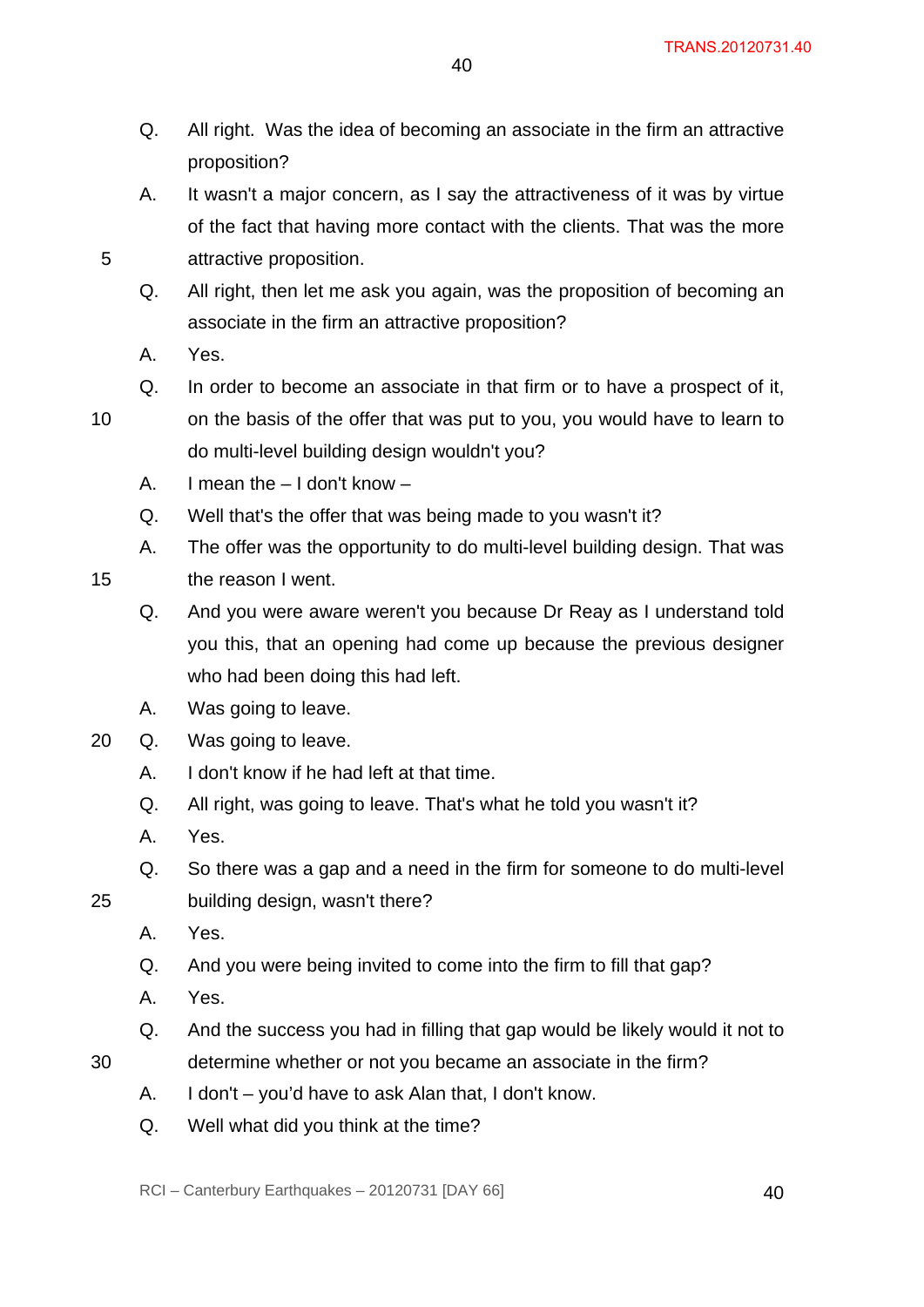TRANS.20120731.41

- A. Well I don't think that becoming an associate was contingent on filling that gap. It was an independent issue.
- Q. But do you think that your success in filling that gap would be what would determine whether or not you became an associate?
- 10 5 A. No, because I think at that stage Alan was fully aware of what I was capable of doing and what I had done, I mean he wouldn't have made that offer on the telephone if he hadn't already been aware of what my capabilities and abilities were, it was not contingent on anything I may have done once I rejoined the firm. It was based on his current understanding of my capacity and my knowledge.
	- Q. The principal reason he wanted you and the principal substance of that phone call was that a person who had been doing multi-level design work was or was about to leave the firm and he needed a replacement?
	- A. Yes.
- 15 Q. And he told you that he had targeted the multi-level market and he had multi-level work coming through the firm?
	- A. Yes.
	- Q. And he was asking you to come and pick up that gap that had been created and work in that field, wasn't he?
- 20 A. Yes.
	- Q. Now am I right that the culture in that firm that you were familiar with was one that demanded fairly high levels of performance?
	- A. Yes.
	- Q. It was one where it required initiative from the people who worked there?
	- A. No, I don't think that's necessarily the case.
	- Q. Did it require people who worked there to be self-starters?
	- A. No I don't think it did that either.
	- Q. Did it offer a lot of hand holding in your previous experience?
- 30 A. No.

25

Q. Now when you came into that culture for the second time, you said that when you came to deal with the CTV building, that you were expecting guidance from Alan Reay. Is that correct?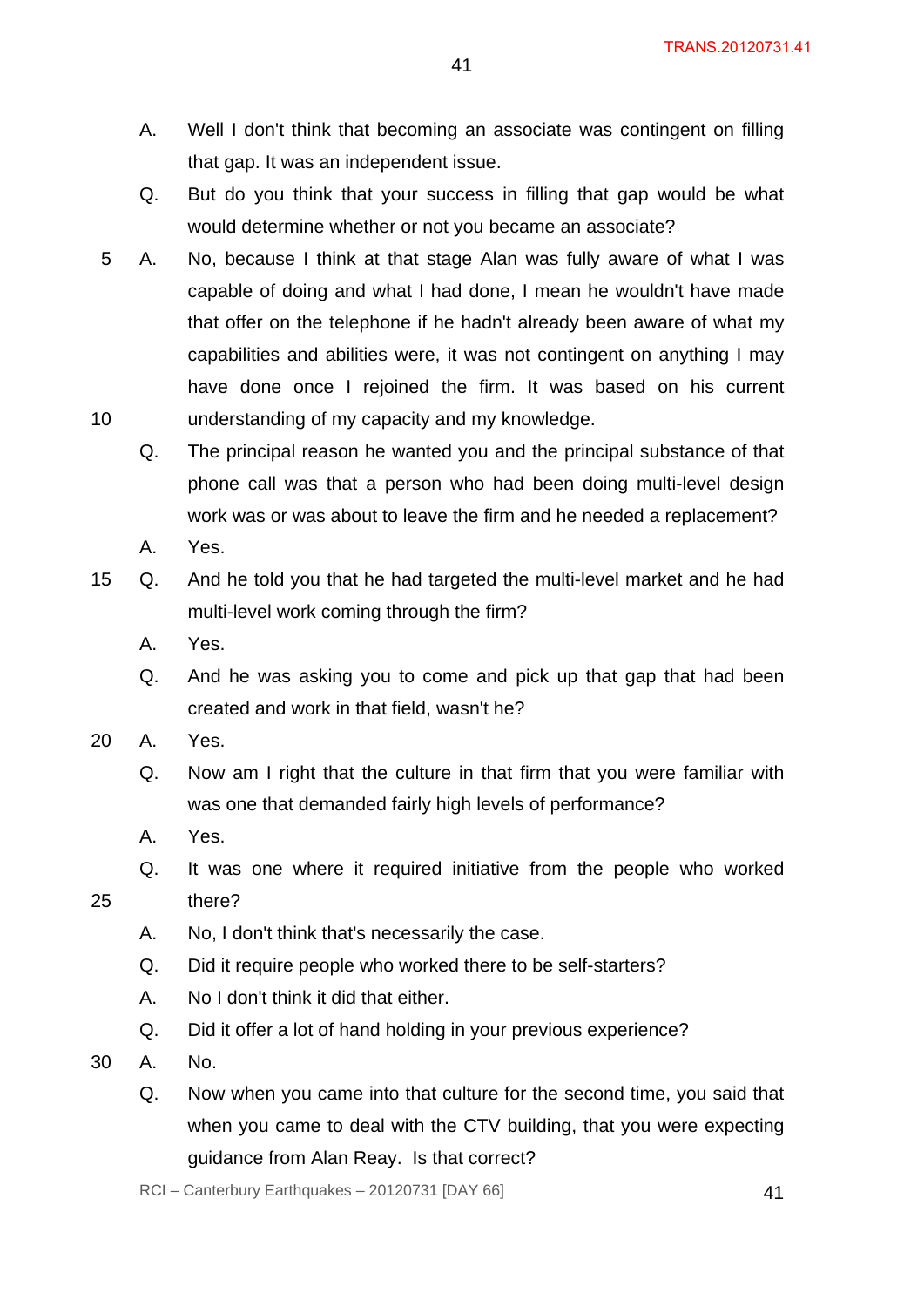- A. Not necessarily him personally but the impression I had was that there was experience within his firm so how that came to me I had no way of knowing at that time.
- Q. Weren't you told that the person who had been doing that work was about to leave?
- A. Yes.

- Q. So where did you think the experience was going to come from once that person left?
- A. From Alan.
- 10 Q. Thank you. So it was Dr Reay where you were looking for that experience to come from?
	- A. Yes.
	- Q. And it was Dr Reay that you –
- 15 20 A. Oh, sorry, I mean from Dr Reay and from any other accumulated knowledge in the office. It may have been from the draftsmen, from the people who had built these buildings before. There would be knowledge to be gained from their experience in building as well, because in a lot of cases, if a draftsman has built something before he knows what to look for. When he's doing the carcase drawings he knows that details are required of a number of different elements for that building and if you haven't provided them he'll prompt you and say, well you still haven't given me this or you still haven't given me that and it's as much the experience of the draftsman is not in any way to be underestimated.
- 25 A. Now you've said repeatedly in your evidence-in-chief and under crossexamination that you would not have taken on the CTV building if you had been in business on your own account?
	- A. That's true.
	- Q. And that you were relying on the fact that Dr Reay was playing a supervisory role. Is that correct?
- 30 A. I wouldn't necessarily it depends how you use the word supervisory.
	- Q. Well how would you use it?
	- A. I think for him to review the design and to be available to answer questions and to discuss issues as they may arise but really, the word is

 $RCI - Canterbury Earthquakes - 20120731 [DAY 66]$  42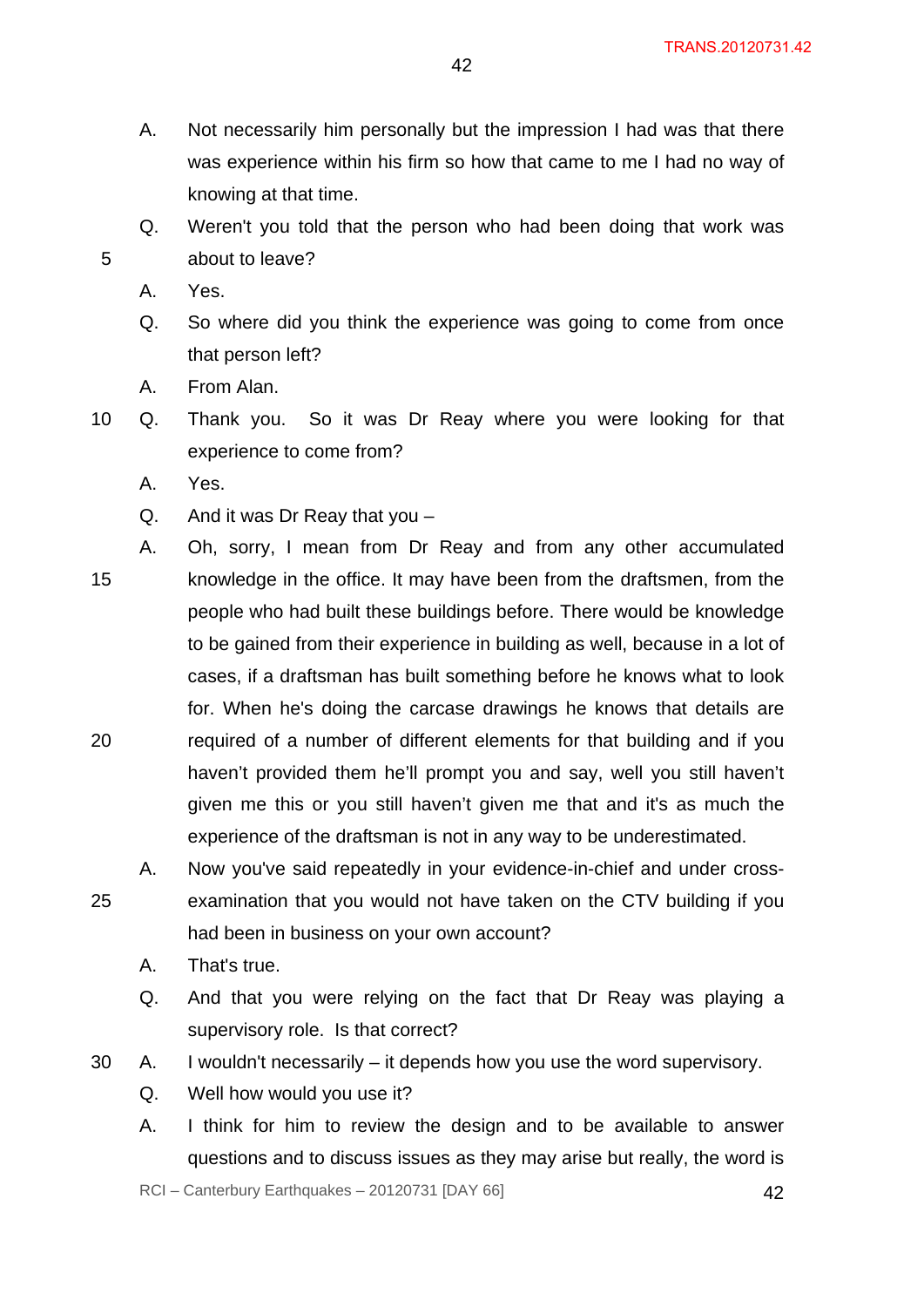review I think, that if he sees something happening that for some reason doesn't look right he'd be there to say, "Well have you thought about this?" or, "Why've you done it like that?" or, "Those results don't perhaps look like they're working out properly, maybe you've got some glitch in the input that's giving you wrong answers." Cast his eye over it and say, "Well, yeah, you should've used this factor here or that factor there." It's really a case of review I think is the word.

43

1110

10

15

20

25

5

Q. And as between Dr Reay and the structural draughtsmen in the firm, who were mostly looking to, to give you the support and guidance that you say you needed?

- A. I'm not, it applies to, whoever he believed was experienced, that he was, I mean I would work with whoever he gave me to work with.
- Q. So you were principally looking to Dr Reay to guide you into safe hands?

A. No, I think I'm using the word "review". You're treating it as if it's supervision, as if he's watching every single thing and I can't do anything without him. The point is when you're designing something for the first time you don't know what you don't know. You think you have the ability. You think you have the competence but you need somebody who's done it before to be able to say, "Well yes but you haven't actually looked at this," or, "There's a component here that you are missing."

- Q. And I take it  $-$
- A. Because you haven't done it before you're not aware of that so that's where the review process comes in.
- Q. But I take it that you did think that you were up to doing this and did have the confidence to do it, subject to what you have just described as that oversight?
- A. Yes.
- 30 Q. Now in terms of being given guidance from Dr Reay about how to go about this, you have said and it may be disputed by Dr Reay, I'm not sure where we'll get to on this, but you have said that he directed you to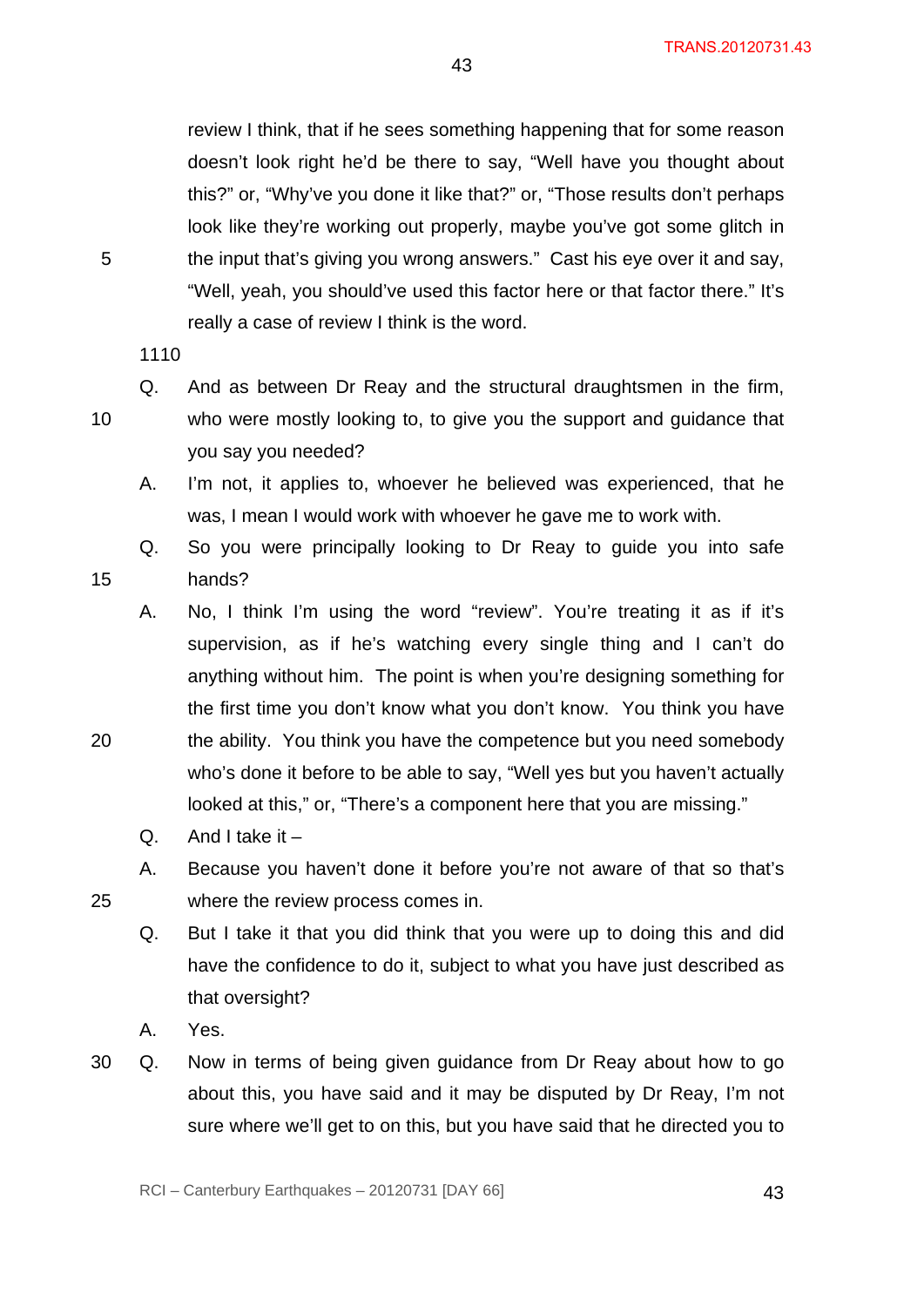the calculations that Mr Henry had done for Landsborough House and you were to treat that as a design model for CTV?

- A. Yes as a template.
- Q. As a template. So he was giving you guidance I take it, by giving you that?

44

A. Yes.

- Q. And in what he gave you he also gave you the input and output data that ETABS work that Mr Henry had done on Landsborough House?
- 10 A. Yes. I believe so. I, you know, as I say my memory is, I'd have to be guided by documentation if it was put before me. If it was different to how I recall it, but yes that's how I recall it.
	- Q. You are adamant, as I understand it, that in doing the ETABS analysis on CTV that you were following input and output data that had been done by Mr Henry for Landsborough?
- 15 A. No I, it's the method.
	- Q. Yes?
	- A. But yes I believe so.
	- Q. And that would only, given that you didn't know the run of the office, am I right that that could only have come into your hands by Dr Reay
- 20 directing you to it?
	- A. Yes I believe that that's, I can't see any other way it would've happened at this time.
	- Q. Yes. Did you know at this point that the work on Landsborough that you were being given as a template had been done by Mr John Henry?
- 25 A. Yes.
	- Q. Did you have any existing knowledge about his competence in the field of multi-level shear core building design?
	- A. Not prior to joining Alan's firm, no.
	- Q. And was anything said to you when you joined the firm about his levels
- 30
- of competence?
- A. I don't recall anything particular but I, you can quickly draw a conclusion by looking at their, at the work that he had done. It was quite evident that he was very competent.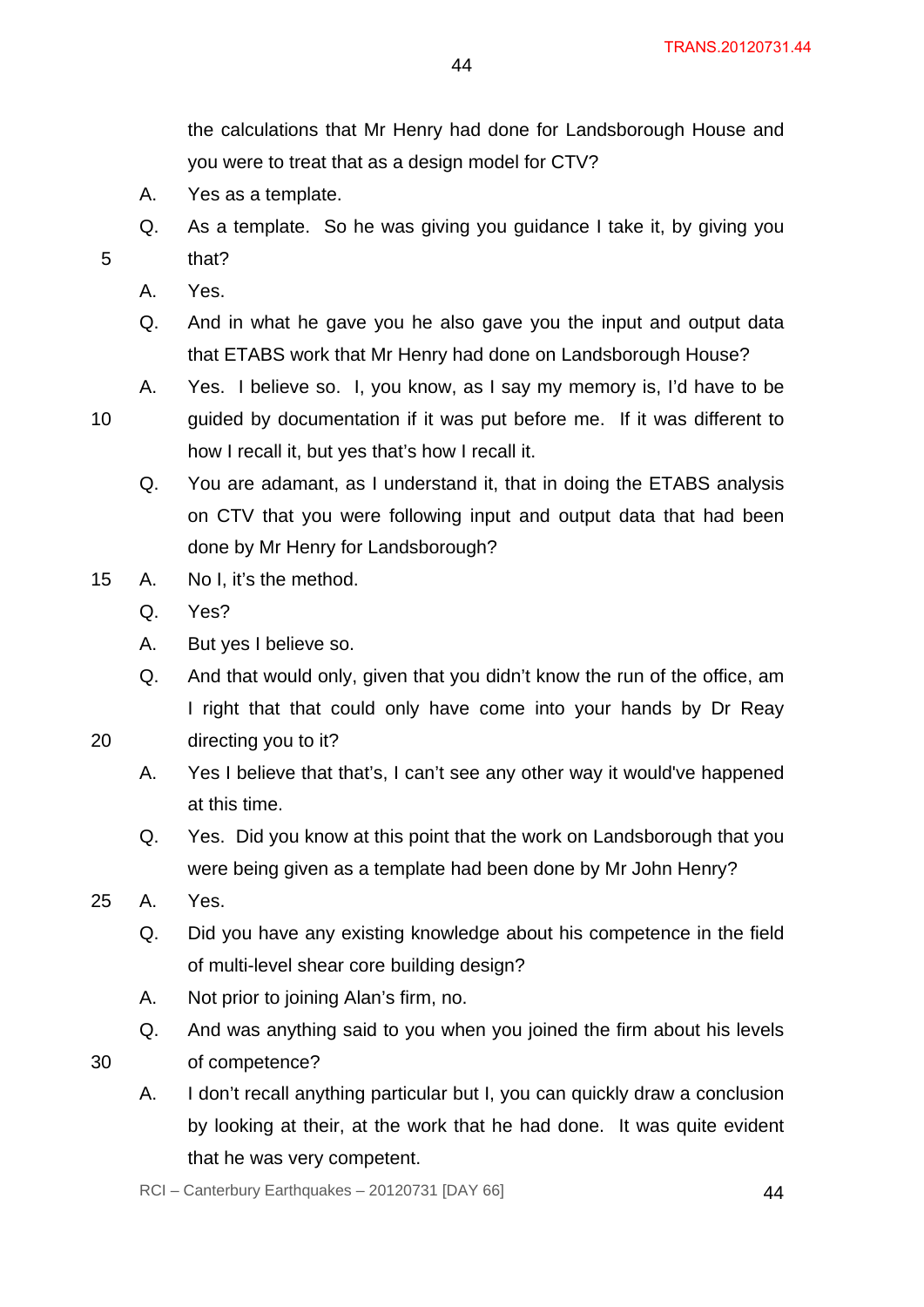- Q. So that was the view you formed when you looked at that material?
- A. Yes.
- Q. And as a result of that I take it you had a high level of confidence that if you followed what he had done there then you too could design a good building?
- A. Yes.

- Q. You've said in your evidence that you found the Landsborough House documentation that you were given clear and easy to follow, that's correct?
- 10 A. I wouldn't say easy but methodical. Nothing, none of it, easy compared to what I had seen from other engineers, put it that way.
	- Q. So within the engineering world, any rate, these were materials that were clear and easy to follow?
	- A. Clear to follow.
- 15 Q. Yes, but you were confident that you could follow them?
	- A. Well I was giving it a go. I, I did struggle I must say because, yeah, doing something at the beginning when you, when you're teaching yourself basically from somebody else's example and working backwards is not the best way to do it.
- 20 Q. So what you then proceeded to do on CTV, to what extent could it be described as following the dots that were laid out in the work that you'd been given from Landsborough?
	- A. Well, no I don't think you could call it following the dots.
	- Q. How would you describe it?
- 25 A. Oh, by looking at the method, at the, at the identification of which structural elements are doing the work and which parts are along for the ride. Which ones you need to include in your modelling and which you don't. What the relevant criteria are in terms of deflection perhaps or any number of other criteria such as shear and axial load.
- 30 Q. And am I right that in picking up the CTV job this was really the opportunity that you wanted to test yourself in doing multi-level building design?
	- A. Well I mean I, test myself?

RCI – Canterbury Earthquakes – 20120731 [DAY 66]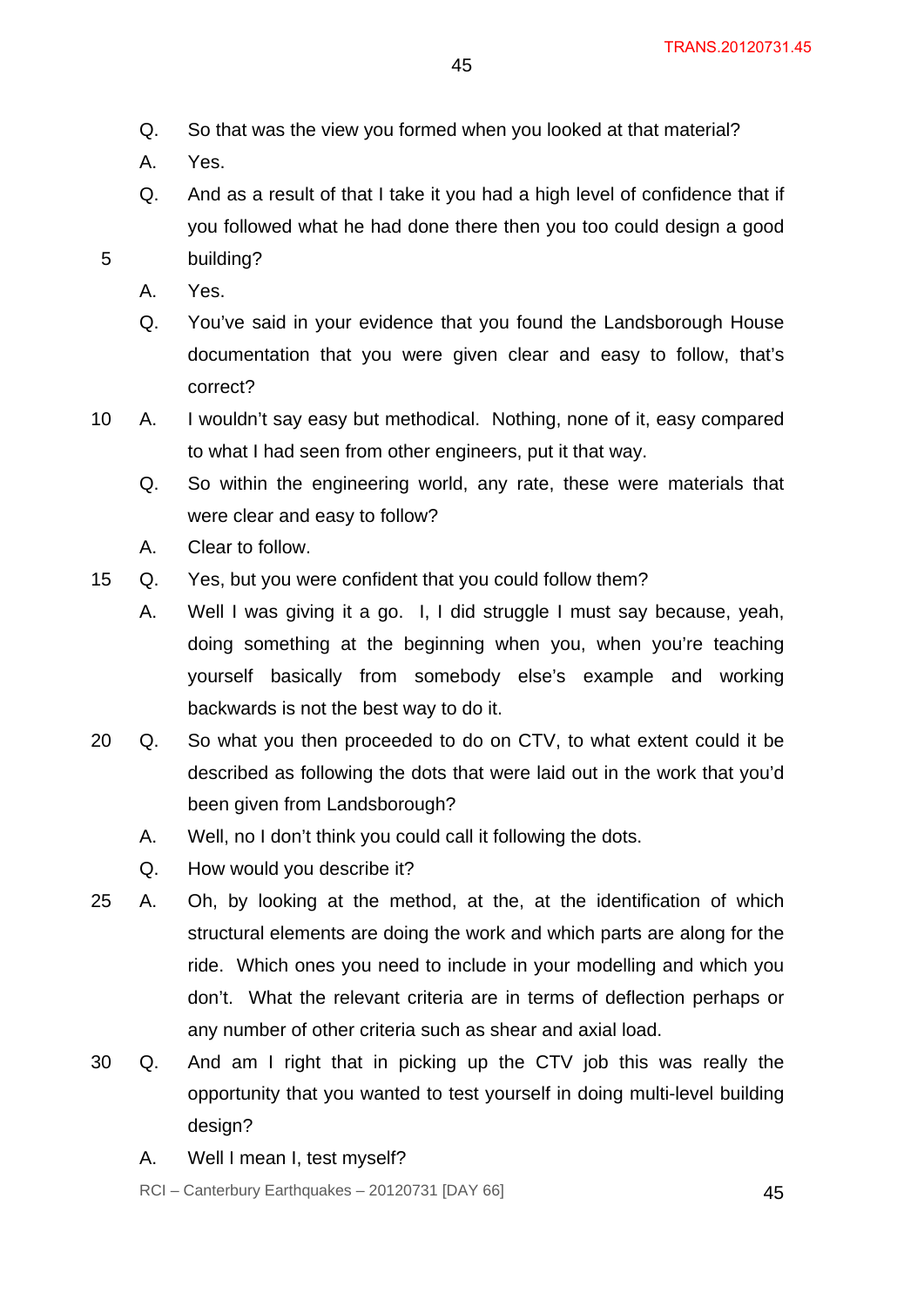- 46
- Q. Prove yourself, if that helps?
- A. No I wasn't out to prove myself in any way.
- Q. Did you see this as a challenge that you wanted to take on?
- A. Yes I did see it as a challenge, yes.
- 5 Q. That you wanted to take on?
	- A. Yes.
	- Q. Now you were asked some questions yesterday by His Honour about the exchanges or the involvement that you had with Dr Reay in the course of doing this design. Is it correct that the only specific issue that you recall taking to Dr Reay related to the need for a shear wall on the
	- southern side?
	- A. That's the only one I can recall.
	- Q. Yes.

- A. What I'm saying is that the rest of it was pretty much routine.
- 15 Q. Yes, and it was routine I take it because you felt that you knew what you were doing with the material that you had been given and with the draughtsmen that you were working with?
	- A. I believed so, yes.
- 20 Q. Yes. Because when you were asked yesterday about the time records and the accuracy of the time shown for Dr Reay on those time records, and the note I made of your response was that you referred in challenging the accuracy of that to the fact that Dr Reay would've had several meetings with owners and architects and each meeting would've been about three hours or so and so on. Do you remember saying that?
- 25 A. Yes.
	- Q. And noticeably absent from your response was any reference to the number of hours that you had spent in discussion with him yourself about the CTV building and I take it that's because you didn't?
	- A. No, I don't think anyone asked me how many hours I would, I mean I,
- 30 you're asking me how many hours I spent doing a particular thing 26 years ago and I, I've no way of even estimating what that may have been.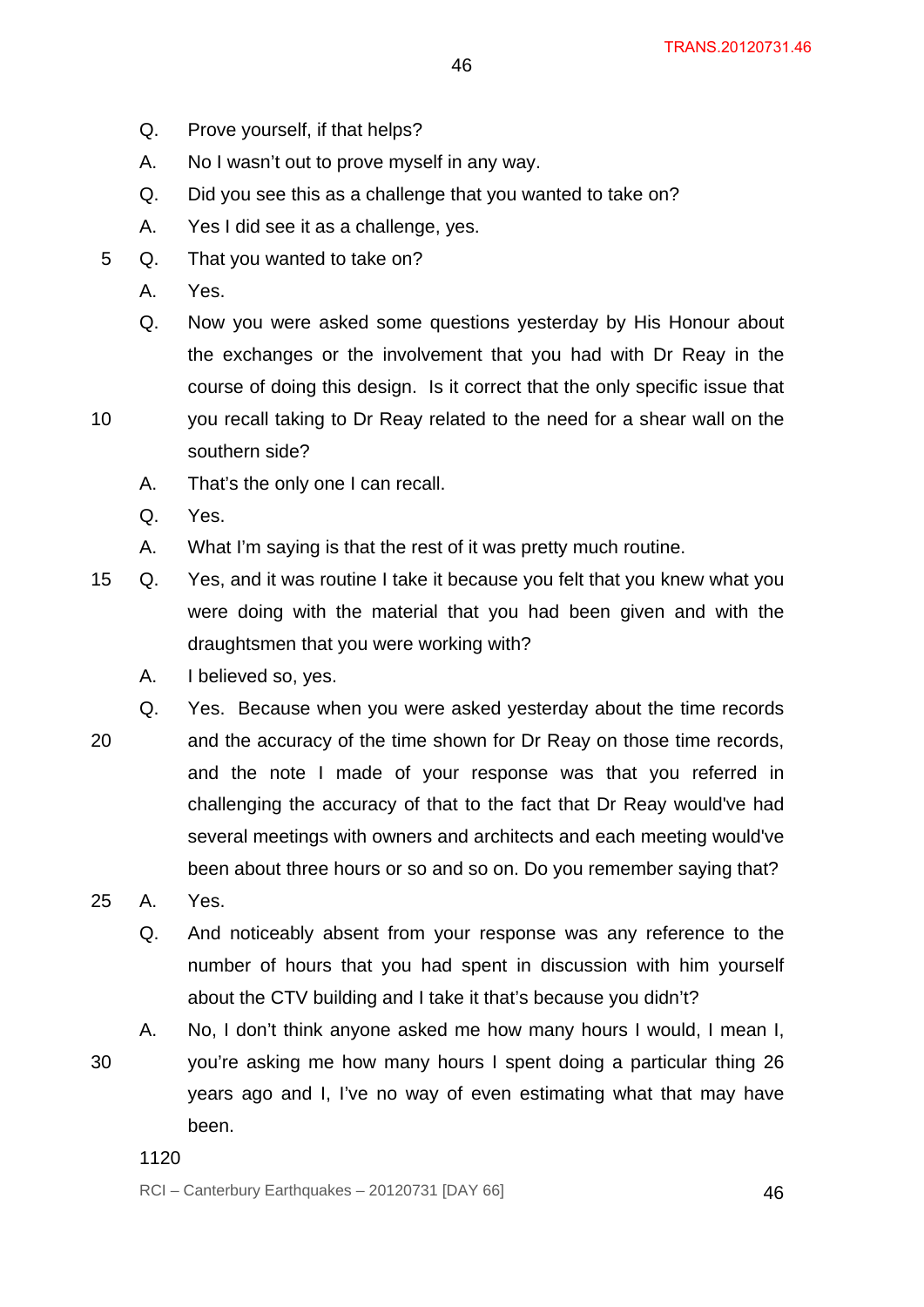- Q. Well you were asked about the accuracy of the, I think three and a half hours that was recorded for Dr Reay's time in those timesheets and you said in response in saying they wouldn't be accurate. That he had several meetings with owners, with the owner, with the architect, each meeting would be about three hours and as a result his timesheet couldn't be right. Do you remember saying that?
- A. Yes.

- Q. You made no reference to time spent with you that would have made it not right?
- 10 A. Well that wasn't particularly intended. I mean I don't know how many hours he would have spent with me. How, how many 10 minutes a day sessions do you have to add up to how many hours. I've no, I can't think of a number. It's just, how long's a piece of string?
- 15 Q. All right so let me try and get this firmed up. Was this a situation where as you've said you felt confident about what you were doing provided you had the right structural draftsman to work with and the right oversight?
	- A. Yes.
	- Q. And that oversight was there as a level of comfort to you?
- 20 A. Not just to me but
	- Q. Well was it to you, a level of comfort?
	- A. Well as I said I wouldn't have even gone if I hadn't had the understanding that I was, that the work was being reviewed. The comfort was given by the fact that I knew he was keeping an eye on the,
	- the work that the draftsmen were doing
		- Q. Yes.

25

- A. and I took that to be that he was reviewing it and in that regard I took comfort from it, yes.
- Q. Yes. So the oversight that you understood Dr Reay was involved in was
- 30 principally checking the work that was being done by the structural draftsmen on the CTV building?
	- A. Well that's for him to say. That's, that was my interpretation of it.
	- Q. Yes so that's what you're saying.

 $RCI - Canterbury Earthquakes - 20120731 [DAY 66]$  47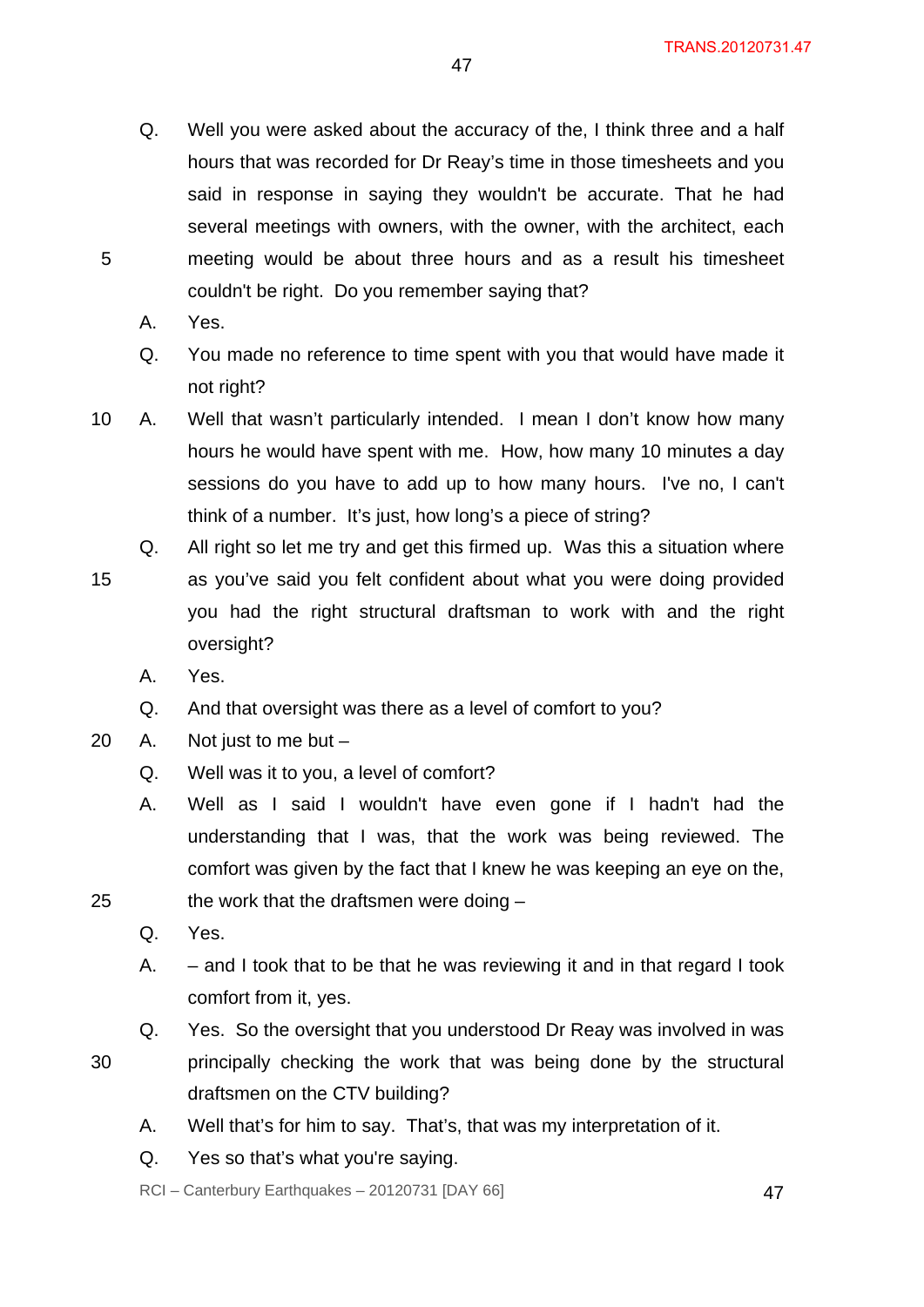- A. Well that was my understanding of the situation at the time.
- Q. Yes.

- A. It's not for me to, to deem whether he considers that adequate review.
- Q. No and I'm not asking that. I'm asking about what you thought was going on at the time and what was giving you this level of comfort –
- A. Yeah that was –
- Q. and I think you've answered that.
- A. Yes.
- 10 Q. Now in addition to that Dr Reay has said that he was available to you if there were specific issues you wanted to raise with him. You agree with that?
	- A. Yes.
	- Q. And you're not disputing that he was available to you for specific issues?
- 15 A. Certainly.
	- Q. And the specific issue you remember is the issue around the southern shear wall.
	- A. Yes.
- 20 25 Q. Now when Dr Reay put you in charge of the design work for the CTV building I just want to confirm with you what at least in your view was the status of the design work that had already been done before it was given to you. With me? Now am I right that by the time it came to you the decision had already been made elsewhere that the, at least the architectural design of the building was to be based on the Contours building.
	- A. Yes.
	- Q. And that included a requirement for round exterior columns.
	- A. Yes.

- Q. Do you know whether the Contours building also had round interior columns?
- A. No I don't know. I assume that it would have but I, I don't know that answer, no.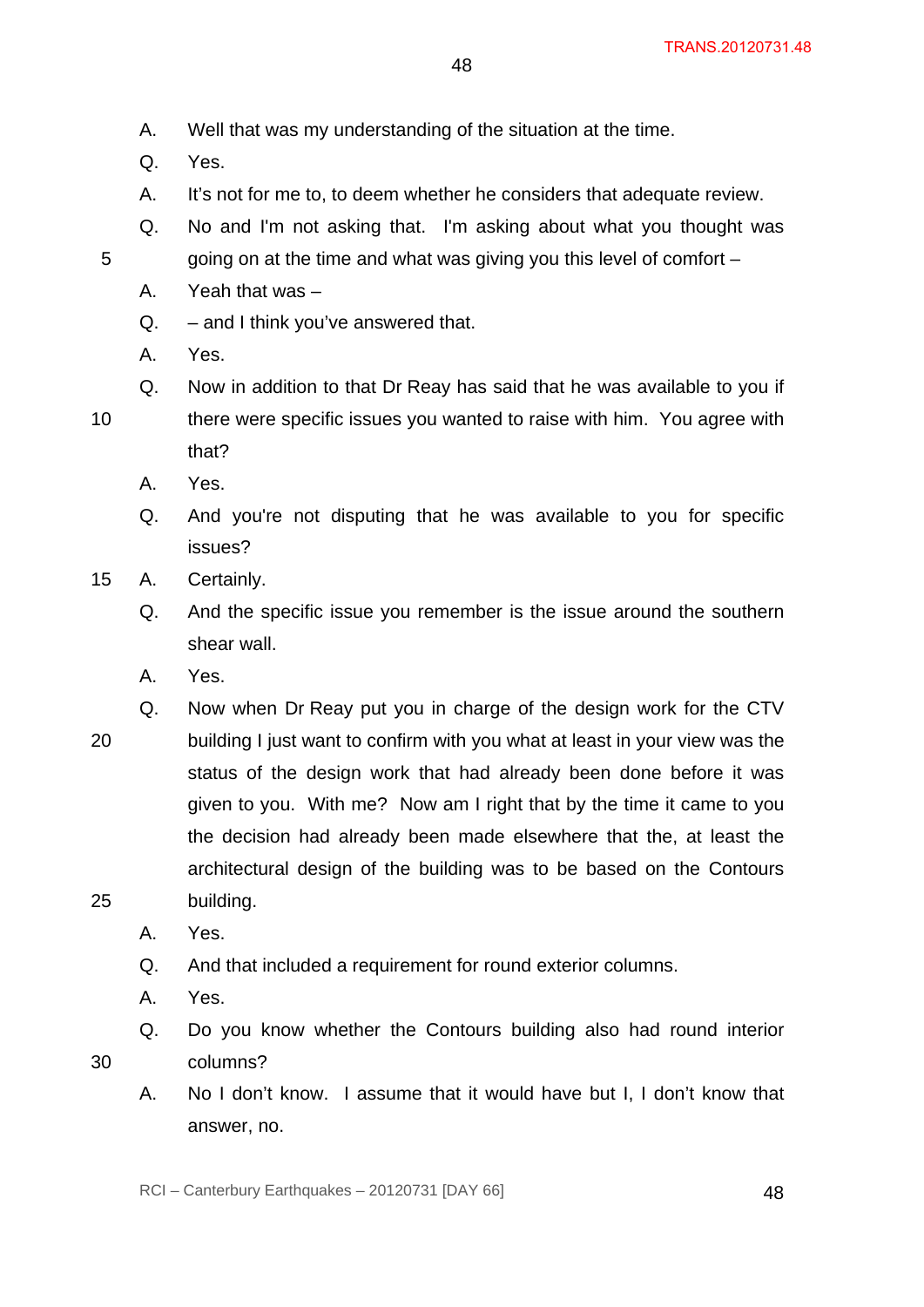- Q. Where did the decision come from to make the interior columns in the CTV building round as well as the exterior columns?
- A. Well normally they would all be the same because if the contractor who obviously had an input to the design, being a design build project, he wouldn't want to have two different kinds of form work. He would want to have, for a circular column he'd be making up steel form work in two halves that he could bolt together to form the column and he wouldn't want to have a lot of different sizes and shapes of form work. He would want to use the same form work as many times as he could.
- 10 Q. So is it your recollection that that decision on round columns both in the exterior and the interior was one that had been made before it came to you?
	- A. Yes.

- 15 Q. The layout of the floor plan and the location of the north shear wall outside of the floor plan of the building, was that already established when it came to you?
	- A. Yes.
	- Q. The east-west direction of the beams, that decision made before it came to you?
- 20 A. I don't recall that. I, yeah I don't, I don't recall that.
	- Q. You think it's possible you might have made that decision?
	- A. It's possible.
	- Q. Yes. The diameter of the columns, was that decision made before it came to you?
- 25 A. Yes.
	- Q. The decision to have exterior spandrels, that decision had already been made?
	- A. Yes.
	- Q. The mixture of precast and in situ concrete work, had that already been decided?
	- A. Yes.

30

Q. And the overall decision that this building would be a shear wall supported gravity frame building, had that decision already been made?

 $RCI - Canterbury$  Earthquakes  $-20120731$  [DAY 66]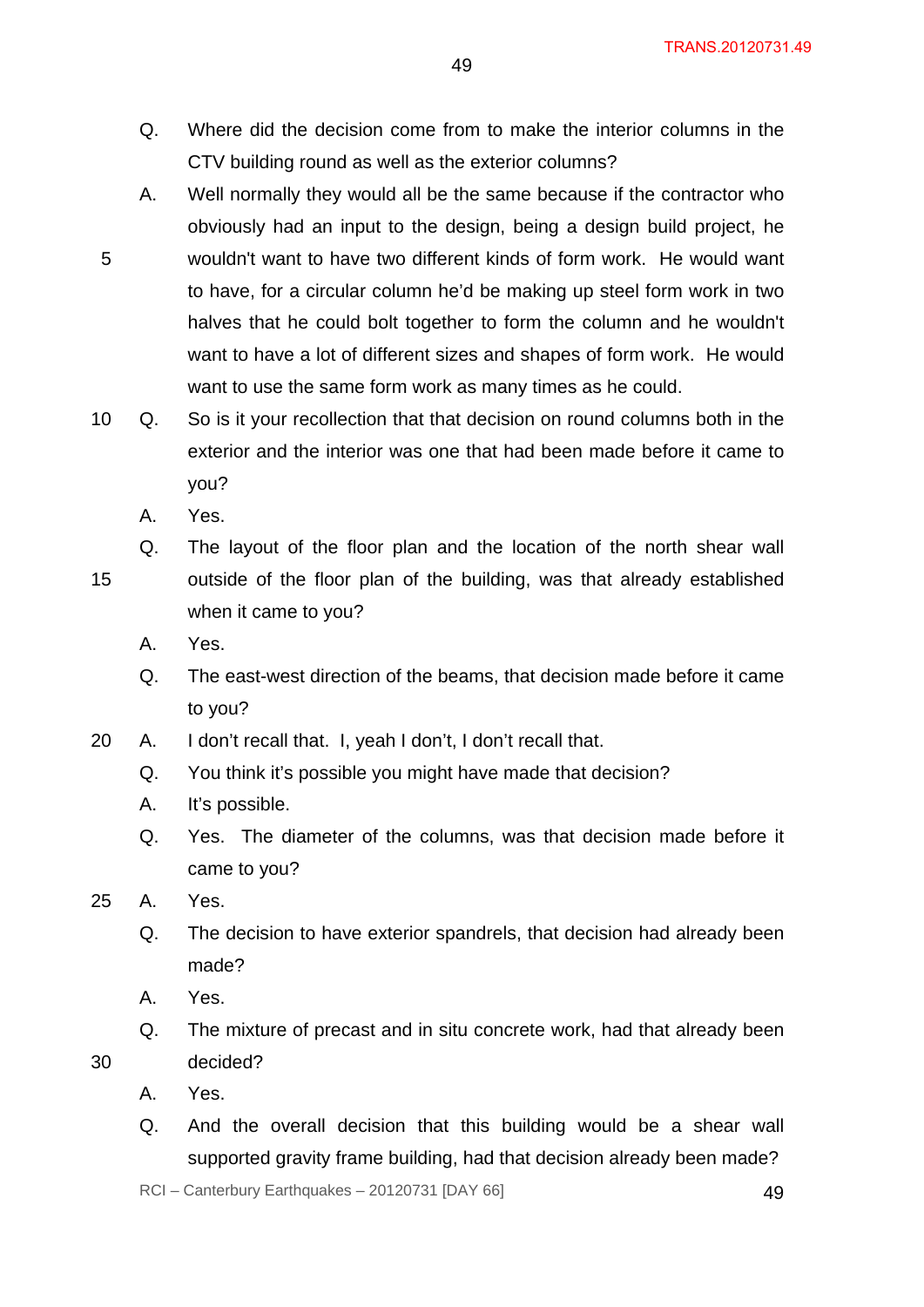- A. Yes.
- Q. The decision to use Fletcher Brownbilt Hibond flooring, had that decision already been made?
- A. Yes.
- 5 Q. Are there any other decisions that in your view had already been made before the design was handed over to you?
	- A. I think that that, the location of the walls as a separate shear core on the north side so that it looked the same, I think you, you inferred, implied that.
- 10 Q. Yes, yes.
	- A. That, apart, no I think that that's pretty much covered it.
	- Q. All right.
	- A. The fact that the, that we would be using this system of pre-cast beams and as, you know pre-casting as many items as possible as regards to beams was made.
	- Q. Yes.

- A. Yeah.
- Q. And that decision as far as you're aware would have been, would have reflected the expertise that Dr Reay had with pre-cast elements?
- 20 A. Exactly.
	- Q. And I take it, and I think you say this in your brief, that because of your inexperience with ETABS analysis that the fact that the shear wall supported gravity frame system made the ETABS analysis much simpler was also a bonus as far as you were concerned?
- 25 A. Yes.
	- $Q$  Now –

### **JUSTICE COOPER:**

30

Mr Mills, Mr Carter just has a couple of further design issues that he's interested to know whether Mr Harding made the decision or it was made before the job got to him. Would this be the appropriate time?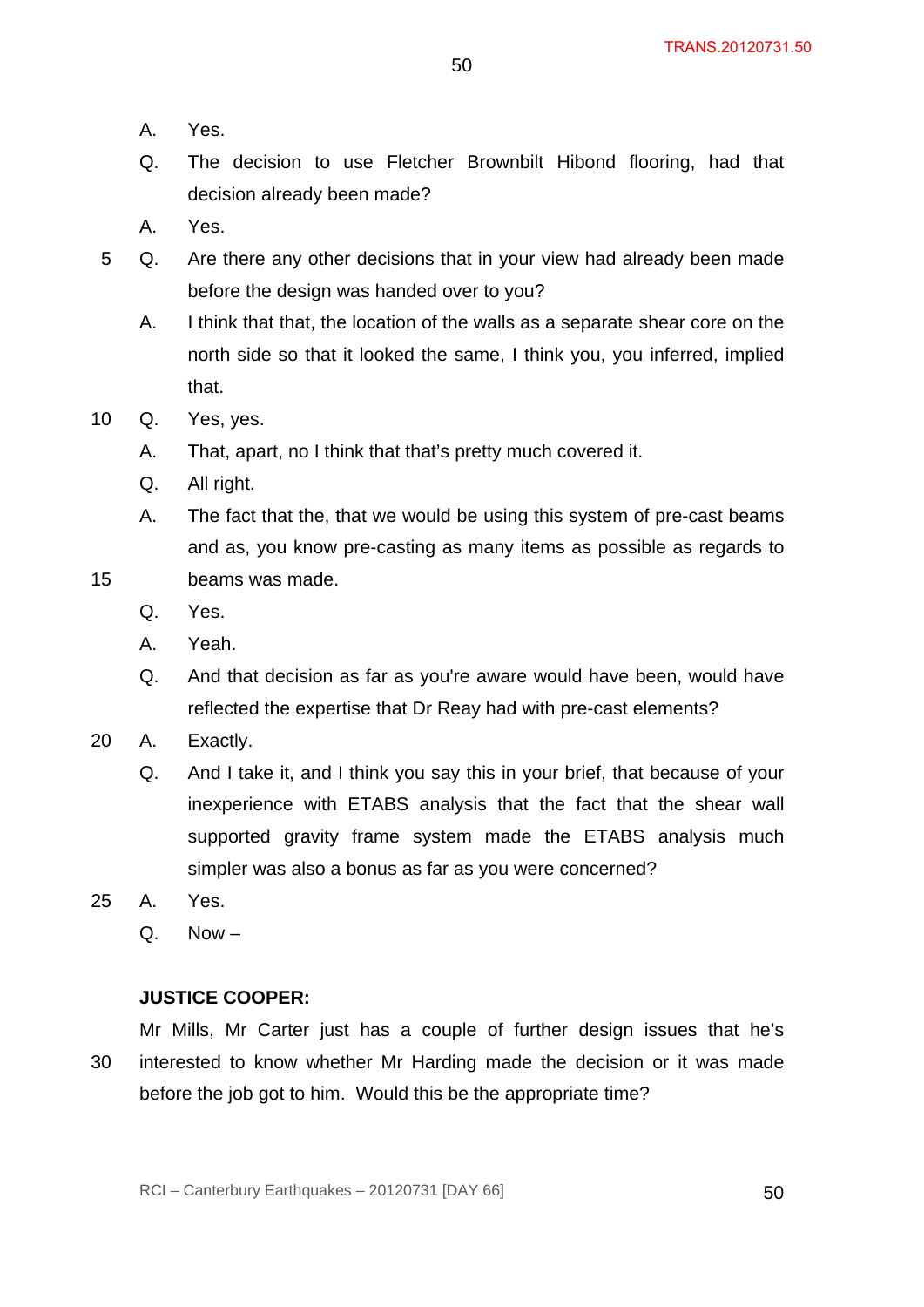## **MR MILLS:**

(inaudible 11:28:15) Absolutely.

## **JUSTICE COOPER:**

5 Yes.

10

### **COMMISSIONER CARTER:**

- Q. The question is in regard to the pre-cast beams that were running eastwest, the amount of the seating that those were to have on the round column.
- A. Very much a standard detail.
- Q. That was a standard detail of a 50 millimetre support requirement?
- A. Yes that, that was one of the, yes it was a standard detail. The –

#### 15 **JUSTICE COOPER:**

- Q. A standard Alan Reay detail?
- A. Absolutely. I mean that, it wouldn't, the system wouldn't have worked unless it had been possible to do it like that. The general intention was to wrap the pre-cast beam around the column as much as possible so
- 20 25 that it, it didn't require any form work on either side of the beam and that you'd pour the column up to a certain height, then you'd sit the precast beam on the column such that the two pieces of pre-cast beam would either meet around the side or if it was an end stand you'd, you'd have the beam continue and there'd be a hole in the precast beam for the vertical column bars to pass through.
	- Q. Rather than going to the detail the question really we're interested in is whether this was a matter that was essentially given to you –
	- A. Yes.
	- $Q. -$  as the way it would be done.
- 30 A. The answer's yes sir.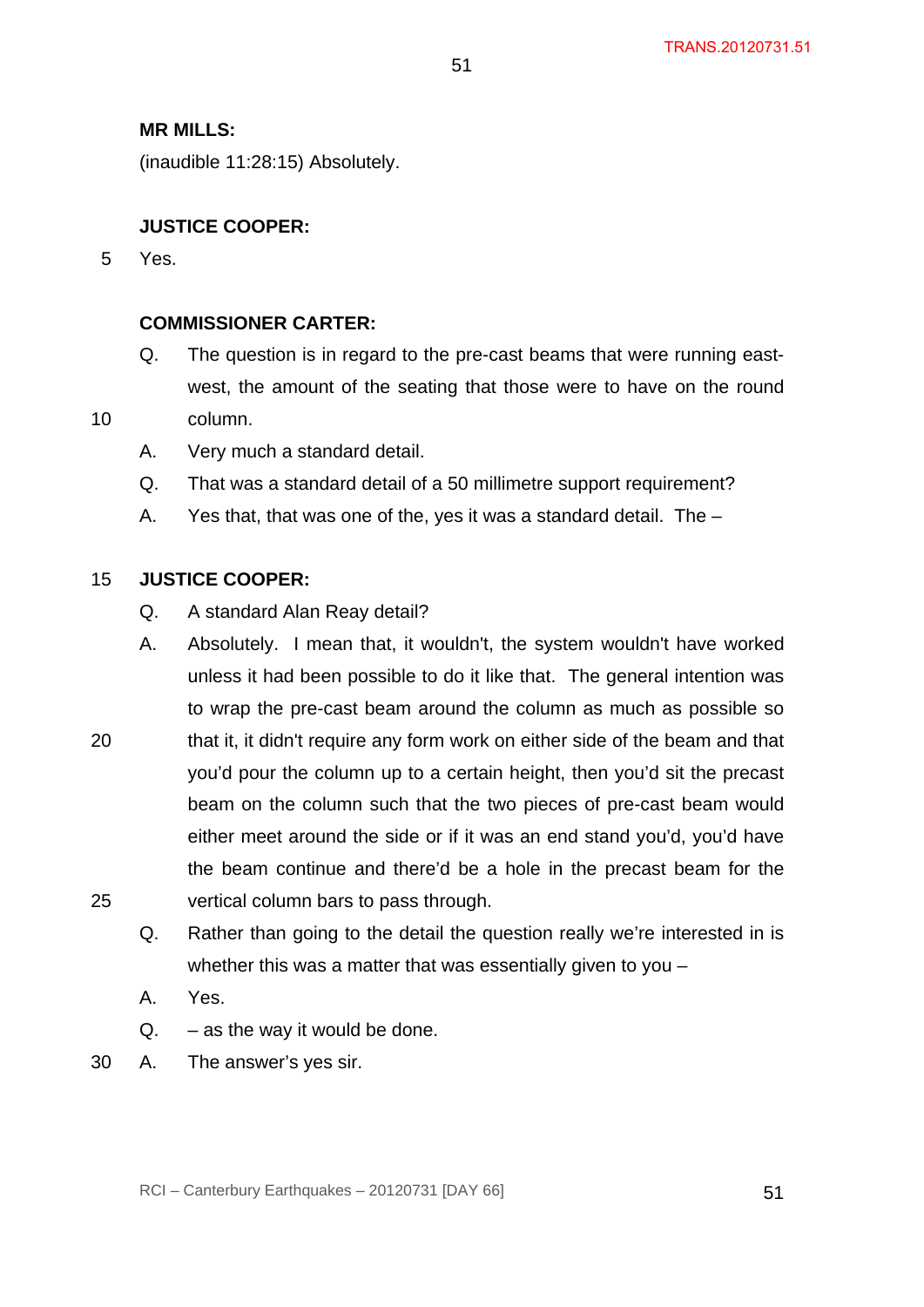# **COMMISSIONER CARTER:**

- Q. And do you know if that detail had been used on other structures including the little wings, the ears that were cast onto the end of the beams that we heard evidence had failed during the collapse?
- 5 A. Sorry Sir I, I'm not quite sure what you're referring to with the …
	- Q. Well the first, the first question I have is had that detail of sitting –
	- A. The seating.
	- Q. those beams on round columns been used in other structures?
	- A. And that is yes.
- 10 Q. And the second question was to form the ends of those beams, those east-west beams to sit on the column they had to be cast with a, sort of a circular –
	- A. Yes.
	- $Q.$  end form –
- 15 A. Yes.
	- Q. which left two wings on the beams unreinforced effectively.
- 20 25 A. I, yeah I, I don't know about unreinforced. I think the reinforcing that was to be in there needed to be sufficient that the horizontal bars and the beam would always be continuous such that the bottom bars in the beam would extend through into the core of the column and up the far face so they'd be anchored with a 90 degree bend on those bottom bars which would be anchored in the core of the column and they would overlap so that they met in opposite faces of the column and that the, the top reinforcing in the beam would be continuous across the, across the column and that would be poured within the floor. So that, that sort of mechanism whereby you –

### **COMMISSIONER FENWICK:**

- Q. Mr Harding the question was were the wings reinforced I think –
- 30 A. Well the wings were
	- Q. Not how the beam was tied in.
	- A. The wings were reinforced by the horizontal bars in the beam.

RCI – Canterbury Earthquakes – 20120731 [DAY 66] 52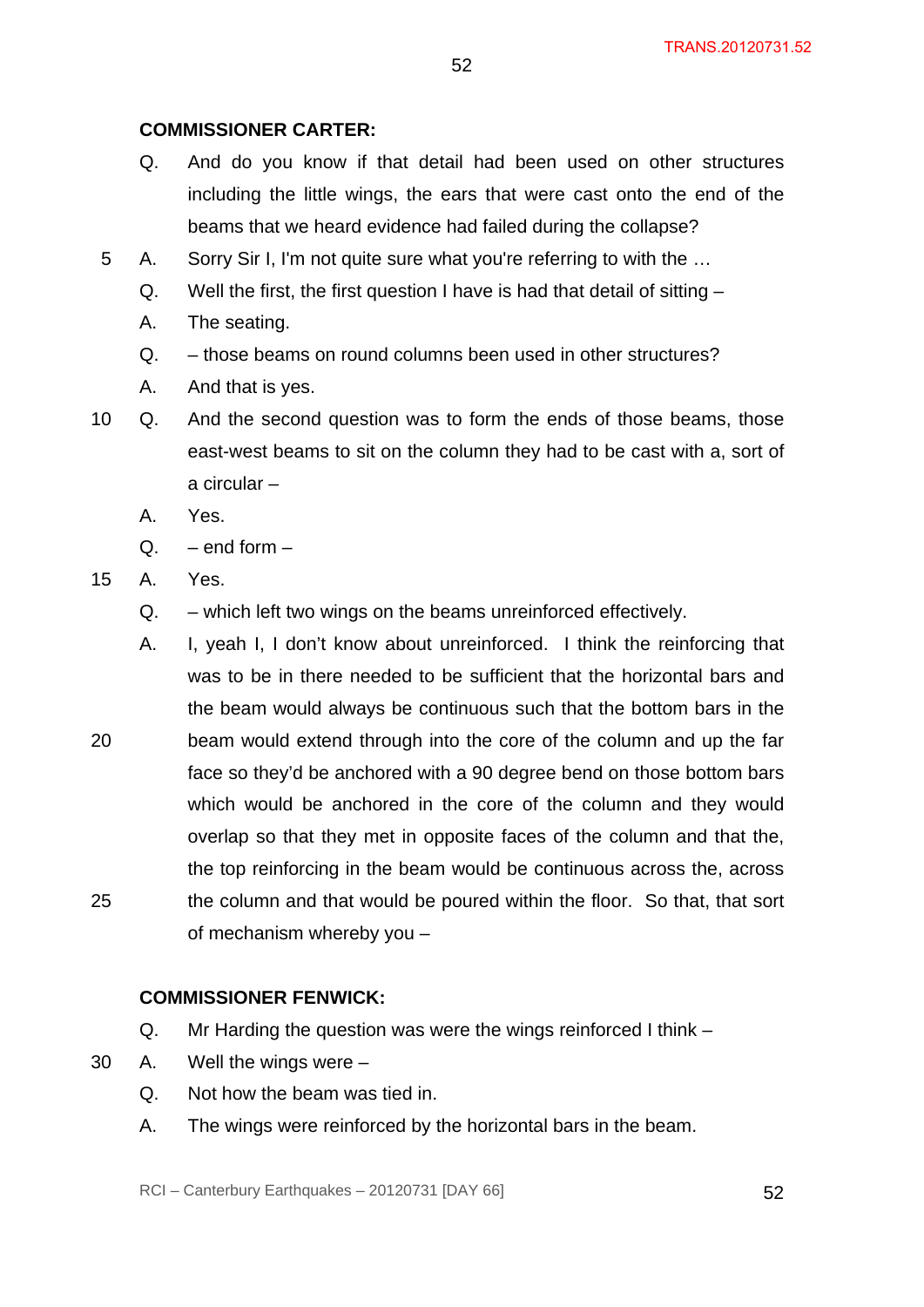# **MR MILLS:**

Would you like me to bring up the drawing of this connection? It might help mightn't it.

#### 5 **JUSTICE COOPER:**

Yes, perhaps if it was brought up for after the morning adjournment.

# **MR MILLS:**

All right.

10

# **COURT ADJOURNS: 11.31 AM**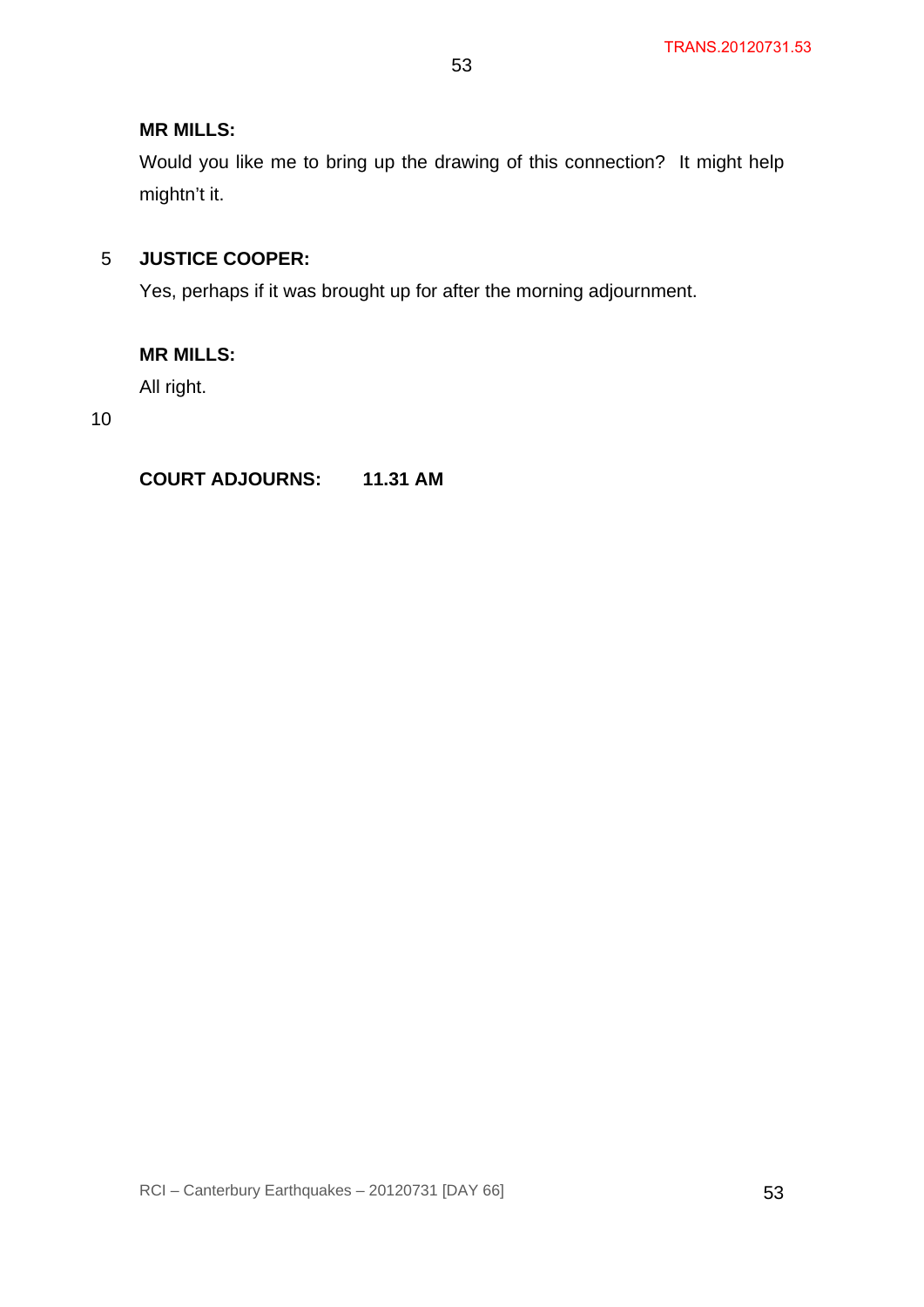## **HEARING RESUMES: 11.46 AM**

#### **CROSS-EXAMINATION CONTINUES: MR MILLS**

- Q. Now I think we were going to pull up a drawing -
- 5 A. Yes.
	- Q. that might help questions that Commissioner Carter had. It is WIT.FROST.0001.60. Now this of course is a drawing. It's been done by Mr Frost who gave evidence about the collapse issues and so there it is if that helps Commissioner Carter and the issues you were raising.

54

10

15

#### **COMMISSIONER CARTER:**

Q. Yes, my question really was is that the standard detail that you were provided with and you will notice the little wriggly line where the ends of those members dropped off, but we can deal with the reinforcing later.

Just is this a standard detail that you were given, thank you?

A. (no audible answer 11:48:12).

#### **CROSS-EXAMINATION CONTINUES: MR MILLS**

- 20 25 Q. All right, now just one other issue I want to just take you to, it's paragraph 12 of your evidence which is about the reliance on the Contours building. You've got that paragraph? You'll see that you begin by talking about the drawings that were presented to you and so on and I think we've been through most of those issues in a bit more detail now, but right at the end of that paragraph 12, where you're talking about the features of the Contours building that were to be replicated, you say the CTV building would be higher and of different overall size but this would just involve more repetition of the same details. You see that, now that included simply repetition of the details of the columns in the Contours building didn't it?
	- A. (no audible answer 11:49:50).
- 30 Q. I'm not sure your microphone, is it working.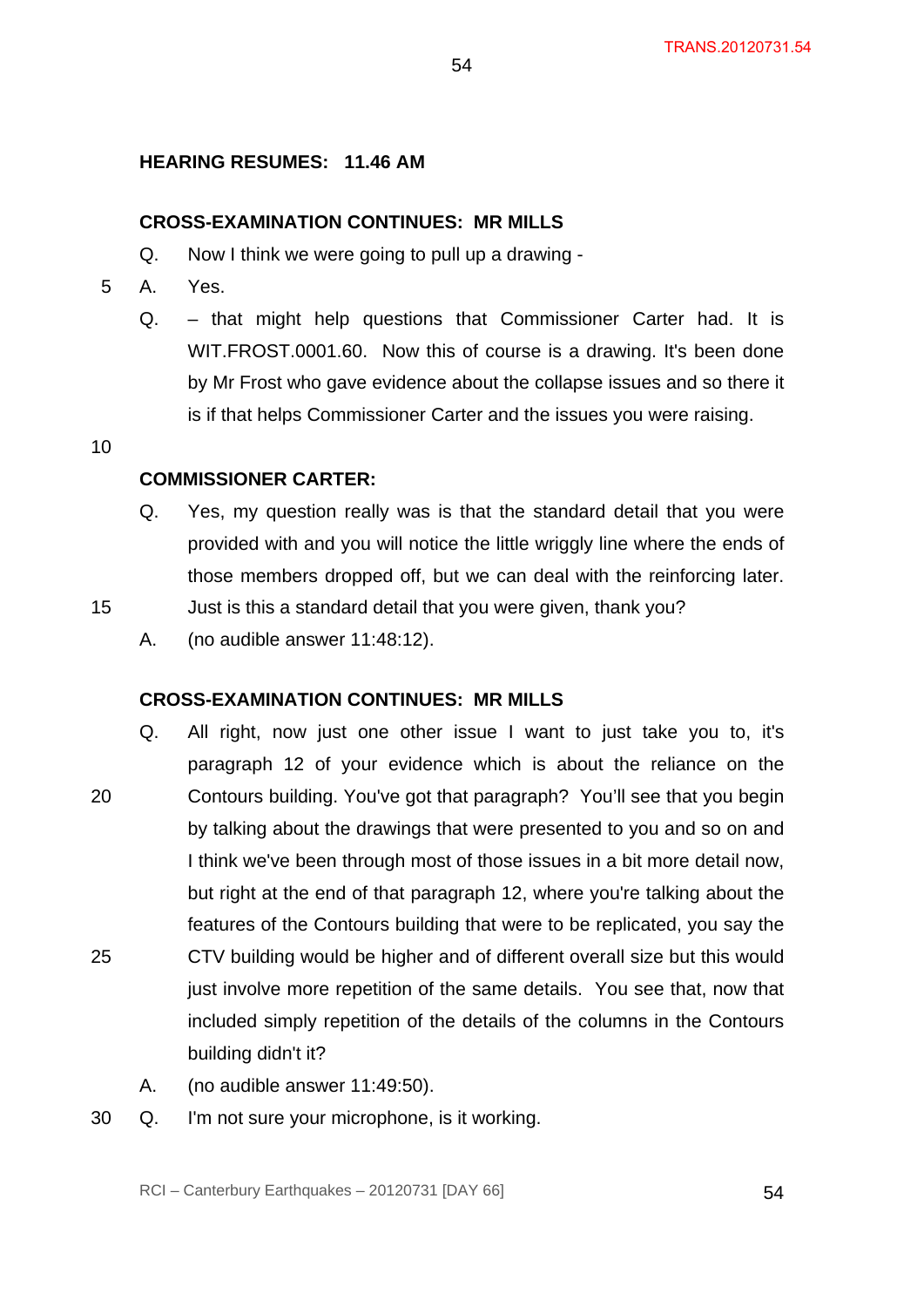# **JUSTICE COOPER:**

- Q. Will the answers up to this point have not been captured? No. Can we just go back to that drawing that was the first thing that you were shown and the question was whether that particular element of the building was
- 5 the standard design that you used?
	- A. And the answer's yes Sir.
	- Q. And that was something that was given to you?
	- A. Yes.
- 10 Q. And not specifically designed for this building?
	- A. No, it was a standard detail which the draftsmen were familiar with. They'd used a lot of times. That would be automatically put on the carcase drawings before they were given to me.

# **CROSS-EXAMINATION CONTINUES: MR MILLS**

15 Q. And then the next question I think was mine.

same details", you see that?

- A. Yes.
- Q. And so I'll pick it up there again, and it was in relation to paragraph 12 of your evidence. The issues around the replication of some of the details of the Contours building and I had taken you to the last sentence there in paragraph 12, which reads, "the CTV building would be higher and of different overall size, but this would just involve more repetition of the
	- A. Yes.
- Q. And that would include replication of the columns up through the greater height of the CTV building, correct?
- A. Yes.
- Q. Now did it occur to you or did you consider that when you used the same size and shape of columns in a six storey building as opposed to a four storey building that that would increase the axial loads on those

30

20

25

A. Certainly.

columns?

Q. And what form did that consideration take?

 $RCI - Canterbury Earthquakes - 20120731 [DAY 66]$  55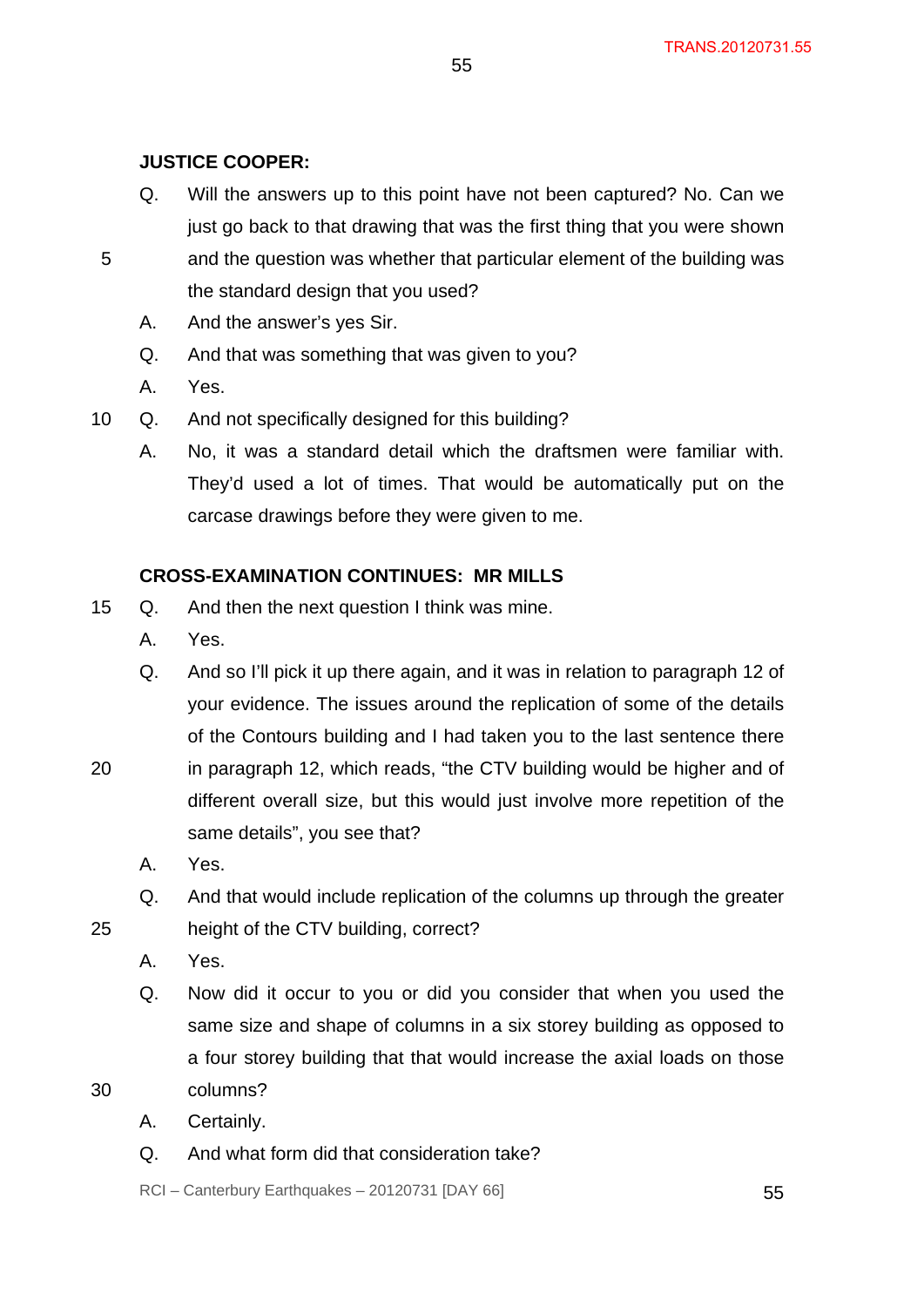- A. Well when you're designing the columns you go through and add up the axial load on the column and if you are given the overall size then you can, in order to give the axial load capacity you're looking for, you increase the concrete strength or increase the vertical reinforcement in the column so that it matches the load that you've calculated.
- Q. And so do you say that when you took those column sizes which were given to you, from the Contours building, and they then had to be used in a higher building with greater axial loads, that you increased the concrete strength?
- 10 A. Yes.

- Q. And are you also saying that you increased the vertical reinforcing?
- A. Well I don't know what the vertical reinforcement in the Contours building was. I'm just saying that the concrete strength and the vertical reinforcement were designed to match the axial load for each level.
- 20 15 Q. I see. Thank you. So I finished taking you through the various design elements which in effect you were given by Dr Reay at least on your evidence. I want to ask you now about what your role was with what you had received, what did you do after that that was your work, and in part the question that Commissioner Carter asked you about the connections into the column which you described as a standard detail, that was on my list but I take it you're saying that that wasn't something that you were responsible for, the way in which that beam column joint was detailed?
	- A. I was responsible for the for calculating the concrete strength and the reinforcement in the column and in the beams.
	- Q. All right, so those decisions were yours. Did you also make the decisions more generally on reinforcing in the internal pre-cast beams?
	- A. I would have designed the reinforcing in the pre-cast beams to match the gravity load yes.
- 30 Q. And it would have been your decision on where the slab steel reinforcing would go?
	- A. Yes.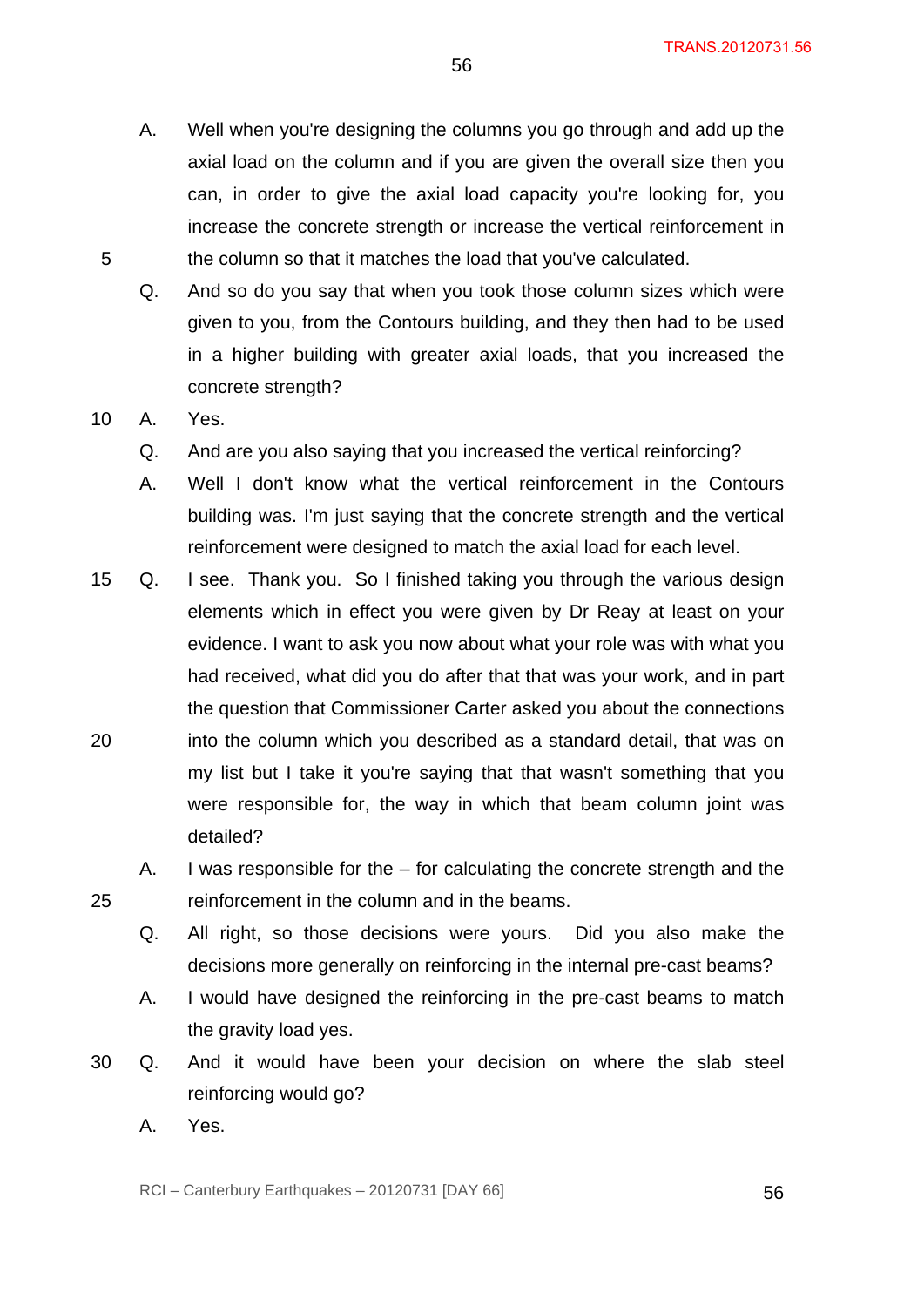- Q. Would it also have been your decision on the amount of seating that the beams would have onto the columns or was that part of the standard detail that you were given?
- A. That was part of the standard detail.
- 5 Q. Did you at any stage give any independent thought to whether that level of seating was adequate?
	- A. Yes.
	- Q. And what form did that thought take?
- 10 15 A. I took the view that once the core of the – once the concrete was finished in the floor, once the reinforcing – sorry once the concrete had been placed in order to complete the beam and the column with the slab reinforcement and the beam reinforcement in place, that the seating was no longer relevant. The seating was really only a concern as a temporary situation when you have props under the beam while you're building it anyway, you're obviously trying to have grout loss not being lost through the join, but once the concrete is poured around those reinforcing bars, the horizontal bars in the beam, and they're adequately tied, they would be adequately tied into the column.
	- Q. And so that size of the seating then became essentially irrelevant?
- 25 20 A. Yes, well it comes to be a balance between the cover and I think the comment's been made by the Hyland report and by Nigel Priestley that he believed the cover was excessive so I mean the more cover you have to the column the more seating you have. The less cover you have to the column the less seating you have. So it's a balancing between the two.
	- Q. All right, and I take it that I think you've already confirmed that the way in which the north core or shear wall was connected to the floor diaphragms, that was your work, your decision?
	- A. Yes.
- 30 Q. Also the way in which the beams were connected into the western wall, that was your decision?

A. Western wall?

 $RCI - Canterbury Earthquakes - 20120731 [DAY 66]$  57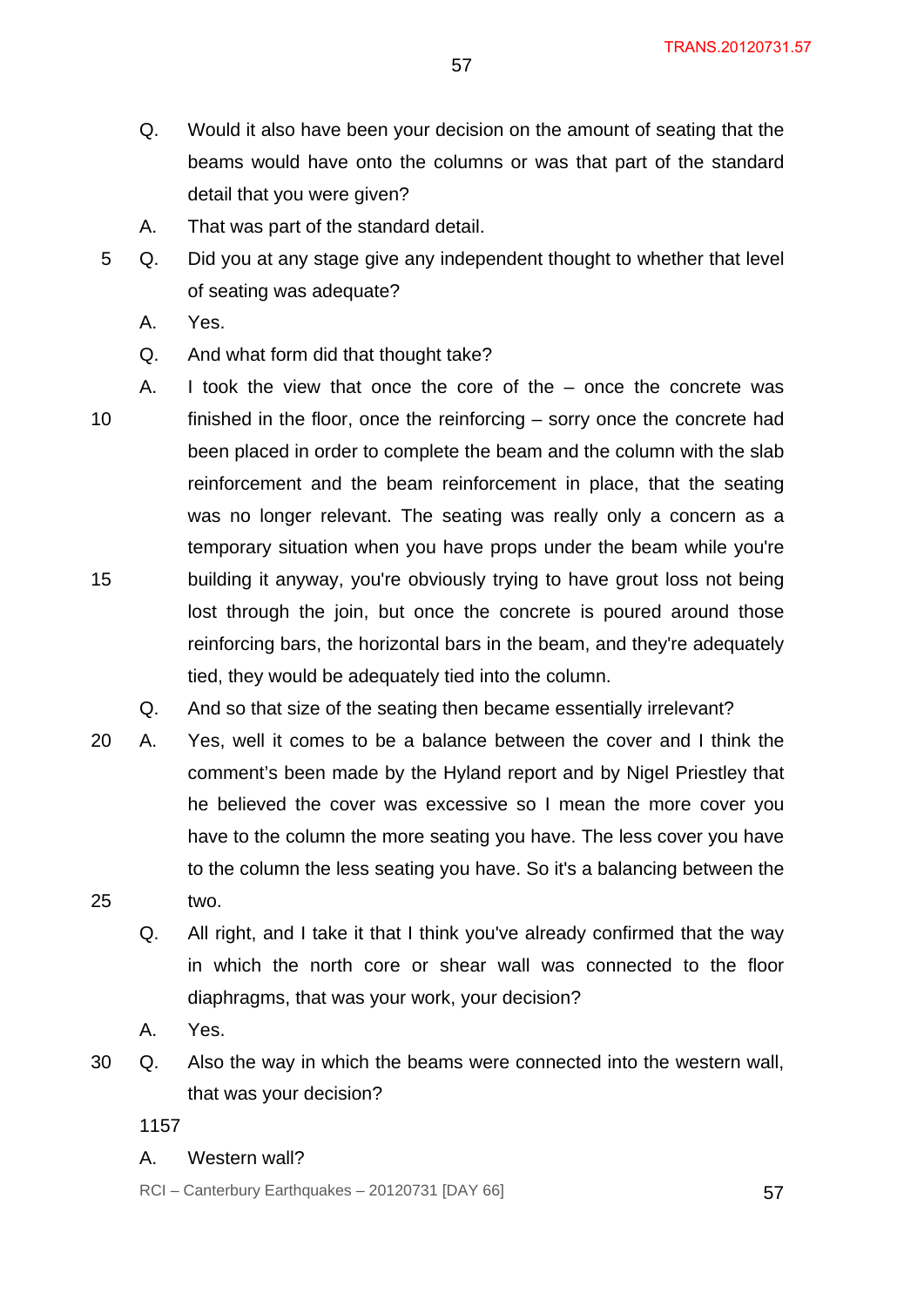- Q. The western wall was the concrete block wall, remember the –
- A. Yes the fact that it, in fact, that the beams weren't connected to it, yes, as I say I believe that that wall came late in the piece. I think when the, my recollection, and again I would normally be guided by looking at the drawings. There'd normally be a file with the preliminary architectural drawings and you would see how the design developed by looking at the file to see what the changes were but my recollection is that that wall originally wasn't there but because of the fact that an adjacent building was found to be there and that you perhaps couldn't build the wall the same way above that adjacent building as you did below it the block wall was a necessary element. So it was decided to isolate it from the building.
	- Q. So whenever it was that it came on stream I take it you're saying that the way that the beams were then connected to it or, as you put it, not connected to it, that was your decision?
- A. Yes. I believe that there was a degree of standard details there. I think that had been done before as, again by my recollection the draughtsmen had basically prepared the carcase drawings with it in a certain method using vertical joints and what have you, that had been something that had been employed before, so I did put the reinforcing in it yes and made sure that I was happy it was separated. I expected that it was to be separated.
	- $Q.$  But it isn't  $-$

10

15

20

30

#### 25 **COMMISSIONER FENWICK:**

- Q. Can I just seek a bit of clarification there. You're saying you think the western wall, the block wall, was added after the design –
- A. Oh it was part of the design but my recollection is that it wasn't there when the initial concept design started. I think it was something that needed to be added to the design during the course of doing the drawings.
	- Q. So you were not responsible for the detailing of tying the floor into the wall?

 $RCI - Canterbury Earthquakes - 20120731 [DAY 66]$  58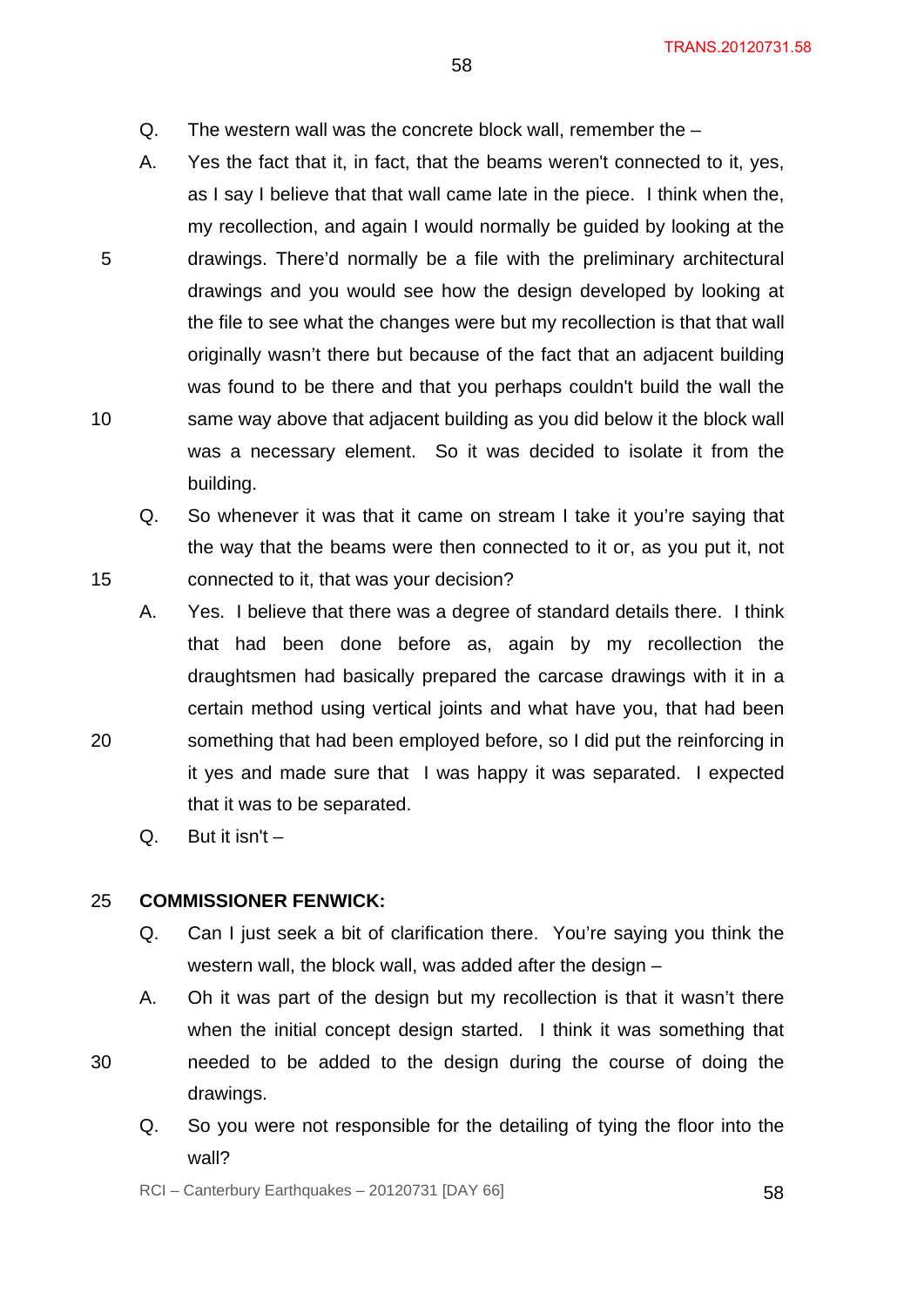A. No I was.

5

10

15

- Q. You were responsible for it.
- A. Yes that was part of the design before it went to the Council but I'm just saying I don't recall it being on the design when it was first presented to me to start the job off.

### **CROSS-EXAMINATION CONTINUES: MR MILLS**

- Q. I take it that in relation to that wall, whenever it came on stream, and your requirement that it be seismically separated that you aren't disputing the fact that in some respects that seismic separation wasn't adequately shown on the drawings. I think you've said that in your evidence haven't you.
	- A. I agree.
- Q. Now again, same question really that I asked you in relation to the things that had been given to you before you took over the design function. Is there anything else in the key design decisions that were decisions that you made?
	- A. After 26 years I'm sorry it's something I can't reply with any certainty. The whole design processes within the office with coming and going….
- 20 Q. You'd agree, I take it, that if, well because, as you say, that western wall wasn't there initially I take it you would accept that the design detail for the connection between the beams in that western wall wasn't something that was presented to you by Dr Reay when he handed it over to you.
	- A. No.
- 25 Q. Now you've said in your evidence that your principal concern in the design of the building related to ascertaining the inter-storey deflections.
	- A. Yes.
	- Q. I think it's clear isn't it that the reason for that is because the ability to utilise a gravity only building supported by shear walls was utterly dependent on the level of deflections?
- 30
- A. No I, I can't say that I made that link.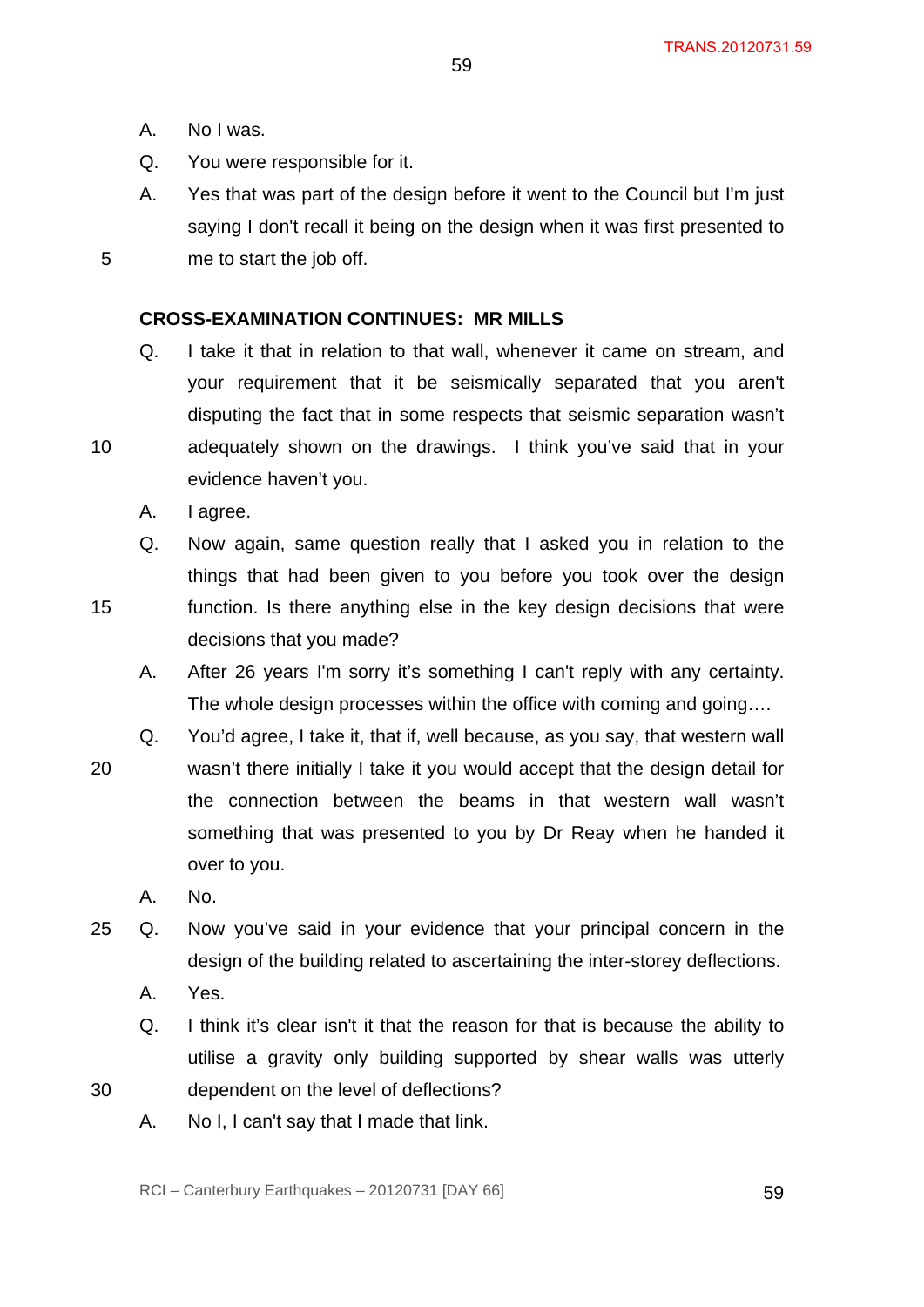TRANS.20120731.60

- Q. Is it not the case that in order to be entitled under the Code to design this building as a gravity only shear wall supported building that it had to be within certain deflections?
- 5 10 A. Well I think the inter-storey deflection criterion is set irrespective of whether you have secondary beams or gravity columns. I think if there was a secondary seismic frame I accept that you need to know the compatibility of the two and that that would be modelled in the ETABS analysis but to me the system of having a shear wall in a gravity protected, a gravity frame that's protected by the shear wall, where the horizontal loads are taken by the shear wall, I believe the gravity frame would work just as well if the deflections had been at the Code limit as if they'd been below that Code limit. I don't know if I can explain that any more clearly.
- 15 Q. No I hear that and I think we, you may not have understood me but let me put it again. There was a Code limit for deflections that had to be met if you were going to utilise a gravity system for the columns and beams protected by the shear walls.
	- A. No I don't see that. I think that the Code limit is independent of that. I think the Code limit applies to protecting partitions and well I can't prejudge as to why the Code limit is what it is, it's just what it is and that's what we design to.
		- Q. Let me try and come at it from the other end. Are you saying that you could utilise a gravity system of the kind you used in the CTV building irrespective of the amount of the deflection that that building might undergo in the lateral forces for which it was being designed?
		- A. Well I think I said earlier that there are p delta effects. If you get too much deflection then it would be a problem but I believe at the amount of deflection which the Code requires, nominates, as the maximum allowable inter-storey deflection. I believe within that deflection limit then the gravity frame will work perfectly okay.
		- Q. You are agreeing though that there was a deflection limit under the Code.
		- A. Of course.

20

25

30

 $RCI - Canterbury$  Earthquakes  $-20120731$  [DAY 66]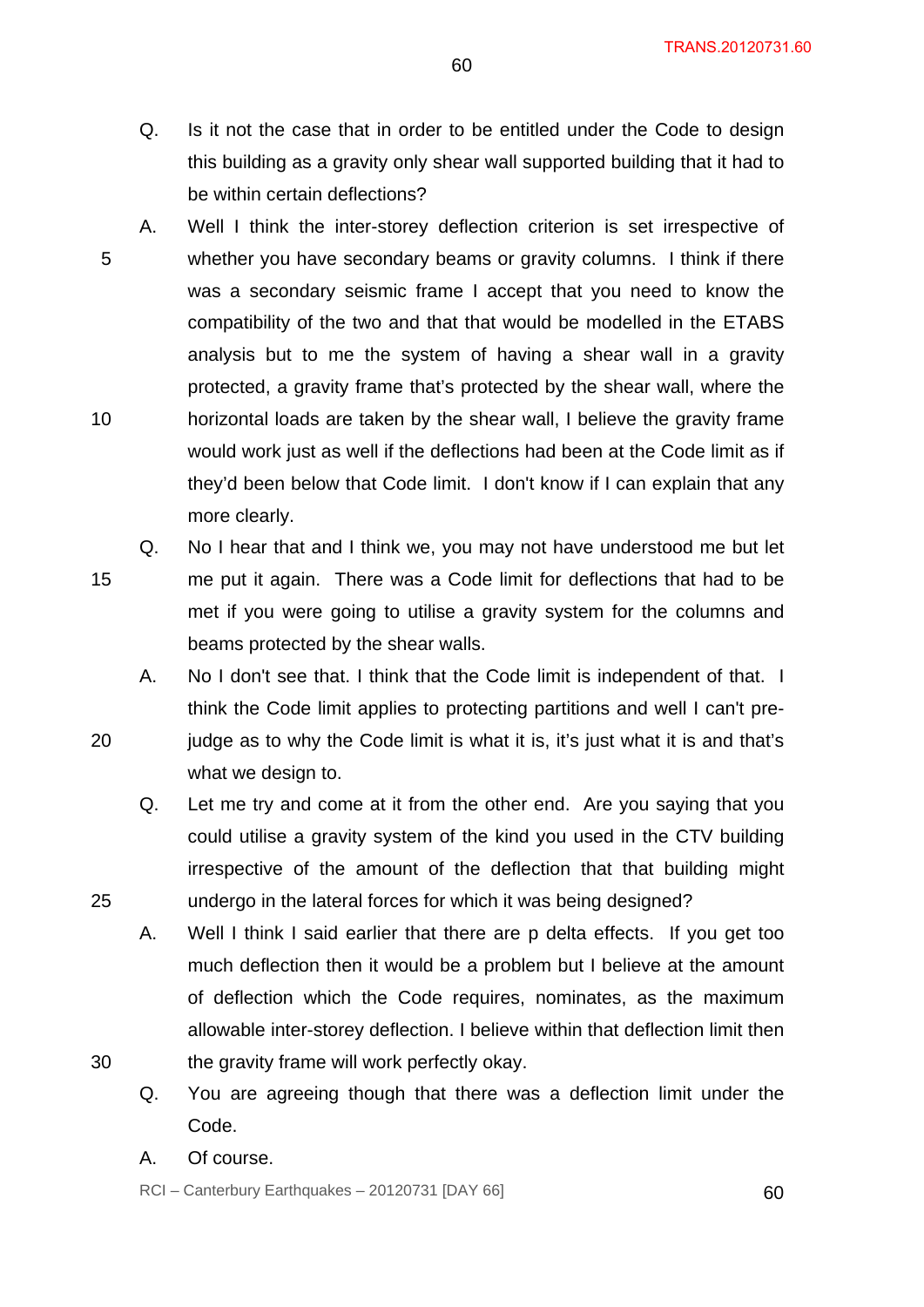- Q. And that's what you were principally concerned with when you say that your principal concern was the inter-storey deflections?
- A. Yes. That's the first, when you do the ETABS analysis that's the first result you're looking to see.
- 5 Q. Yes and that was really the principal issue wasn't it that you were looking for in that ETABS analysis?
	- A. It was a major one, yes it was perhaps the principal one. If you had, if you knew that the column and beam sizes were sufficient that you would satisfy the inter-storey deflection criterion then from then on the remaining design of designing the reinforcing and what have you was relatively routine.
		- Q. When you were considering the deflections and the design of the CTV building were you looking both at questions of capacity and demand?
- 15 A. In terms of the elements which support the building laterally, which is the shear walls, yes they were definitely designed to capacity design in that the, very similar to what was in that document prepared from the Park and Paulay seminar. The same criteria in there which are relating to shear walls, that's what was used.

- 20 Q. Yes and was it your, were you conscious of the fact when you were doing this work that the Landsborough House shear core was inside the four corners of the frame as opposed to CTV where it was sitting outside it?
	- A. Yes.
- 25 Q. Did that cause you any particular concerns or raise any particular questions for you about the design that you were pursuing?
	- A. Yes I would definitely have preferred to have brought it in so that it was flush the same way as the Landsborough House. If I had that opportunity I would have done that for sure.
- 30 Q. Did you ever raise that issue with Dr Reay?
	- A. Yes it was discussed at the time when we were discussing the problem with the fact that it wouldn't work with the initial ETABS analysis and that additional walls were required. It was discussed what the options were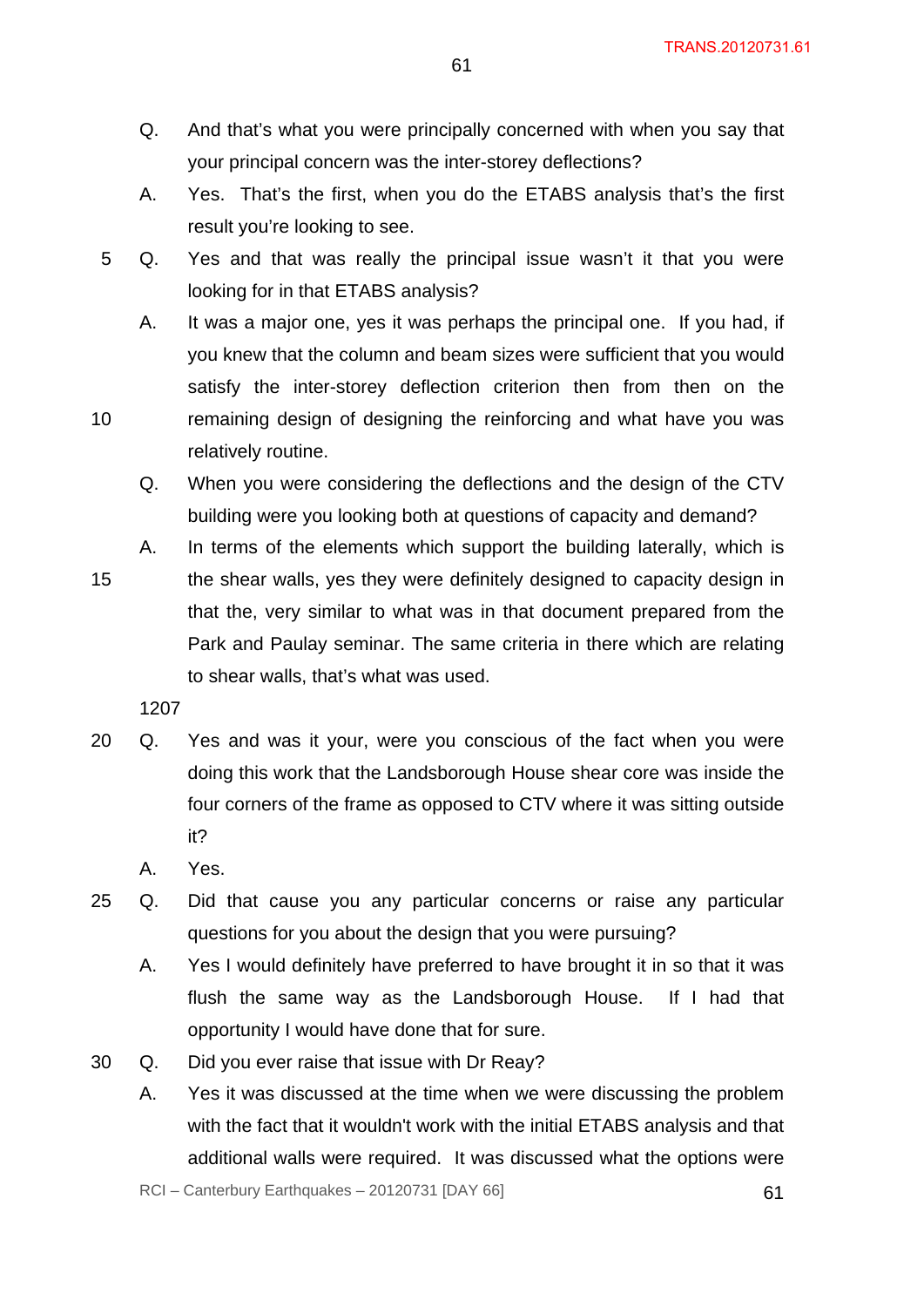and obviously one of them would have been to do it the same way as Landsborough House and bring the core into the body of the floor and to try to turn that shear core into a torsionally resistant box as had been done for the Landsborough House but that wasn't an option because that would have meant we had to redesign the building so it didn't look like Contours and it wouldn't have satisfied what the client was after.

62

- Q. So you're saying are you that that issue was specifically raised by you and discussed with Dr Reay?
- A. Yes that was part of the discussion which led to the inclusion of the southern shear wall.
- Q. And are you also saying that Dr Reay quite specifically ruled out the idea of moving the shear core, the principal shear core within the frame of the building on the grounds that it was not acceptable to the client?
- 15 A. Yeah the, the basis of the brief from the client was that the building looked like the, the other building so we couldn't have shifted the shear core and still satisfied that brief. Therefore we, we excluded that as an alternative.
	- Q. There was a very little yes at the beginning of that before you moved on but I want to be sure that you did mean yes that Dr Reay had ruled it out on the grounds it would not be acceptable to the client.
	- A. That's correct.
	- Q. Now on this question of deflections was it your approach that even if the ETABS analysis showed that the deflections were right at the limits of the allowable deflections under the code that that wouldn't cause any concern, provided it was within those limits you could proceed with the intended gravity only plus supporting shear walls design?
		- A. That was my understanding.
		- Q. What would happen in those circumstances if the deflections did go into the inelastic range?
- 30 A. Well the limit which we are using includes for it to go into the inelastic range. The, the ETABS programme calculates the elastic deflection and you then multiply that by a factor which recognises the degree of plastic movement you expect and it's that magnified figure which has to comply

5

10

20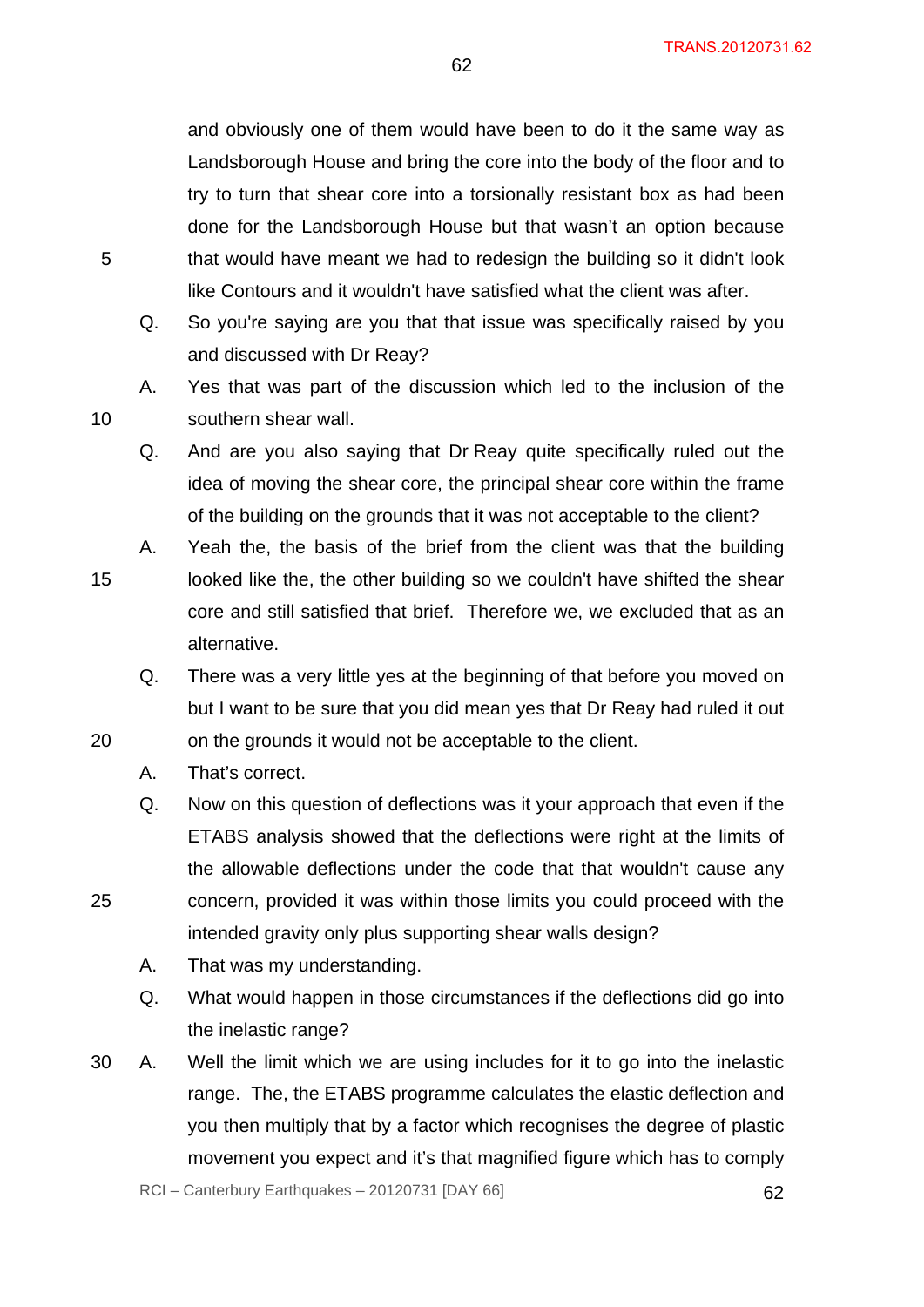with the code. So it's accepted that there will be some inelastic deflection.

63

- Q. And was the capacity of that building to cope with the inelastic range, was the fact that you say you had designed the columns as pin-ended columns, was that an important element in enabling the building to handle that inelastic range?
- A. No it was, it was a means of justifying leaving the columns and beams out of the ETABS analysis. It's a case of when you're designing a building you either, well it's hard to describe really, you need to determine what the, where the loads are being resisted, rather than let the building decide you need to make the decision and put the strength where you believe it needs to be.
	- Q. And in your case you thought the strength needed to be in the two shear cores?
- 15 A. The lateral load resisting strength was to be in the shear walls.
	- Q. Anywhere else?
	- A. No.
	- Q. All right. Now are you aware of the fact that Professor Priestley has said in evidence that your columns were not pin-ended columns?
- 20 A. No I hadn't seen that evidence but (inaudible 12:12:40).
	- Q. All right well I want you to it so you can –
	- A. I accept that there will be a degree of continuity which is possible, yes.
- 25 30 Q. I'm just going to take you to that so you can see what he says and then you can comment on it. It's the, in the transcript. It's TRANS.20120711 and it's at pages 65 and 66. Now you see right at the bottom there it's, it's the line that's actually right at the bottom, just to the transcript, it's line, it begins at line 33. He says, this is a reference to you, no, let me go back up and start at line 25. "In reading Mr Harding's evidence it's clear that he states that the columns were designed as pin-ended columns. So a pin-ended column when it's displaced laterally would not develop any forces and therefore would not be required to be detailed as a ductile or limited ductile column. The requirements I understand in the code were that if the, were the columns had to remain elastic at the

5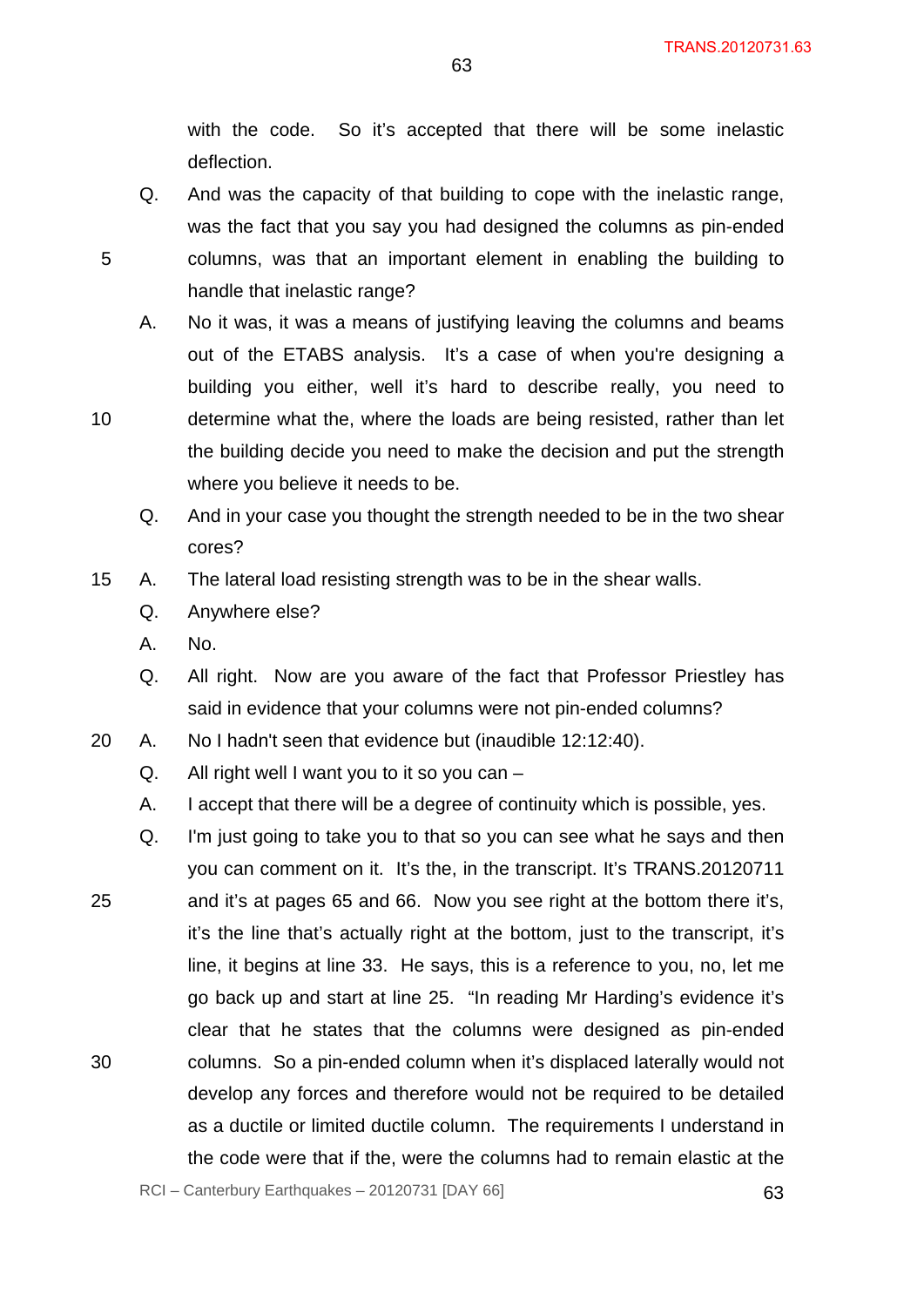predicted response displacements to the building if they didn't do that then they would have to have ductile detailing although he," and that's a reference to you of course, "may have conceptually considered that they were pin-ended they weren't detailed as such."

- 5 10 15 And then he goes on, on the next page, and says, "The column reinforcement was continuous through the joint and properly lapped so that there would not be any possibility of a pin connection with no moment capacity forming and also the beams were continuous through the joint so they were detailed as moment resisting. The connections between the columns and the beams and the columns and the column above were detailed as moment resisting with the result that if the columns were displaced laterally they would develop forces and if those forces were sufficient to exceed the calculated strength then they would need to be designed and detailed with ductile detailing which would mean a great increase in the amount of reinforcement. So I suspect that those calculations weren't done." Now I'm inviting your comment on that.
- 20 25 30 A. It says they were detailed as moment resisting. The beams were continuous through the joint so they were detailed as moment resisting and I'd agree that the beams were continuous and that it was moment resisting between one beam and the other but because there was no joint reinforcement where the column joined the beam and that there was a, a construction joint there, I do not agree that the beam column joint was designed as moment resisting. Now in terms of the, the fact that there's never a perfect pin, whenever you design a pin joint there's always a potential for some bending moment to be induced into the column. Provided the column is suitable to resist that minimum eccentricity and the small bending moment which results then, which is a contingent thing in, in any column design, I don't see a problem and when, when you talk about, I mean there's an article, there's a, I think a commentary in the loadings code 4203 which wasn't felt to be at the time of the design a requirement and therefore it wasn't considered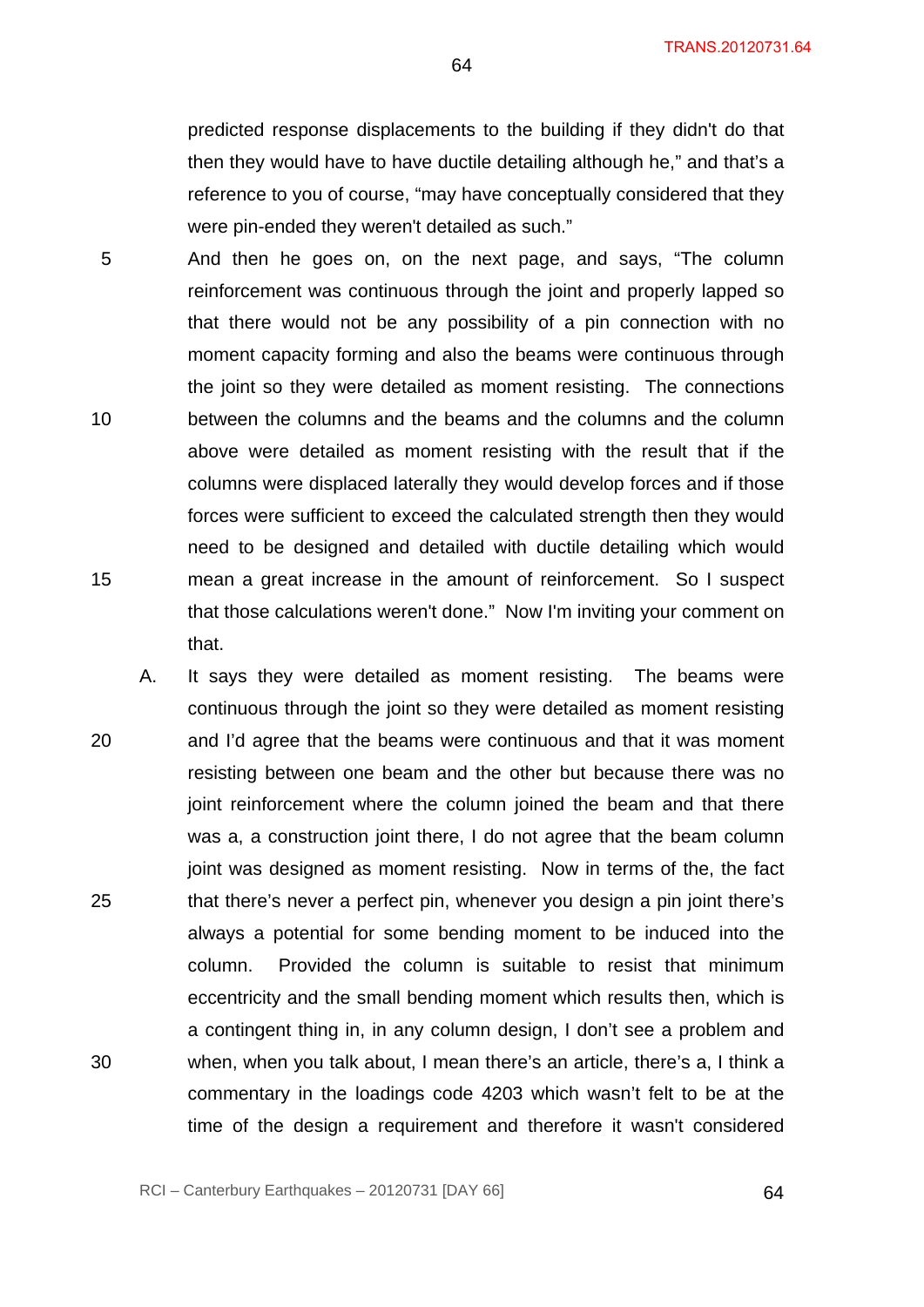further. Because this isn't, wasn't considered to be a moment resisting frame.

1217

#### 5 **COMMISSIONER FENWICK:**

- Q. Mr Harding, do you know what I mean by a secondary element?
- A. You'd have to explain what you believe a secondary element to be sir.
- 10 15 Q. Right, we need the concrete standards, that'll be ENG.STA0016.28 I hope. That's it, so if you can highlight section 3.5.14.2, it's on the righthand side about a third of the way down. So secondary elements, there are two types. There's a type of secondary element which is not connected to the main structure and there's a type of secondary element which is your columns come into that case which when the structure drifts to one side, the columns drift with it so they are tied into the same deflection as the floor above the columns because they're tied into the structural walls.
	- A. Yes.

- Q. So that's the type of secondary element. Then we have the floors below that, that's 3.5.14.3 please. Now I want to know whether you considered this clause when you were designing your columns and your beams. Did you consider them as a secondary element and did you attempt to comply with this clause or you just ignore it.
	- A. I didn't consider that that clause was relevant because I didn't consider that it was a seismic resisting frame.
- 25 Q. So you felt it was quite satisfactory just to ignore the concrete standard in this part of the design?
	- A. No sir I don't believe we're ignoring it.
	- Q. If the clause says in effect you have to check out the deflection whether your columns can take the deflection, which is what it's saying, you feel
- 30 it's satisfactory to ignore it?
	- A. Yeah.
	- Q. Or did you just neglect it because you didn't realise it was there?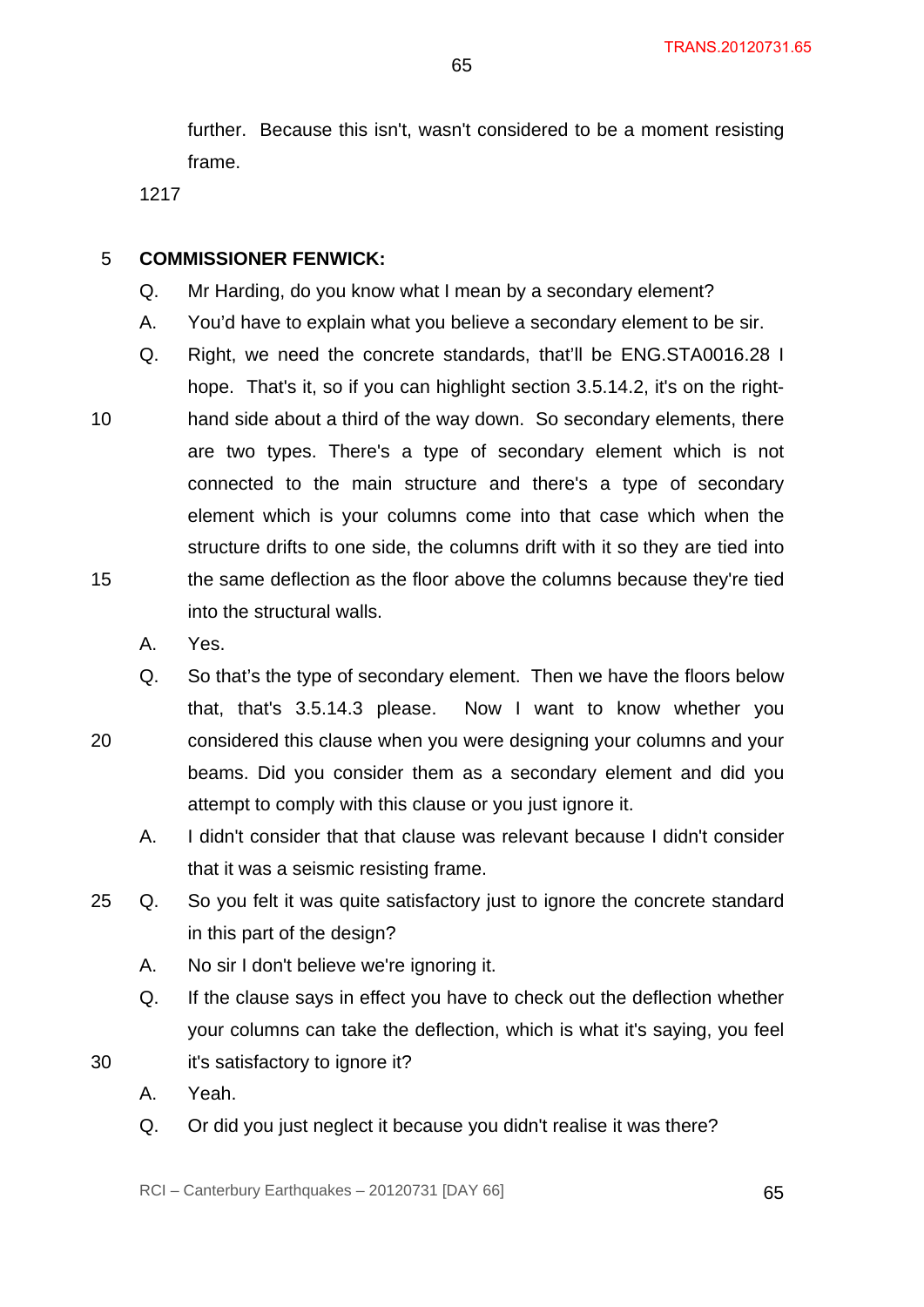- A. I think the answer is that I was following the calculations previously given and if that wasn't there I probably didn't know it was there.
- Q. So you were not familiar with the concrete standard when you designed this building?
- 5 A. Obviously not to the extent of looking at that, I think the, perhaps it was something which would have been discussed and I think given that that was the system which had been used in the past, I accepted that that was something we would continue to do.
	- Q. Who would you have discussed this with?
- 10 A. With Alan.
	- Q. So Alan would have said, just ignore it?
	- A. No, I'm not saying that. I think the answer was that it doesn't apply because it's not a seismic resisting frame.
	- Q. I beg your it doesn't apply because–
- 15 A. Because we weren't designing it as a frame.
	- Q. But it's a secondary element which is displacing with your primary lateral force resisting elements –
	- A. I understand.
	- Q. the floor slabs are rigid, the walls deflect, now does that frame deflect or not?
		- A. Yes it does.

- Q. If it deflects it is a secondary element in terms of that code clause so what you're saying is you designed you believed to the standard but you  $d$ didn't – were not aware of the – of this part of the standard. Is that what
- 25 you're saying?
	- A. I think that's probably true sir.
	- Q. Yes, do you feel that is a satisfactory answer to be able to be not be aware of the standards to which you're designing?
	- A. Well as I've said that was one of the first ones I had done, and that perhaps would have been one of the things that would have been good to know about. I think certainly if, there's, yeah, I don't believe it is satisfactory, no.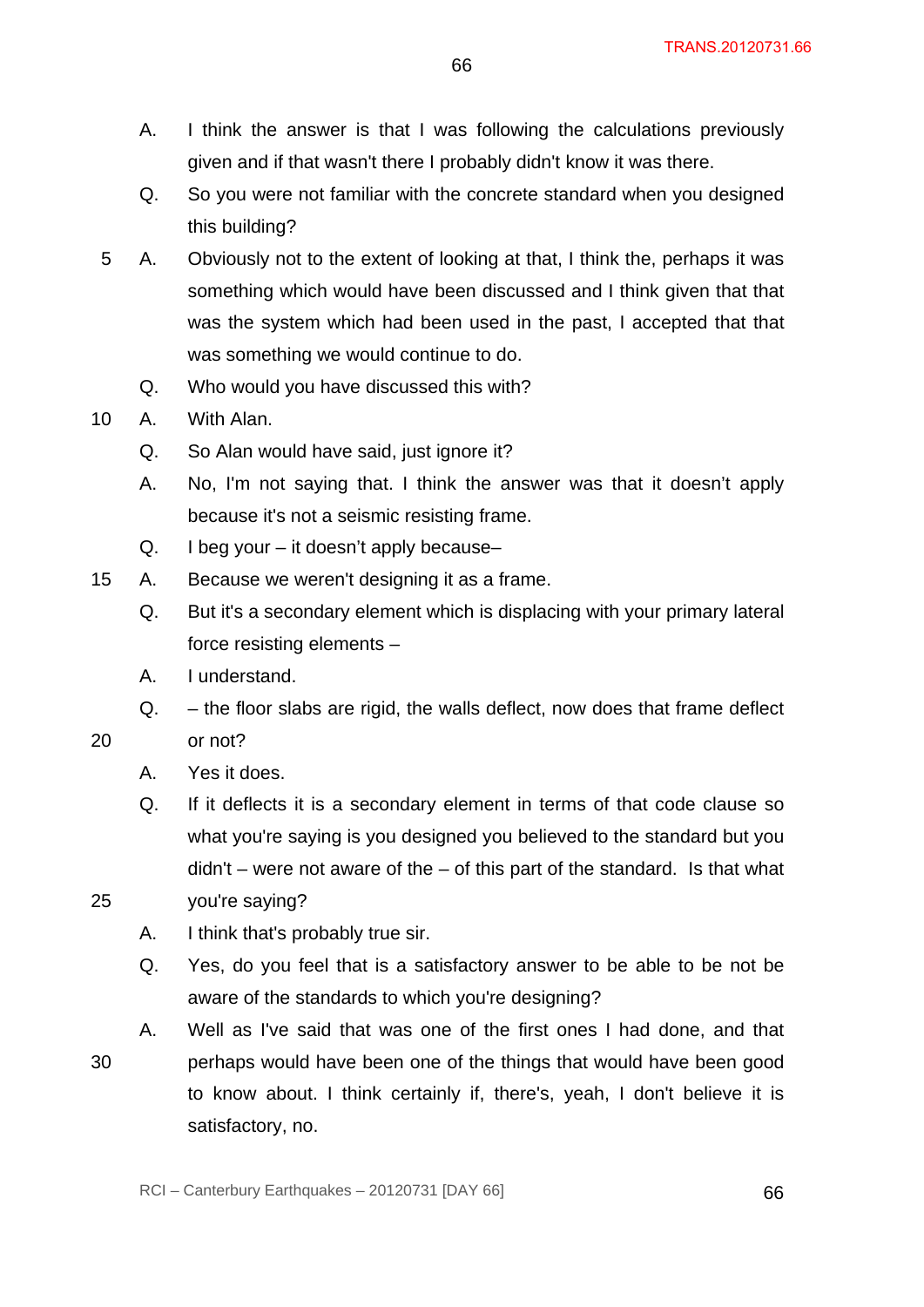- Q. Have you not read the reports from the Department of Building and Housing, reports written by Mr Smith and Dr Hyland?
- A. They talk at how much lateral deflection is going to be causing yielding in the joint and the fact that they believe that  $-$  yes I have read it, as I said, I believe that –
- Q. And you still believe that what you did was correct?
- A. I don't believe that that particular detail was material in the failure of the building. I accept that it would have been better to have ductile detailed columns and I – given my own choice would have had ductile detailing in columns throughout the whole building, but ...
- Q. Now did Dr Reay say you could not have ductile detailed columns throughout the building?
- A. No, I'm saying that if it wasn't required you wouldn't do it and I don't I cannot say whether we were specifically discussing that detail because it's too long ago to remember but I do recall the discussion being that they were not to be designed as frames and they were to be designed for gravity loads only.
	- Q. So if you designed them as pin ended columns then clearly they would be able to take any drift that was applied to them, couldn't they?
- 20 A. Yes.

10

15

- Q. That correct.
- A. But the –
- Q. You accept they weren't designed as pin ended columns because they – you would have had to have crossed the reinforcement to form a pin.
- 25 A. Well as I say there's never a perfect pin joint. It was considered preferable to continue the main reinforcing through than stop it and put something simpler in the middle of the joint. As I've said, it was a relatively standard detail.
	- Q. So can I summarise this, the inter-storey deflection you designed to be
	- limited to five-sixth of a percent?
		- A. Yes.

30

Q. And you accept, you believe that when you'd done that that was all you needed to do?

 $RCI - Canterbury Earthquakes - 20120731 [DAY 66]$  67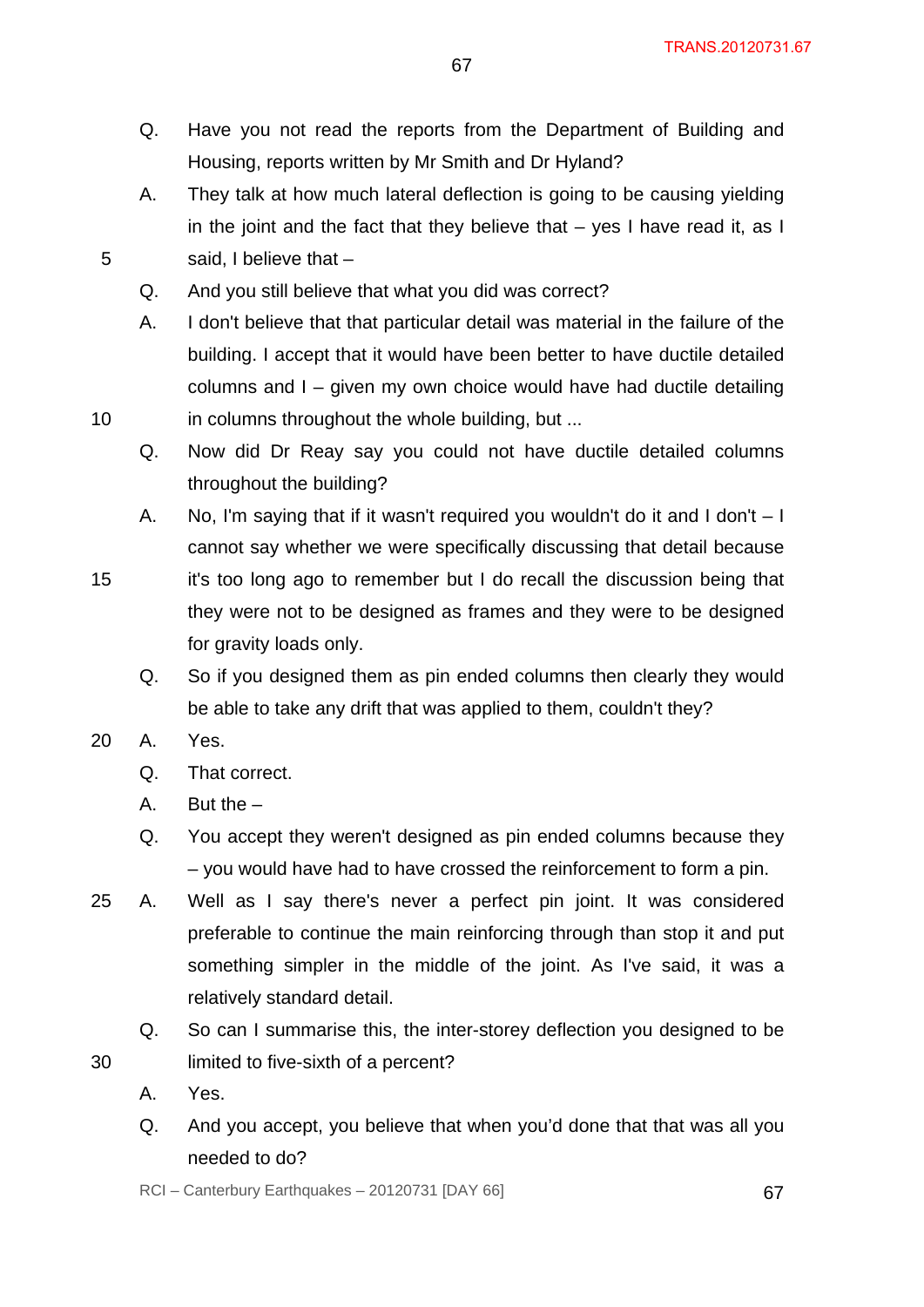A. Yes.

# **JUSTICE COOPER:**

5 Q. Just arising out of that, a related question, I understand that Dr Reay intends to give evidence in which he will say that at the time the CTV building was designed you were more familiar with the concrete code than he was. Do you agree with that?

68

- A. Well as I say Sir I can't comment on what Dr Reay's knowledge of buildings is. I would have thought –
- 10 Q. No, not knowledge of buildings, knowledge of the code.
	- A. Again I can't see how his experience and understanding of the concrete code could be less than mine when I'd really only come back into structural design very, very recently and he had been designing three storey buildings with the same configuration and the same type of construction apparently over the past few years. I was expecting that his experience and knowledge of the codes required was somewhat greater than mine.
		- Q. You can't remember on the basis of any discussions that you had with him whether he appeared to be more familiar with the concrete code
- 20 than you were?
	- A. He was very familiar with the concrete code, that was concrete is his forté.

# **CROSS-EXAMINATION CONTINUES: MR MILLS**

- 25 Q. Back to this question of ETABS and the way you did that. You're aware aren't you that the evidence that Mr Henry's going to give will say that at the – in the ETABS model that you were using at the time, that it calculated deflections at the centre of mass only?
	- A. Yes.

30

- Q. And he also says that in order to determine the deflections you were really working with, there then needed to be a separate hand calculation done to determine deflections at the corners?
	- A. Yes.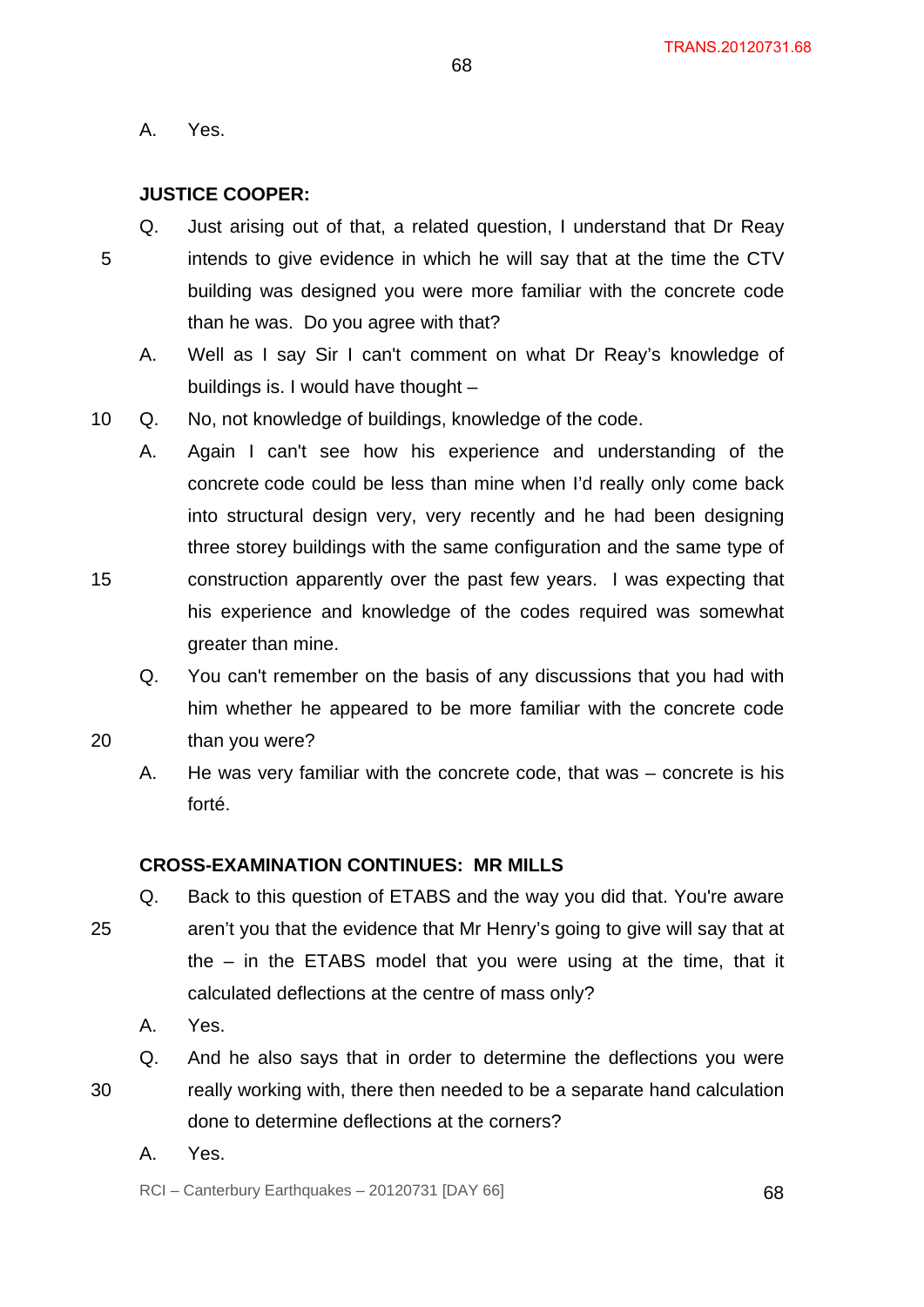- Q. And you have said I think at paragraph 17 of your evidence that you were not aware of that, is that correct?
- A. Yes.
- 1227
- 5 Q. And because that, no I won't no okay so I'll just leave that there. Were you aware though at the time that you were working on this building that deflections were typically going to be greater at the corners of buildings than they were at the centre of mass?
	- A. When you think about it, yes.
- 10 Q. What about at the time, were you aware of it?
	- A. No I think I was basically too busy trying to get the computer program to work and to give any kind of result. When it gave one that was below the code I was grateful.
- 15 Q. So you accept then that on this issue which you've described as your principal concern in designing the building, which was determining the level of inter-storey deflections, that you did not accurately calculate them because you were not aware that you needed to calculate to the corners?
- 20 A. I accept that if you do the calculation, an additional calculation above what the computer analysis will give you, you may end up with a bigger number. Yes I, I think that's one of the, when I talked about having a more experienced engineer review your work that's the kind of thing which you perhaps are looking for.
- 25 Q. Yes, and just to be sure, I close this off, Mr Henry will say that he's unable to see any evidence in your calculations that you checked corner deflections and I take it you accept that's because you didn't?
	- A. Yes.
	- Q. Now you say in paragraph 18 of your evidence that, might be your supplementary brief, yes it is your supplementary brief at paragraph 18?

30 **WITNESS REFERRED TO PARAGRAPH 18 OF SUPPLEMENTARY BRIEF OF EVIDENCE** 

Q. This is where you're commenting on various paragraphs of Mr Henry's intended evidence and you say, "I'm not an expert in the dynamic

 $RCI - Canterbury Earthquakes - 20120731 [DAY 66]$  69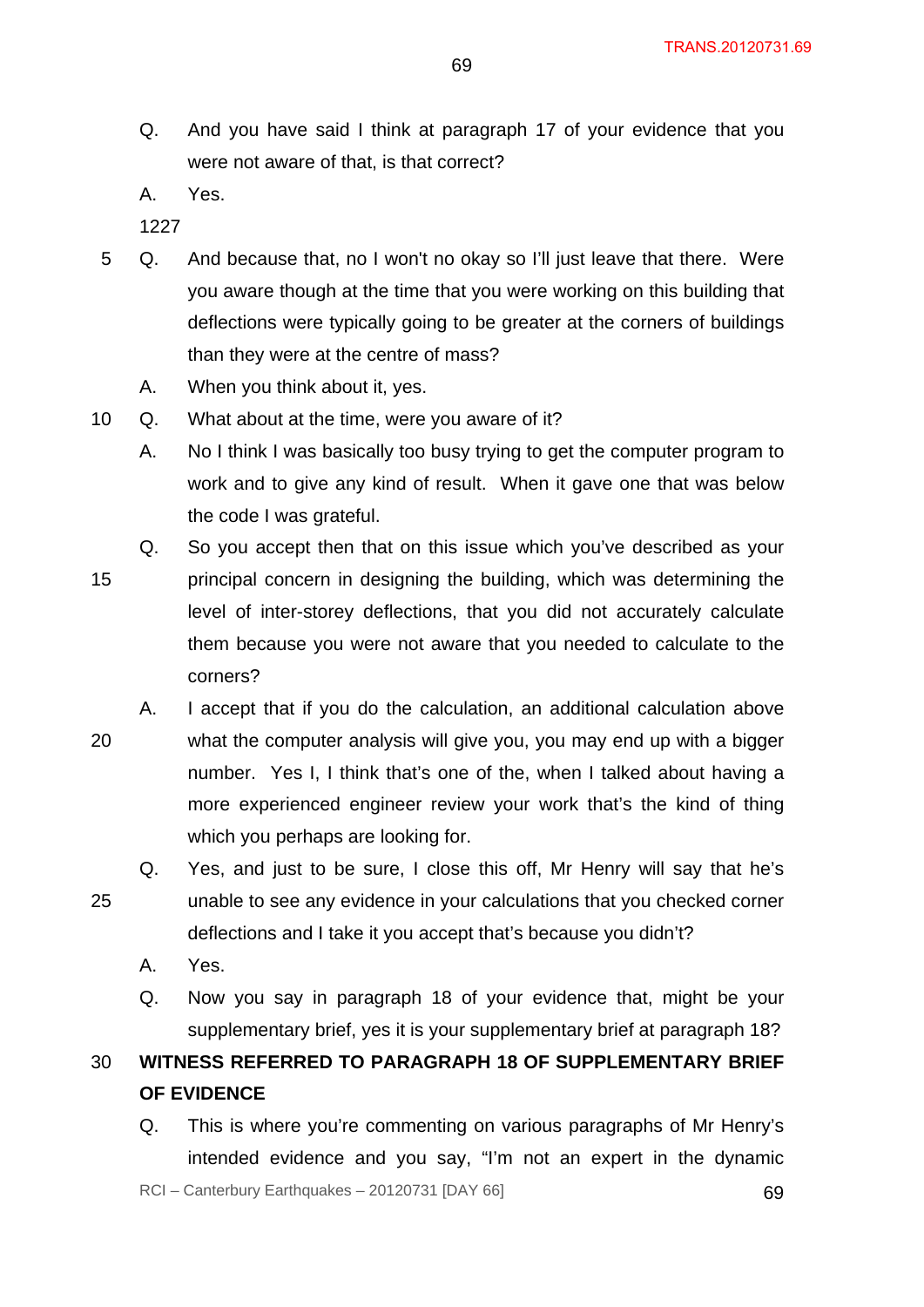analysis of buildings," and then you go on to say that your contention is that the calculations of building deflections is still subject to considerable uncertainty. Now the question I want you to answer is whether at the time that you were designing the CTV building were you aware that the 5 calculation of deflections was subject to considerable uncertainty?

- A. No. I guess I was awed by the fact that this computer program was able to calculate deflections at all, certainly that it was, what it was able to do compared to in the past when if you were designing something by the static hand method you really didn't know what the deflection was likely 10 to be and I guess that's one of the reasons why even if a building was less than four storeys high I would've thought that it was pretty important to get it through the analysis. But in terms of the limitations of the program and the effect of various variables that go into it, certainly following the earthquake I'm much more aware of the effect of cracking 15 in reinforcement of foundation rotation and many other things which affect the actual deflection.
	- Q. Do you accept that as a result of the answers you've just given me and the answers you gave to Commissioner Fenwick, that you were working well outside your level of competence in what you were doing here?
- 20 A. That's the reason why I expected review. As I've said to you before I would not have taken this job on if I was acting on my own behalf. I've said that at the beginning.

#### **JUSTICE COOPER:**

- 25 Q. So Mr Harding, is the answer to Mr Mills' question yes?
	- A. Yes.

## **CROSS-EXAMINATION CONTINUES: MR MILLS**

Q. Just one other thing I want to take up with you on the ETABS issue. It's an issue that came up in the course of my friend Mr Rennie's 30 questioning of you about the Westpark building, and you recall that you were pressed with the proposition that you had done ETABS work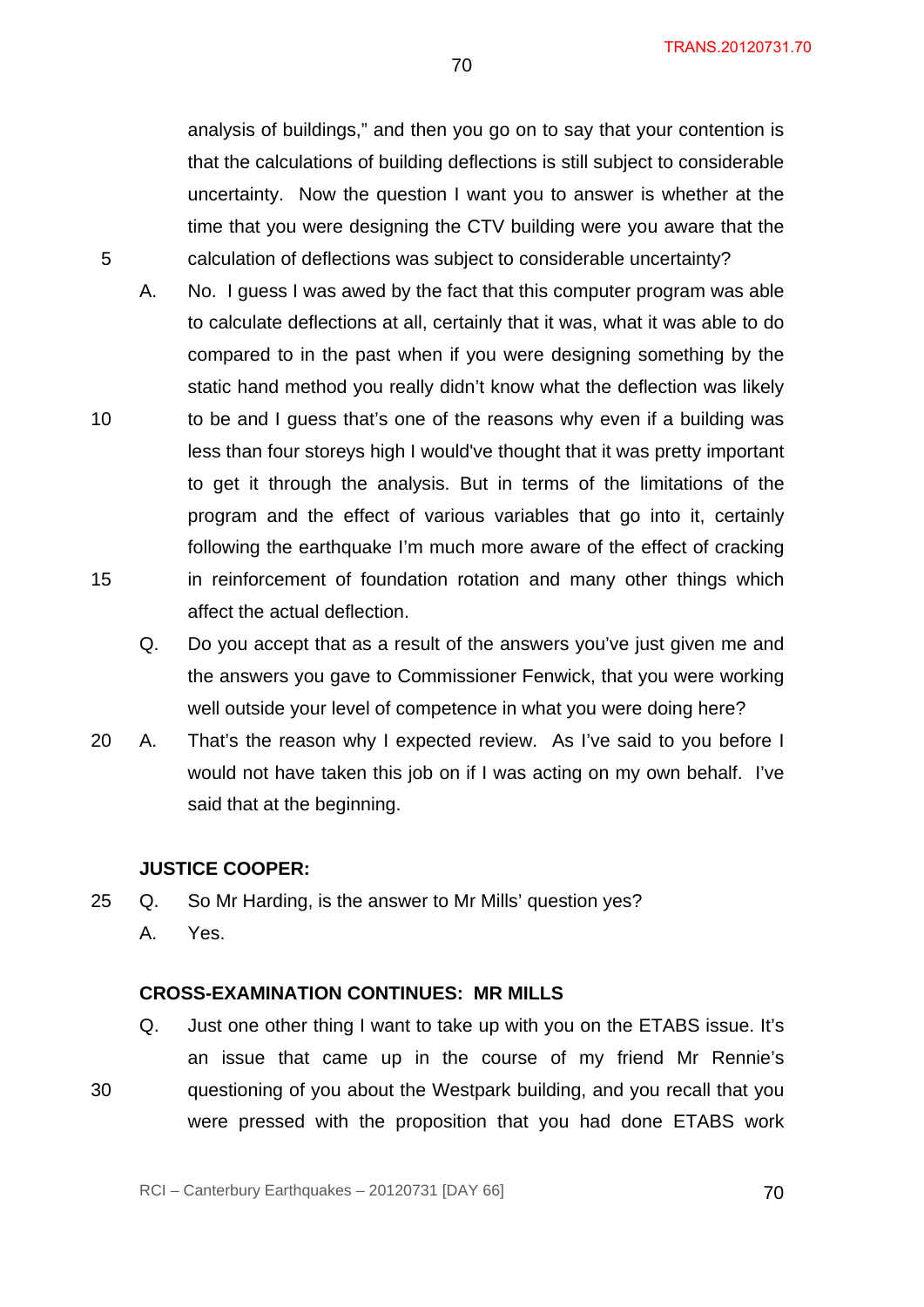before you did the CTV building and you were equally adamant you had not?

- A. Yes I, I now know that I was relying upon my, my memory without the benefit of any documentation and timesheet and now I've seen the calculations for the Westpark Tower I accept that they were done, it appears from the dates prior to the CTV building.
- Q. Now I think that much is correct. I just want though to clarify this a little further, and I want initially to bring up document BUI.CAS056.0003.1?

# **WITNESS REFERRED TO SLIDE**

- 10 Q. Now you'll see that these are calculations that have been done for Westpark. If you want to confirm that I can take you then to page 46 before I come back to this.
	- A. No, that's the Westpark.
	- Q. You accept that, that it's Westpark?
- 15 A. Yes.

20

5

- Q. Now the writing on the first page and all the way through to page and including page 45, have you actually got a copy of it there do you?
- A. I do.
- Q. All right then I'll just let you flick through those first 45 pages and ask you whether that is your handwriting?
- A. No, I believe certainly that is the first page of John Henry's and there are perhaps 45 pages I, I –
- Q. Yes, well that's what Mr Henry will say, that the first 45 pages are his and that he was working on this when he was working for Alan Reay
- 25 and left it and effectively left it to you as it turned out when he departed. So if you go to page 46, we'll just bring that up on the screen.

# **WITNESS REFERRED TO DOCUMENT**

- Q. Is that your writing?
- A. That's my writing.
- 30 Q. Yes. So on that basis it looks as though from page 1 that the first entry which is done by Mr Henry is the 21<sup>st</sup> of August 1985 and then if we turn to page 47 you'll see that's dated and it's dated the  $20<sup>th</sup>$  of February 1986 and that's your handwriting?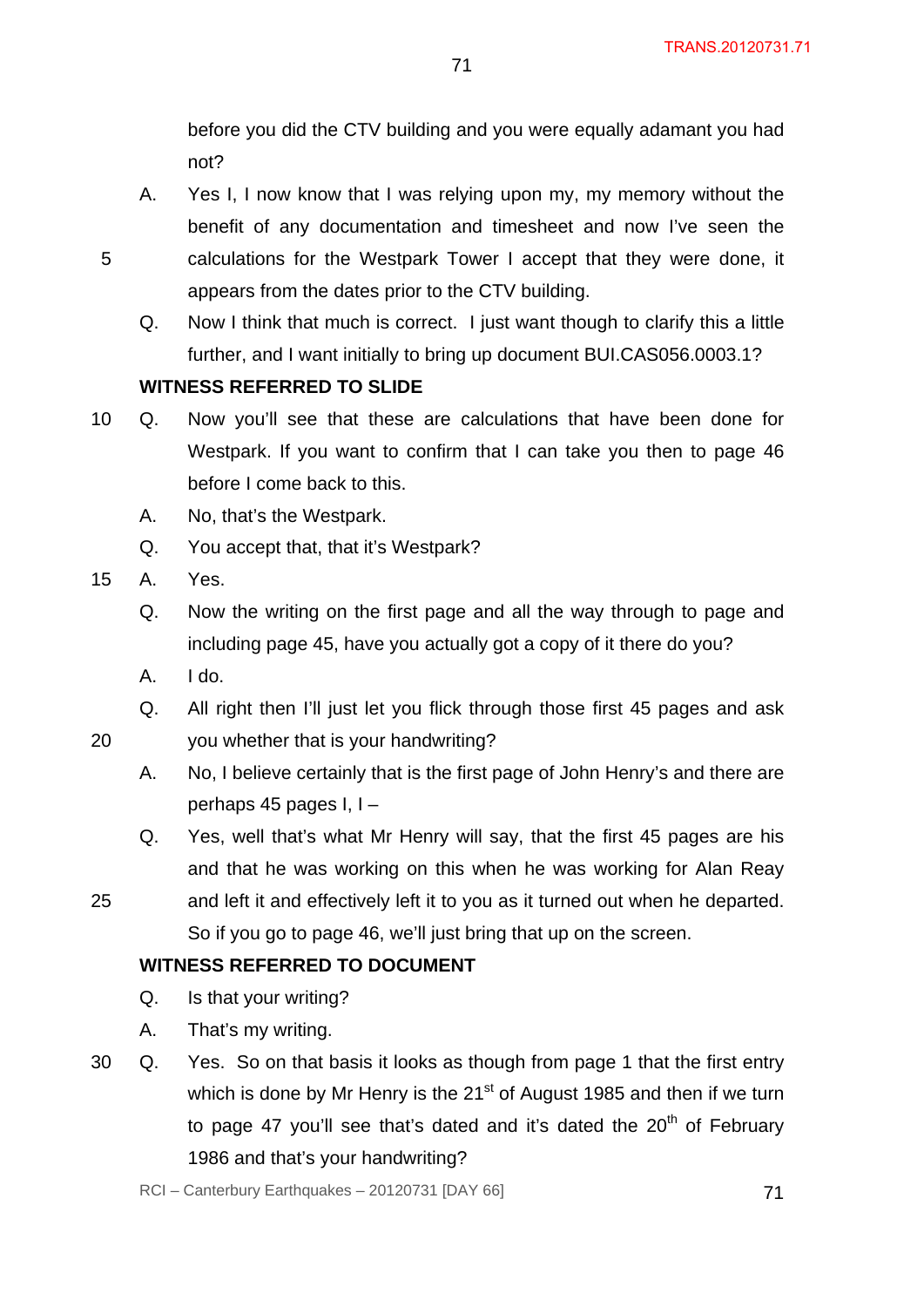A. Yes.

5

- Q. Now Mr Henry will say, and it hasn't been had to be raised with him before but it has been now because it came up in the course of questioning yesterday that he had commenced the ETABS analysis for Westpark, he'll have to clarify how far he had gone, and it appears that you then picked it up and took it from there. Is that your memory of it now?
	- A. Oh, look, I'm just going by what's ahead of me. I actually have no, this is new evidence I've just seen, but it appear that way yes.
- 10 Q. Do you think it's possible that the reason for your being so adamant in response to the questions from my friend Mr Rennie that CTV was the first ETABS you had done despite the dates apparent and that were shown to you with Westpark is because you weren't the person who initiated the ETABS work on Westpark, that was Mr Henry?
- 20 15 A. Yes he had done the preliminary design, it appears the concept design, the preliminary calculations which is what those are, and as part of those preliminary calculations created an ETABS model of the building which he had run through to confirm that the inter-storey deflections were okay so that he knew that the weights, the column sizes, the beam sizes and everything would work. So I basically ran with those same, same elements.
	- Q. So in terms of answering the question as to whether CTV was the first building in respect of which you had been fully responsible for doing the ETABS analysis that would be correct that it was would it?
- 25 1237

- A. That's correct yes.
- Q. Now I'm going to put to you at this point some of the evidence that's been given so far to this hearing about this building and about the adequacy of the design detailing, including some issues around Code compliance. I'm doing this because of your firmly stated view that the building is one that is well designed and, as far as you're concerned, fully Code compliant. Now does that remain your position in light of the questions you've had in the last hour?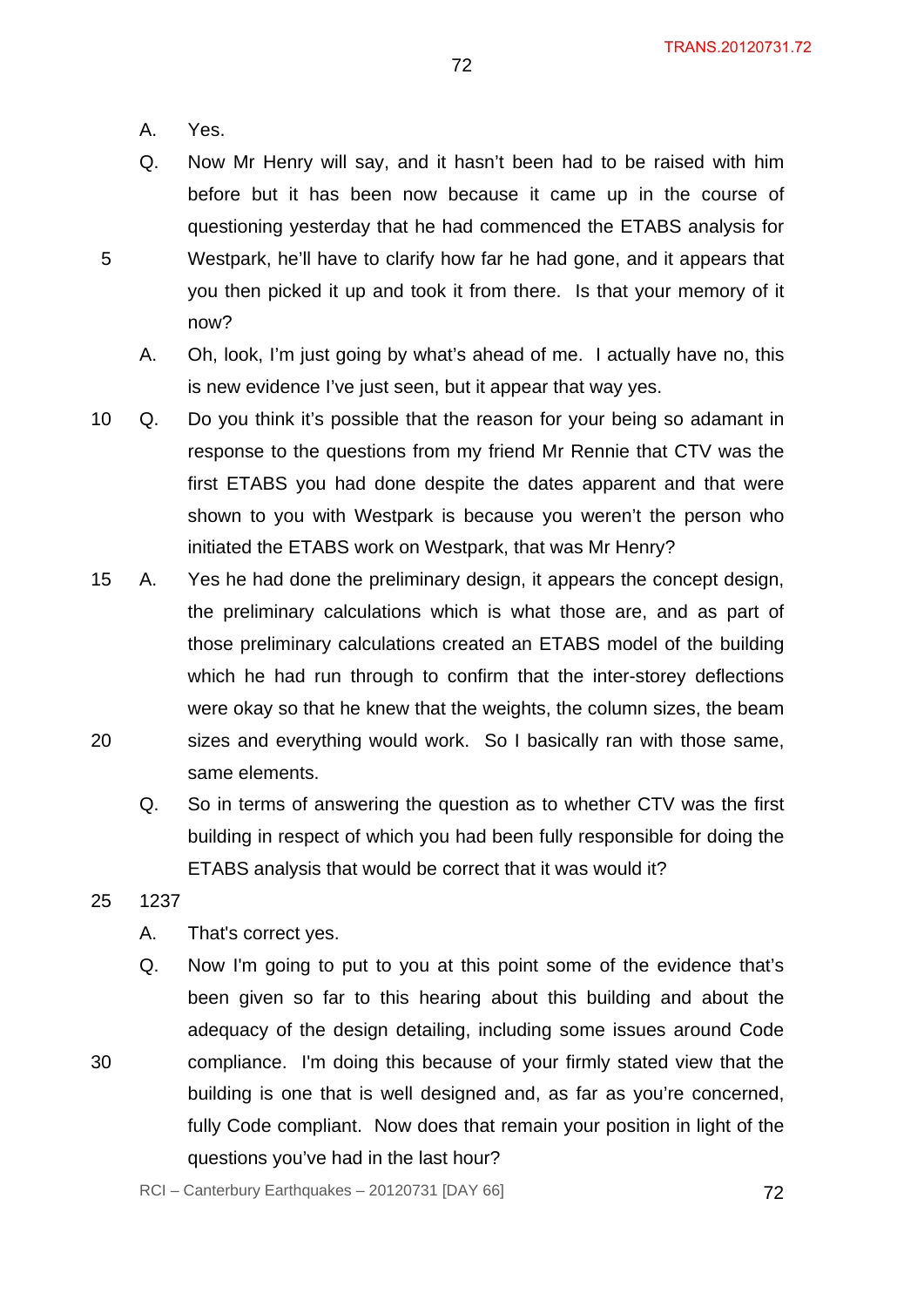- A. I think there's always going to be, the more you look at any design the more issues there will become in terms of whether it complies. It's like I've said earlier. If you send the same house, using a house 'cos you're not going to get a repetition of a multi-storey building, to three different Council's you'll get three different lists of queries. If you –
- Q. So it does remain your position?
- A. If you satisfy the criteria that you believe that are in dispute with three lots of people, a fourth one comes along and finds something which he believes isn't compliant. That's always going to happen.
- 10 Q. So it remains your position, I take it, as stated earlier this morning, that the building is fully Code compliant.
	- A. I think the wording that's on the producer statement is normally, I believe, on reasonable grounds.
	- Q. And you still believe it.
- 15 A. Yes.

- Q. And you believe that the building is a well designed one.
- A. Yes.
- Q. And you believe it met the best practice standards of the day.
- A. Yes.
- 25 20 Q. All right well then I do need to put to you some evidence that's been given which is to the contrary. You can comment on it if you wish to but I need to put it to you. Now first of all we've heard evidence from both Mr Frost and Dr Heywood who did the nearest thing we have to a postcollapse forensic analysis of the CTV site and one of the, two things that they noted. First of all they found no intact beam column joints. Were you aware of that?
	- A. No.
	- Q. They also found no evidence that the confinement of the columns was carried up into the joint zone. Were you aware of that?
- 30 A. I'm not surprised by that. I understand that's how it was built.
	- Q. All right. they identified problems in the connection of the in situ concrete with the precast bonding because of smooth ends to the joints which had, as a result, failed to bond. Were you aware of that?

 $RCI - Canterbury Earthquakes - 20120731 [DAY 66]$  73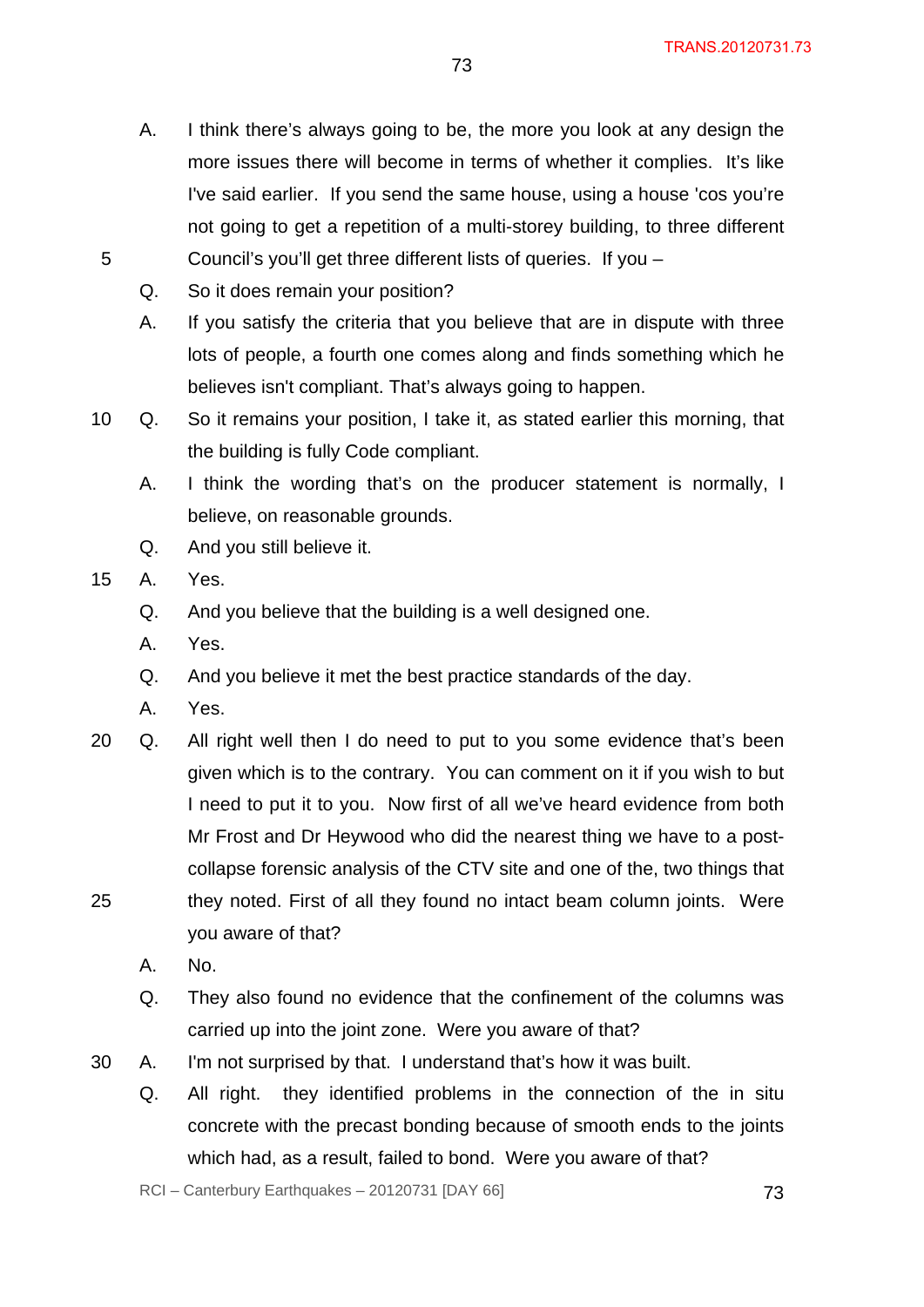- A. No.
- Q. Professor Priestley, and these issues relate to the north core, north shear wall, and this is from the transcript, just for the record at day 57 page 54, he described the connections to the north core as "very remarkable" and that was not put in a positive way I can assure you. Were you aware that he'd said that?

A. No.

5

10

- Q. Professor Mander, who was called as a witness, an expert witness for Alan Reay, Dr Reay and his firm, and this is day 62 at page 37, described those same connections as "remarkable". He pulled back from 'very', the amplifier, but he too described the connections or the absence of them as remarkable. Were you aware of that?
	- A. No.
- 15 20 Q. Mr Geoff Banks, who was at the time employed by Alan Reay Consultants Limited, at the time that the Holmes Consulting Group problem was identified that my friend Mr Rennie took you to, he stated in a formal response to counsel assisting the Royal Commission, a response required under the exercise of statutory powers, that in 1991 the connections of the diaphragm to the north core were non-Code compliant. Were you aware of that?
	- A. No.
	- Q. He also stated that there had been no relevant changes in the applicable Code provisions between 1986 and 1991. Were you aware of that?
- 25 A. No.

- Q. You, of course, have just been reminded this morning about what Holmes Consulting Group identified with that connection and the fact that they thought it had the potential to have the building collapse in a moderate earthquake so I don't need to repeat that. Were you aware of the fact that Opus looked at this building at one point in about 1997 or thereabouts as I recall it with a view to taking up a tenancy in it. Were
	- you aware of that?
- A. No.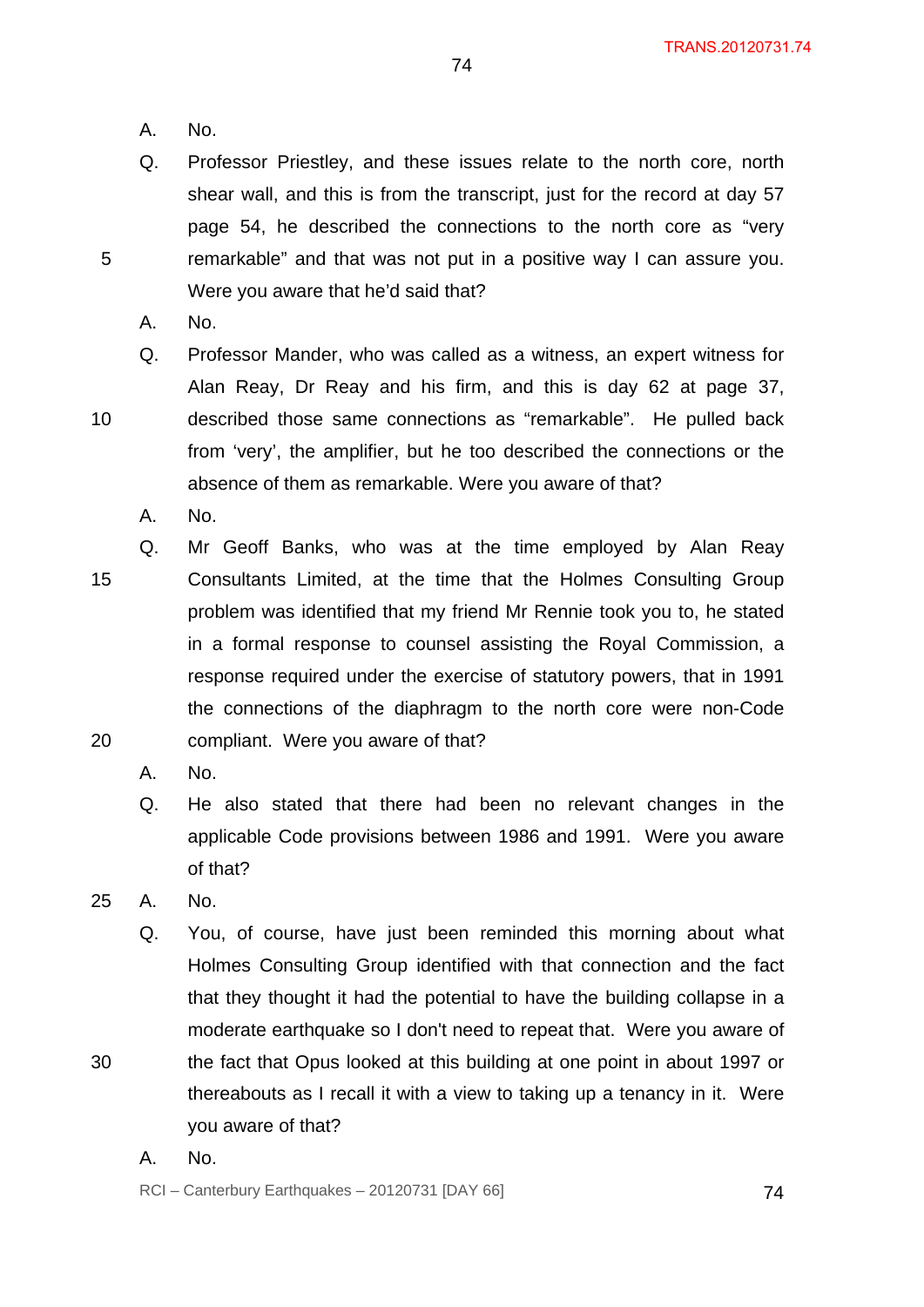Q. Were you aware of the fact that Mr Murray Mitchell, who will be giving evidence, did a desktop survey check of the building and identified in very short order the same serious problem that Holmes Consulting Group had identified with the north core floor diaphragm connection, aware of that?

75

A. No.

5

Q. Professor Priestley described the building, picking up on a term that had been used by Dr Reay and others, that the building was innovative as being innovative only in a very undesirable manner. Were you aware of

10 that?

- A. No.
- Q. Professor Mander, at page 33 of his evidence in the transcript, described the diaphragm as being "very troubling". Aware of that?
- A. No.
- 15 Q. At page 34 he described it as being "not sufficient". I take it you weren't aware of that either.
	- A. Is he referring to the connection that had been made post 1990 or –
	- Q. No he's describing it in the form in which you designed it.
	- A. No.
- 20 Q. He described the design methodology that had been relied on as involving a very liberal interpretation of the Code but he said "I don't agree with it". Are you aware of that?
	- A. No.
- 25 Q. At page 36 of the transcript he says the design in relation to the diaphragm connection does not represent best practice. I take it you weren't aware of that evidence either.
	- A. (No audible answer 12.45.06)
	- Q. Now are you aware that the latest non-linear time history analysis that has been run at the direction of the Royal Commission has identified
- 30 diaphragm disconnection as a likely initiator of the collapse?
	- A. No I wasn't aware of that.
	- Q. Now on the issue of the absence of ductile detailing at page 38 of his evidence in the transcript Professor Mander said that it was not best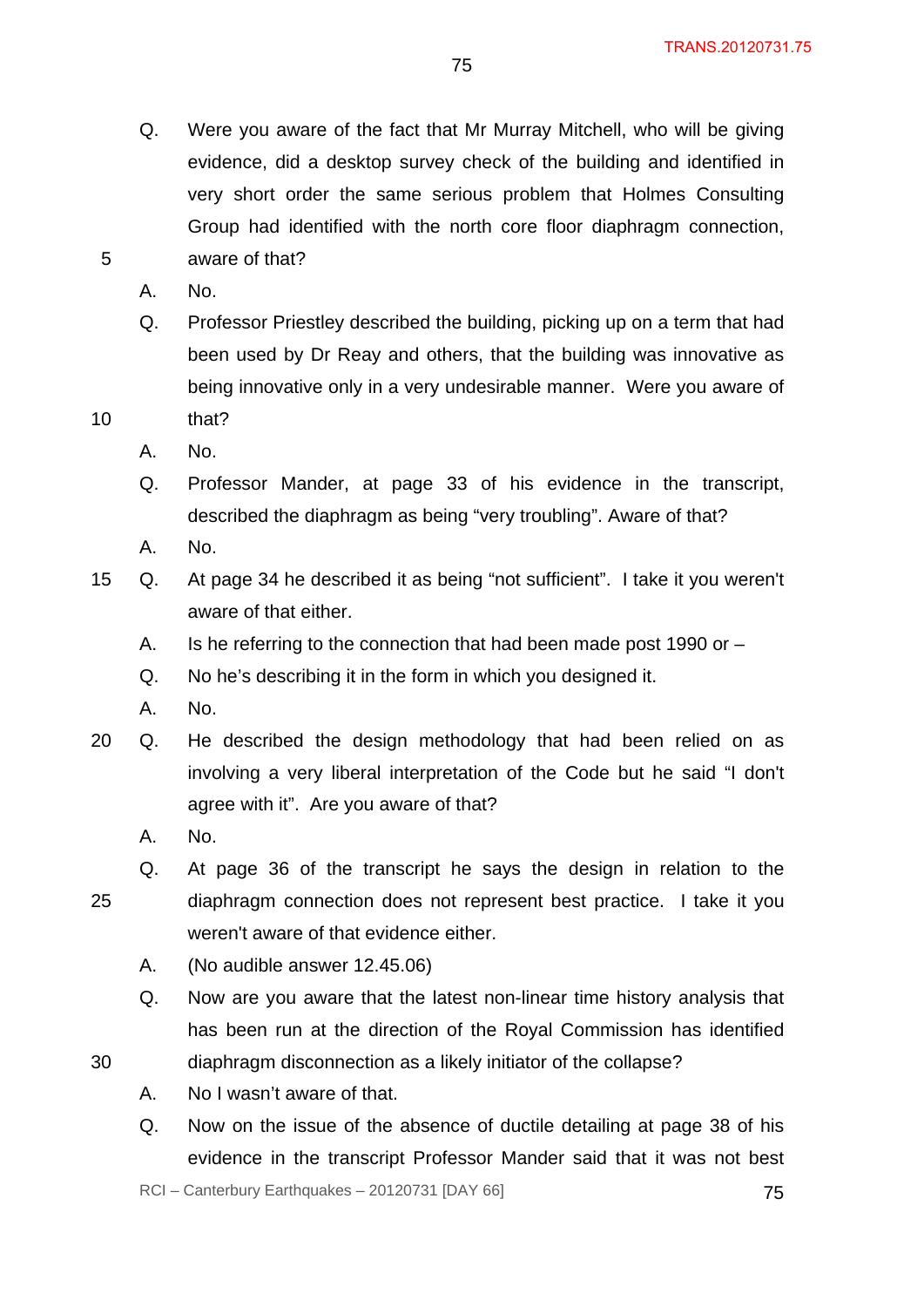practice the way it had been detailed. You wouldn't have been aware of that?

A. No.

5

- Q. He said that if the interior columns had been made bigger, somewhere between 500 and 600 millimetres it wouldn't have involved an architectural issue because it was interior and "you get marvellously better performance". You wouldn't have been aware of that.
	- A. No.
	- Q. Do you agree with it?

10 A. Yes and I, that really comes back to my issue regarding the vertical acceleration. If you had a column which was designed to take a bigger axial load you would need to make it bigger and you would get better performance.

15 Q. On the issue of the beam column joint Professor Mander said, and this is pages 40 and 41 of the transcript, "even under gravity load there should be some reinforcing bars in the joints". Your view on that.

A. My view is that that's not how it had been done in the office with that standard detail so it wasn't included because it would have made the detail difficult to construct.

- 20 Q. He then went on to say at the same page at lines 18 and 19 "it's definitely not best practice". Do you agree with that?
	- A. Well I think it comes back to your definition of best practice. It comes back to  $-$
	- Q. Well let's apply your view of what best practice is. You regard it as best practice?
	- 1247

25

- Q. Well let's apply your view of what best practice is. You regard it as best practice?
- A. No.
- 30 Q. He then went on to say at page 42 of the transcript that the beam column joint in his view did not have the code prescribed amount of transverse reinforcing in the columns. I take it you disagree with that? Because that's a code compliance comment.

 $RCI - Canterbury Earthquakes - 20120731 [DAY 66]$  76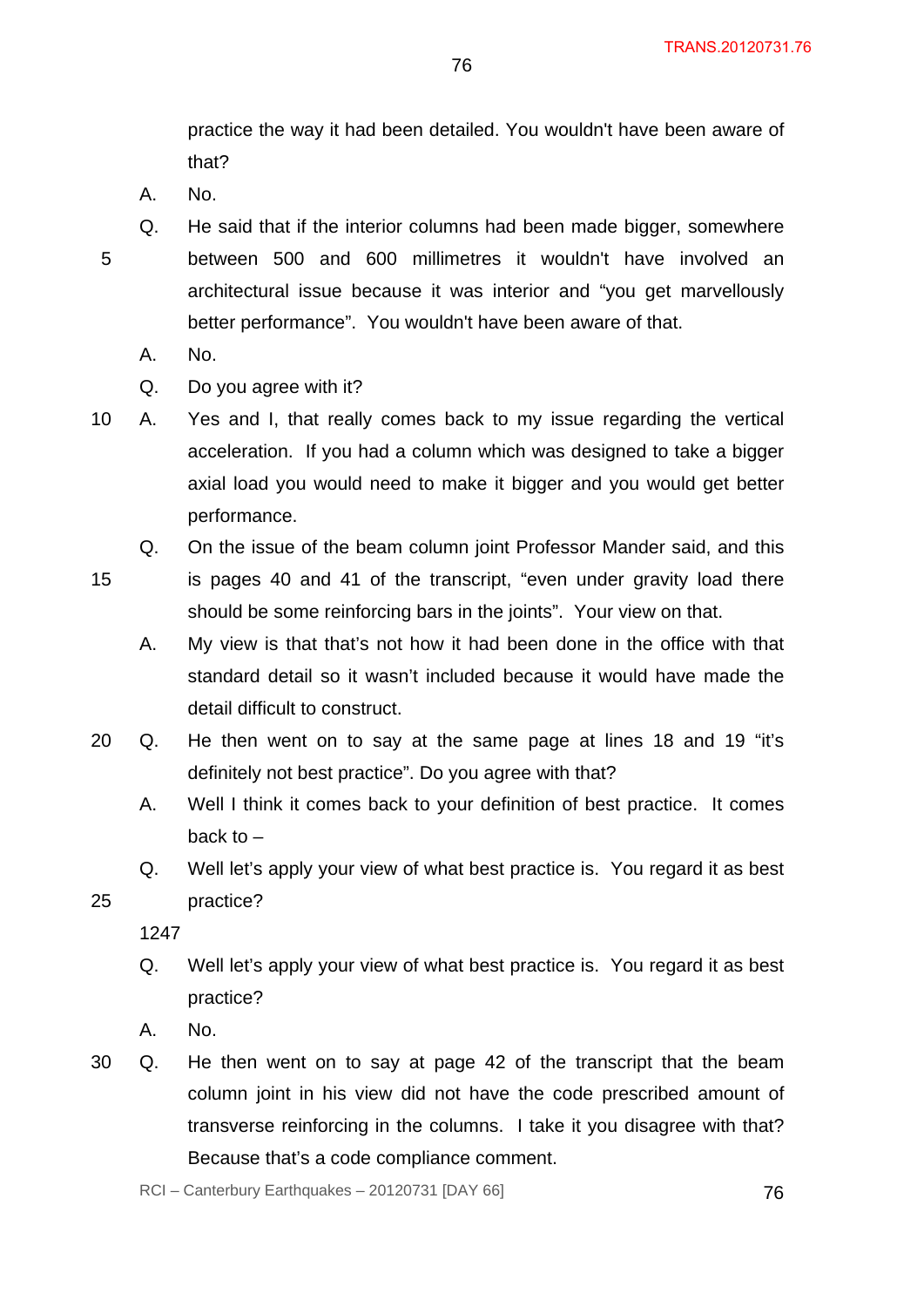- A. No I think that the point being that the beam column joint, it depends whether you call it part of the column or not.
- Q. Yes.

- A. Or part of a beam.
- 5 Q. Yes, all right.
	- A. And I think that, my contention is it's part of the beam not part of the column but I accept that it's got axial load through the middle of it but whether it needs lateral reinforcing, given that there's reinforcing in the slab and in the beam, I, I wouldn't have thought the fact that it didn't have joint reinforcement was relevant.
	- Q. At page 43 of the transcript he said that the seating sill on the western wall which you said previously was your design detail was, "Not well anchored, it was quite poor." On reflection do you have a view on that?
	- A. Sorry that, you'd have to show me the detail I'm sorry.
- 15 Q. All right I'll come back to that after lunch because I'll have to dig that up for you unless somebody immediately produces it but I'll need to find it in the drawings.

#### **COMMISSIONER FENWICK:**

20 It's in the drawings. I can give you the drawing number.

#### **MR MILLS:**

That would be very helpful.

#### 25 **COMMISSIONER FENWICK:**

I'll just skip through and find it. Yes it's drawing number S19.

#### **MR MILLS:**

All right. Now we should have a number –

30

#### **COMMISSIONER FENWICK:**

That'll be BUI.MAD249.0191.2. There's another series of drawings so it's on that one.

 $RCI - Canterbury Earthquakes - 20120731 [DAY 66]$  77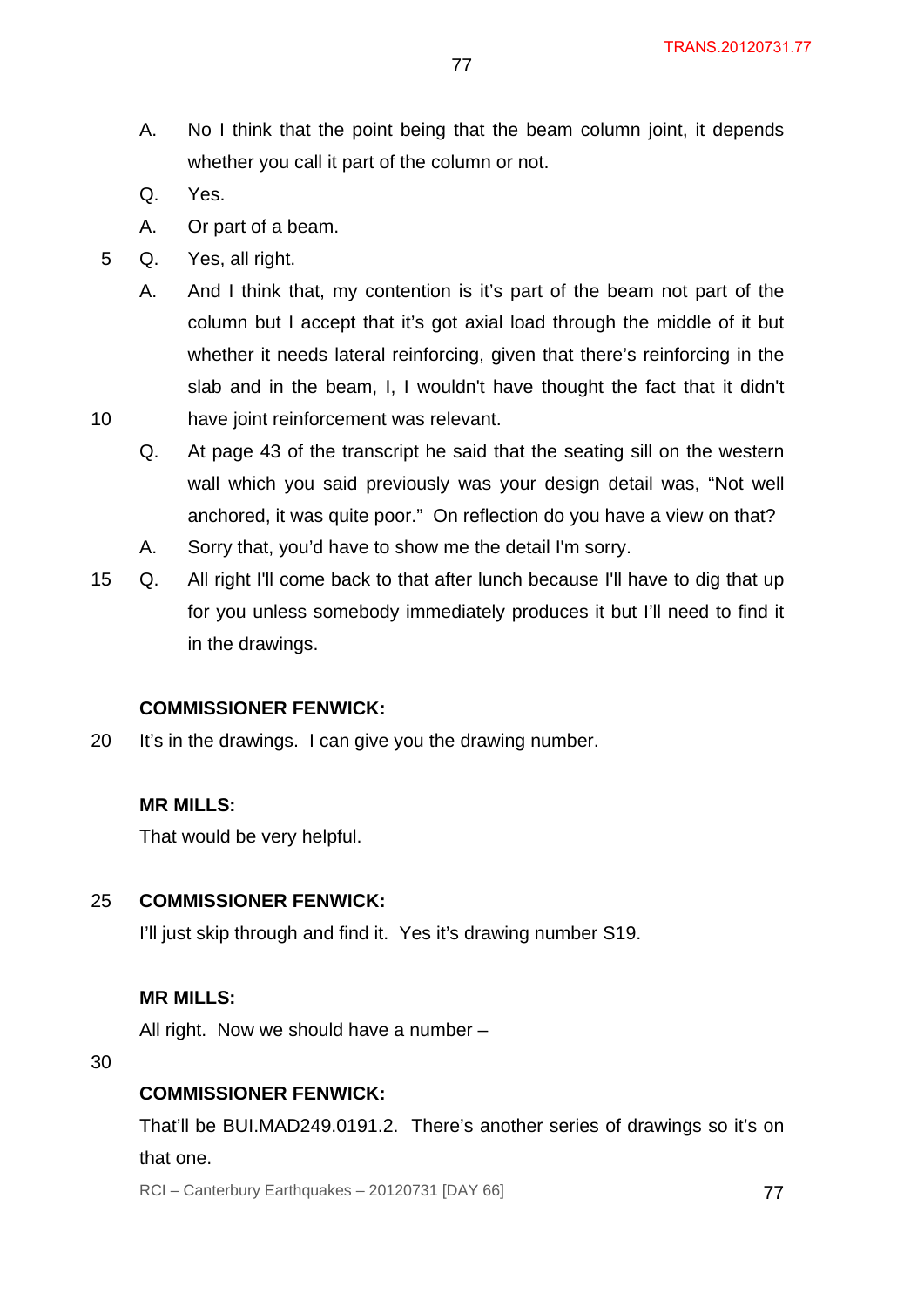#### **JUSTICE COOPER:**

We'll go for the ones with the, with Mr Harding's signature on it which is 0284.20.

78

5

# **MR MILLS ADDRESSES JUSTICE COOPER**

#### **JUSTICE COOPER:**

BUI.MAD249.0284.20. These are the ones with the Council stamp on them.

10

# **COMMISSIONER FENWICK:**

That's it.

#### **CROSS-EXAMINATION CONTINUES: MR MILLS**

- Q. All right. So that's the drawing that you wanted to see I take it.
- 15 A. So which detail are we referring to?
	- Q. Yes and this is Professor Mander describing the seating sill on the western wall as being, "Not well anchored. It was quite poor." Is there any one of those that you need blown-up to look at it more carefully?
	- A. So he's talking about the beam above the block wall.
- 20 Q. He is (inaudible 12:50:42).
	- A. Yes I, I, I agree that's not well anchored.
	- Q. At page 45 of his, of the transcript, at line 30 he described the building as, "A building with a significant number of problems." I take it you still don't accept that?
- 25 A. No I, in retrospect having had those things pointed out to me I, I can't deny that.
	- Q. That it has a significant number of problems?
	- A. Yes.
- 30 Q. And finally at page 47 of the transcript he said, "Ultimately the responsibility for compliance lies with the designer not the Council." You agree with that?
	- A. Yes.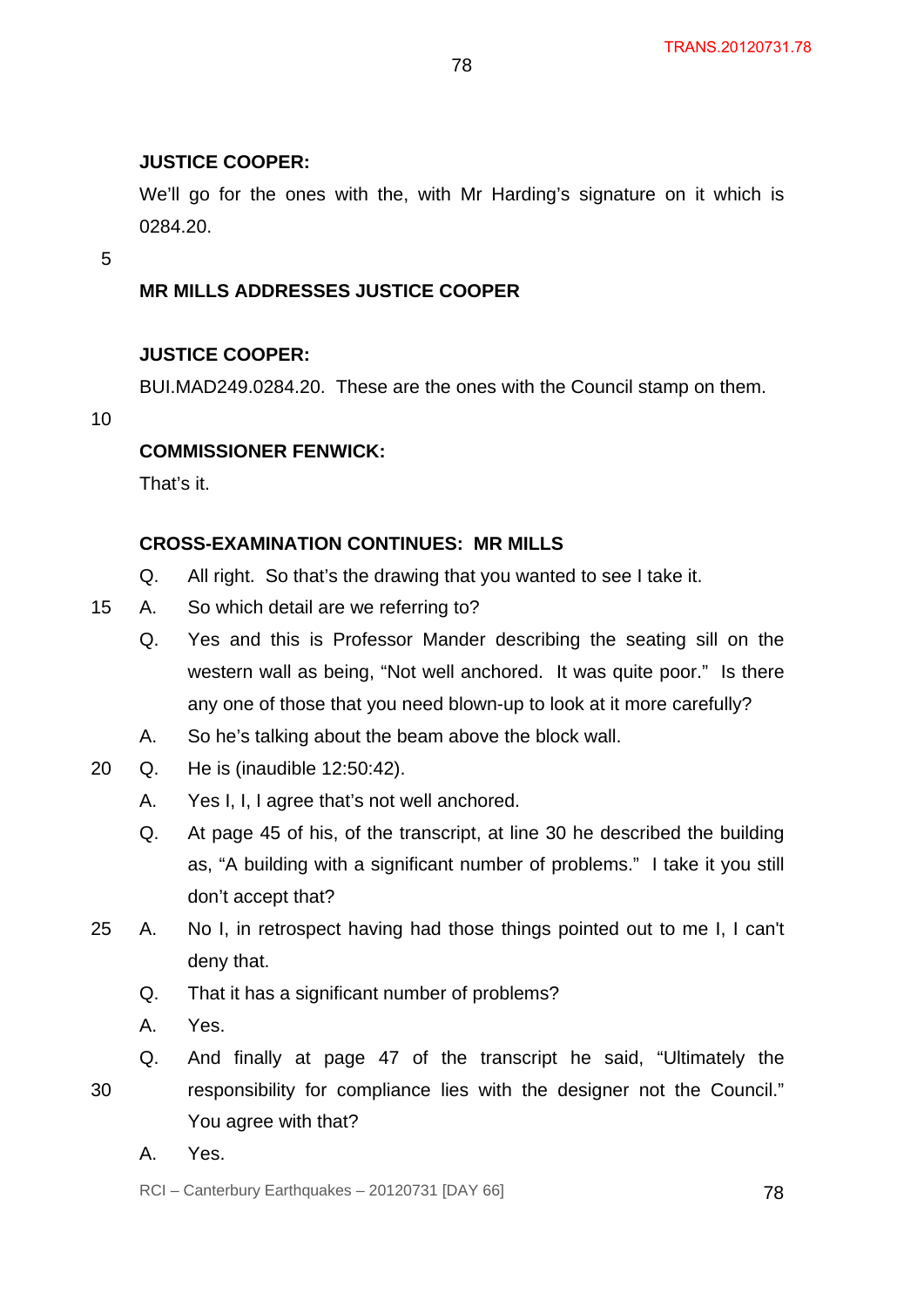- Q. And do you regard yourself as the designer?
- A. In part, yes.
- Q. And who else do you regard as the designer?
- A. Dr Reay.
- 10 5 Q. On the question of vertical accelerations to which you have attached a great deal of significance, again referring to Professor Mander, and I'll just get this brought up. This is the transcript, it's TRANS.20120724.49 and its lines 7 to 14. You'll see that first of all he was asked whether he agreed that no-one has established exactly the vertical accelerations in terms of their effect on the CTV building in either September or February. Do you see that at the top of the page? If you just read those first few lines.
	- A. Yes.

15 Q. He said that he agreed with that and then he was asked, "Would you agree with me also that whatever those vertical acceleration forces were on the building that they're likely to have exacerbated any existing structural weaknesses in that building?" Answer, "Absolutely." Question, "And I think we're also agreed that there were a significant number of structural weaknesses in that building." Answer, "Yes."

- 20 Now do you accept that that's a correct series of answers to the effect that any vertical accelerations may have had on this building, that whatever they were they would have exacerbated weaknesses in the building and there were a significant number of structural weaknesses in the building?
- 25 A. I guess that's true, yes I can't argue with that.
	- Q. So given those various points that you're now accepting is the only significant remaining issue in determining the issues around this building the extent to which it didn't comply with code? We've identified a number of weaknesses. You're now agreeing I think that those were weaknesses in the building. You're agreeing that in some respects it doesn't comply with best practice. In that context I ask you, in your view, is really the principal issue that remains to be determined the extent to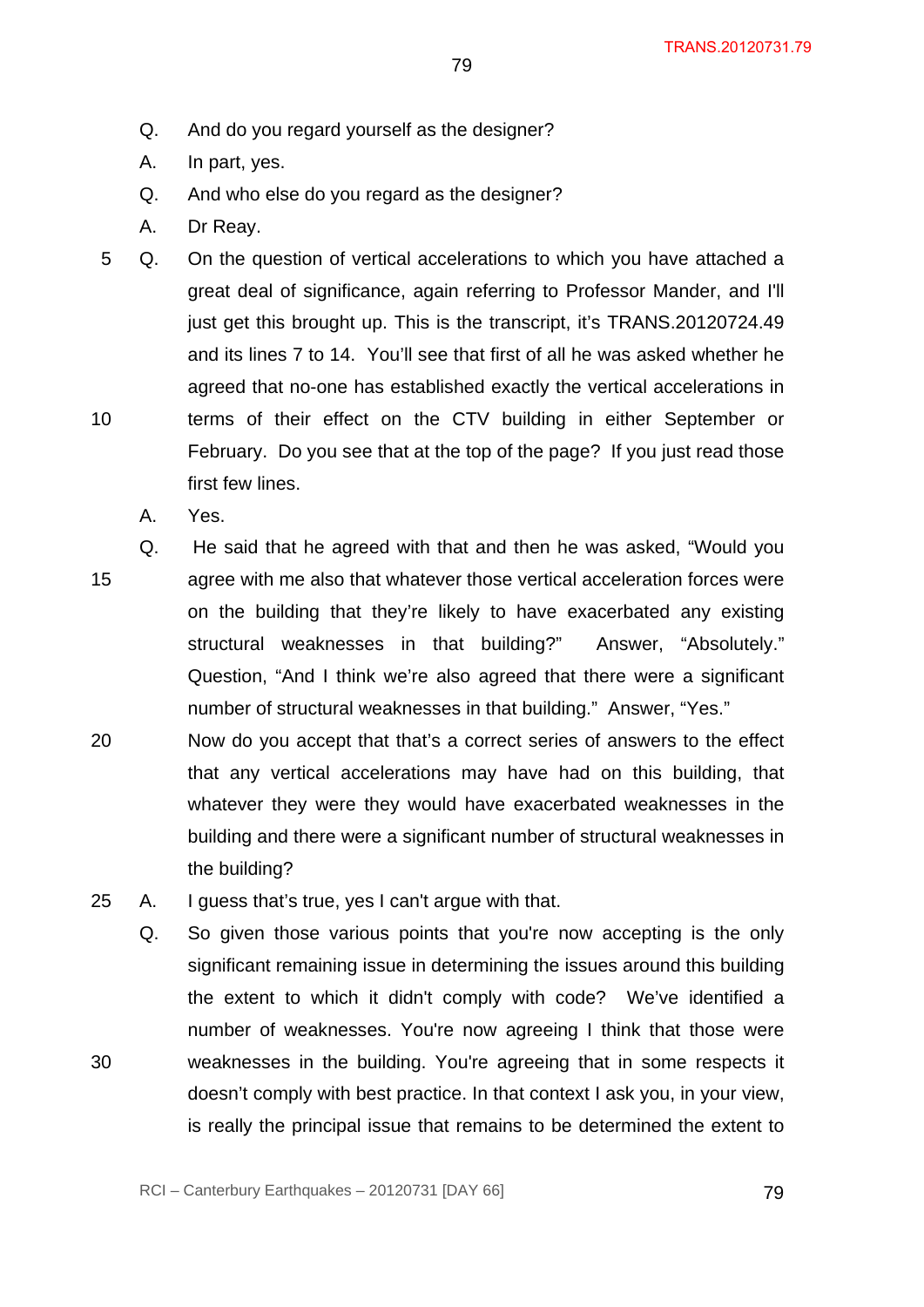which that led to a building that didn't comply with code and in what respects it didn't comply with code.

80

- A. I don't know what you mean by issues. I still am of the view that if the building, with the defects that you are alluding to and referring to, if that building had been designed for the degree of vertical acceleration to which it had been subjected then those defects wouldn't have been material, that it would not have caused failure.
- Q. Do I take it that you're saying that if we'd all known the level of vertical accelerations that were coming and designed to meet them then it would have met them?
- A. Yes.

5

10

- Q. Well that's  $a -$
- A. No, no, no sorry. I'm not saying it would have met them. I'm saying it would not have met the degree of vertical acceleration that was coming. If we had known that we were going to have that degree of vertical acceleration –
	- Q. Yes.
	- A. then the columns would have been bigger and various other details would have also been different.
- 20 Q. So if we'd known what was coming and had designed to meet it, it would have met the vertical accelerations without collapse. Is that what you're telling us?
	- A. I'm not saying that this building was designed to take those vertical accelerations. I'm saying it was not designed to take them.
- 25 Q. Yes but as I put to you before no other building collapsed in the way this did and you agree with that.
	- A. And I started to try to explain to you why I thought that was the case and you interrupted me.
	- Q. Well that's because as is not infrequently the case I'm afraid that before
- 30 you explained I wanted to know your answer and if you want to give me a yes/no to that and then add an explanation I won't stop you.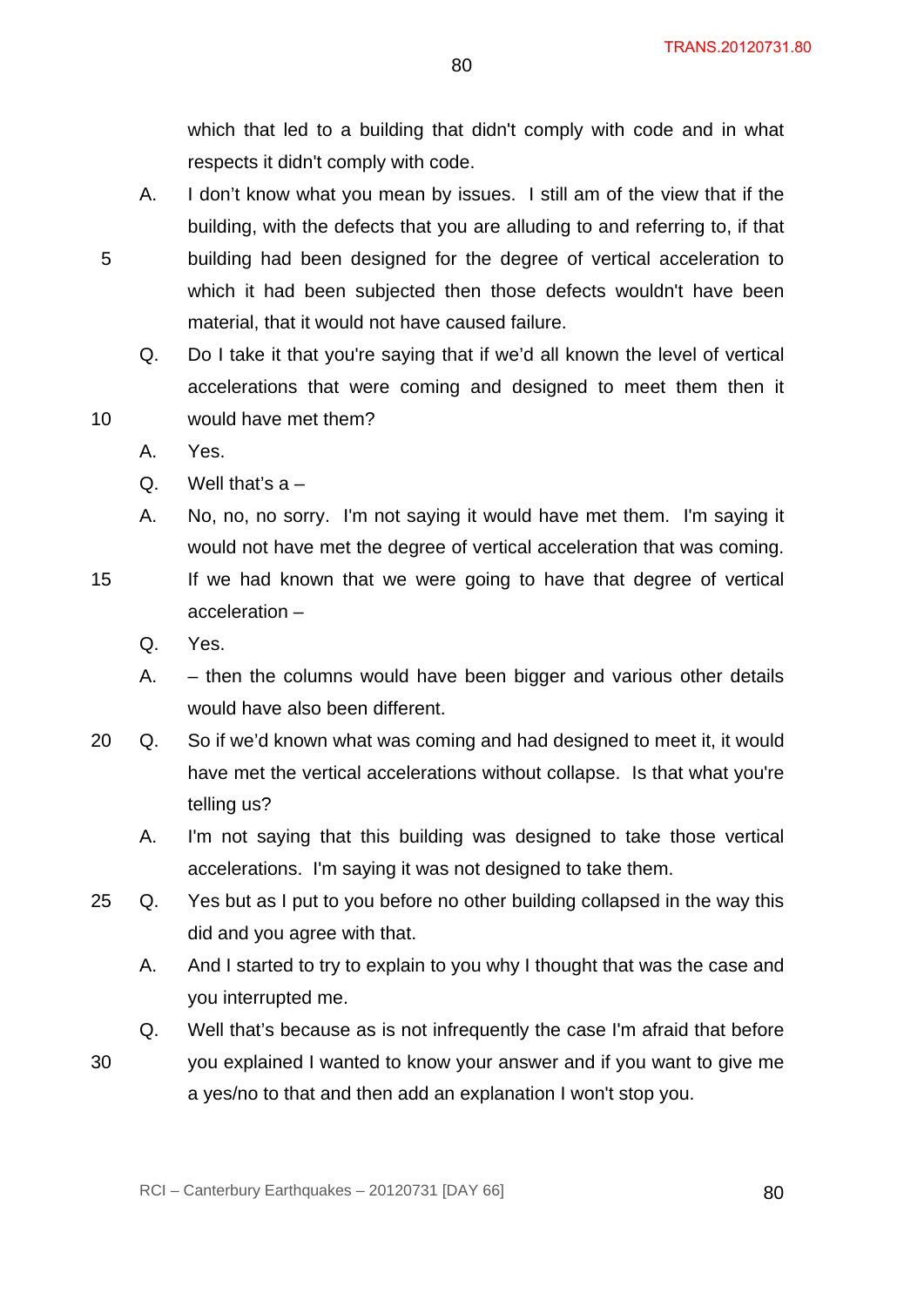A. Well I can't give you a yes/no because we can't say, for example, that the PGG building may have been affected by vertical accelerations. I don't think that's been looked at either.

- 5 Q. But the question I was putting to you which I would have thought was pretty simple is that there's no other building in Christchurch which collapsed in February in the way in which the CTV building did?
	- A. Well that's without dispute but the cause of that is what I'm discussing.
- 10 Q. Well I agree. There may be other issues about cause and if you want to have a further say on that, I certainly won't stop you but the answer I think to the obvious point was you agree. All right, now if you, and I take it that's right, you agree, no other building in Christchurch collapsed in this way.
	- A. Yes.
- 15 Q. Now if you want to say anything further, then subject to a contrary view from the Commissioners I'm not going to stop you from saying that.
- 20 25 30 A. Well I'm saying that the degree of vertical acceleration was greater at this side of town, that this particular building, the design of it as a gravity – that stabilised shear wall building was more susceptible because the columns were designed solely for axial load with no – if they had been designed as a ductile frame as – and the lateral force resisting system of that building was in fact a ductile frame, then the columns would obviously have been bigger and the effect of vertical acceleration wouldn't have been the same. If the building had been designed for that degree of vertical acceleration the columns would have been bigger. That building is more susceptible to that problem because there is a very high dead load component in the design. The dead load of the floors relative to the live load is very high. That makes that type of building more susceptible to failure under vertical acceleration, and my contention is that if the building had been designed for the degree of vertical acceleration that it went to, it, for the particular kind of design this building had, it would have made a big difference to the size of the columns. It wouldn't have made such a difference to a building which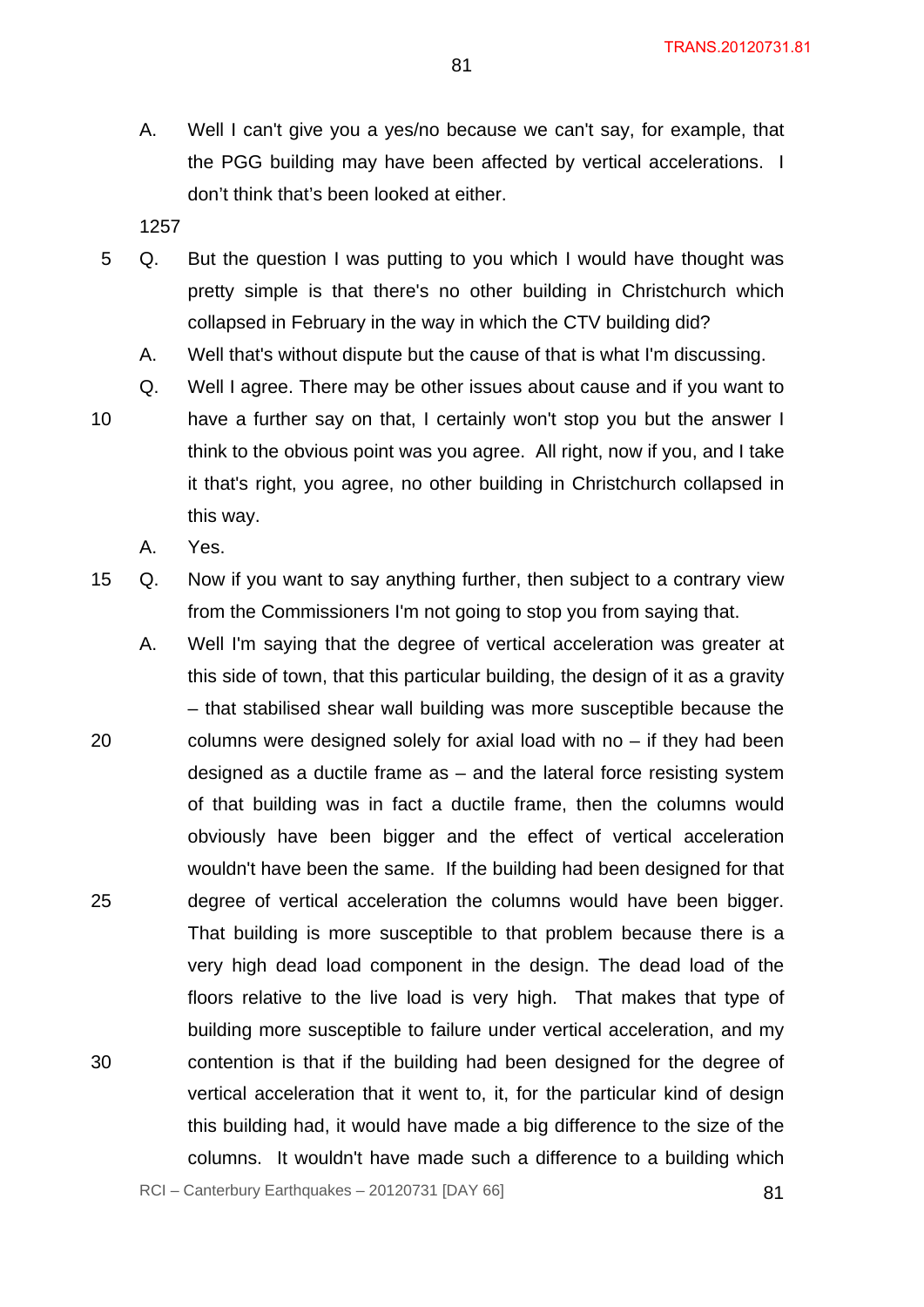had lighter floors, which had timber floors, which had been designed as a ductile frame building. You are pointing at deficiencies and noncompliances with the code as if that is the only cause or the major cause of the failure and I'm suggesting that is not the major cause of the failure.

- Q. Anything else you want to add at this stage?
- A. No thank you.

# **HEARING ADJOURNS: 1.00 PM**

10

5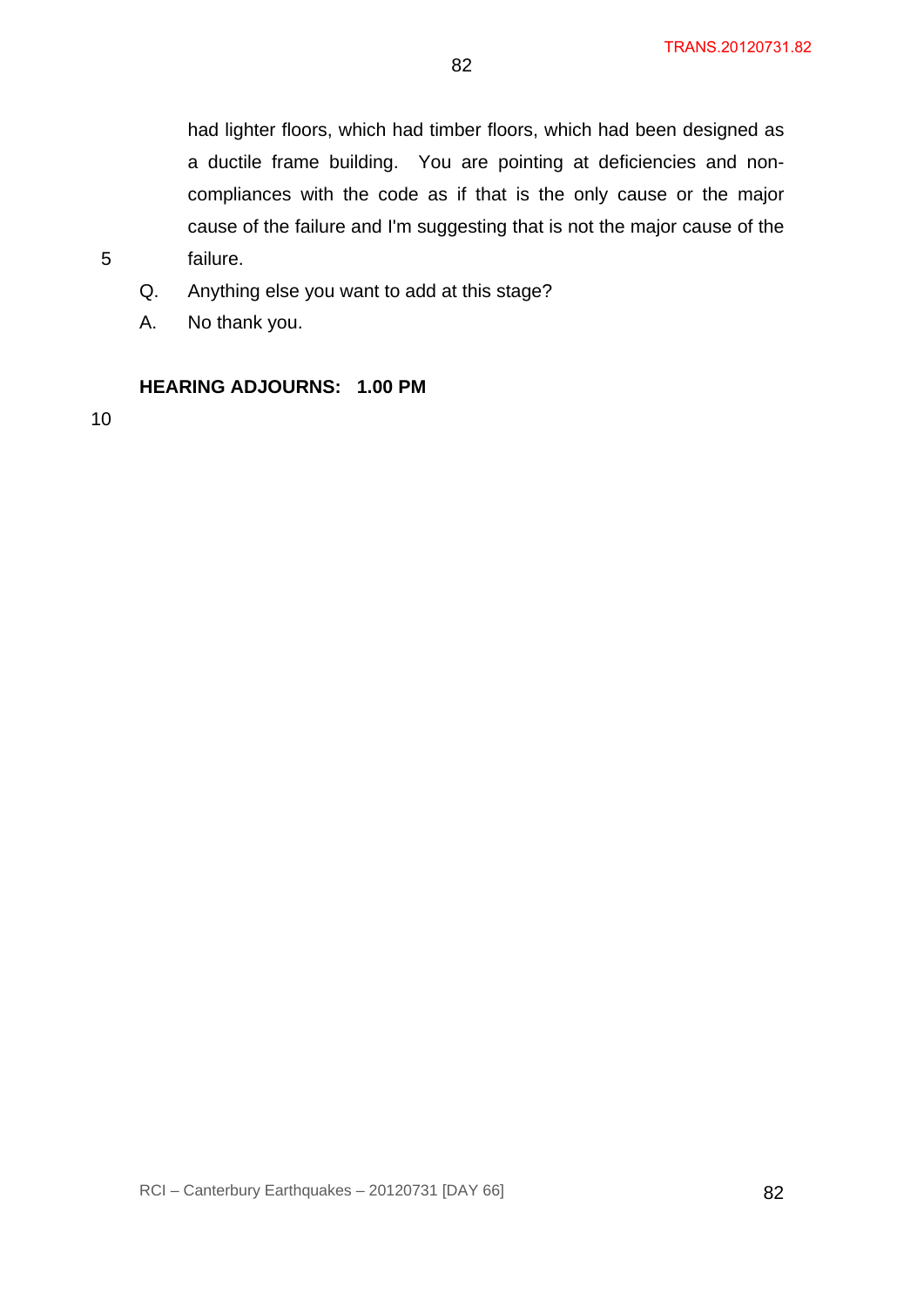# **HEARING RESUMES: 2.15 PM**

#### **MR MILLS:**

5 I've given more thought to this over the adjournment, Sir, and it's not necessary for me to take it any further.

83

#### **CROSS-EXAMINATION: MR ELLIOTT - NIL**

Your Honour I will have some questions for Mr Harding during the Code Compliance session but, given the evidence so far today I've no questions.

#### **RE-EXAMINATION: MR KIRKLAND**

- 15 10 Q. Mr Harding, it's, this is in response to a question from Mr Mills. I think he took the answer part of the way and it's also, it followed on from a question from His Honour. Before I get to that is the foundation stone or one of the foundation stones in your evidence is clearly when you came to Dr Reay's office for the second time you were inexperienced with, one, the ETABS system, is that correct?
	- A. Yes.
	- Q. And, two, multi-storey buildings, the design of multi-storey buildings.
	- A. Yes.

- 20 Q. And you were relying on Dr Reay. I think Mr Mills referred to 'supervision' and you preferred to categorise it as 'review'. Is that correct?
	- A. That's true.
	- Q. And that led to His Honour question and the point that Mr Mills took up in respect to, effectively, as I understood His Honour, the thrust of the question was if you were requiring supervision/review did you call out for it? Is that correct?
		- A. I wasn't calling out for it no.
		- Q. And in answer to His Honour's question I think there was only the one example that you gave and that was a discussion or help from Dr Reay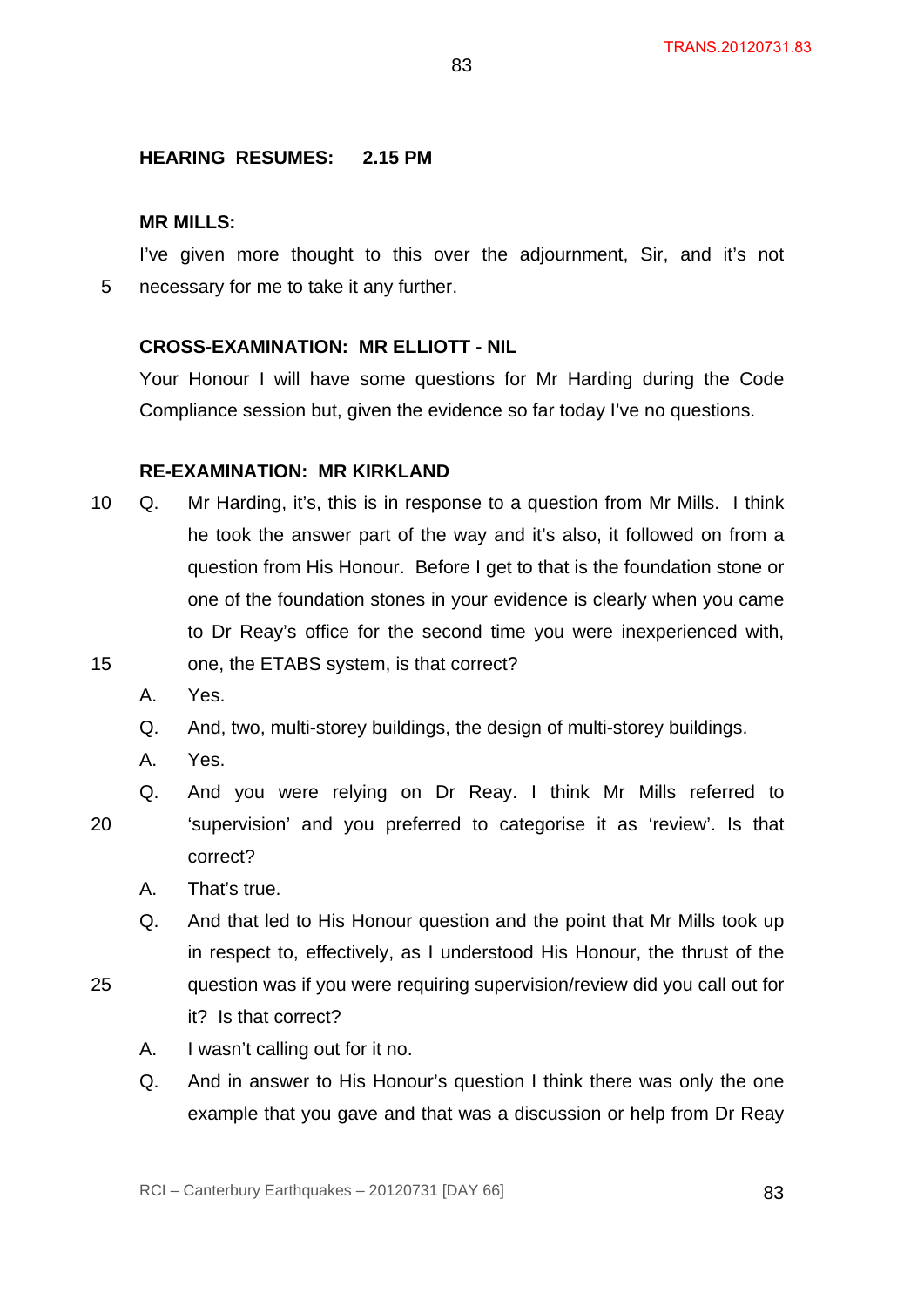in respect to designing a shear wall on the south part of this building, is that correct?

A. Well just to agreement that that was an appropriate way of resolving my concerns regarding the torsional eccentricity of the building.

84

- 5 Q. And I think that from your evidence yesterday flowed from, I think you said you had six ETABS results, and I think "two were duds" and, therefore, you sought the assistance of Dr Reay.
	- A. Yes well I can't guarantee six but I do recall there being a very high wad of paper and of trial runs on the shelf for some time. I would say six is a reasonable estimate.
	- Q. So you sought, if I can call this part one, assistance from Dr Reay in respect to discussion regarding the insertion of a wall on the south part of the building, a shear wall, and its design, is that correct?
- 15 A. Yeah I was looking for his agreement that it was going to be satisfactory to include another wall on the building in that location without compromising his brief to the client.
	- Q. So you were seeking review on the part of Dr Reay, is that correct?
	- A. I guess, yes, that is correct.
- 20 Q. I come to the second part of the review that I don't think Mr Mills carried through from your evidence the other day. My understanding from your evidence under the head 'Review' there were two further chains. The first one was Dr Reay discussing matters with the draughtsmen and then coming to discuss matters with you. Is that correct?.
	- A. Yes.
- 25 Q. And would you put that under the head of review?
	- A. Yes I understood that to be confirmation that he was monitoring the progress of the design.
	- Q. And the second chain was Dr Reay going directly to draughtsmen but not coming to you. Would that be fairly cast under the head 'Implied
- 30

- Review' in your mind?
- A. Yeah that's how I would anticipate that the thrust of the review would take place in terms of the design of the building and if he had any queries he would have checked the calculations but, yeah.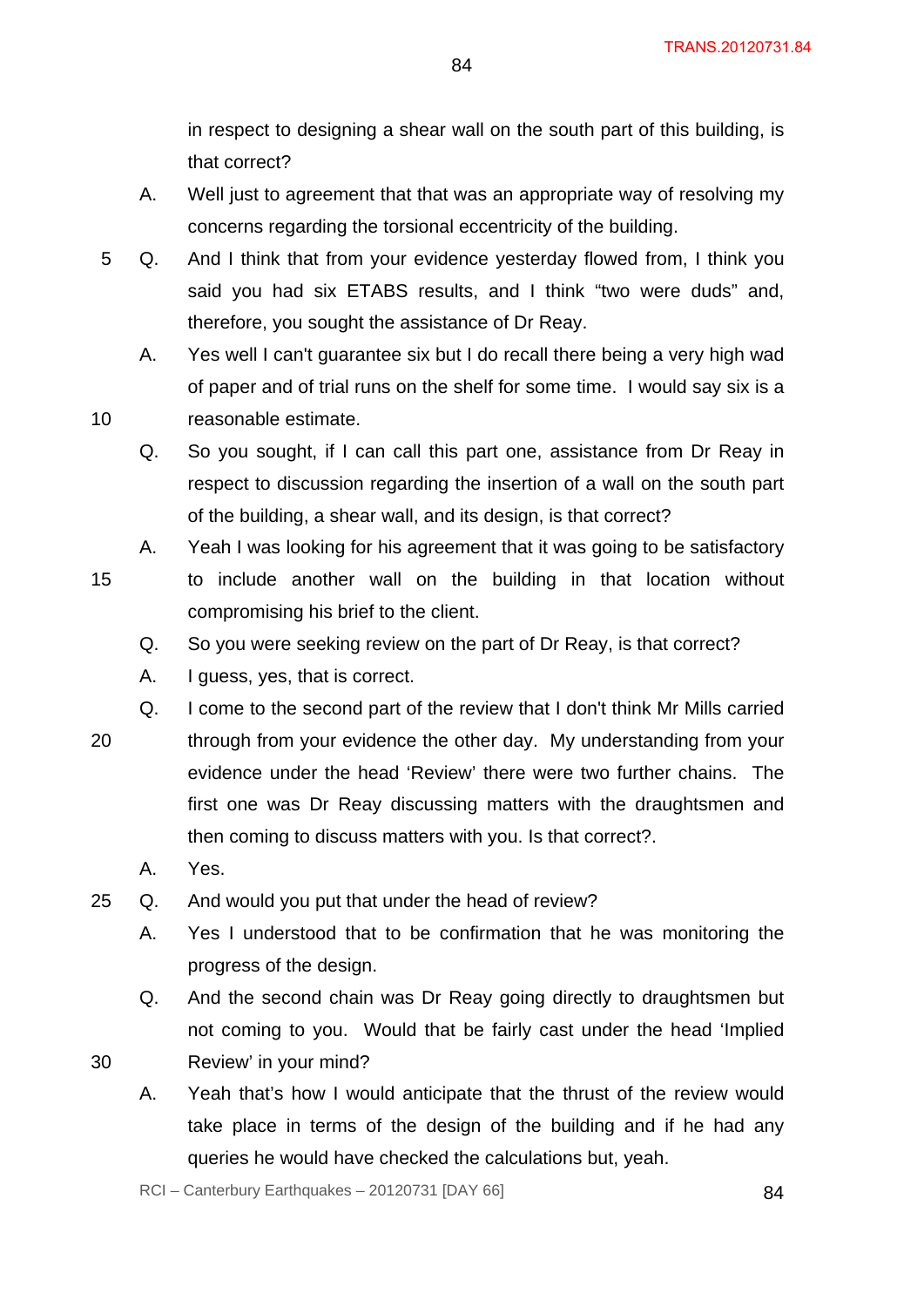# **COMMISSIONER FENWICK:**

5 Q. Mr Harding, can you just briefly outline to me the sort of steps you would have taken in this design. So I assume, perhaps, you might have started with the modal analysis, so you might have done the (inaudible 14.20.46) before that but you'd start the modal analysis, would that be correct?

85

- A. Yes to model the building as it was given to me on the drawings without the south wall, model that in ETABS and measure the inter-storey deflection to see what came out of the program once it had –
	- Q. If we can come back to that detail later on. Having run your ETABS analysis what was the next step you went through?
	- A. In terms of the first time I ran through with the walls –
- 15 Q. No we'll just assume you've done the last ETABS now so you've got your deflection down to your limiting 0.83 percent drift. What was the step you went to after that?
	- A. That would be to work my way through the design of the gravity elements then of the shear walls, then of the foundations.
- 20 Q. You didn't do a capacity design?
	- A. The capacity design was part of the design of the shear walls. They were the lateral load resisting element so that it was essentially making sure that the shear capacity of the walls was greater than that implied by the over-strength bending moment of the wall. So you calculate the over-strength moment of the wall and…
	- Q. Thank you we'll come back to that in more detail later on. I just wanted to get the overall steps but you did do a capacity design.
	- A. Yes.
	- Q. When you did your ETABS analysis I think you've already said that you
- 30

25

10

did assume that the floors, the walls were rigidly attached to the ground. There was no flexibility in the soil. You didn't allow for any flexibility in the soil in your analysis, is that correct?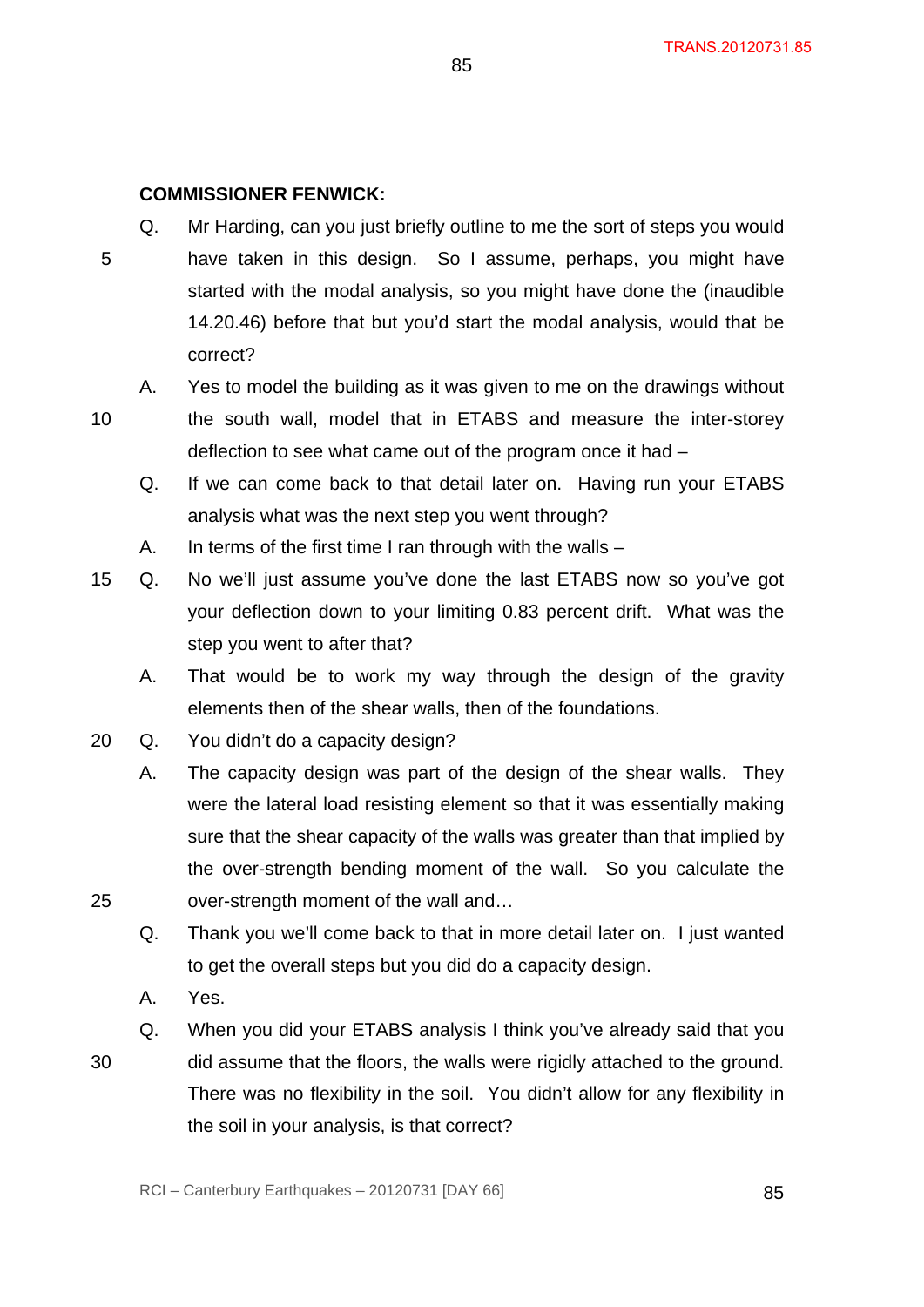- A. Well I understand that the ETABS program at that time didn't have provision for that.
- Q. Yes, I mean I think that was probably, perhaps you can even confirm, this was the common assumption at that stage that that's what you did, you just ignored deformation in the soil.
- A. No I didn't ignore it. The Code at that time does say that the design shall be made assuming that it's a rigid fixing. I think that's mentioned in 420, ah, excuse me –
- Q. Yes it's not, I know the reference there. It doesn't quite say that but it does say in deformations you don't include it.
- A. That's correct, so that was the, why we didn't do it.
- Q. Now when you went into your ETABS analysis did you do an equivalent static analysis before you looked at the ETABS?
- A. Yes.

10

- 15 Q. You did?
	- A. Yes.
	- Q. And from that you deduced that it was a highly eccentric building. You didn't comply with the requirement in 3.4., well do I need to put it up? You checked the rotation was too high to assume it was just moderately
- 20 eccentric. It was highly eccentric. You checked that criteria?
	- A. Well I think the criterion I used was that if the shear induced in any wall due to torsional effects was more than the shear induced by translational effects then it was, it was a torsionally eccentric building for the purposes of that clause.
- 25 Q. So you checked that criteria?
	- A. Yes.
	- Q. That was 0.75 of the thing but that's fine, you've got the, got that off so that's good. Now how did you determine the inter-storey drifts from your modal analysis. First of all did you follow the process set out in the loading standard, NZS4203:1984?
- 30
- 
- A. I believe so. It was a case of working out the elastic deflections and not applying them by the K over SM factor.
- Q. Yes it's more a question of how did you find the elastic deflections.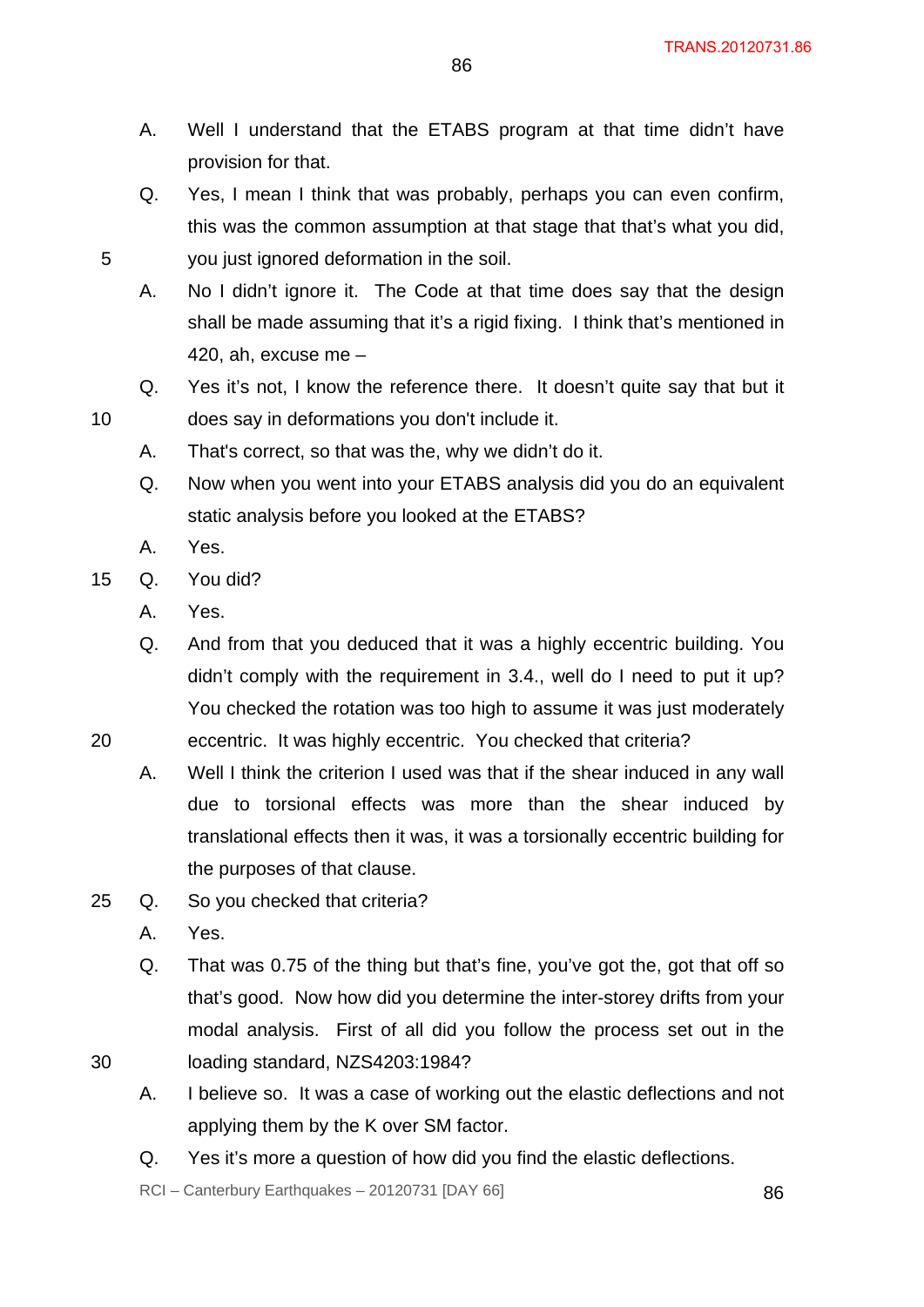A. Well from my recollection it was just a case of following the dots with the ETABS programme, putting… Are you asking about the properties of the stiffness of the walls or -

1425

10 5 Q. No, no I'm assuming you've got properties of the stiffness of the walls correct. You say you took them from a paper published by Paulay and, sorry I've forgotten the other name, but there was a paper which identified the stiffness and I believed you used those properties, so I'm accepting you got those properties correct as judged at the time. Now I'm just wondering how you actually worked out the, did you follow the process in the code for calculating the inter-storey deflections? And perhaps we should have ENG.STA.0018.60 please?

# **WITNESS REFERRED TO SLIDE**

- 15 Q. So we want clause 3.5.2.6.1. So that clause says, "The horizontal forces and overturning moment shall be derived from the shears given by clauses," and there are two options there, 3.5.2.1 which is the equivalent static method and 3.5.2.5 which is the modal method?
	- A. Yes.
	- Q. Did you use those values?
- 20 A. Yes both.
	- Q. So if we now go to .63 please?

# **WITNESS REFERRED TO SLIDE**

- Q. So this says then, oh, 3.8.1.1. I must just say the way this is handled in this code is very different from the way it's handled in later codes. This
- 25 is a slightly roundabout way which tends to be a little bit on the conservative side. So that one says then, "Computed deformation shall be those resulting from the application of the horizontal action specified in section," in our case, "3.5 that's the modal, multiplied by that factor."?
	- A. Yes.
- 30 Q. You agree?
	- A. Yes that was used.
	- Q. Now how do you find those forces which were specified in the previous section identified?

 $RCI - Canterbury Earthquakes - 20120731 [DAY 66]$  87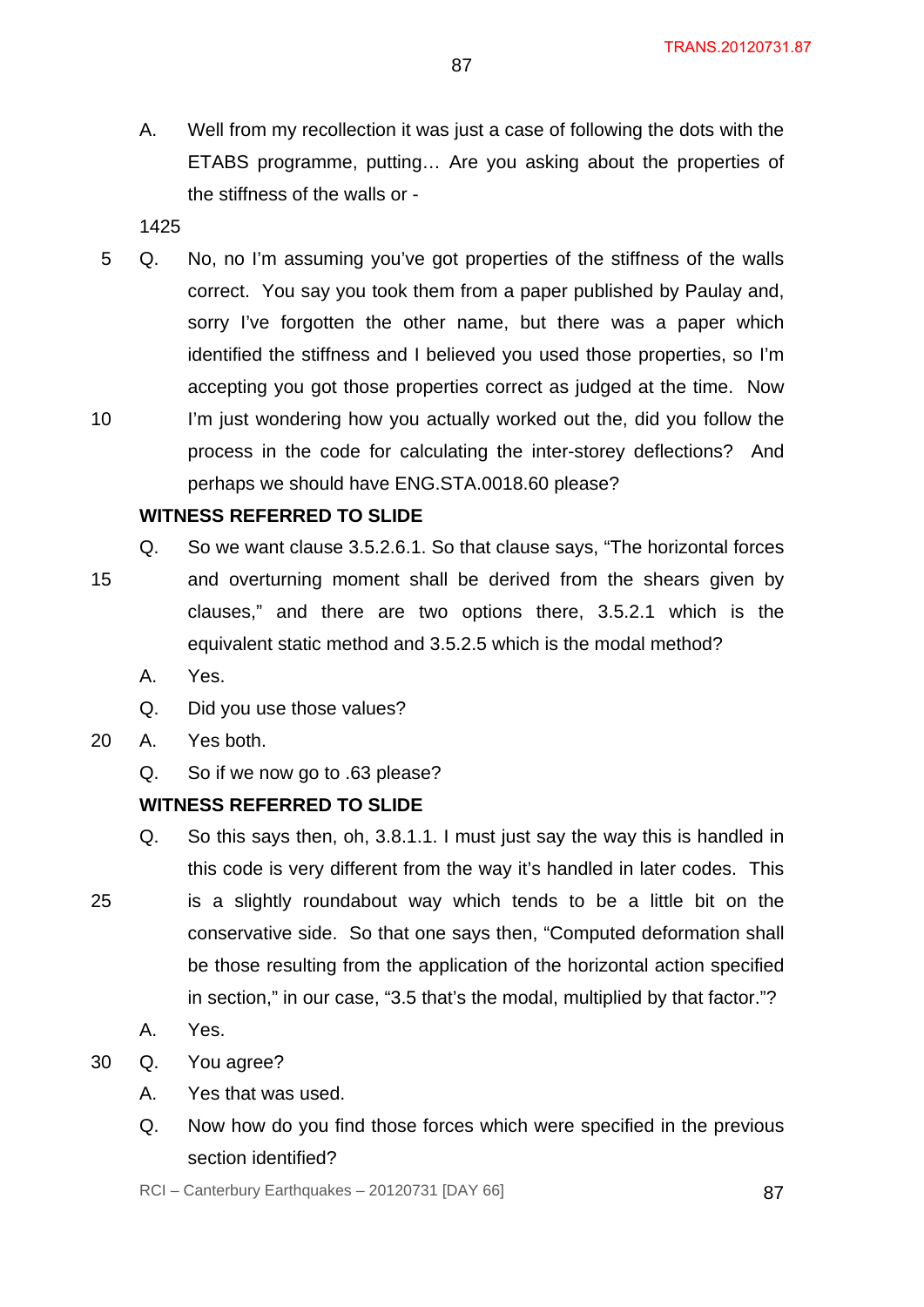- A. Oh, I'm sorry Sir.
- Q. You found the modal shears and now you're going to use those modal shears to find your deflections, that's what the clauses, two clauses relate isn't it?
- 5 A. Yeah, look, I haven't been through this calculation for 26 years. In that I can only refer you to my calculations I did at that time and I would…
	- Q. Do you think you might've taken the inter-storey deflection straight from your modal analysis?
	- A. I can't answer that Sir.
- 10 Q. That's a fairly crucial question. If you took them straight from your modal analysis and then multiplied them then you've not done this according to the standard?
	- A. Well I don't have the calculations with me and I, I haven't studied that so I can't answer that question directly I'm sorry.

# **JUSTICE COOPER:**

Mr Mills, those calculations are on the system aren't they?

#### **MR MILLS:**

20 Yes we've got them (inaudible 14:28:51)

# **JUSTICE COOPER:**

- Q. But probably, do I take it that you haven't been through your calculations again in preparation for giving this evidence?
- 25 A. Not all of them Sir, no.

#### **MR MILLS:**

Would you like me to give the witness a hard copy and we can also bring it up on the screen?

30

# **JUSTICE COOPER:**

Q. Well I'm not sure whether it would be fair if he hasn't looked at this point. What do you think Mr Harding?

 $RCI - Canterbury Earthquakes - 20120731 [DAY 66]$  88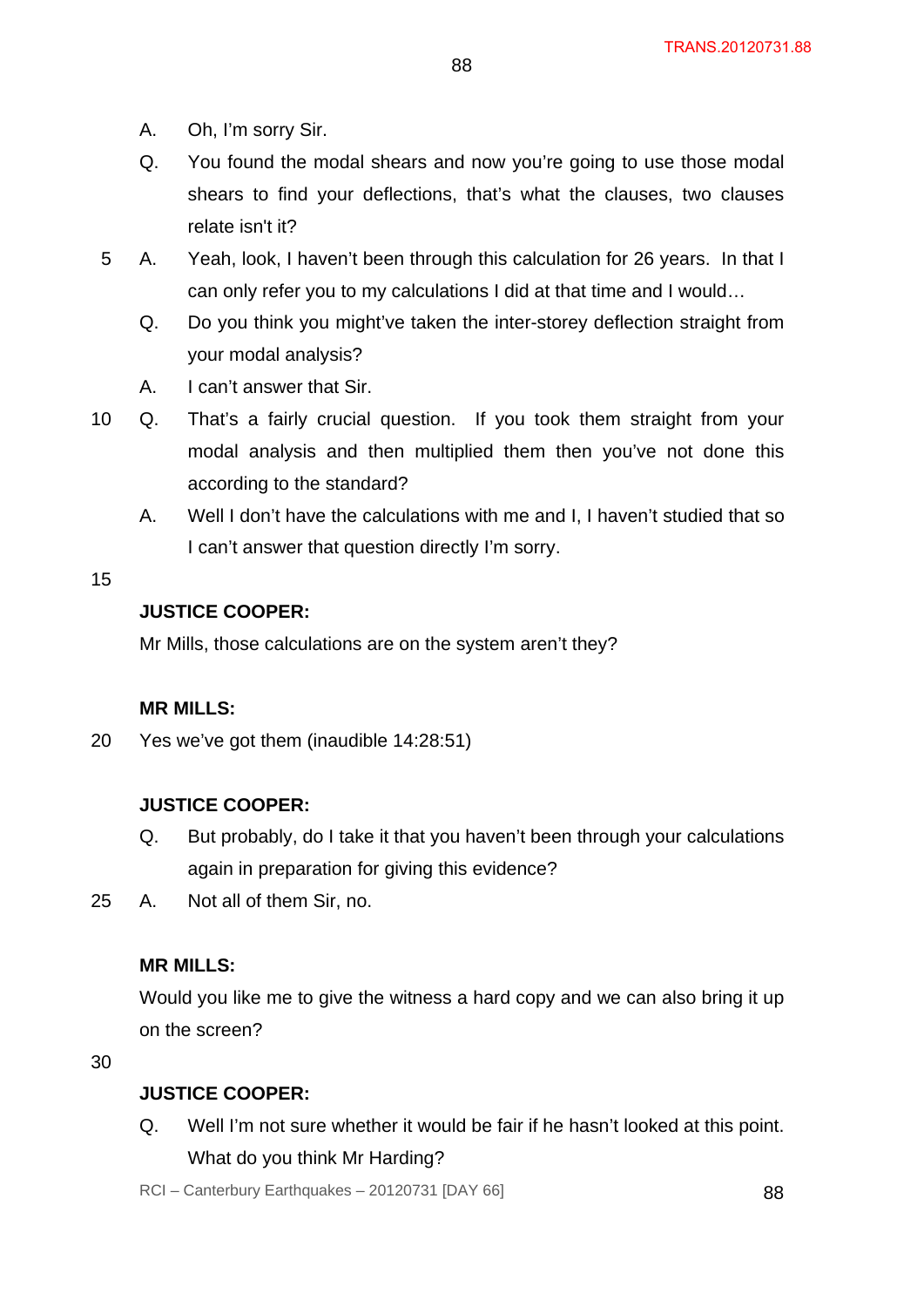- A. No, I wouldn't, I'd be reluctant to answer.
- Q. Are you prepared, you're coming back next week I think?
- A. Yes.
- Q. So could we ask that question next week on the basis that you will look at your calculations in the meantime?
- A. Yes.

10

# **QUESTIONS FROM COMMISSIONER FENWICK CONTINUES:**

- Q. We talked before about having calculated a drift, inter-storey drift and the need to check whether the columns can resist that drift, and as I understand it you said you didn't think it was necessary to check that and you didn't check it and am I correct you now accept that was an error to not check it as a secondary element. Am I correct?
	- A. Yes Sir I think –
	- Q. That was a mistake?
- 15 A. I accept that it should've been done.
	- Q. Now you also said that if the columns were larger in diameter the building would've been fine. Do you still hold to that concept?
	- A. Yes.
- 20 Q. Can I point out to you that if you'd made the column larger it would've been stiffer, it would've attracted more moment. If you think of the limiting strain you can stand in the concrete, the larger that beam the earlier you'll get that, the larger that column the earlier you'll get to that strain and the earlier it will start to crush the concrete. Now do you accept that is correct?
- 30 25 A. I do but I, I think we're all assuming that it was the horizontal loads and their resultant strains in the column that caused the failure and my contention is that the original earthquake in September didn't cause that failure, that it was the axial load, the vertical load which caused the failure and that the horizontal loads weren't the cause and that having bigger columns would've meant that it was more able to take the vertical loads.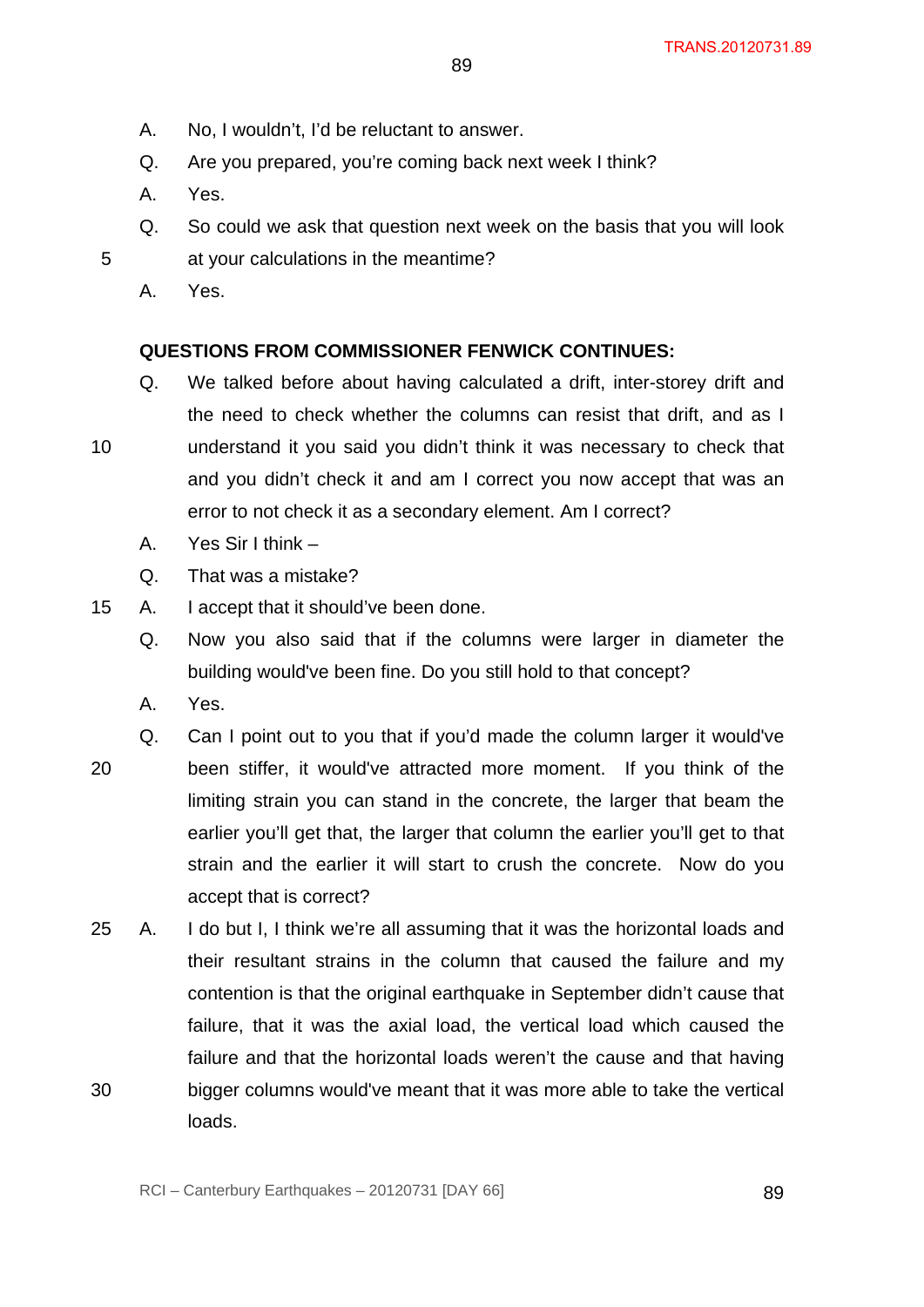- Q. So your position is then that the bigger columns would work because the horizontal displacement was not an issue?
- A. Yes Sir.
- Q. When you did your capacity design, what was your critical ductile mechanism that you had assumed?
- A. A plastic bending at the base of the vertical shear walls and in the coupling beams and at the base of the coupled shear wall.
- Q. So in the north-south direction you get the forces from the floor slabs going into that north core, pulling it over?
- 10 A. Yes.

- Q. So the fundamental requirement of capacity design is what? What do you have to do to design, you're wanting a plastic hinge to form at the base of that –
- A. I accept what you're saying Sir –
- 15 Q. floor?
	- A. that the diaphragm force in the floor should've been greater than that required to cause the plastic bending at the bottom and I accept that it wasn't that high.
	- Q. Yes, you didn't check that out?
- 20 A. No I didn't think far enough to include that as part of the capacity design.
	- Q. Now did you follow the steps in NZS4203:1984 to calculate the diaphragm forces?
	- A. I can't answer that at this time.
	- Q. Would it help if I put up the appropriate section?
- 25 A. I would probably have to have another look at the calculations as well for that and talk about that next time as well perhaps.

# **JUSTICE COOPER:**

- Q. Can you just explain why you didn't look at your calculations again before giving evidence today?
- 30
- A. Yes Sir, there's so much correspondence and so many, so many, so many reports I'm at the limit of my capacity to cope with it all and I'm just limiting. If I start looking at every report and every, every opinion that's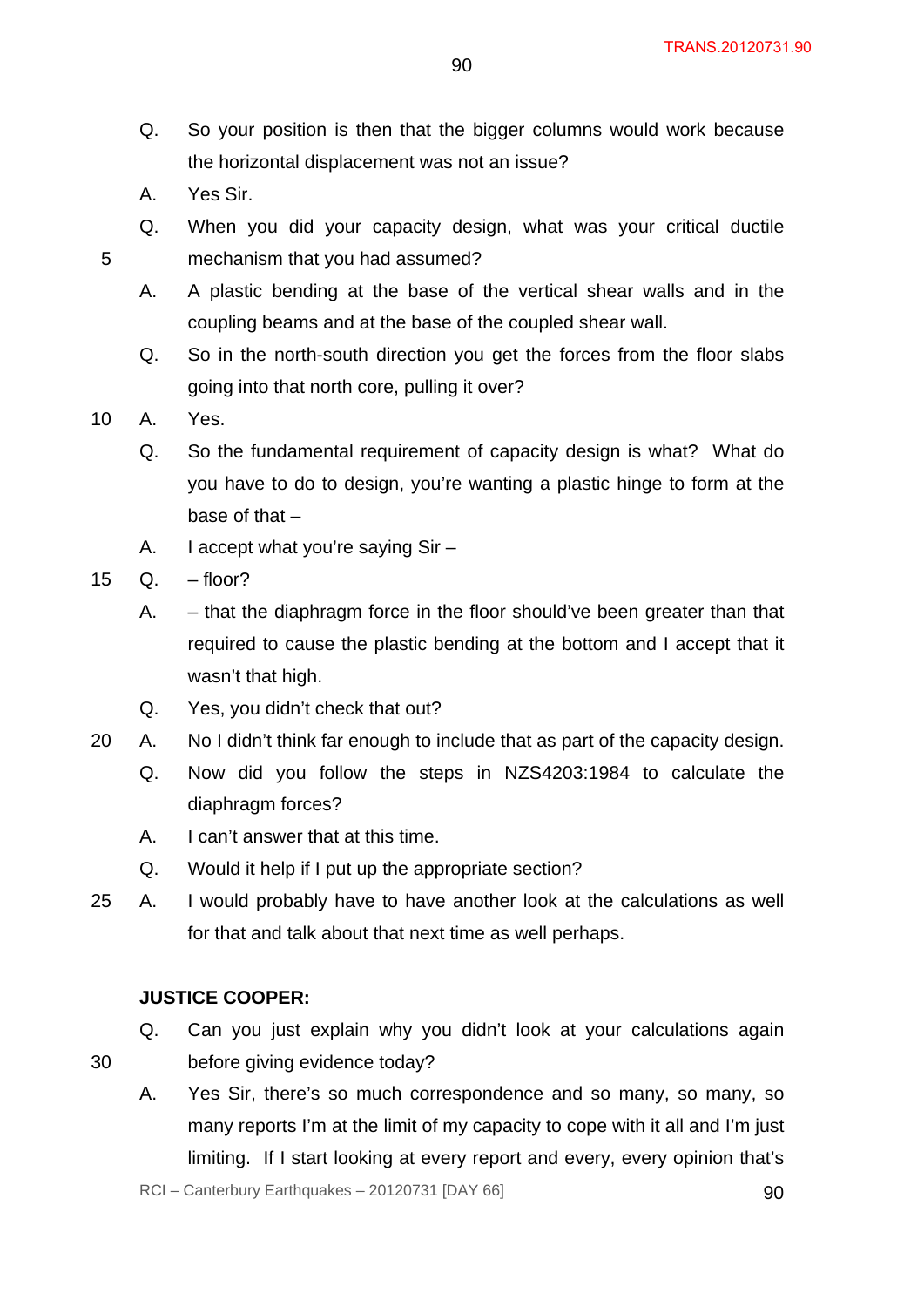been given my – I'd find it difficult to answer any question sensibly. So I've answered the questions as I've been given them in the various correspondence during the various letters. If I had been aware that you were going to ask me questions on the calculations I would have looked at them. If there was other evidence you wanted me to review I would've done that, but I'm sorry I haven't able to look at everything.

- Q. So the beam column joints, you gave no attention to those other than to anchor a couple of beam bars in the joint. You didn't consider whether they were adequately anchored or what influence those bars might have on the behaviour of the joint, am I correct?
- 1435
- A. I took the view Sir that if there was any kind of plastic damage to the column that it wouldn't affect its axial load capacity or the, or the lateral load capacity of the building.
- 20 15 Q. Can we have BUI.MAD249.0493.3 please. That's the internal beam column joint drawn out pretty well to scale and you'll notice there if you have bending in the column, the moment in the bottom column going in an anti-clockwise direction, so you get tension on the left and compression on the bottom, and the opposite in the top column. You'll notice I've drawn in a flexural crack there which goes in the corner. That you'll agree would be a reasonable place for a flexural crack to form, from the bottom of the beam going through up round the reinforcement, that zone's in tension?
	- A. Yes.
- 25 Q. So that crack's not going to do much for the development of that hooked bar is it which is hooked into the middle of the column? It's going to rather destroy the bond on that bar isn't it, greatly reduce it.
	- A. Are we talking about the bottom bars?
	- Q. Yes, the bottom bars, bottom bar, the beam on the left-hand side, the
- 30

bottom bar's shown in tension, you've got compression on the top, you've got that tension force somehow has got to be resisted by that hooked bar, it's located directly above a column which is in tension. Do

5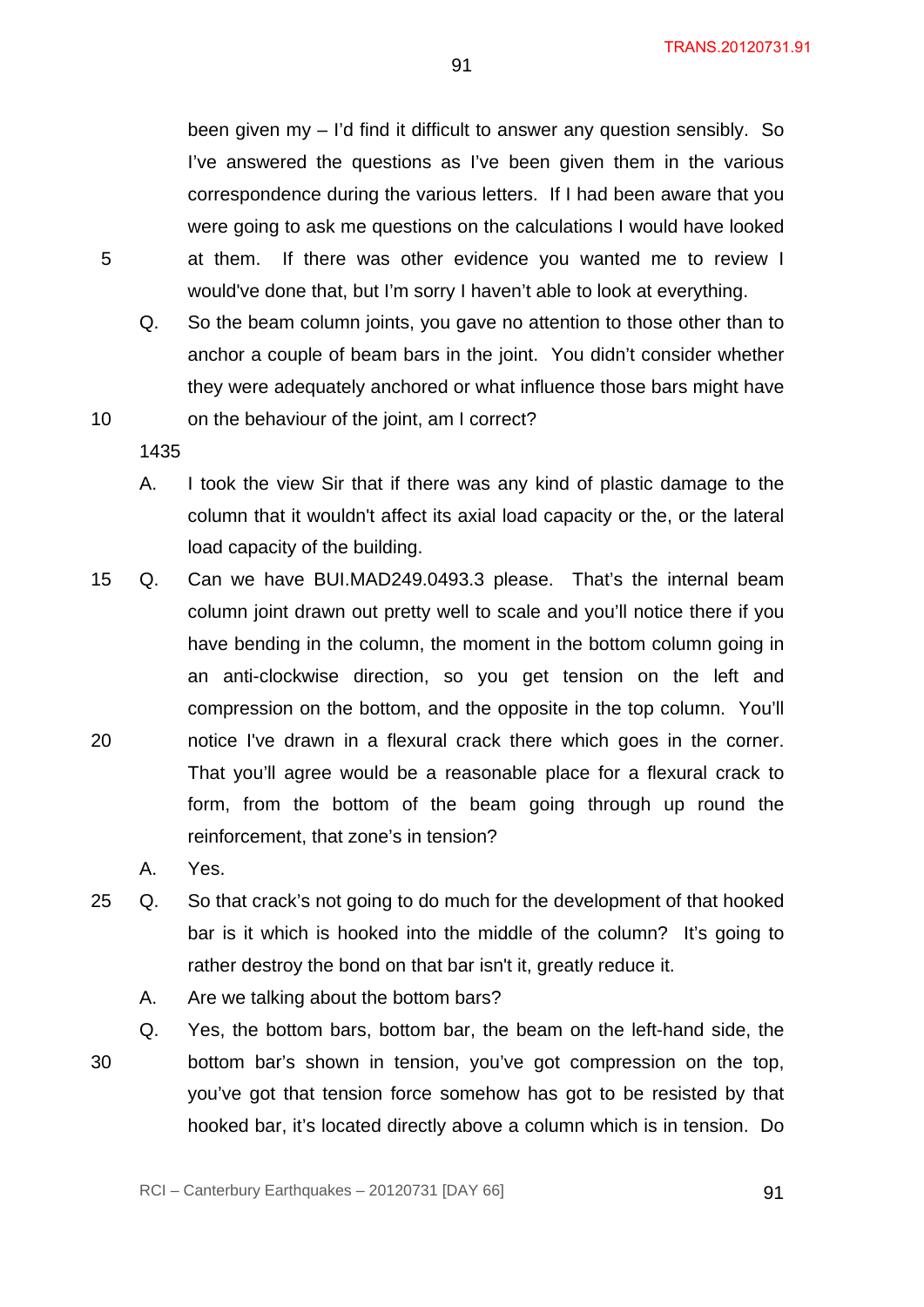you agree you're going to get a concrete, a crack in the concrete at that point?

- A. If the horizontal bar's not adequate to take the bending moment.
- Q. But to take the bending moment wouldn't you agree that there has to be a tension force in that bar?

92

A. Yes.

5

25

- Q. If you've got a tension force in the bar somehow you have to anchor that tension force into the concrete don't you?
- A. Are you suggesting that bar's not adequately anchored?
- 10 Q. Would, would you say that bar is adequately anchored?
	- A. Yes.
	- Q. You'd say it is adequately anchored?
	- A. Yes.

15 Q. What is the development length. Would you be able to assess a development length for that sort of bar, in a crack zone, which has got a flexural crack around it?

- A. Well I would normally take it as the 14 bar diameters or whatever it is past the start of that 90 degree bend.
- Q. The 14 bar diameters times 28 millimetres.
- 20 A. Yeah maybe it's not 14. I haven't got that code ahead of me.
	- Q. You've actually provided about two-thirds of the development length, if it's a good zone for anchoring it in, I'd say it's not because it's got a crack. Now if you've got that bar anchored there's got to be some compression force in the concrete to resist it hasn't there? Did you think about this when you anchored that bar, how, what force was going to anchor it in place?
	- A. Well as I've said to you Sir it wasn't designed to take a bending moment from the column.
- 30 Q. How did, how were you going to stop the column taking a bending moment? As you were applying a drift of .083%, which is 27 millimetres, how were you going to stop it not taking, how were you going to avoid it taking a moment from the details?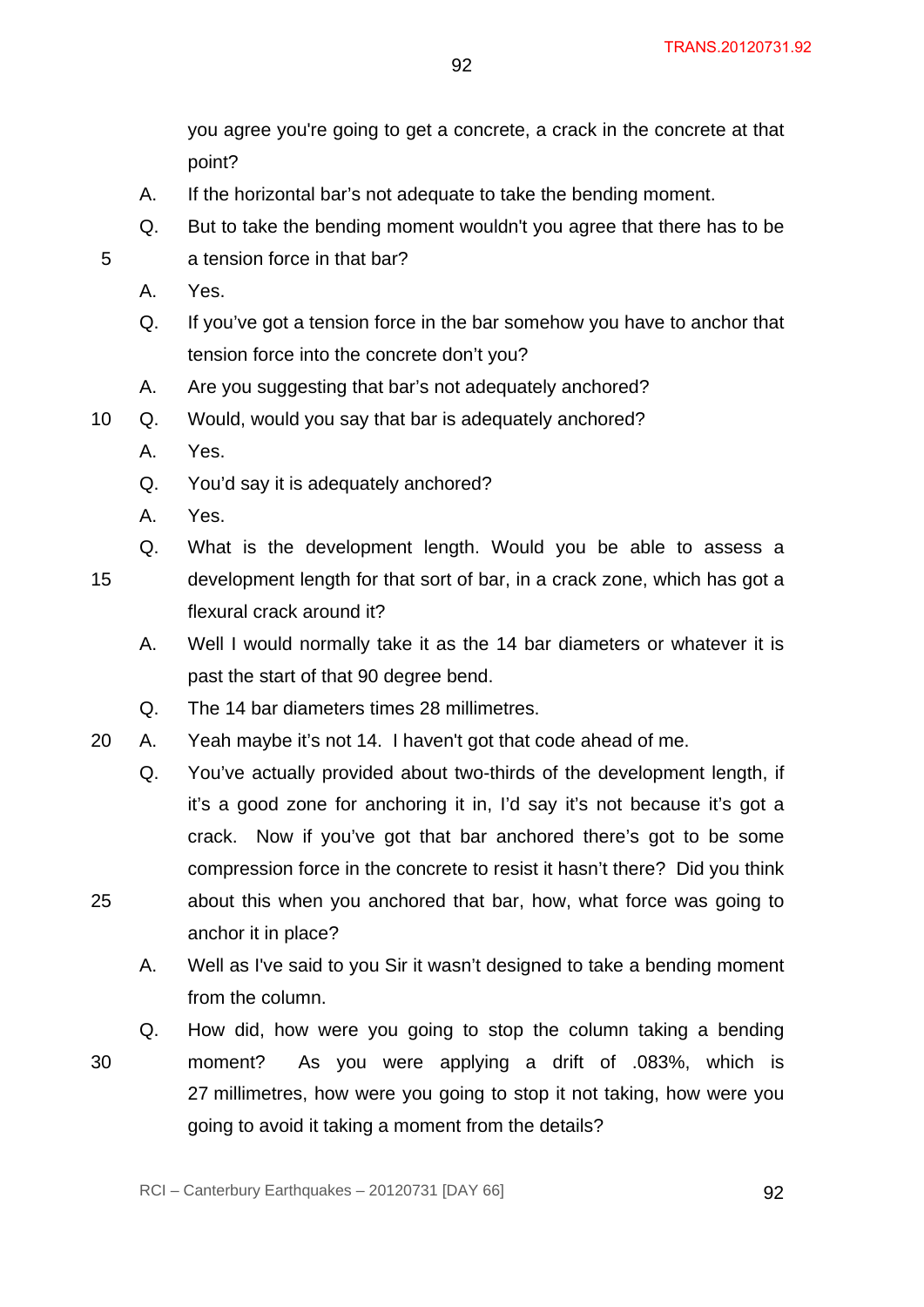TRANS.20120731.93

- A. Well as I've said to you and as you've asked me before I didn't do that calculation for the structural, for the secondary frame to take it anyway.
- Q. Right so can I, can I assume it's something you just completely ignored?
- A. Sir if I'd known it was there, but I, I didn't know that clause was there. I think that not having used it before I, I obviously failed to see the significance of it.
- Q. Mr Harding whether the clause was there or not's irrelevant. Surely your structural ability should tell you there was a bending moment there regardless of what's in the code. You've got to have some, surely you need to be able to apply some knowledge of what you're doing to your design? Would you not have to think, you have to think out what the forces are and see what they are then perhaps go back? Would you not do that and then go back perhaps to the code?
	- A. In hindsight, yes.

5

10

- 20 15 Q. Can we have BUI.MAD249.0565.2 please. Now this is showing a construction joint, a joint in the, between the pre-cast beams. That's the beam you see there with the steel coming out that's bent and this was just photographed recently on the site at Burwood. You can see the form where the beam has been rounded? Mr Mills described to you before the wings on the bottom of the beam. That's the beam there. You can see where the beam was cast to the clean round surface against the beam. Can you see that?
	- A. Yes.
- 25 Q. Now the specification says all surfaces cast against concrete shall be roughened. Now there was no indication on the drawing that that surface should be roughened. If you look at the specification and it said you roughen it by brushing it while the concrete's still plastic. So would you accept that those beam ends were not roughened?
	- A. They do not look roughened, you're right.
- 30 Q. And would you agree that that's as it's shown in the drawings?
	- A. Sorry, repeat that.
	- Q. Would you agree that that's how it's shown in the drawings, that there's no indication on the drawings to show those surfaces should be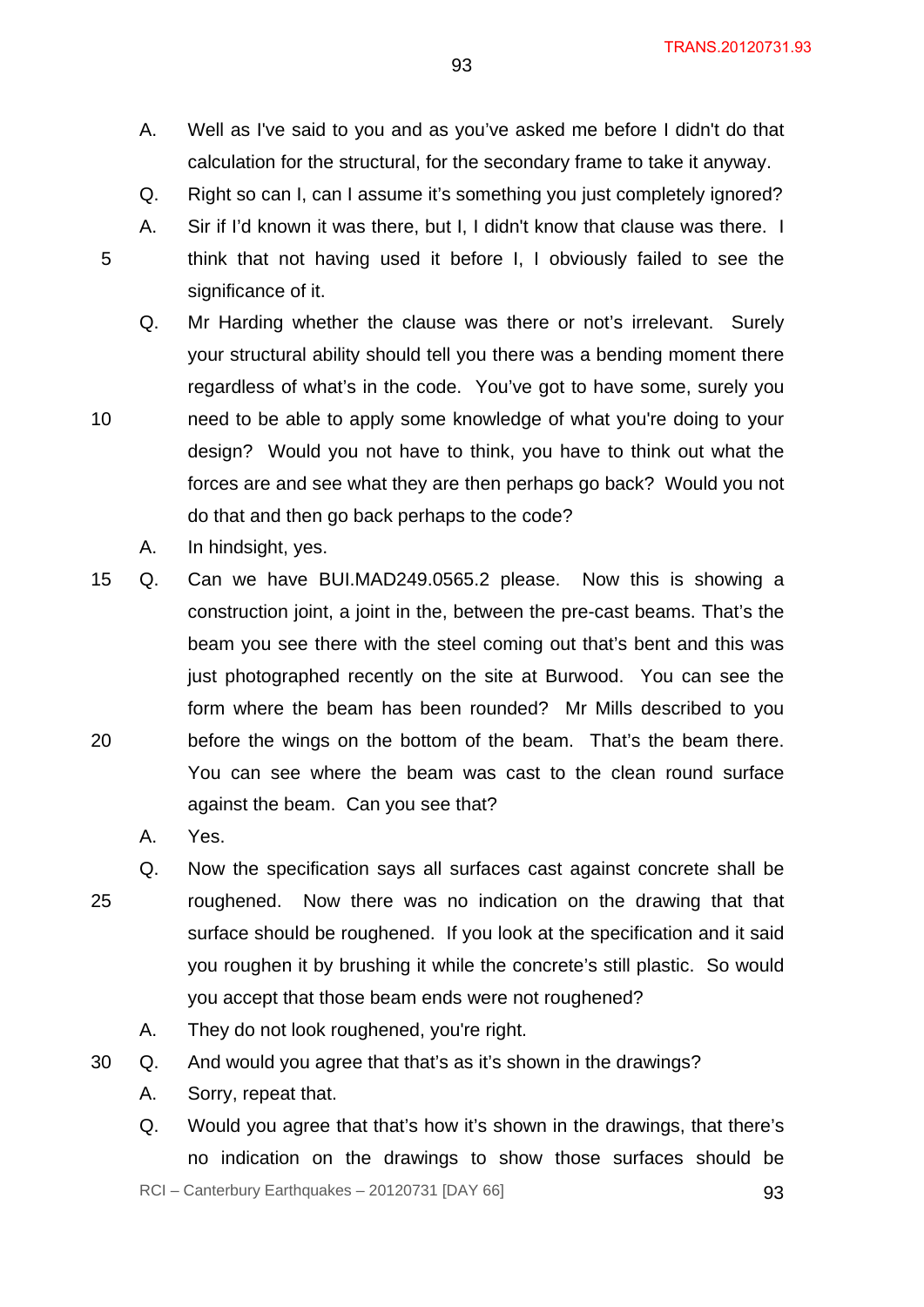roughened? It's covered in the specification but I mean the method given in the specification clearly could not be applied here could it?

- A. Well I, I haven't got the specification but it, it isn't, it isn't roughened. I agree with that.
- 10 5 Q. Yes. Can we go to WIT.FROST.0001.60 please. Now Mr Mills showed you a picture before which showed the corners being broken off when that, when you put a negative moment on that beam across the column you're going to have compression at the bottom of that beam and you've got that hard, smooth surface where there's absolutely no bond between the new concrete and the old and that's going to push outwards and you agree it will tend to push off those, what we call the wings, off that member.
	- A. Yeah.
- 15 Q. If you look at that drawing that's roughly what they saw on the drawing. Those cracks are roughly put into position where they observe they formed. You've got roundabout 150/200 millimetres between the cracks, the wings having fallen off. So what you've got is you've got the dead load of that beam being resisted by bearing on the portion between the cracks, would you agree with that?
- 20 A. The dead load. Are you, are you referring to  $-$ 
	- Q. The beam has a dead load in it doesn't I?
	- A. Before, before the concrete in the core is poured, before the concrete inside the column is poured?
	- Q. Before or after because there's no shear transfer across that smooth interface.
	- A. Fair comment.
	- Q. If you rub a pocket knife or something over it, slightly powdery surface, there was no contact between the two.
	- A. Yeah.

25

30 Q. So the load in those beams, they span about 7.5 metres. They're supporting a width of about 7.2 metres, the dead load plus live load is approximately, well I've assumed six kilonewtons per square metre. The floor was four, you've got the weight of the beam, you've got some

 $RCI - Canterbury Earthquakes - 20120731 [DAY 66]$  94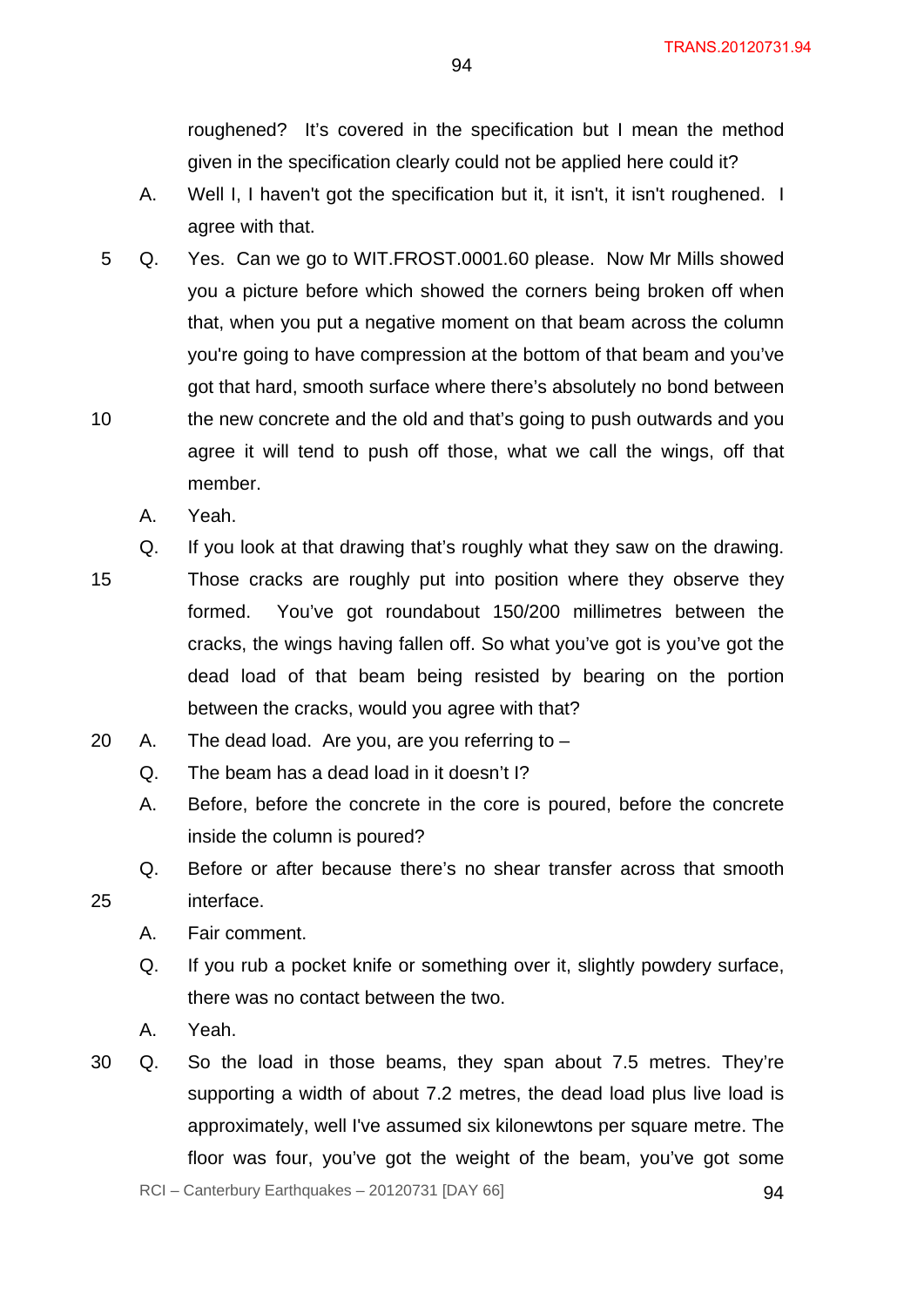added dead load, you've got some live load, you'd think that would be a reasonable figure?

- A. Yeah.
- 5
- Q. So we multiply six by the area, we come to an axial load of 162 kilonewtons. Now those beams as drawn were supported on 25 millimetres of cover concrete. Would you like to guess at the compression stress at that support?

1445

- A. I'm sure you've worked it out sir, no I don't want to guess.
- 10 Q. You wouldn't like to have an order
	- A. No.
	- Q. magnitude. Thirty-two megapascals. What do you feel about that stress level if all that load's carried by compression on that interface. Would you be happy with that?
- 15 A. No.

30

- Q. Of course if those columns are going to spall they're actually going to spall right at the joint zone aren't they in the maximum stress. So once that goes the only load supporting that column will be tension through the topping, through the slab, the class in situ slab?
- 20 A. Yes, I mean I think the fact that those bottom bars haven't got full anchorage, they still would have some anchorage and I think even with shear friction across that join there would still be quite a lot of shear transfer available.
- 25 Q. I doubt it because there would have been a crack there wouldn't there, a flexural crack. Could have been a flexural crack and I can tell you that that surface was dead smooth, slightly powdery, no concrete stuck to it at all.
	- A. Yeah, it should have been roughened.
	- Q. Do you think that might have been a cause for problems in the structure,

magnitude megapascals with no vertical acceleration?

A. No, I believe that the anchorage of that bar, I mean that same detail that you're referring to has applied to other buildings which haven't failed. It's not an uncommon detail and it hasn't been the case in other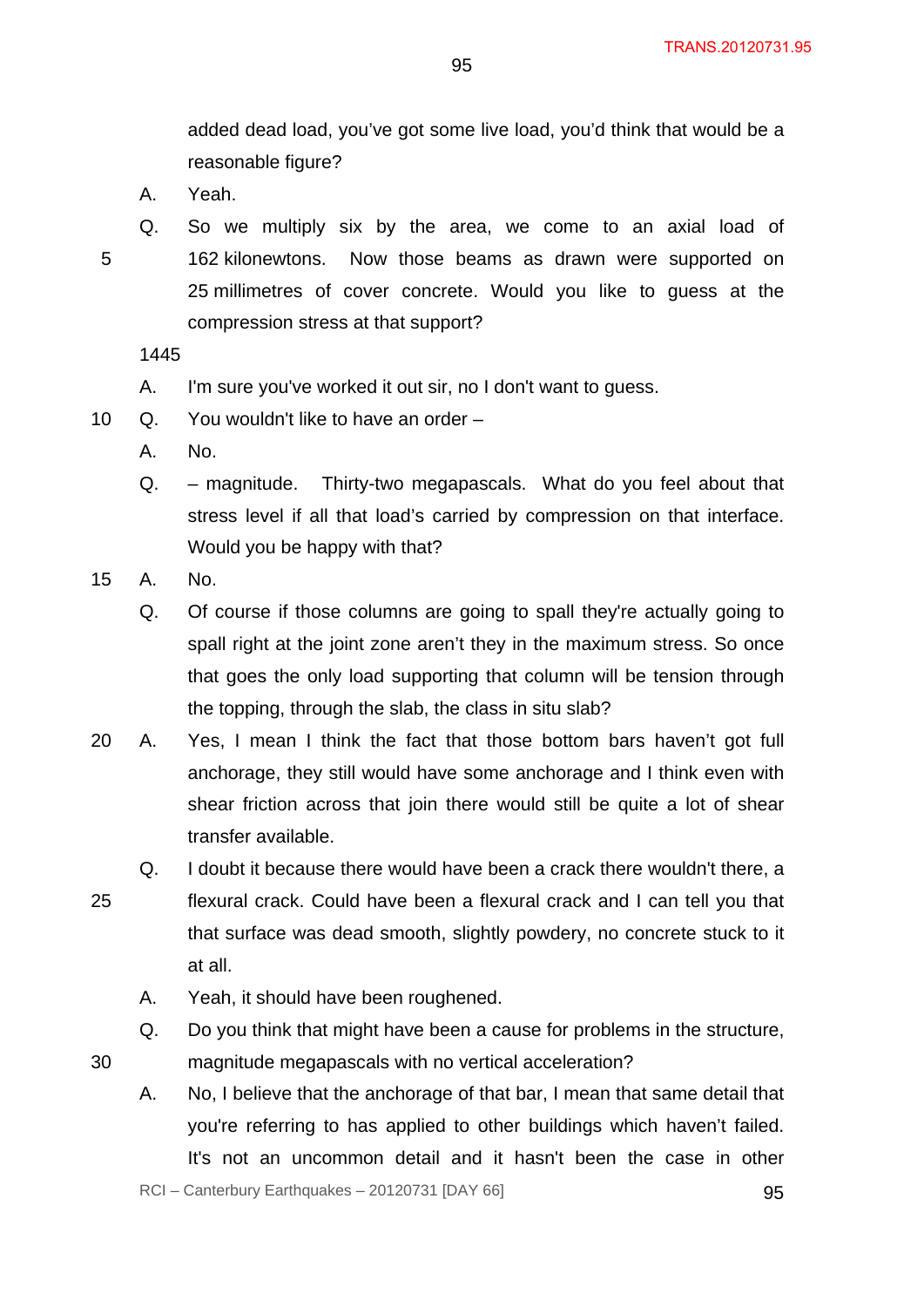buildings with exactly that same detail. The only difference between the other buildings and this one I believe is that vertical acceleration. It's an additional load over and above the one you've described.

- Q. Where were those other buildings?
- 5 A. Well a lot of the other buildings which have now been demolished probably, but there's a lot of buildings that Alan Reay has done, the office has done which has exactly that same beam column joint detail in it. I can't itemise them all for you but certainly many of them that we've already talked about, Landsborough House for example.
- 10 Q. Can we have BUI.MAD249.0123.17 please. On the left-hand side diagram the higher one's the one first we want to look at if you could please. Thank you. That shows the north wall and the slab coming into the north wall doesn't it?
	- A. Yeah.
- 15 Q. And if you're imagining the earthquake acting, push the slab towards the west, so pushing up, that force has to be resisted by the wall doesn't it, the wall on line 5?
	- A. Yes.
- 20 Q. It has to be resisted by that bay at the top because that's the one with the toilet's in it, because the next one is the stairs which is  $a - q$  ot a gap and then you've got the lift core which has got a gap so all the shear has to be resisted in that one bay.
	- A. Yeah.
	- Q. Correct?
- 25 A. Yes.
	- Q. So if the slab is pushing up, the wall on line 5 must be pushing down mustn't it?
	- A. Yeah.
	- Q. Pulling down. So if I look at that section between line C and the next

slab down, the other side of the toilet, that's got to resist all the shear?

- 30
- A. Yes.
- Q. And where there's shear there's bending moment?
- A. Yes.

 $RCI - Canterbury Earthquakes - 20120731 [DAY 66]$  96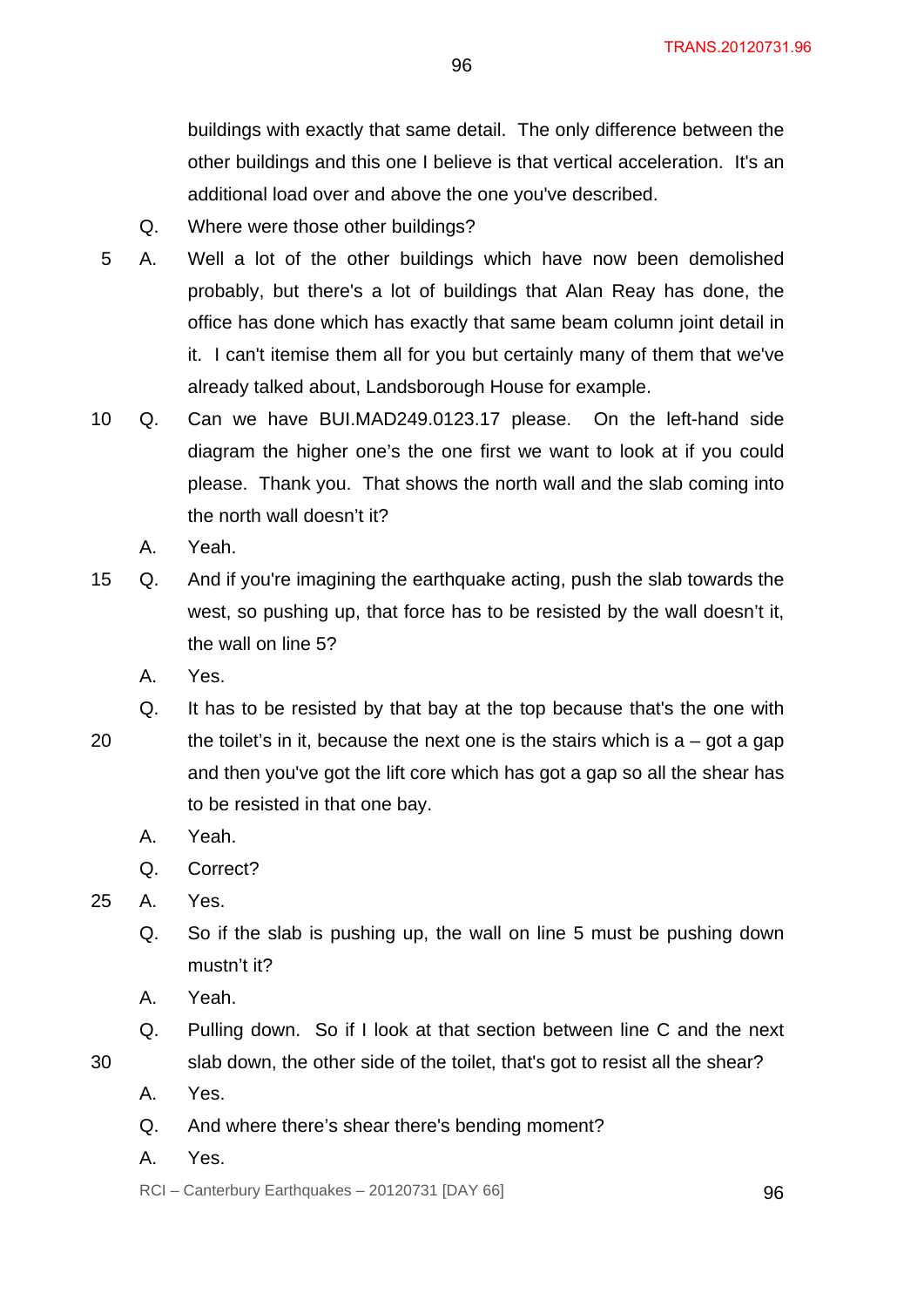Q. So the bending moment at line 4 is going to be equal to, possibly slightly greater, but equal to the force in line, the wall in line 5 times the distance to the beam on line 4 isn't it?

97

- A. Yes.
- 5 Q. Would the reinforcement you put in the wall, in the slab, have been sufficient to resist that shear and that bending moment?
	- A. Well certainly not if it was a diaphragm force designed for plastic capacity design of the wall, no.
	- Q. Did you design it for that shear and that moment?
- 10 A. I believe so.
	- Q. You did, good, well it'd be nice to know what page number your calculation's on, perhaps next time. Thank you.

# **QUESTIONS FROM COMMISSIONER CARTER:**

- 15 Q. Just one question Mr Harding, we've heard quite a lot about the expectations of you in your employment and what your expectations were. When you were offered this position by Mr Reay, did he offer that to you in some written form describing what he expected or was it the conversation all oral, was your duty to  $-$  as a designer spelled out in any way by either oral or written communication?
- 20 A. I don't believe so no.

#### **QUESTIONS FROM JUSTICE COOPER:**

- Q. Mr Harding, when Dr Reay gives evidence one of the things that he proposes to say is that he believes that you would have been involved in setting the fee which was probably set as a percentage of the total build
- 25 cost, probably a percentage of the structural value. Now first of all were you involved in setting the fee for this building?
	- A. Absolutely not.
	- Q. Do you know how the job was charged for?
- 30 A. I have no idea, I wasn't involved in the funding or the financing or the fee proposals or the  $-$  any discussions with the owner or the client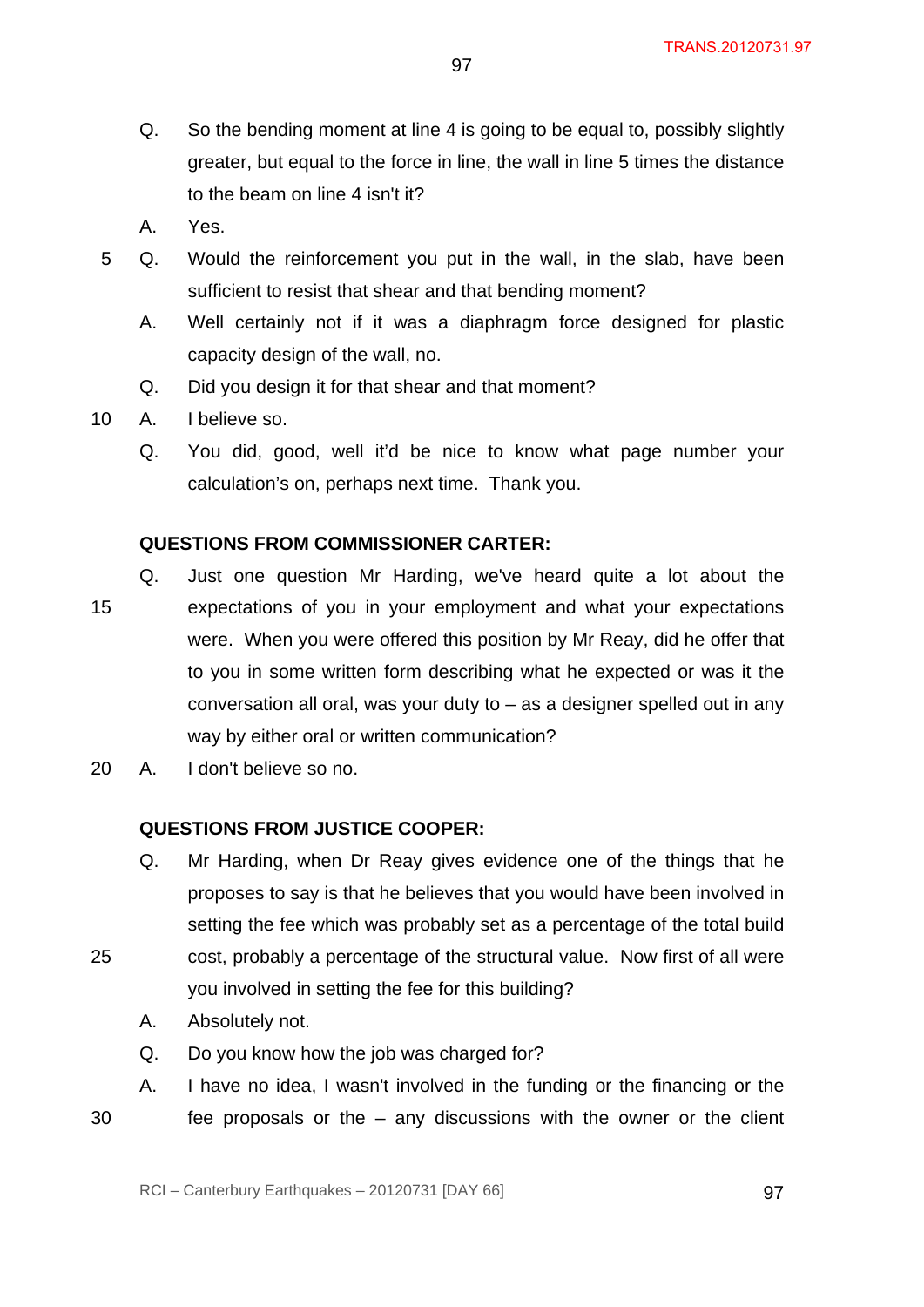whoever  $-1$  don't even know whether the owner  $-$  the client was Williams or Prime West, I've no idea.

- Q. Now I think you told us that since leaving the employ of Dr Reay's firm you have as a structural engineer designed two buildings which might be described as multi-storey, one of four levels and one of five levels. Is that right?
- A. Yes.

5

- Q. The four level building, do you remember the address of that?
- A. Not off the top of my head, it's in Moorhouse Avenue.
- 10 Q. It's in Moorhouse Avenue, and when do you think you designed that building?
	- A. About oh sorry the one, there's one of those two is built, the other one isn't built, it's designed about two years ago.
	- Q. This is the one that was built?
- 15 A. Yes.
	- Q. And that's somewhere in Moorhouse Avenue?
	- A. Yes.
	- Q. Now the other one, is it just a proposed building?
	- A. It has a building consent but it hasn't been started yet.
- 20 Q. Right, and do you remember the address of that?
	- A. It's alongside, that's 20, yeah, I –
	- Q. It's alongside the other one is it?
	- A. Yes, they're two different, two adjacent sites.
	- Q. I wonder if by next week you could let us just look up and let us know
- 25 what the addresses are. Would that be possible?
	- A. Certainly.

**QUESTIONS ARISING – MR KIRKLAND, MR RENNIE, MR REID, MR MILLS – NIL** 

# **WITNESS EXCUSED**

30 1455

RCI – Canterbury Earthquakes – 20120731 [DAY 66] 98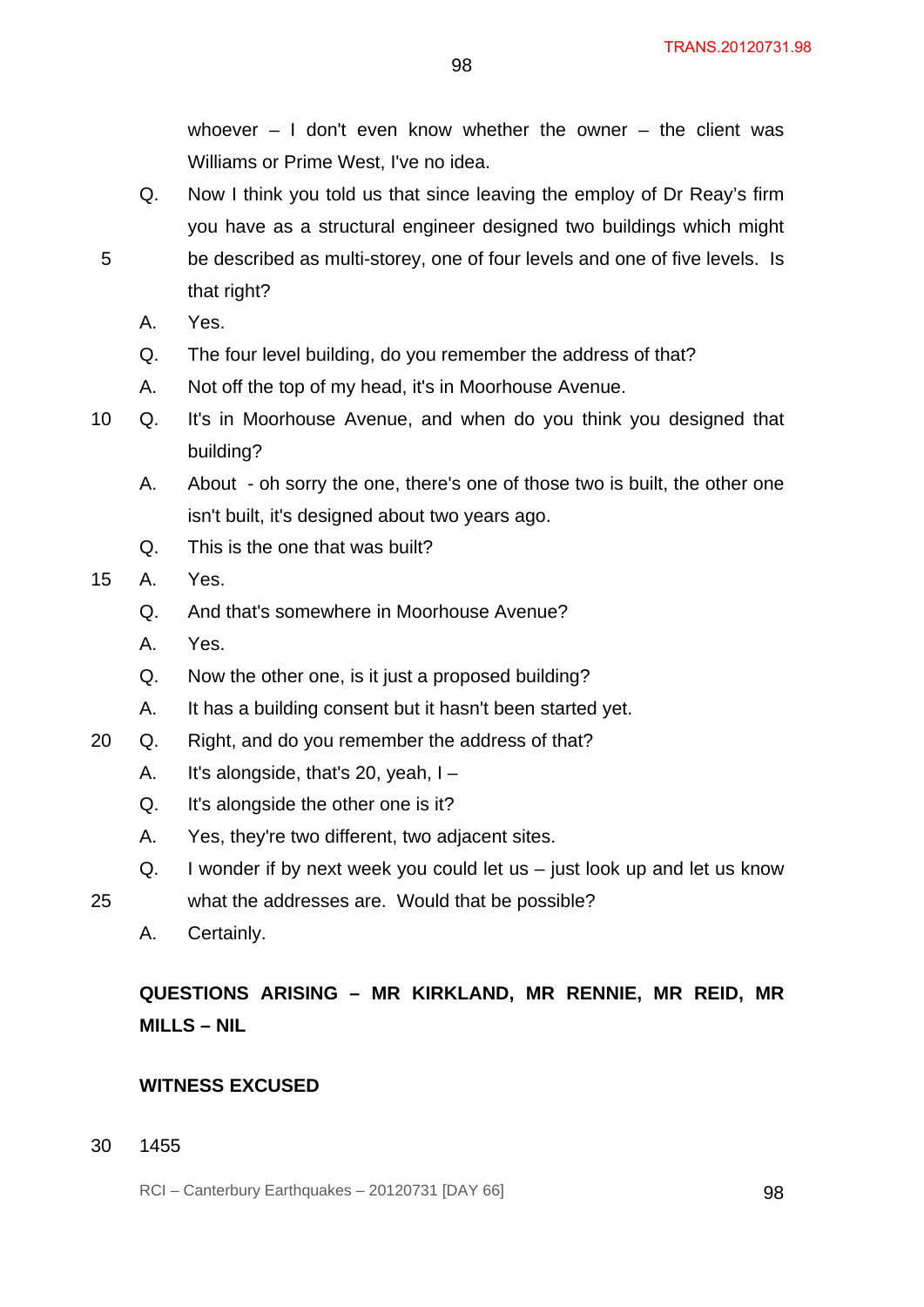#### **MR RENNIE:**

Sir, I call Dr Reay and, as on the previous occasion, there is a compiled version of his briefs, which is the material relevant to design which he is to do today – WIT.REAY.0005.

#### 5 **MR RENNIE CALLS**

#### **ALAN MICHAEL REAY (SWORN)**

- Q. Dr Reay you have a copy of your composite statement of evidence available to you?
- A. Yes.
- 10 Q. And you are Alan Michael Reay. You reside in Christchurch and you are a Chartered Professional Engineer and a company director.
	- A. Yes.

20

Q. Would you read from paragraph 9, which is the next paragraph in the sequence please.

#### 15 **WITNESS READS BRIEF OF EVIDENCE FROM PARAGRAPH 9**

A. Most of the events that are relevant to my evidence occurred around 26 years ago. I set out below the events as I remember them to the best of my recollection. The passage of time means that it is not possible to be precise about many of the events. While, for some reasons some details stand out, others do not.

25 30 ARCL does not have full files relating to the CTV building. ARCL's record keeping and record destruction protocols related solely to statutory requirements under income tax legislation. The records that ARCL does still hold for the CTV building have, over the years since the building was constructed, been subject to decisions on retention or destruction made at the discretion of individual managers when files ceased to have currency or thereafter. ARCL shifted premises in 2000 and a major cull of historical records was carried out at that time. The actual practice followed by individual principals and staff shows an emphasis on retaining drawings, calculations and geotechnical reports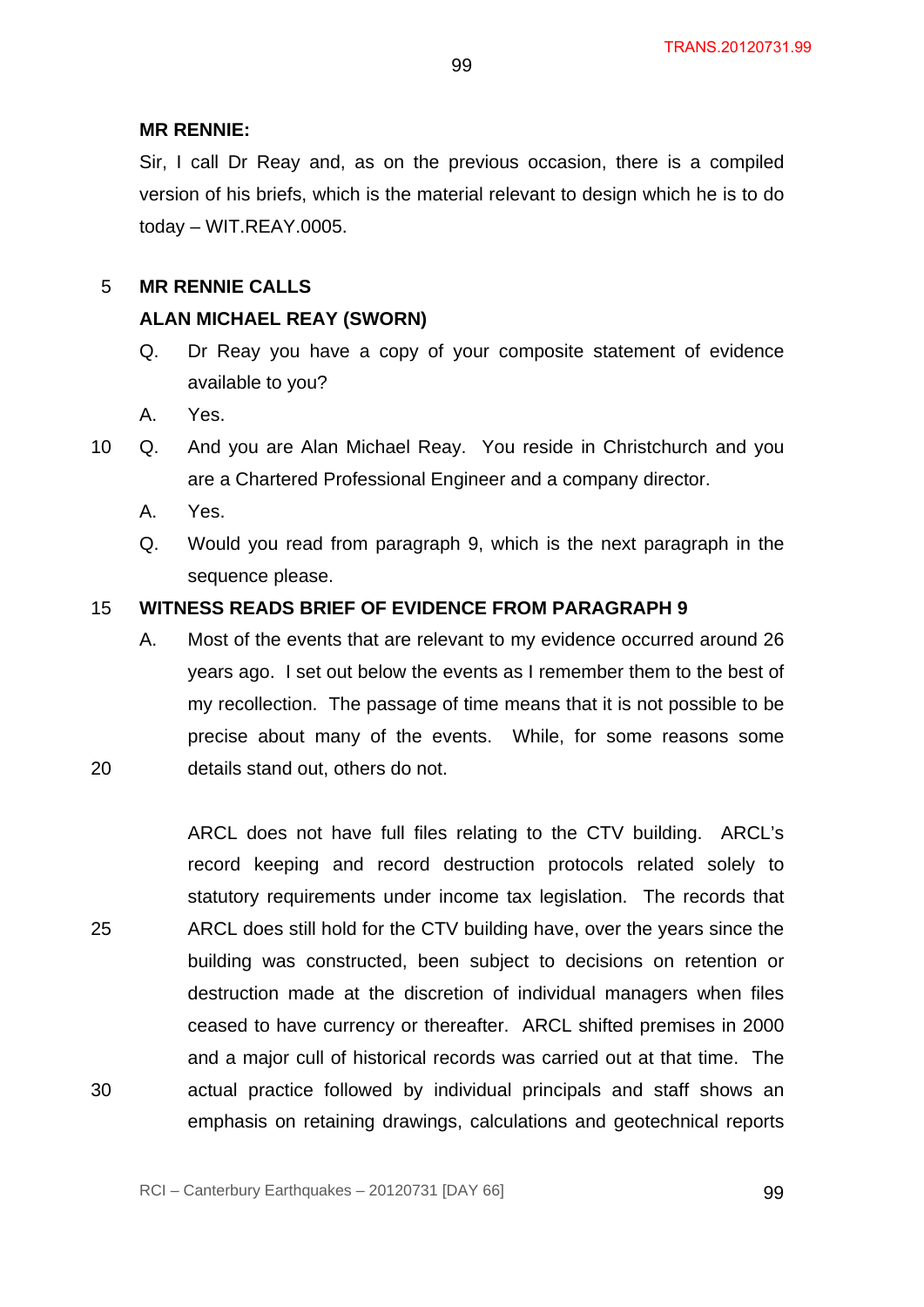for significant projects. This is consistent with the records held by ARCL in respect of the CTV building.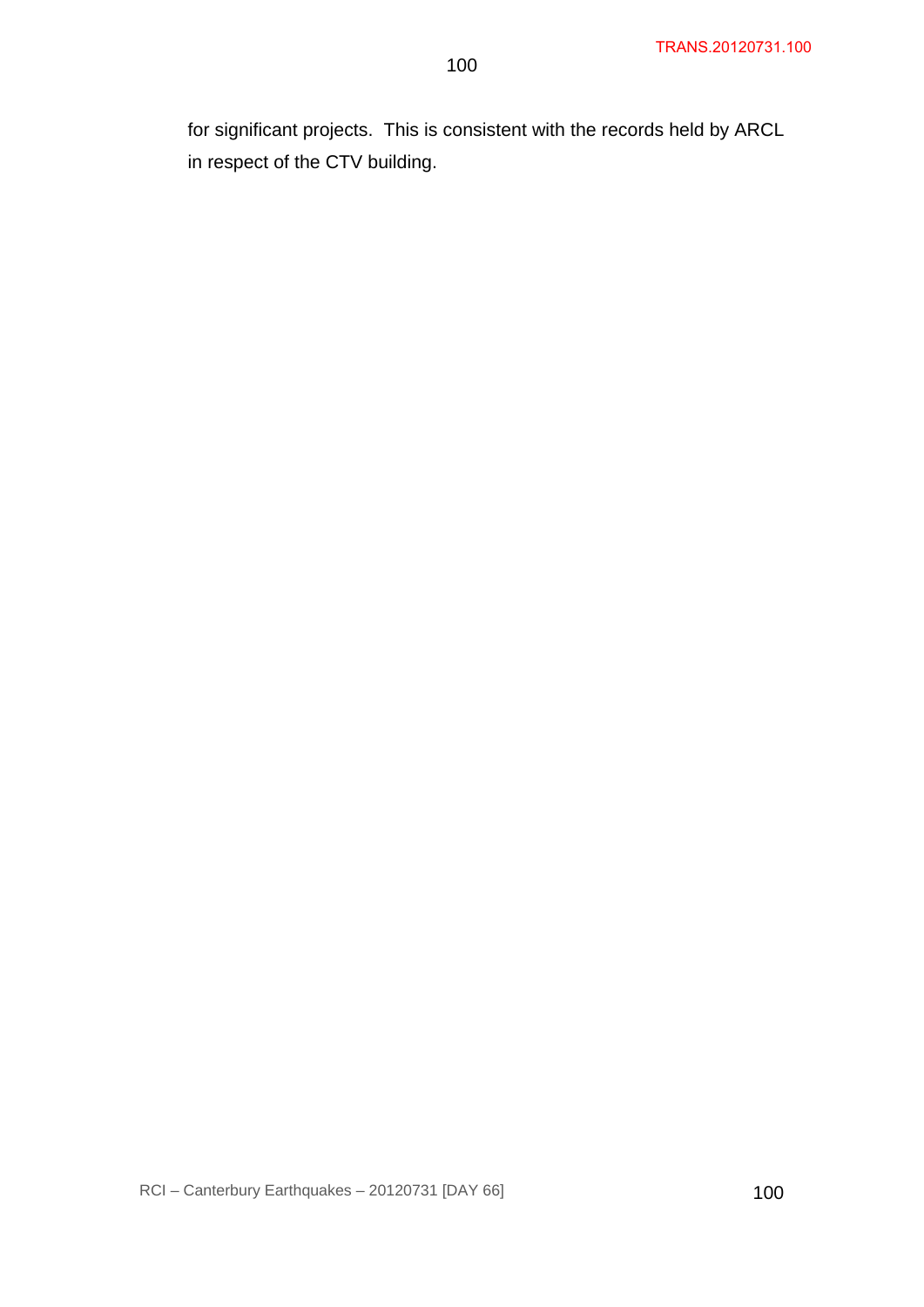#### **EXAMINATION CONTINUES: MR RENNIE**

- Q. Now Dr Reay, if you just pause there for a moment, you'll recall when you previously gave evidence you were asked questions about records, computer discs and so forth.
- 5 A. Yes.
	- Q. And did you subsequent to that assist in the preparation of a memorandum for the Commission.
	- A. Yes.
	- Q. In respect to the records.
- 10 A. Yes.

15

- Q. And are you able to state whether the computer disk which you were asked about was identified or found?
- A. No it's not found.
- Q. In terms of the data which was on that disk are you able to say whether it was all transferred before that disk was disposed of?
- A. It was all transferred yes.
- Q. And in relation to the contents transferred are you able to say whether that material has been made available to the Commission?
- A. Yes it has.
- 20 Q. And did you assist in the preparation of a schedule attached to the memorandum setting out the plans, calculations and related documents relevant to the CTV building?
	- A. Yes.
	- Q. To your knowledge is that a correct statement?
- 25 A. It is.
	- Q. Would you keep reading at paragraph 11 please.

# **WITNESS CONTINUES READING BRIEF OF EVIDENCE FROM PARAGRAPH 11**

A. As noted above I established ARCE in 1971 and began practice on my

own account. Initially it was just myself and a couple of draughters and

tracers. Generally in these early days ARCE had no other registered

30

RCI – Canterbury Earthquakes – 20120731 [DAY 66] 101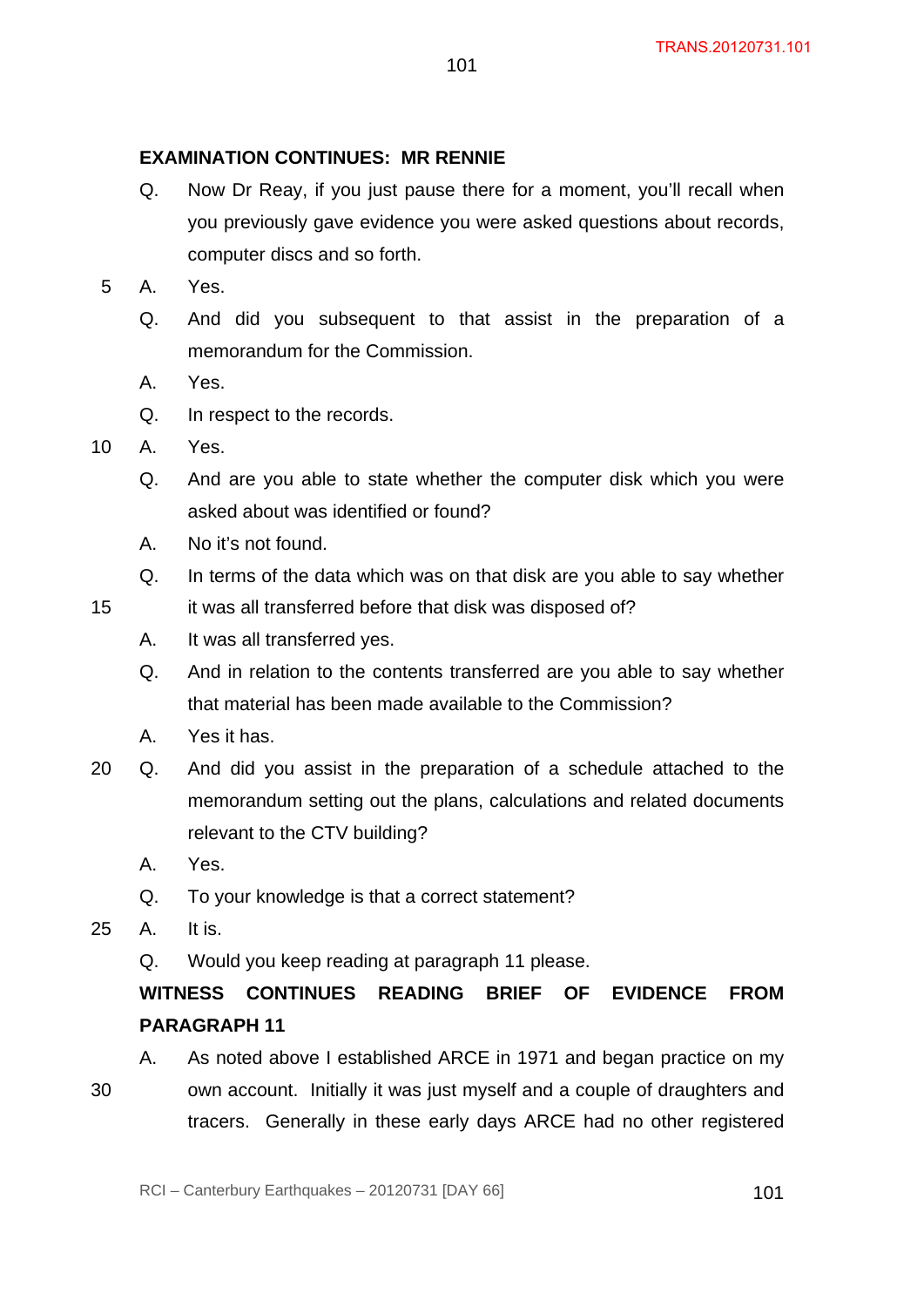engineer. The business grew steadily and by 1986 employed around 13 professional and support staff.

5 During the early 1970s structural engineering practice was generally stable with no price competition. Fees were set based on a recommended scale and generally each significant architectural practice utilised the services of its preferred engineer and rarely used others unless clients insisted.

10 The work available was form young architects setting up, architectural designers and contractors. This was the market I pursued in establishing a consulting engineering practice.

15 During the late 1970s and early 1980s the design/build market became more prevalent where the contractor employed the architects and engineers and I undertook work for various contractors.

20 During that time I developed construction systems for the design of precast concrete, on site cast structures and also for the use of cold form steel in the light industrial and farming sector of the building industry throughout New Zealand and parts of the South Pacific.

Prior to the early 1980s I'd been responsible for the design of an eight storey office building in Hereford Street, a seven storey apartment block in Carlton Mill Road and a six storey concrete frame building in Liverpool Street, that was with Hardy and Anderson.

In the late 1984 I employed John Henry to undertake primarily medium height multi-storey buildings, a number of which I had started to take on at this time. Amongst other works he designed the Landsborough House building.

25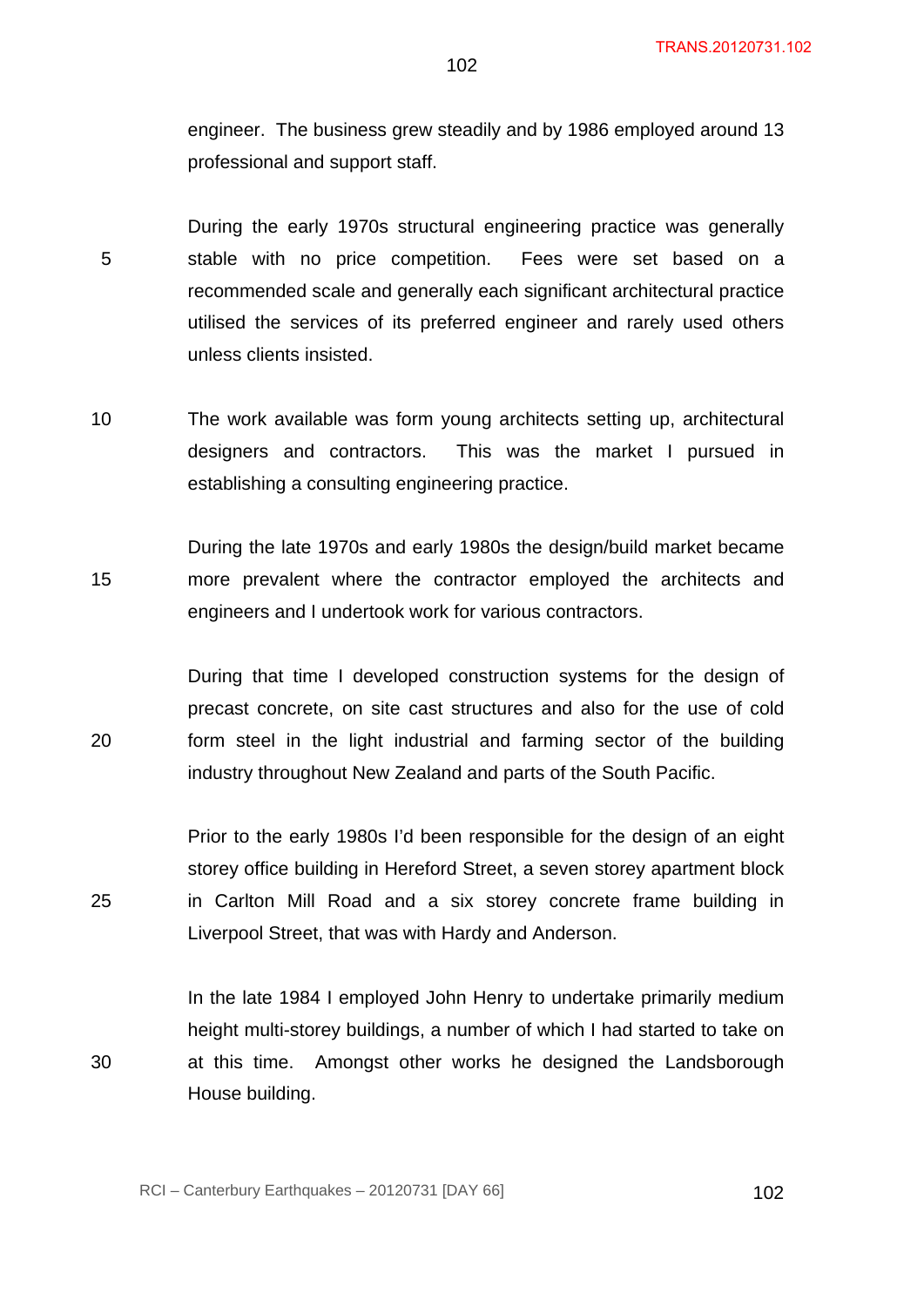Following John Henry's departure to set up his own consulting practice around the end of 1985 I'd been advised by a common acquaintance that David Harding, who had worked with me previously, was considering changing jobs. Mr Harding had worked with ARCE for a period around the late 1970s before leaving to pursue other interests. In late 1985 Mr Harding accepted a job with ARCE which was to include the design of medium height multi-storey buildings. I considered that he had the experience, was a registered engineer and was competent to undertake the work.

10

5

ARCL was incorporated on the  $18<sup>th</sup>$  of August 1988 and took over the assets of ARCE.

15 20 David Harding left the practice around October 1988 and set up his own consulting practice which I understand still operates today. Geoff Banks joined the practice at that time. Mr Banks had previously worked for Holmes and he had left to set up his own firm called Cambridge Consulting Engineers Limited. He shut down his business after he came to work for ARCL. Mr Banks later became a shareholder and director of ARCL.

> Geoff Banks' role initially, as had been Mr Henry's and Mr Harding's, was to be responsible for the design and construction observation of the multi-storey structures that were being designed at that time.

25

30

For many of the projects that were undertaken by ARCE I had the role of principal consultant. Under this role ARCL employed the architect services, together with the required electrical and mechanical engineering consultancy and the quantity surveying services for the projects. I note that Landsborough House was undertaken and delivered by this methodology. This contrasted to the CTV building which was designed after the Landsborough House building and was a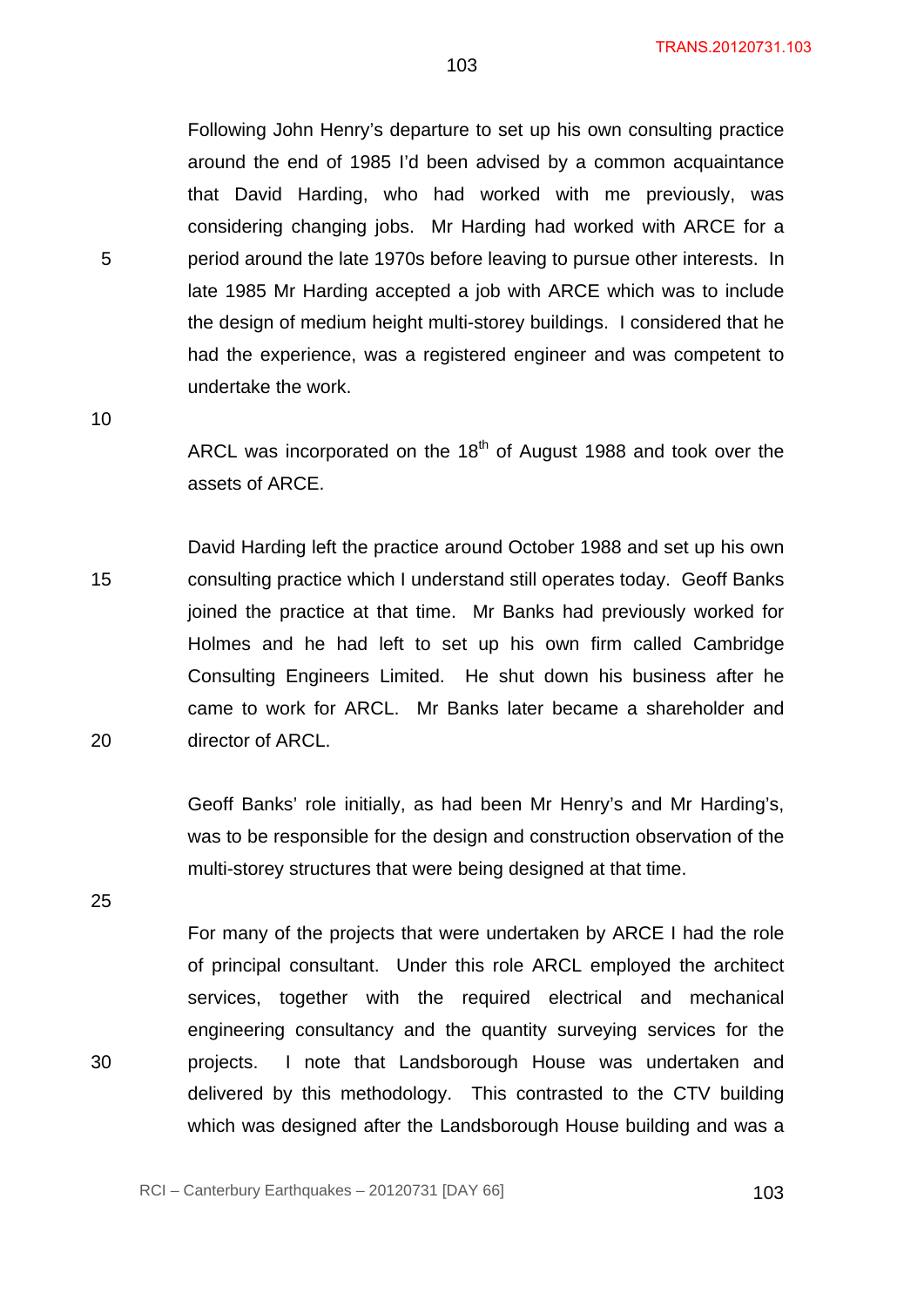project in which ARCE was involved solely with the structural design and not as principal consultant.

1505

Responsibility for design of the CTV building.

I am unable to recall how the CTV building came to ARCE. It was a design build project by Williams Construction Canterbury Limited, Williams, for Prime West Corporation Limited, Prime West. At the time I was fully engaged on other projects and would not have had the time to take on this job. Mr Harding took responsibility for it.

10

5

I have read Mr Harding's letters to the Royal Commission. I disagree with many of Mr Harding's statements as to my involvement in the project. I set out below the extent of my involvement in the project.

15 20 Despite what Mr Harding says, I was not involved in the design of the project. As with all significant projects my role was to check the quality of the client, in this case Williams, and given that it was a design build contract, ensure that the contractor had the knowledge and experience to undertake the work proposed. At the time Williams had a strong reputation for building quality buildings. I also verified that the engineer, in this case David Harding, considered himself capable and prepared to commit to undertake the work. I would have also ensured that an appropriate draftsman was allocated together with any other staff required to assist in the work the engineer was undertaking.

25

30

On the basis of my enquiries I would not have foreseen any significant issues relating to undertaking the job and would have been happy for Mr Harding to undertake the work. Therefore with my approval as manager and following an agreement being reached with Williams in terms of professional services contract, Mr Harding took on the responsibility for this project for ARCE.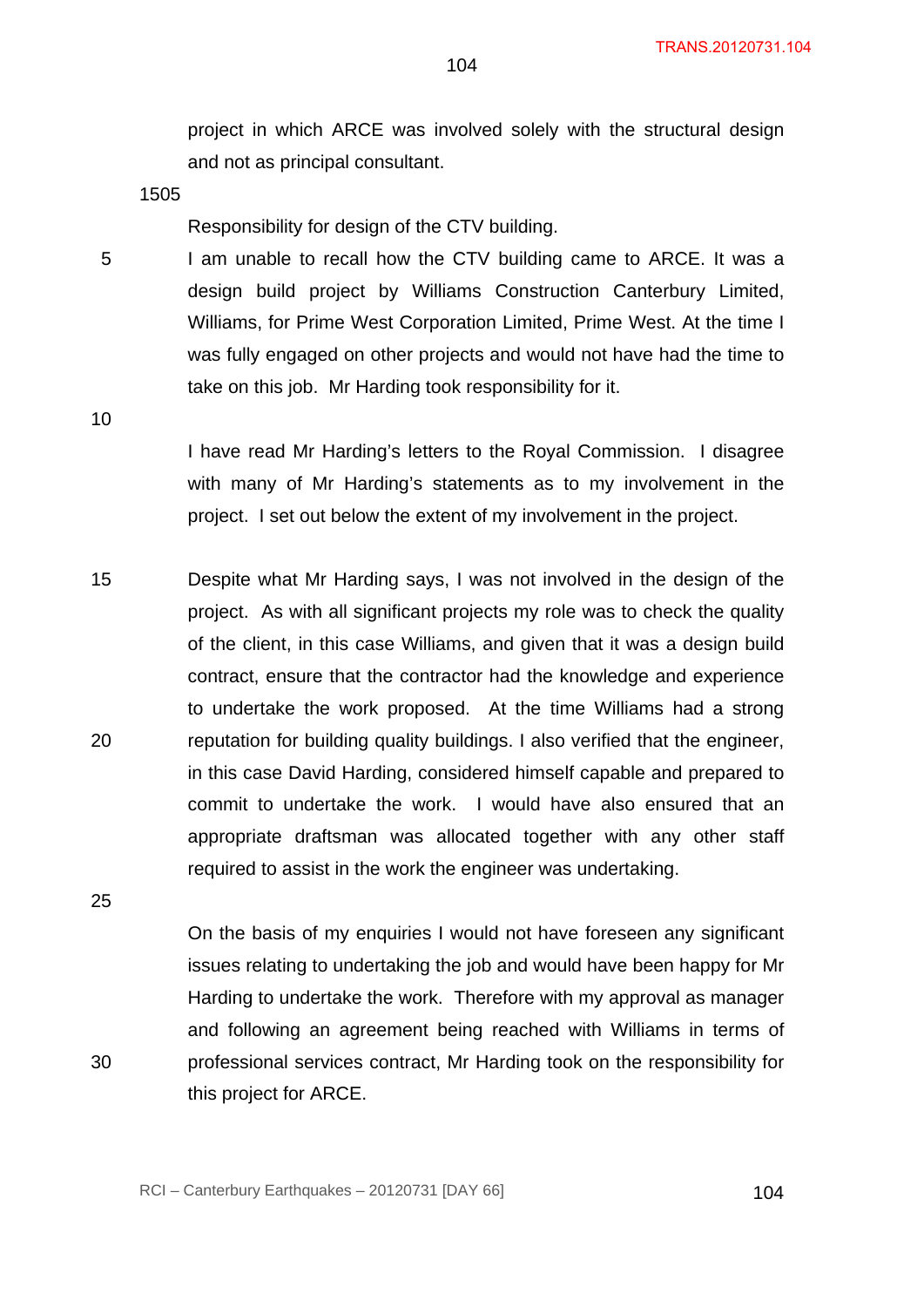It is standard practice to look at drawings, calculations and other records of other buildings for background information when starting a new job and I expect Mr Harding would have done this.

5 The drawings would have been prepared by draftspersons and tracers at the direction of Mr Harding.

10

15

Mr Harding would have carried the project through including dealing with Council, any site visits and other necessary attendances. I would not have been involved in any of these stages in more than a minor way.

Mr Harding prepared structural drawings calculations and a structural specification. I cannot be certain that these calculations or drawings represent the full set of calculations for the CTV building. It is possible that Mr Harding did other calculations or drawings which are no longer on ARCE's or the Council's files.

20 25 There was no review procedure in place at that time. Mr Harding was a qualified, experienced and capable engineer and would have taken responsibility for the project. He was employed in a role where he wanted to, and was expected to, take on projects such as the CTV building without supervision. He was also expected to be building up his own client base. Mr Harding and any other qualified engineer employed by me was expected to seek advice if he needed it. I do not recall reviewing the drawings, calculations or specification and I would not have expected to have done so. At the time Mr Harding was more familiar with the concrete code NZS3101:1982 than I was.

- Q. Just pausing on that Dr Reay, what's the basis upon which you make that statement?
- 30 A. Mr Harding when he was previously with me undertook the design of concrete structures and when he returned he designed a four level – a four level apartment building and he – in addition to that he had when he was with me in '79 had been to a course at the university on ductile

RCI – Canterbury Earthquakes – 20120731 [DAY 66] 105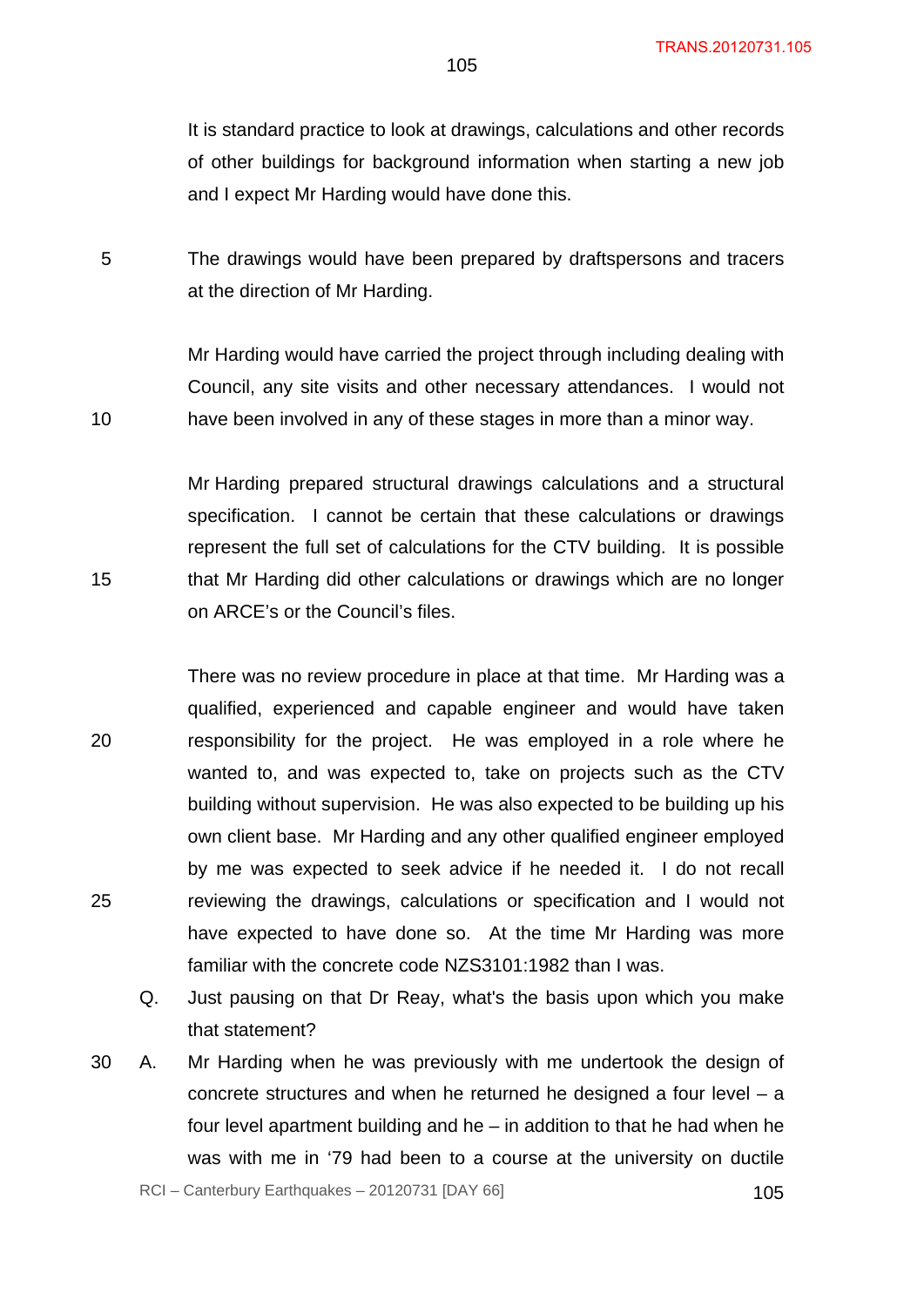frame design and additionally in the July of '86 he went to a three day course on the concrete code.

106

- Q. Did you go to either of those courses?
- A. No.
- 5 Q. Was there a reason why the firm sent Mr Harding on those courses?
	- A. Yes, because he was focusing on the design of the significant concrete structures.
	- Q. And if you can just pause Dr Reay, can we have BUI.MAD249.0555.3. Dr Reay did you assist in the preparation of this list?
- 10 A. Yes I did.
	- Q. And did you review the criteria for which buildings were listed on it in relation to Mr Harding's work?
	- A. Yes.

15

Q. In referring to the buildings listed on that list, what was your level of involvement with Broadway?

- A. I was the principal consultant for that project so I had the overview of the project in total. I didn't undertake the structural design.
- Q. Drainage Board?
- A. That one I was the principal consultant for and responsible for,
- 20 Mr Harding for that particular one's work was mainly related to doing testing of the final design.
	- Q. And that was in the nature of filter covers, not in actual building as such?
	- A. Yes.
- 25 Q. Were there structural elements in relation to that project?
	- A. I beg your pardon.
	- Q. Were there structural elements in relation to that project?
	- A. Well the fibreglass segments were all structural elements.
	- Q. The next one, medical accommodation, your role?
- 30 A. That was a project where it was a structure only job and Mr Harding handled the whole job.
	- Q. Westpark Tower?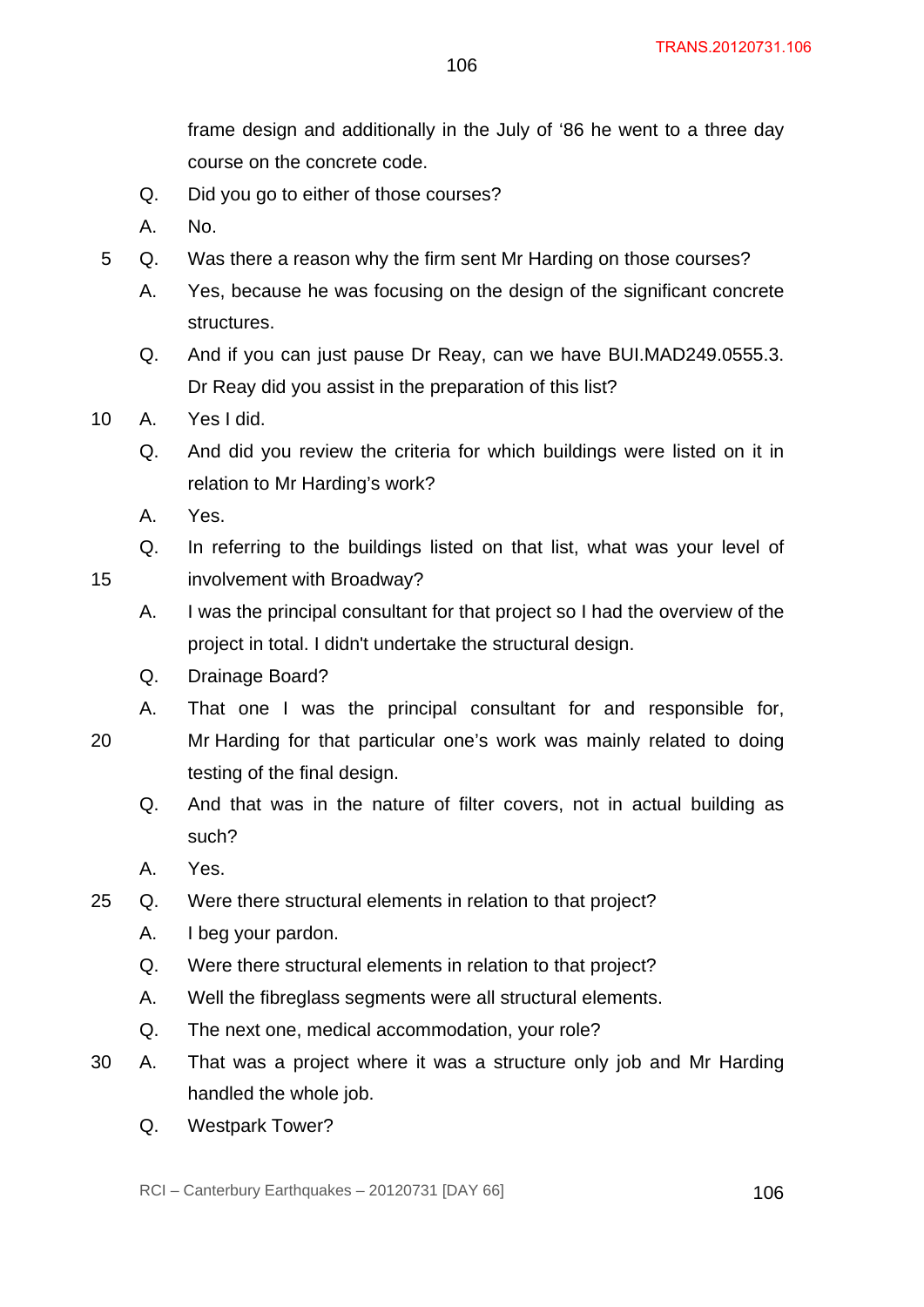- A. That was where I was the principal consultant and would have been involved in the overall design of the building and I did not undertake the structural design on that building.
- Q. Who did the structural design?
- 5 A. The initial work was done by John Henry and then the final work was undertaken by David Harding.
	- Q. And the CTV building you've dealt with, the Letz building being the next one?
	- A. That was another project where I was the principal consultant and David
	- Harding undertook all the structural design.
		- Q. Shangri-la extension concept?
		- A. That was a project that I had no involvement in. David Harding dealt direct with the contractor.
		- Q. And finally the residential development concept?
- 15 A. I had no involvement in that one.
	- Q. And going back to your brief, would you continue reading.

# **JUSTICE COOPER:**

10

- 20 Q. Could I just ask the question, you mentioned that Mr Harding had been responsible for the design of a four level apartment building when he was previously in your firm's employ. Can you remember where that building was, the address?
	- A. No. I'm sorry Sir it was when he was working part time before he joined me, when he designed the four storey apartment building.
- 25 Q. Oh I see. So that was when he was still at Waimairi and was working out his notice?
	- A. Yes.
	- Q. I think that building's been discussed. Just remind me where it was?
	- A. 32 Cashel Street.
- 30 Q. Oh that's on this list as medical accommodation.
	- A. Yes, it's an apartment building owned by, or was owned by the Hospital Board.
	- Q. I see, so it's accommodation for people working at the hospital?

 $RCI - Canterbury Earthquakes - 20120731 [DAY 66]$  107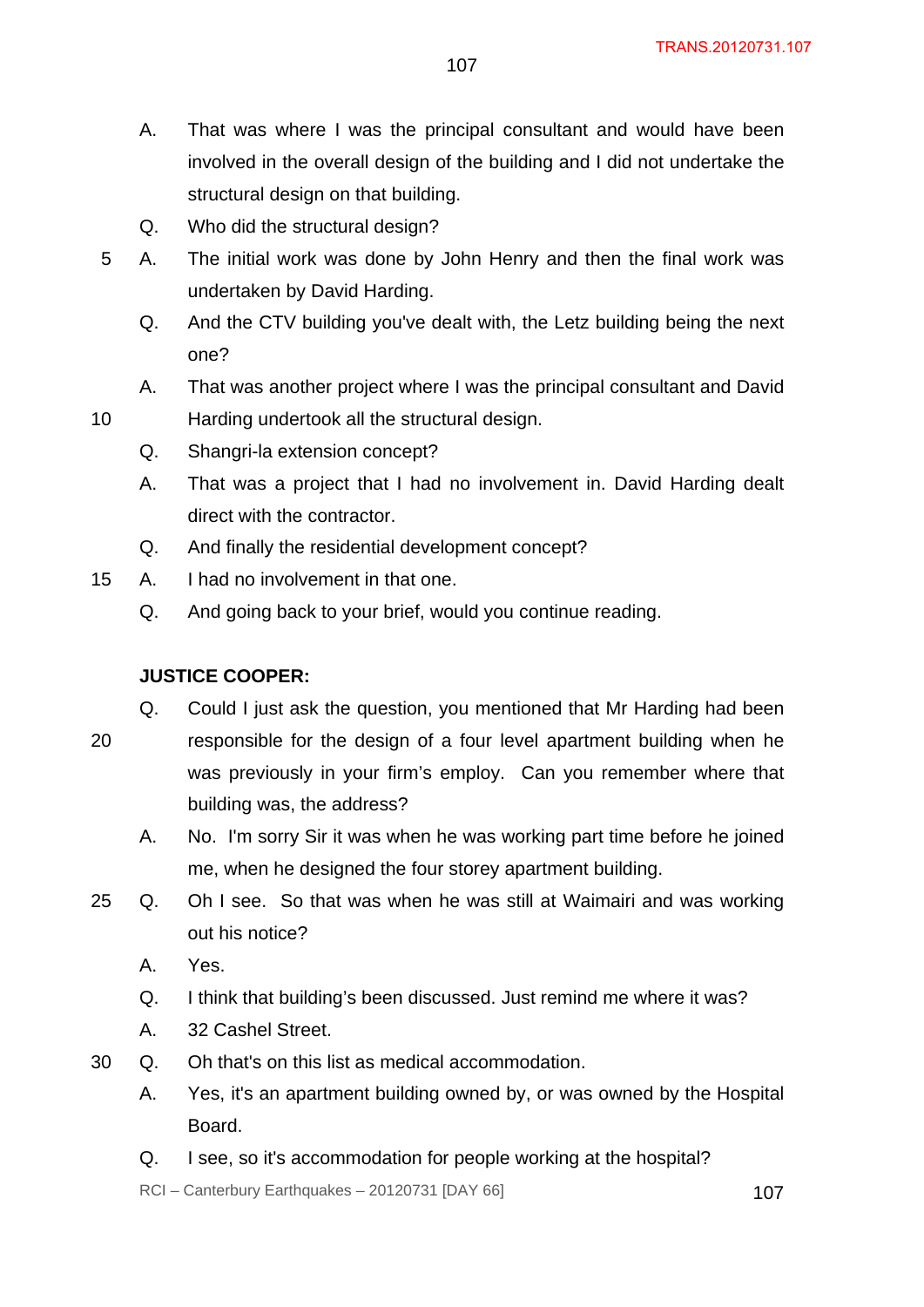A. Mmm.

#### **EXAMINATION CONTINUES: MR RENNIE**

- Q. Now from paragraph 33 please Dr Reay.
- 5 A. A geotechnical report was obtained from a specialist soils engineer, Soils and Foundations 1973 Limited. This report would have been used to design the foundations of the building. I cannot say specifically how the report might have influenced Mr Harding's design.
- 10 15 In the mid 1980s the economy was strong and the construction industry was performing well and experiencing good growth. It was not a particularly competitive environment for engineers and there was not a lot of pressure on fees. I believe that Mr Harding would have been involved in setting the fee which was probably set as a percentage of the total build cost, probably a percentage of the structural value. I do not believe there would have been any great pressure on Mr Harding to meet any financial constraint.

1515

- Q. Dr Reay you're aware that Mr Harding denies an involvement in those financial matters?
	- A. Yes I am.
	- Q. And your response to that?
	- A. Well I have said what I believe was my process at that time but if he's adamant that he wasn't involved I accept he wasn't involved.
- 25 Q. 35 please.
	- A. The environment can be contrasted with that of the late 1980s / early 1990s when the economy took a significant dive and the construction industry suffered as a consequence. The cost environment was considerably more competitive during that time.

30

20

# Computer Modelling.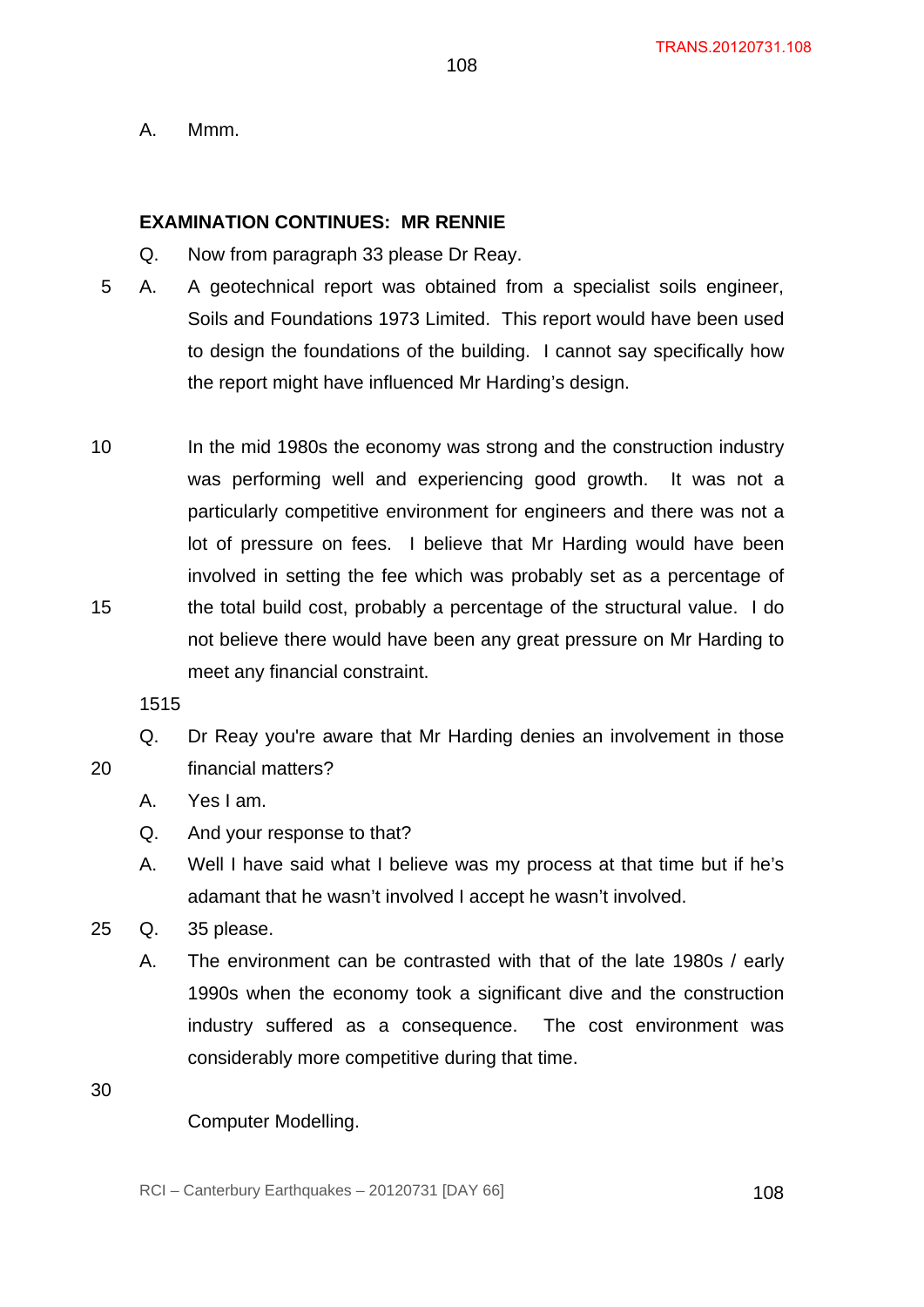I am unable to recall whether any computer modelling was carried out during the design process. I was not involved in any modelling for this building.

5 10 15 I found on ARCL's historic files an invoice from the University of Canterbury for computer charges that may have related to the CTV building. It refers to the ARCE job number for the CTV building, 2503. The invoice also refers to another job number, 2548, so I cannot be certain that the invoice relates to the CTV building job. Based on the quantum of the account it appears to be for computer time only which if it does relate to the CTV building would suggest that the inputs were prepared by Mr Harding and run through the computer. If a university staff member worked on the analysis I would expect this to be noted on the account and the account to be higher. The computer analysis was probably an earlier version of the ETABS program.

#### Construction.

I do not recall being involved in construction of the building or have any direct dealings with Williams.

20

As a design-build contract the engineer's role was potentially diminished. Any site visits would have been carried out by Mr Harding or under his direction. I do not know to what extent he would have visited the site. At most, Mr Harding's role would have been one of observation, not supervision. He may have visited the site before major concrete pours.

I note that a Council engineer visited the site from time to time as I would have expected.

30

25

As noted above Williams had a strong history and a reputation as a high quality contractor specialising in concrete construction. It's pre-cast concrete work in particular was of a high standard.

RCI – Canterbury Earthquakes – 20120731 [DAY 66] 109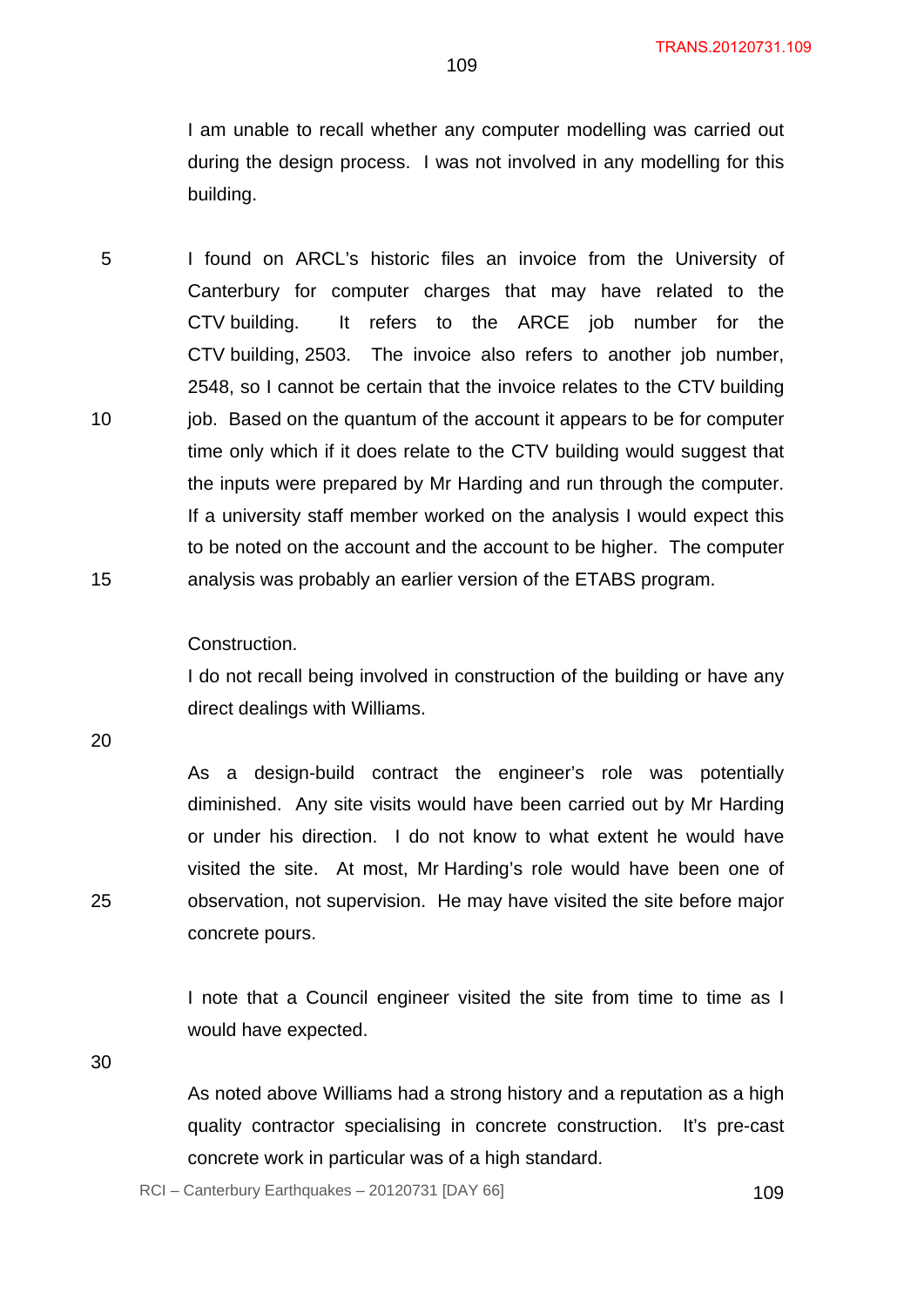I do not recall becoming aware about the ownership issues of Williams on the site at the time of the construction of the CTV building which resulted in the building being finished by Union Construction Limited.

110

As Built Drawings.

ARCL has no record of any as built drawings for the CTV building and it is unlikely that there would have been any. They were not normally prepared at that time and the Council would not normally have required them.

However, I note there are differences between the set that ARCL has in its records compared to the Council's records. The set of drawings annexed to the DBH report appears to be the set that I provided to Dr Hyland and which is held on ARCL's file. However, some of these drawings appear to differ from the Council's set. A slightly different set of drawings appears on the Council files.

Q. And Dr Reay are those differences now identified in the schedule which you've prepared and which has been filed with the Commission by memorandum?

- A. Yes.
- Q. Keep reading at 57 please.
- A. For example on the ARCL sheet 25 there are at least three additional details and in the bottom right corner it is noted that S25 was amended on the 29<sup>th</sup> of April 1987. This compares to the Council's signed plans dated 30<sup>th</sup> of September 1986. There are also differences on sheet 26. There is no notation as to date of amendment on the ARCL S26. Neither set are as-built drawings.

#### 30 Compliance.

As the design engineer Mr Harding was responsible for ensuring that the design complied with the relevant codes. I expect that Mr Harding would have taken all reasonable care to ensure that this occurred.

 $RCI - Canterbury Earthquakes - 20120731 [DAY 66]$  110

5

10

15

20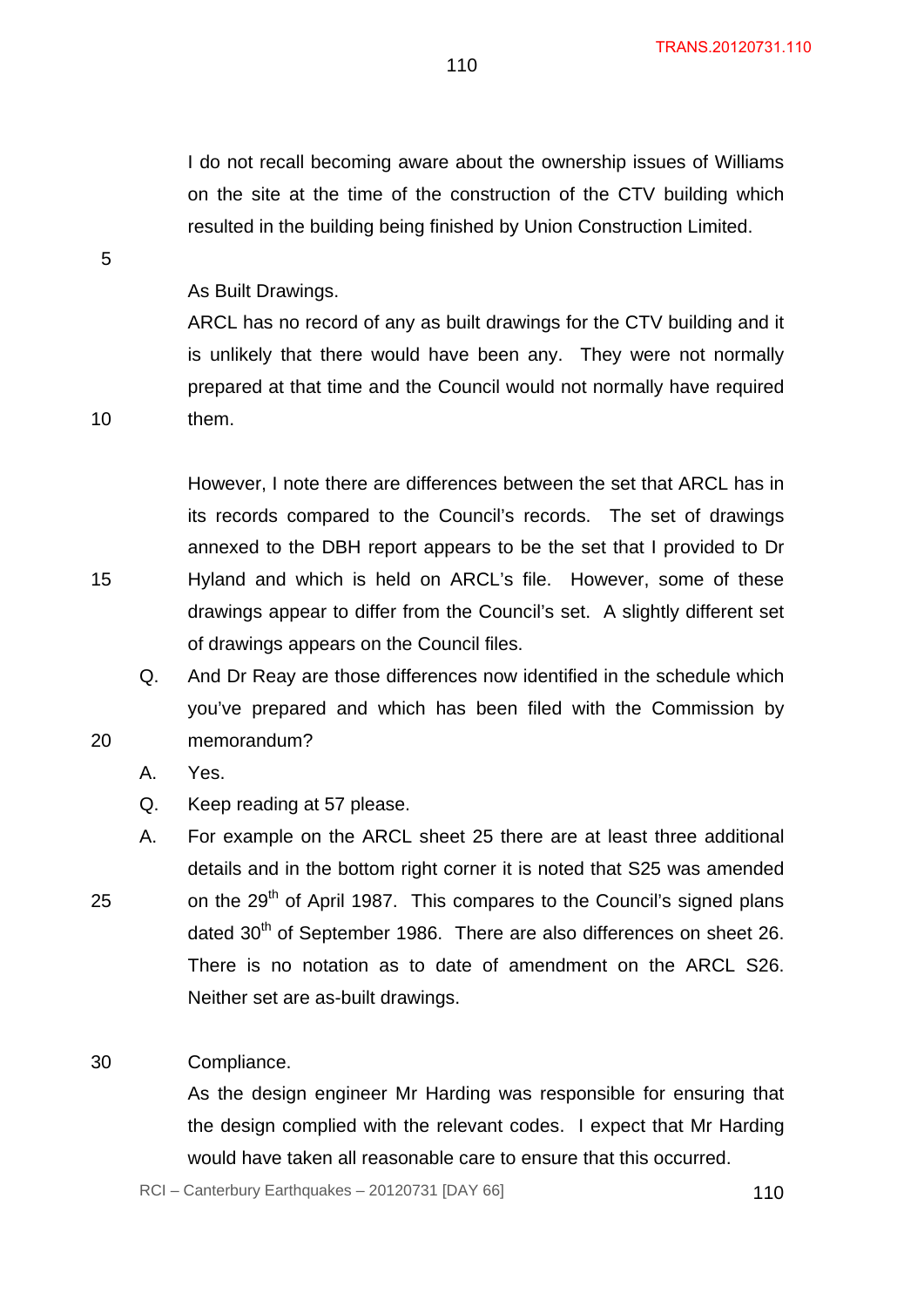Traditionally ARCE did not include a design review and as a small firm relied on the Council review process. ARCE was different in this respect from other larger firms where there was a core group of engineers who review each other's work.

111

Reading from the second statement of evidence on Landsborough House.

Landsborough House.

5

20

10 15 This building is on the corner of Gloucester and Durham Street and was designed in 1985 by John Henry when he was with ARCE. Mr Henry discusses his design work on Landsborough House in his evidence. He makes observations about the design of Landsborough House and states that parts of its design were utilised in the work Mr Harding did in designing the CTV building including that Mr Harding adopt many of Mr Henry's calculations for Landsborough House when designing the CTV building.

I've reviewed the structural drawings and calculations for the Landsborough House building. The design was generally similar to the CTV building. I comment on some particular features and how they compare to the CTV building.

The height:

Landsborough House was eight storeys and the CTV building six storeys. The CTV building had 40% larger floor plates.

25 Asymmetry:

> The design asymmetry of the buildings is similar with the Landsborough House building being slightly more asymmetric.

> The beam column structures of both buildings are designed as secondary structural systems in terms of NZS 3101:1982.

30 The Construction:

> Both buildings used pre-cast concrete beams, in situ concrete columns and shear walls for lateral loads including coupled shear walls with diagonal reinforcing.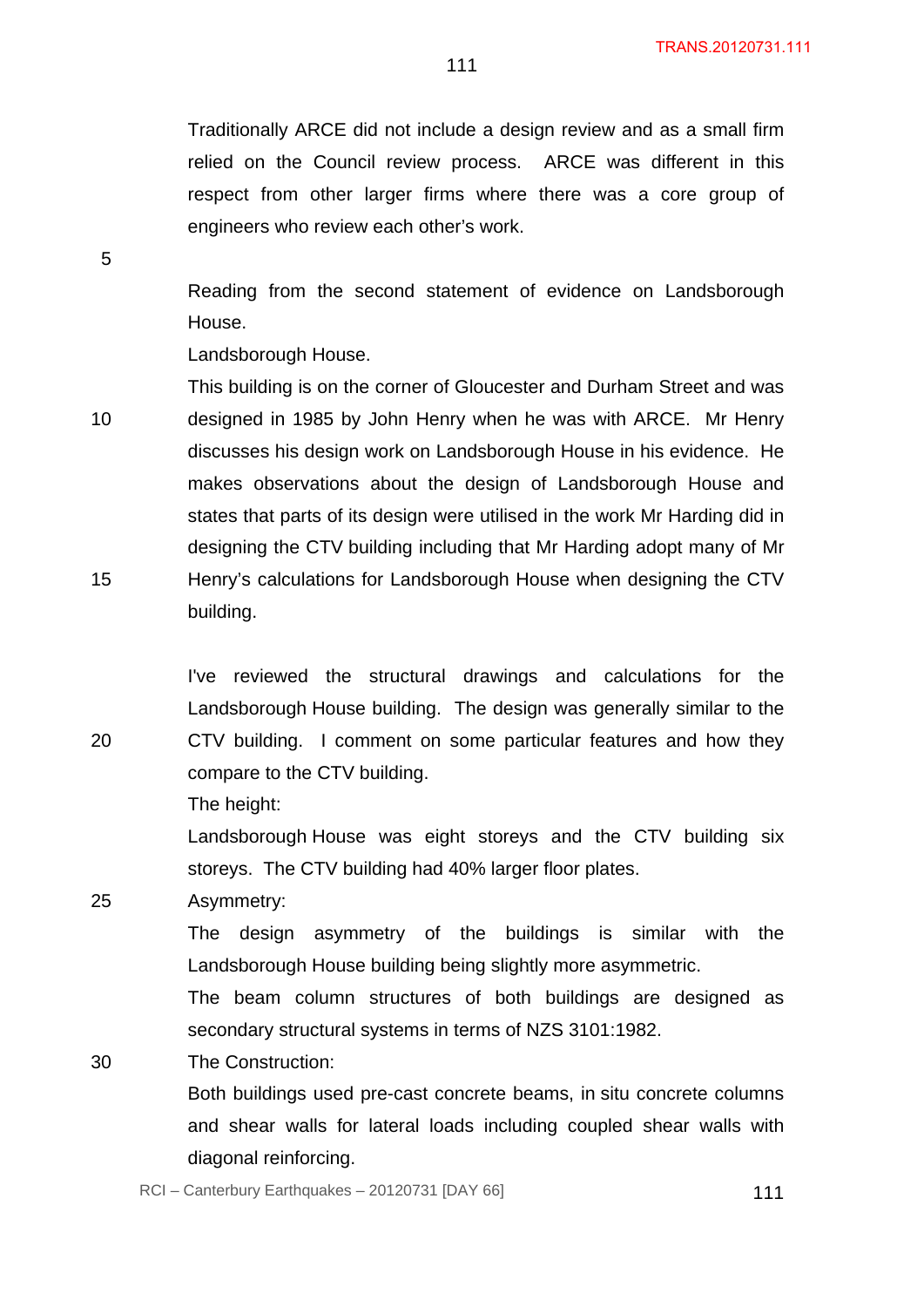The buildings differed in the location of the coupled shear walls, or wall in the case of the Landsborough House building. The coupled shear wall was an integral part of the core shear wall system to Landsborough House, but the coupled wall was a separate wall on the south side opposite the side of the northern shear wall system for the CTV building.

112

Suspended Floors:

The suspended floors differ in that the CTV building has a metal – and that should read Hibond – floor with 664 mesh and the Landsborough House building had a concrete rib and infill floor with topping slab reinforced with 665 mesh. The CTV building has 28% more mesh per square metres within the mesh reinforced floor than the Landsborough House building.

- Q. Now Dr Reay the Hibond referred to there was the subject of evidence by Mr Harding. Did you hear that evidence?
- A. Yes.

5

10

15

- Q. His assertion was that Hibond was selected by you for the CTV building. What do you say to that?
- A. I do not believe it was selected by me. I believe it was selected from options by the builder.
- Q. And his contention was that you promoted Hibond at that time because of an association you had with the Fletcher organisation. Did you hear that?
- A. Yes I did and that's certainly not true.
- 25 Q. In terms of the selection of Hibond for this building do you recall playing any part in that specification?
	- A. I have no recollection at all of doing so.
	- Q. If you had been consulted would you have had a view on the use of Hibond in this building?
- 30 A. In 1986 I would have considered it an acceptable flooring material. The company had specified its use on one or two occasions albeit it with steel framing rather than concrete, a concrete beam system.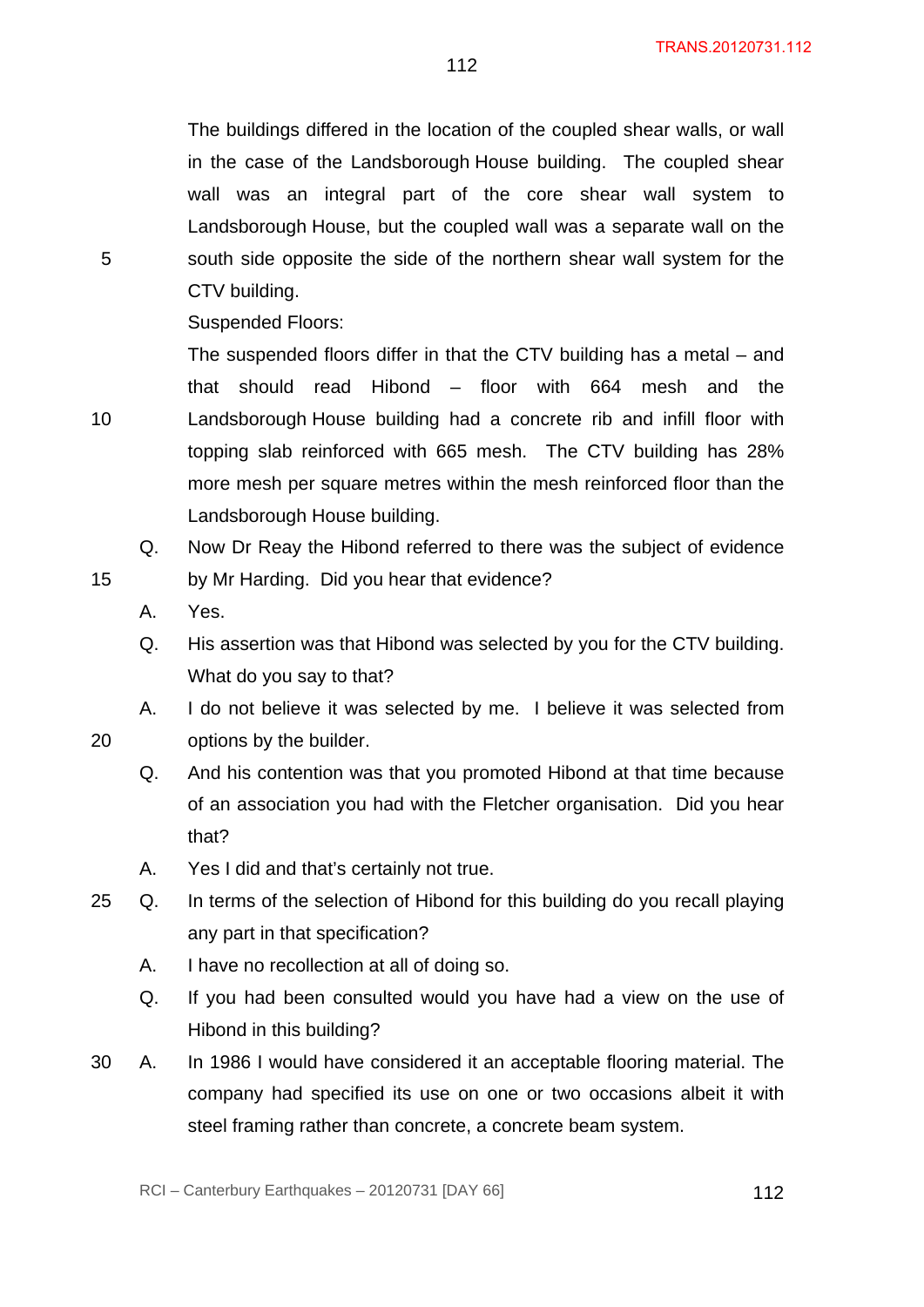- Q. Can you account for the fact that Landsborough was done with concrete rib and infill and that the CTV building was done with Hibond?
- A. No I can't.
- Q. Would you read at paragraph 13 please.
- 5 A. The reinforcement of the columns varied. Neither was designed for additional requirements of ductile seismic detailing under NZS 3101:1982. The columns in the Landsborough House building were generally 400 millimetres square with ties of 10 millimetre at 150 or 250 millimetre centres generally.
- 10 1525

The CTV columns were 400 millimetres circular columns with six millimetre ties at 250 millimetre centres. The vertical reinforcing laps were 900 millimetre for the Landsborough House building and 1200 millimetres for the CTV building.

15 Foundation:

> The foundations differed in that the Landsborough House building were supported on piles and the CTV building was based on shallow footing foundations.

20 The Landsborough House earthquake damage. I inspected Landsborough House on the 16<sup>th</sup> of May 2012. Damage to the structure that was evident on this date was as follows: Shear walls: there was minor cracking to the shear walls surrounding the shear core.

- 25 The coupling beams: the coupling beams particularly at the lower levels had substantial damage and would've introduced a significant degree of flexibility on the coupling beam shear wall line of the building. The stairs: there was no significant damage to the stairs or supporting system.
- 30 The columns: there was some limited movement between the column and beam soffit interface at the top of the column with some limited initiation of column cover concrete spalling.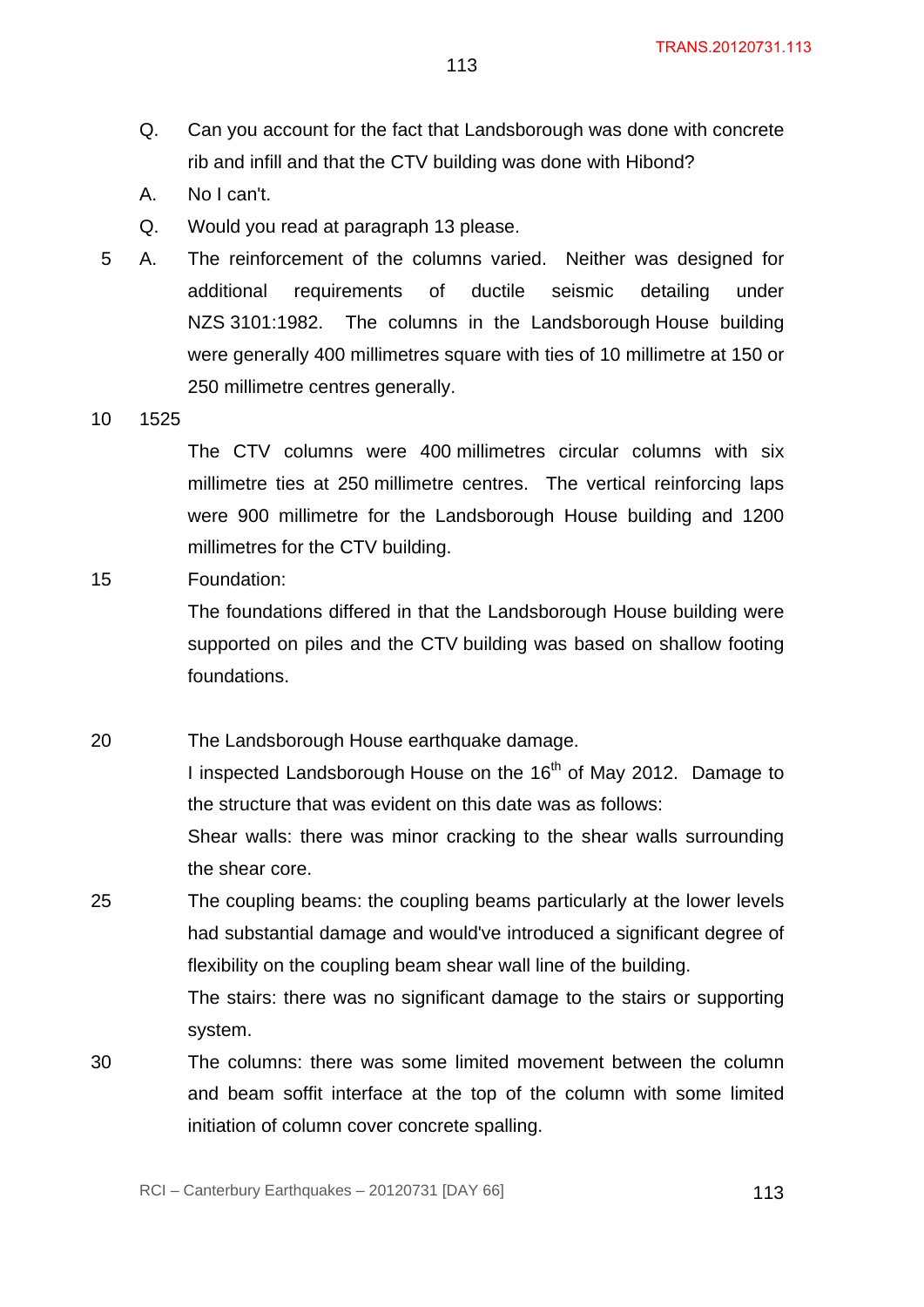I should add that subsequent to that inspection that spalling may have in fact been caused when the beams were being installed on the columns, during the erection process. It may not have been due to earthquake response.

5

30

# **JUSTICE COOPER:**

- Q. That's a view you formed since your inspection, is that right?
- A. Yes.

#### **EXAMINATION CONTINUES: MR RENNIE:**

- 10 Q. From further work or further inspection or merely further thought?
	- A. Further thought essentially.
	- Q. Carry on at E please?

### **WITNESS CONTINUES READING STATEMENT FROM E**

- A. Beam column joint: there was no evidence of cracking or joint failure.
- 15 Floor diaphragm: there was no cracking to the floor diaphragm in the immediate area where the floor was adjacent to the shear wall system. Foundation levels: I understand that the differential settlement of the foundations is approximately 100 millimetres.
- 20 Based on my inspection the Landsborough House building has performed satisfactorily with no significant damage to the columns, beam column joints or stairs.

#### Additional evidence.

25 As a result of locating additional records and historic files held by ARCL I wish to give some supplementary factual evidence.

> I have located the ARCE time records for the time of the CTV building project. I produce these records. The CTV building was job number 2503. Other job numbers, names of staff that are not involved in this hearing and totals have been redacted. The schedule summarises the time spent by various staff members on the project.

Q. Now Dr Reay those time records were found in what location?

 $RCI - Canterbury Earthquakes - 20120731 [DAY 66]$  114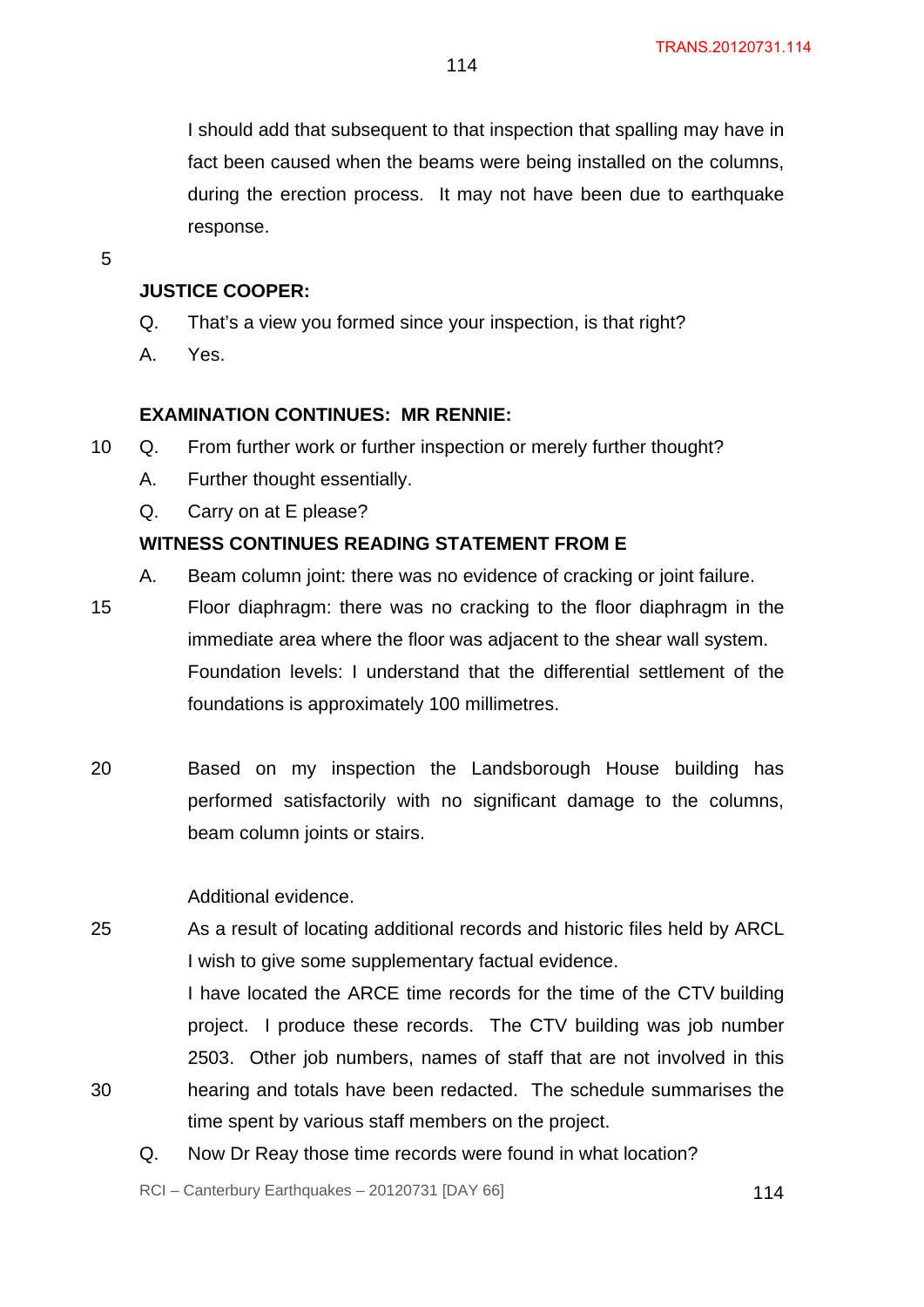- A. In one of the storage areas at the company's offices.
- Q. Were they associated in any way with the job file for this building?
- A. No.
- Q. Or for any of the other buildings on the list of Mr Harding's buildings which we've just looked at?
- A. No.

- Q. What were the records contained in?
- A. They were contained in a box marked "miscellaneous".
- Q. And is that a filing box? A large box?
- 10 A. It was a foolscap sized filing box.
	- Q. And other than the time records were there any other documents in that box of relevance to the matters before the Commission?
	- A. No.

#### 15 **JUSTICE COOPER:**

- Q. Have you ever found any invoices relating to the CTV work?
- A. No the invoices for that period and indeed later have been destroyed long ago.
- 20 Q. I know you've, there's a dispute between you and Mr Harding as to how the, or who was involved in working out the fee that would be charged but do you have a view as to how the fee would have been calculated? I think you've said it was probably on a percentage of the value, is that right?
- 25 A. Around that time fees were, had been calculated as a percentage of the value of the work and so if you were undertaking the total job as principal consultant it might've been six or seven percent of the value of the total construction. If you were undertaking the structural work only it would be related to the value of the structural work.
	- Q. And would that have been the case in the CTV building?
- 30 A. Well I can only guess but I think that would've been the most likely basis it would've been worked out on.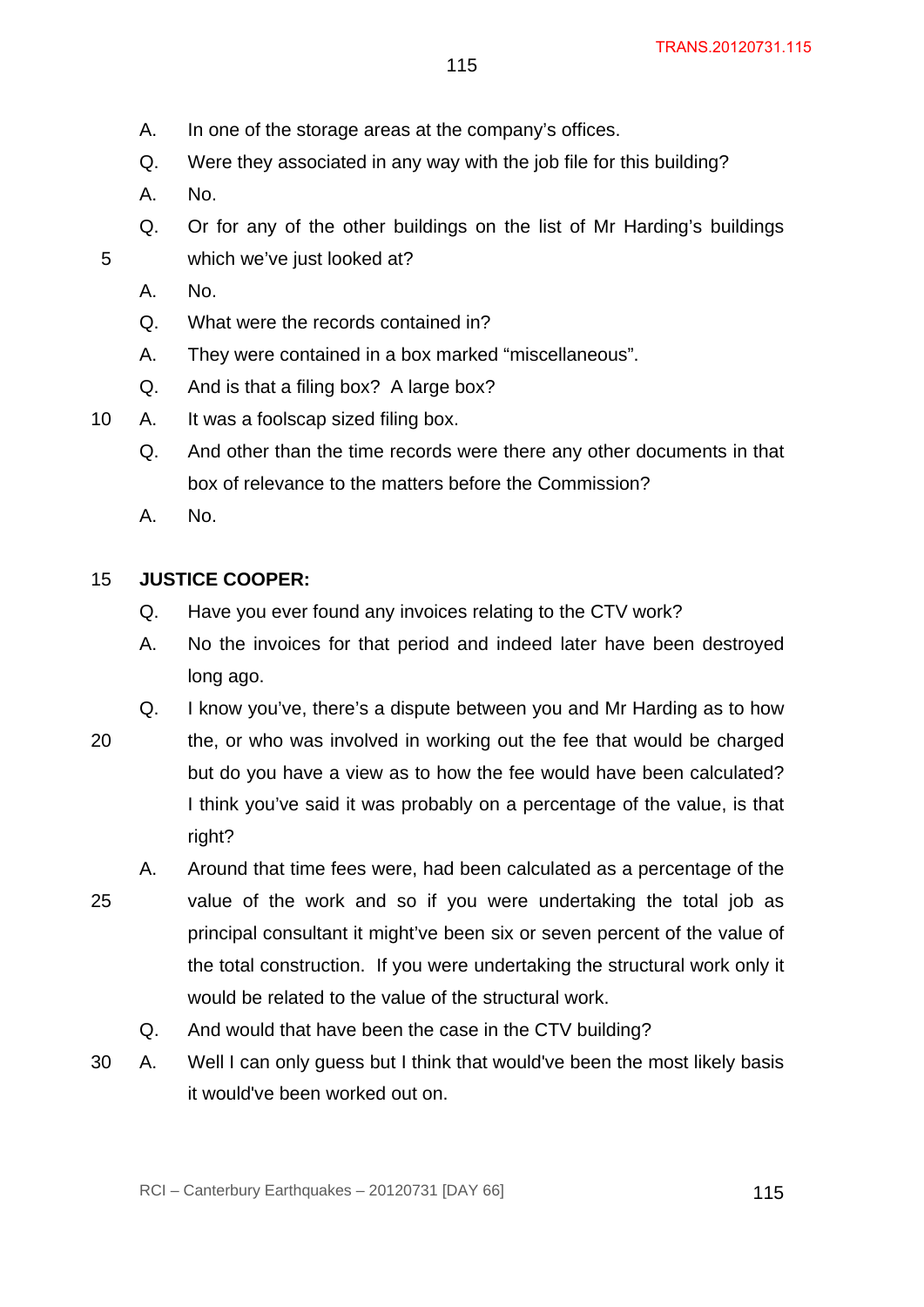Q. I must say I'm finding it hard to follow why setting the fee would've been left to an employee when you're the principal of the firm. Can you help me with that?

116

- A. It wouldn't have been left to Mr Harding. What I suggested was that I thought I would've had him have some involvement in it.
- $Q.$  But  $-$

5

10

15

- A. The final decision would have been mine I'm sure.
- Q. And it wouldn't involve, it wouldn't have involved, are you clear that it wouldn't have involved charging for structural engineering work on an hourly rate?
- A. I don't believe so because with design-build contracts the contractors always want a fixed fee and so I can't, I can't, I don't believe they would've accepted an hourly basis.
- Q. So we don't know what the fee was but it would've been fixed on some basis, probably in relation to the percentage of the cost of the project?
	- A. That's what I think, yes.

# **HEARING ADJOURNS: 3.32 PM**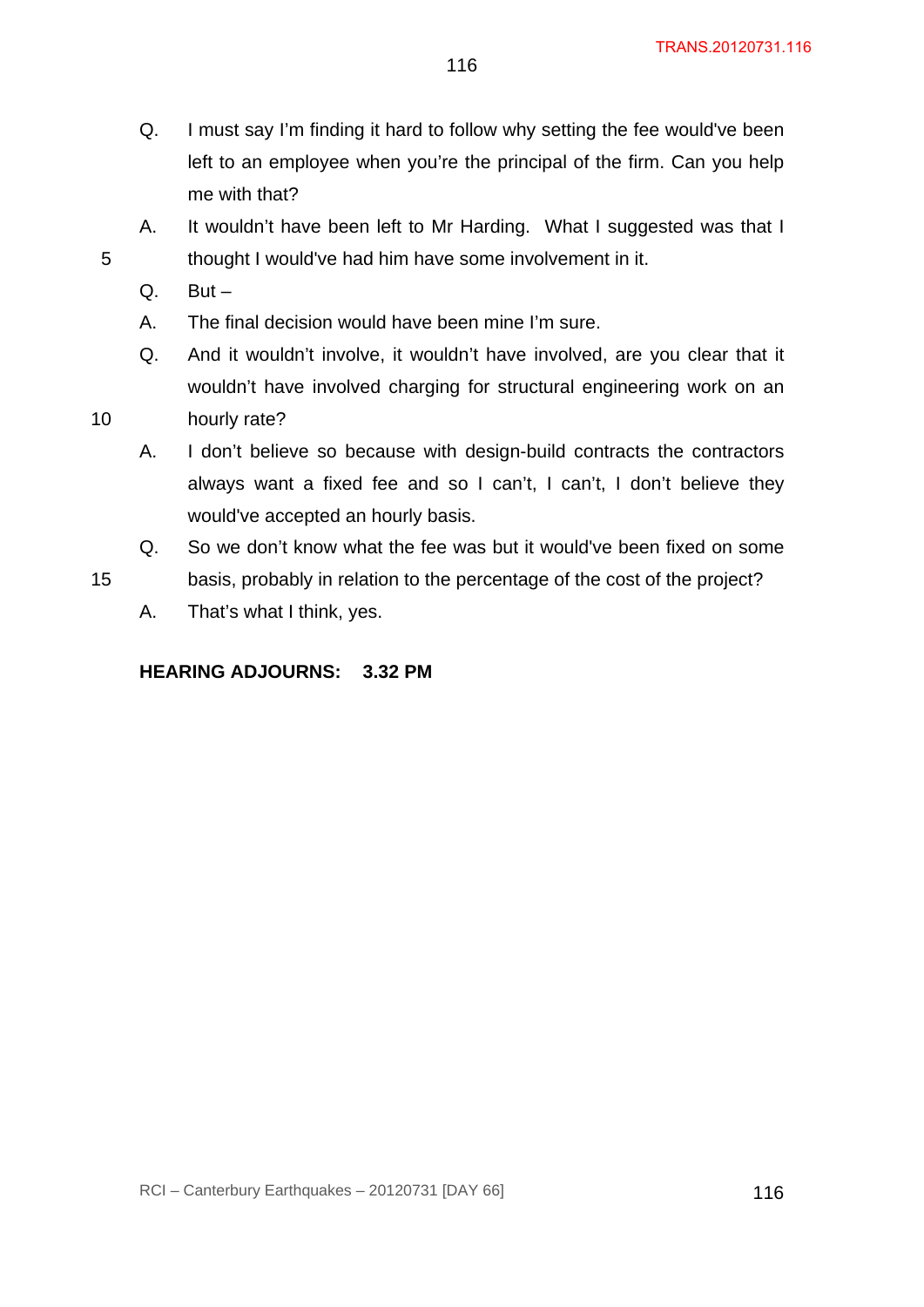#### **HEARING RESUMES: 3.47 PM**

#### **EXAMINATION CONTINUES: MR RENNIE**

- Q. Dr Reay, we're now at your third statement of evidence and would you read from the paragraph numbered 3 please.
	- A. The purpose of this third statement of evidence is to respond to matters raised in the evidence of a number of other witnesses that have provided statements of evidence to the Royal Commission.

#### 10 John Henry

5

There are aspects of Mr Henry's evidence that I do not agree with or wish to comment on. I respond with reference to paragraph numbers. At paragraph 24 Mr Henry refers to buildings at 58, 64 and 329 Durham Street. At least two of these buildings are significantly different to the CTV building. The building at 329 Durham Street contains a long shear wall on the opposite side to the core which while it has some coupling beams the stiffness of the wall is such that these would not contribute significantly to the seismic response of the structure. The building at 64 Kilmore Street has what are described as shear columns on the wall opposite the shear core and as such would expect to have energy absorption at the base of those columns only. This is in contrast to the CTV building which has a coupled shear wall structure opposite the shear core which is able to absorb energy through the yielding of the coupling beams over five levels.

25

15

20

30

At paragraph 31 Mr Henry refers to his work on the Westpac Centre. Mr Henry states that this building was a shear core building and it was symmetric. It was therefore significantly different to the CTV building. The symmetry of this building would have normally indicated that it would have performed well. I note that the shear core has not protected the columns. I have observed that the columns in the building suffered significant damage and that the building is currently being demolished. I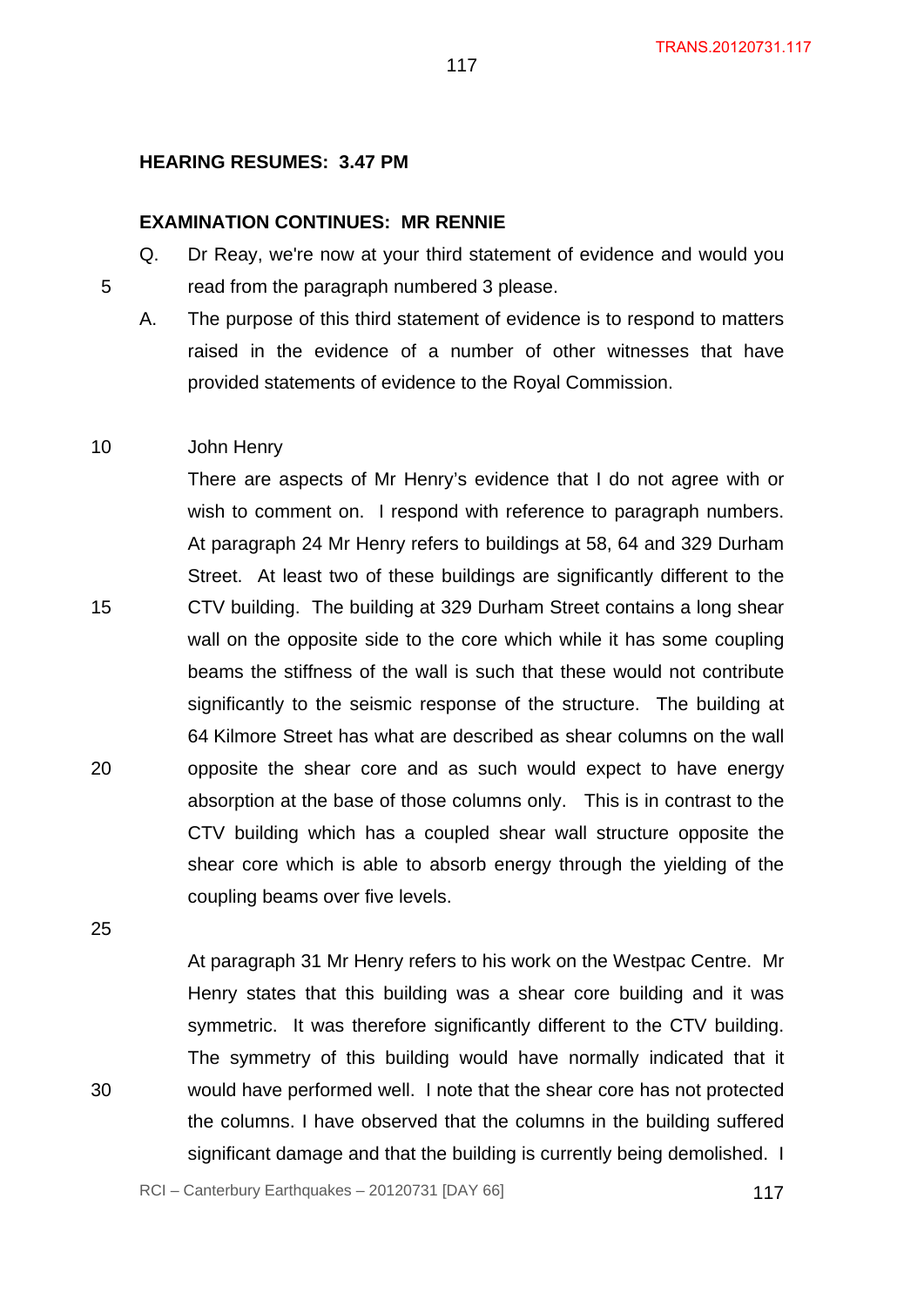also understand that the building suffered damage in the  $4<sup>th</sup>$  of September earthquake.

At paragraph 41 Mr Henry refers to his work on an eccentric 14 storey building called the AA Centre. I note that this building is an eccentric shear core but it also has a perimeter frame that provided torsional resistance and is therefore significantly different to the CTV building.

10 Relevant to paragraph 42 based on Mr Henry's experience as he has noted, he had not designed buildings similar to Landsborough House prior to joining ARCE.

15 20 At paragraph 43 of his evidence Mr Henry suggests that I had only designed tilt slab buildings at the time he joined ARCE. However I was also at that time the leading engineer in the field of cold form steel and its use in buildings plus many other structures. By way of example I designed the then world's largest span fibreglass trickling filter cover at the Christchurch City Council's Bromley sewage plant. The span was 54 metres. Mr Henry worked on the initial stages of that project with me and is therefore well aware of my experience in this respect. Neither Mr Henry nor I had at that time experience of fibreglass structures of that scale but this project illustrates that competent, registered and experienced engineers do and are expected to work on structures that extend their basic knowledge.

25

5

30

In relation to paragraph 44 of Mr Henry's statement I do not agree that experience and a high level of expertise was required for the design of reinforced concrete shear wall structures. A level of expertise and experience could be said to be required for all multi-level building structures and such experience is the basis of engineering registration. The critical knowledge was at that the engineer knew he or she was beyond his or her capability and at that stage the engineer should seek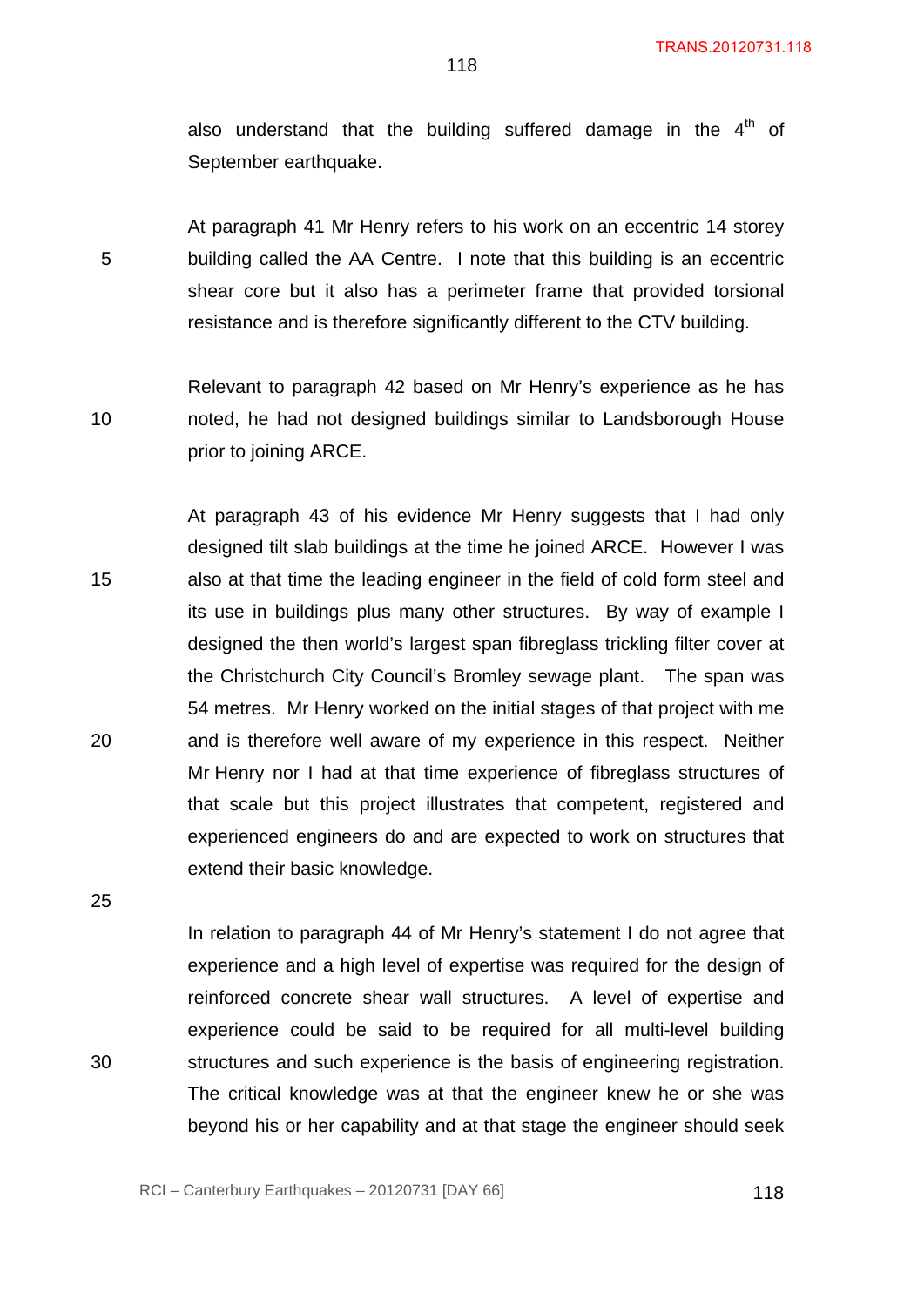assistance from appropriate senior engineers just as John Henry did in consulting with Professor Paulay.

119

5 10 At paragraph 45 of his evidence Mr Henry refers to the Ibis House building which I had designed prior to his arrival at ARCE, incidentally not ARCL as he has incorrectly referred to in this and other paragraphs. Ibis House, an eight storey building designed in 1974 was partly block work as were the three 1970s Holmes building referred to by Mr Henry, but the primary load resisting elements in the east-west direction were reinforced concrete moment beams connecting into walls and columns. The beams were designed for ductile action in an earthquake. The building was asymmetric and account was taken for this in the design. A computer analysis was not used in the design of Ibis House.

15 The Ibis House building survived the earthquakes but has subsequently been demolished. There was no evidence of cover spalling, of cover concrete spalling at the underside of the first floor level as there was at the five storey Spicer House building referred to by Henry.

20 Beginning at paragraph 46 Mr Henry discusses the Landsborough House building. I also discuss this building in my second statement. There are further comments on this building which I wish to make in response to Mr Henry's evidence. The initial plan for Landsborough House was prepared by the architect without structural design input.

25

It is not correct to state as Mr Henry does in paragraph 48 that I was committed to an offset configuration for Landsborough House. As principal consultant it was my role to ensure all options were considered.

30

I do not agree with Mr Henry's statement in paragraph 49 that an ETABS analysis was mandatory. A requirement of the code was that for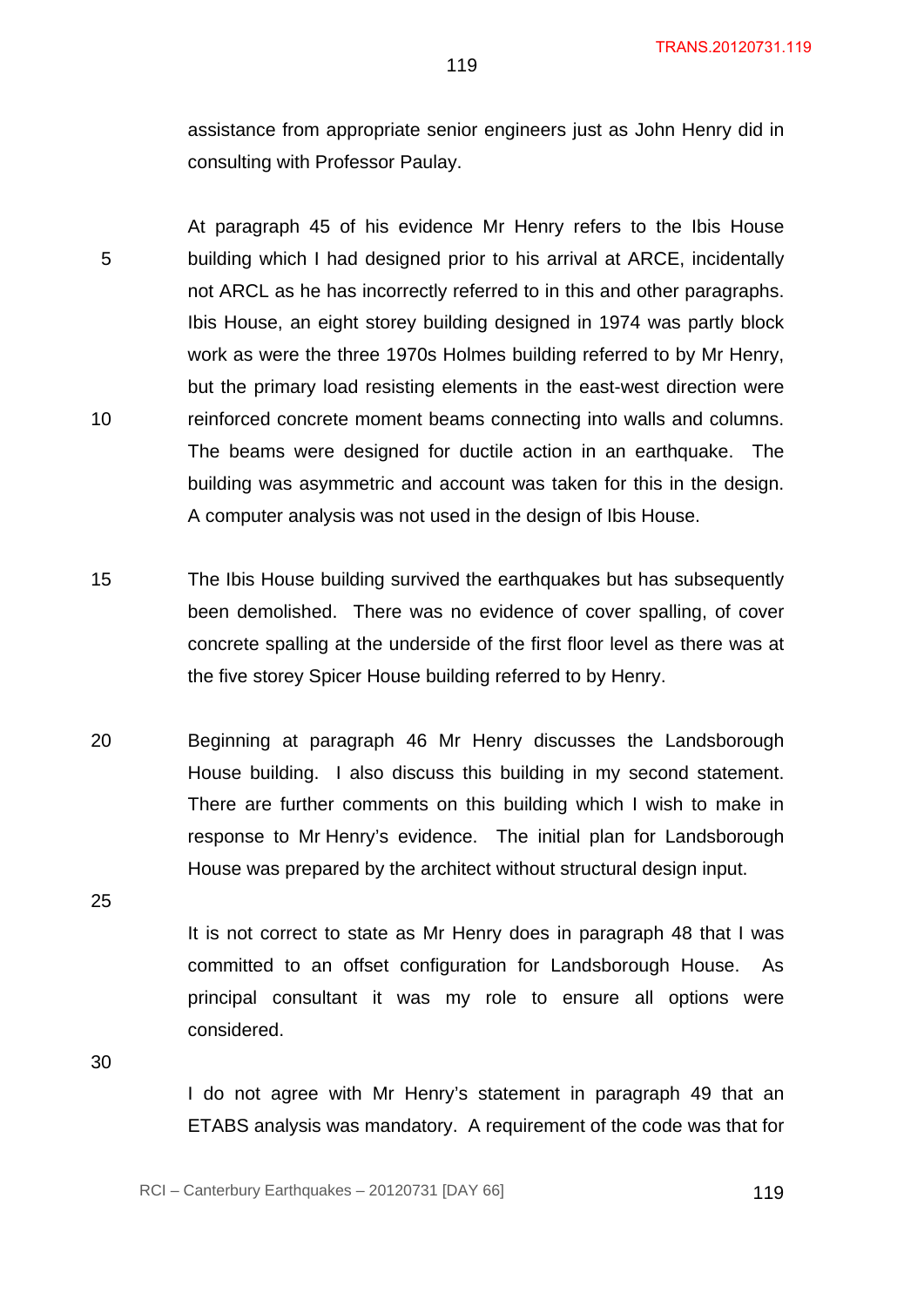particular structures, a spectral modal analysis could be used as an alternative to the equivalent static force method.

- Q. You've read would be used or do you mean could be used?
- A. Could be used. Either of these methods could utilise the ETABS software.

At paragraph 50 Mr Henry suggests that an ETABS analysis was the only method of accurately determining likely response to earthquake loading. This is not correct. I refer to my comments in paragraph 15 above. The method is only reliable while the structure is elastic. The seismic coupling beams are designed to be subject to inelastic behaviour and in this mode an ETABS analysis could be unreliable. Best practice at that time, if there was such, could have been to have utilised an analysis based on research such as Dr Sharpe's PhD research on inelastic structural response analysis.

At paragraph 52 Mr Henry states that the ETABS analysis for the Landsborough House building showed that the structural model worked. I emphasise his follow-on statement that the corner deflections were at or near the maximum code drift limits.

I note that Mr Henry discussed the Landsborough House building with Professor Paulay. It appears Professor Paulay agreed with my opinion that the eccentricity was not a major issue.

25

30

5

10

15

20

At paragraph 63 of his evidence Mr Henry states, I was dismissive of his concerns about the Landsborough House building. I was not dismissive of Mr Henry's concerns. I was aware he had appropriately discussed his concerns with Professor Paulay and I advised him that I was satisfied with the solutions agreed.

 $RCI - Canterbury Earthquakes - 20120731 [DAY 66]$  120 At paragraph 64 Mr Henry states that he was concerned about whether the gravity load system for Landsborough House would be adequately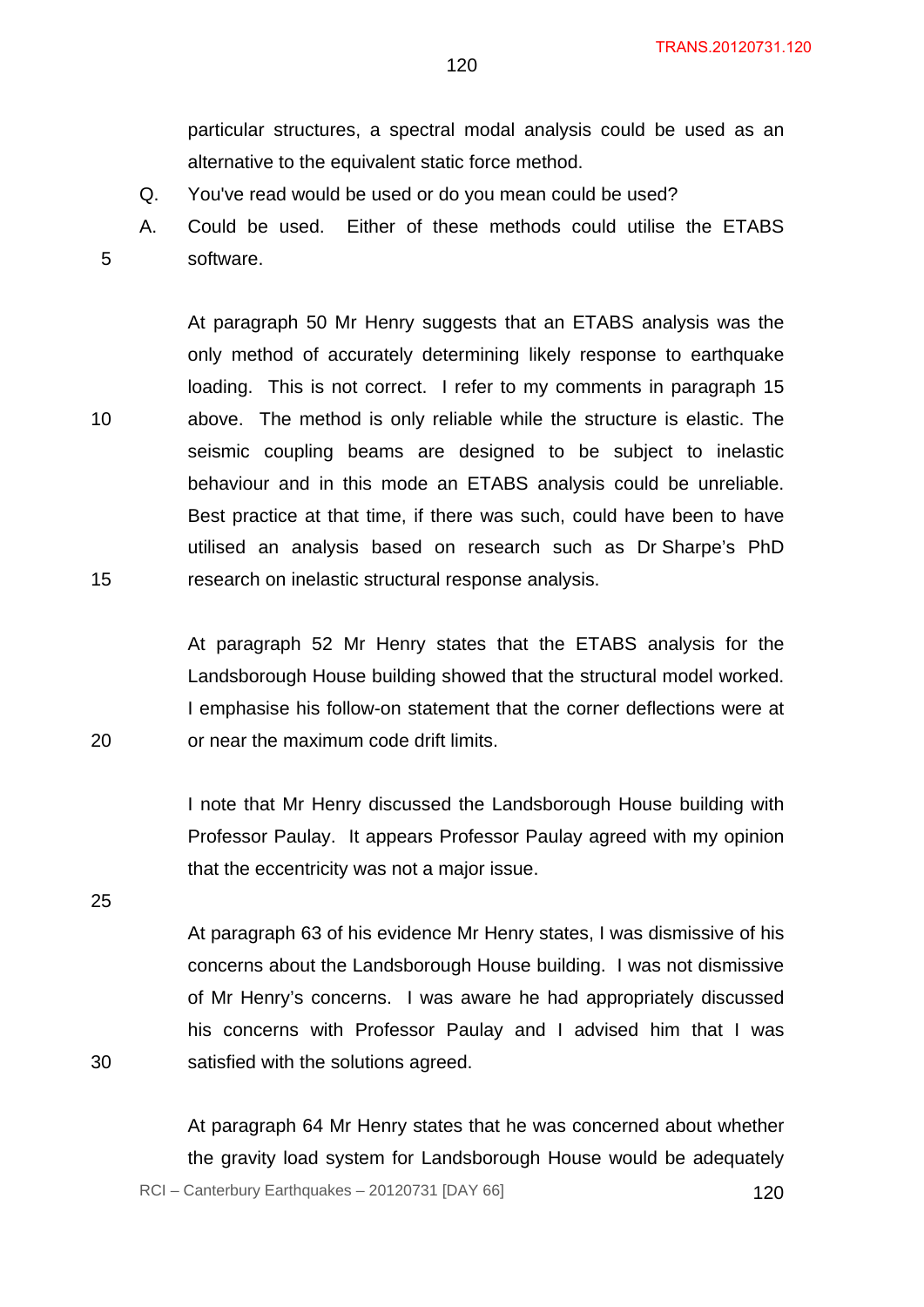protected by the shear walls. In response he detailed the column tie reinforcing, the a reasonable provision for some ductility demand in the end regions. I questioned why if Mr Henry was concerned about the gravity load system he did not detail for full ductility or modify the column design accordingly. I suggest that what Mr Henry did was in accordance with the standards in Christchurch at that time.

10 15 At paragraph 68 Mr Henry refers to David Harding's calculations for the CTV building. He also refers to a requirement that the Landsborough House and CTV buildings be analysed using ETABS. If Mr Henry is referring to a spectral modal analysis then I disagree with the statement and consider both buildings could have been analysed by the equivalent static force method. I also note that Dr Arthur O'Leary has stated that static analysis would have been a compliant code analysis for the CTV building.

> In paragraph 55 of Mr Henry's statement he is saying that it was essential to complete the concept design of which inter-storey drifts were part before proceeding to the detailed design.

20 1557

5

This is standard engineering practice.

25 30 In paragraphs 53 and 54 Mr Henry has gone to some lengths to explain how difficult it was to use the version of ETABS that he had utilised. It is not clear whether the version used by Mr Harding was the same as that used by Mr Henry. However, in any event the use of ETABS and the perceived difficulties that Mr Henry had in calculating deflections is not, in my opinion, a complex issue at all. I also note that the full extent of Mr Harding's calculations is not known. There may well be significant further calculations which have not been retained.

 $RCI - Canterbury Earthquakes - 20120731 [DAY 66]$  121 At paragraph 61 Mr Henry refers to a building with a wall on each end and otherwise little torsion resistance which, he says, could lead to the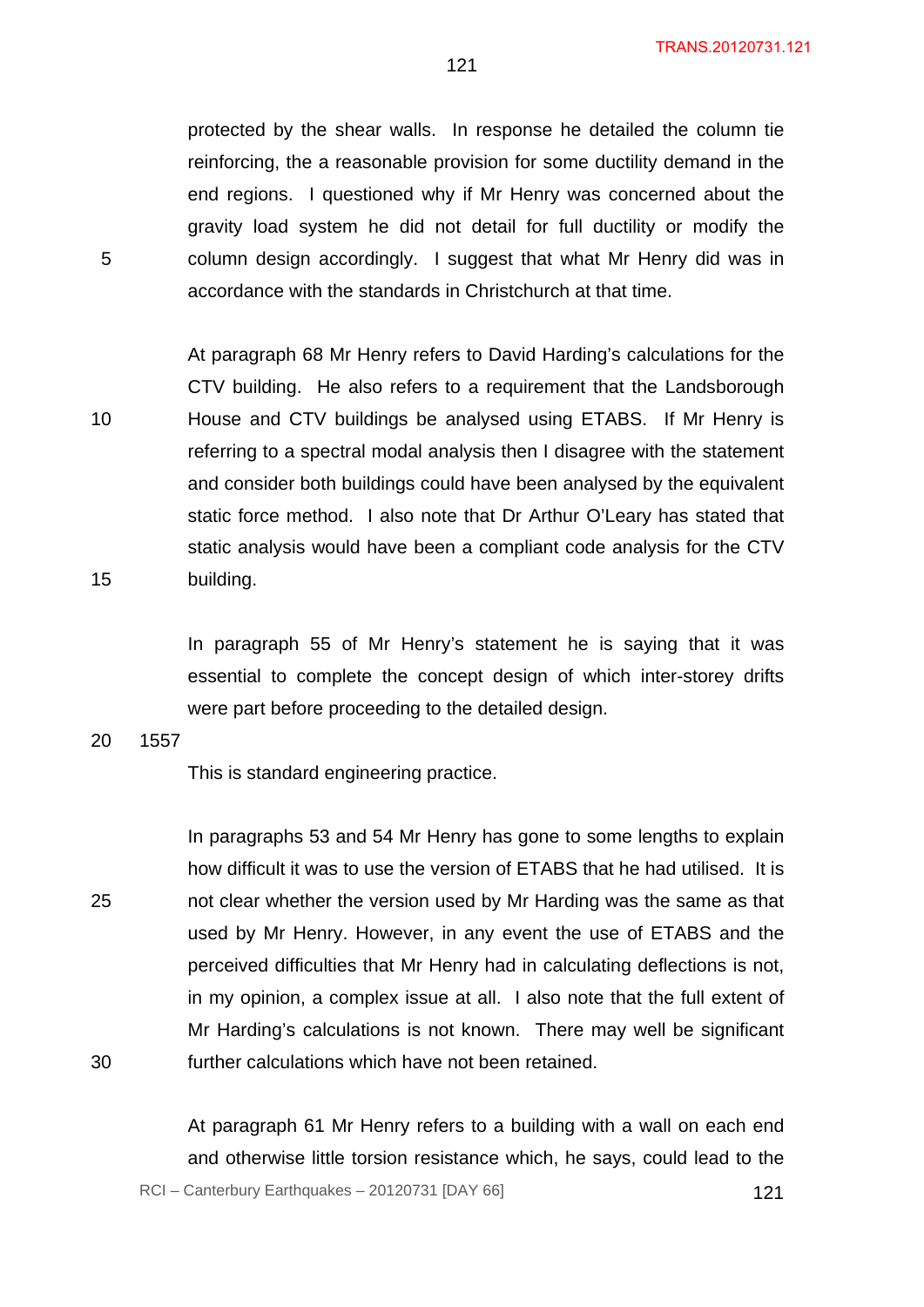majority of the yielding occurring on one of the walls. This example also applies to the two east-west shear walls in the Landsborough House. The north wall is designed to remain effectively elastic and the south wall ductile by the use of coupling beams.

122

At paragraph 70 Mr Henry states that he was very much in the driving seat in doing the structural design for Landsborough House. It was Mr Henry's role to undertake the responsibility for the structural design and documentation of Landsborough House. He was not employed to project manage the job or to take the lead consultant role as I understood he had no experience in this role.

At paragraph 71 Mr Henry states that I was not closely involved in the work he was doing on Landsborough House. As lead consultant review of the construction methodology was my responsibility.

In relation to paragraph 72 of Mr Henry's statement as lead consultant I would have been responsible for the provision of the permit documentation.

20

25

30

At paragraph 75 in relation to Bradley Nuttall House Mr Henry says he had no involvement with the client and little to do with recycling the Landsborough House structural design within the office. Again, I was lead consultant on this project. The architectural façade elements were separated from the structure by the architect to provide a deeply modelled façade. This was also the case with the Landsborough House building. My recollection is that Mr Henry did undertake significant structural design work on this project in addition to the façade. For example, the foundations were based on shallow foundations and Mr Henry would have designed these as they were different to the fully piled foundations of Landsborough House.

5

15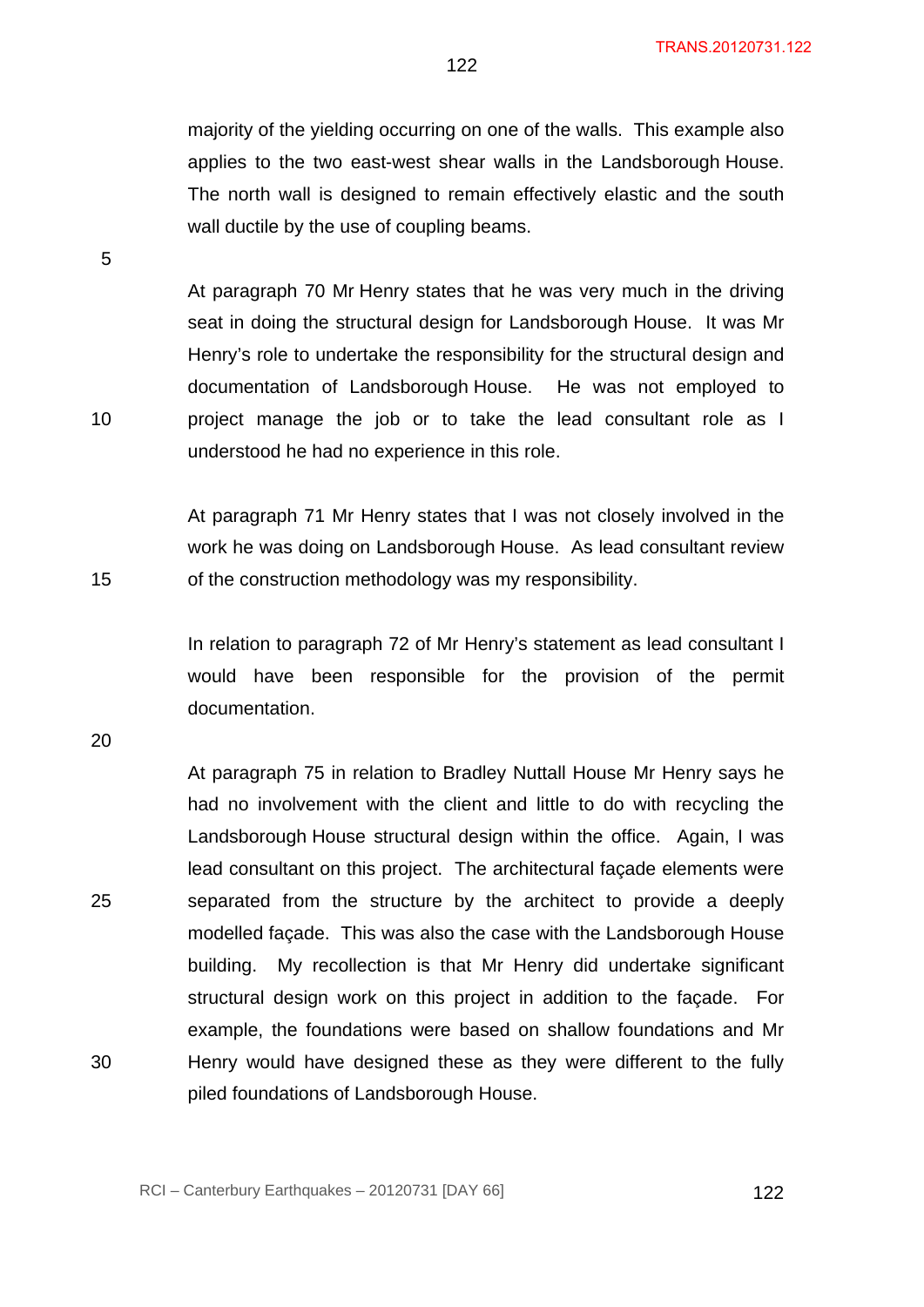At paragraph 82 of his statement Mr Henry states that when he left ARCL, (again actually ARCE), there was no designer there who had experience using either the ETABS system or multi-storey shear core design. I agree that I had not used the ETABS software to design a multi-storey building at the time of Mr Henry's departure from ARCE however he is incorrect to say there was no-one with experience in designing multi-storey shear core buildings using computer analysis. Dr Robert Donald had written software for modal analysis of building structures which I used in the latter half of the 1960s.

123

10

5

### **JUSTICE COOPER:**

- Q. Is that the Dr Donald who used to practice in Wellington?
- A. Most of his time has been spent as a property developer rather than as an engineer.
- 15 Q. That's the one I'm thinking of. I think, he may have worked in both Wellington and Auckland.

#### **MR RENNIE:**

Yes I think so. He did indeed. He undertook a number of Wellington projects.

20

#### **JUSTICE COOPER:**

He did, didn't he, yes.

#### **MR RENNIE:**

25 Yes including Oriental Bay and up Molesworth Street were two Sir.

### **JUSTICE COOPER:**

Paragraph – you're at paragraph 30.

#### **EXAMINATION CONTINUES: MR RENNIE**

30 A. At paragraph 83 Mr Henry states that he left ARCL in early 1985. I believe he left ARCE in late 1985 not early '85.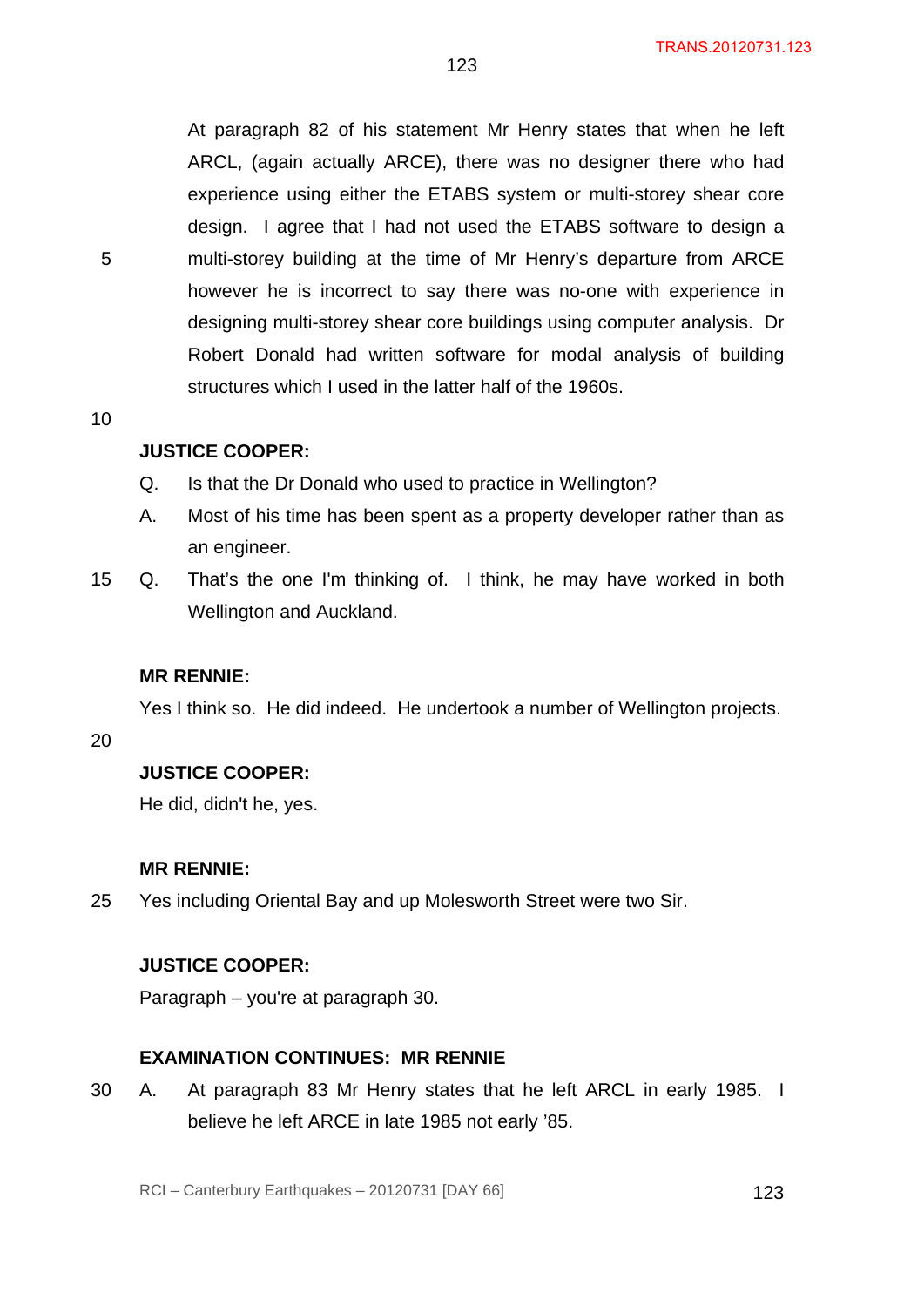At paragraph 84 of his statement Mr Henry states that Mr Harding had worked for ARCL for a number of years before Mr Henry went to ARCL. In fact Mr Harding only worked for ARCE for about one year before Mr Henry joined.

At paragraph 86 Mr Henry states that he was concerned to hear that Mr Harding had followed his Landsborough House calculations for the CTV building design for two reasons. Firstly he states it was unlikely his calculations were sufficiently detailed for a first-time designer to be able to adequately understand the design process. Secondly, Mr Henry notes that the shear wall design for the two buildings were significantly different. In respect of Mr Henry's first point the design engineer's calculations should include reference to decisions made based on experience. The concept of the design should have been summarised in the calculations. Further I do not know if the Landsborough House calculations were all that were available to Mr Harding at the relevant time. I also note that the construction drawings for Landsborough House and other projects were available to Mr Harding.

- 20 I also refer to the 1990 Holmes report. The report describes the layout and design of the building as quite simple and straightforward. There is no reference in the Holmes report to the design difficulties as claimed by Mr Henry. Indeed the Holmes report suggests the opposite.
- 25 Beginning at paragraph 87 Mr Henry discusses differences between the CTV building and Landsborough House. I have also covered this issue in my second statement.
- RCI Canterbury Earthquakes 20120731 [DAY 66] 124 30 In paragraph 88 Mr Henry comments on the wall configuration. While there are elastic response benefits from a tubular structure this benefit reduced followed the inelastic behaviour of the coupled shear wall. It is this response which Professor Paulay would have been concerned with due to the increased rotation of the structure. The location of the

5

10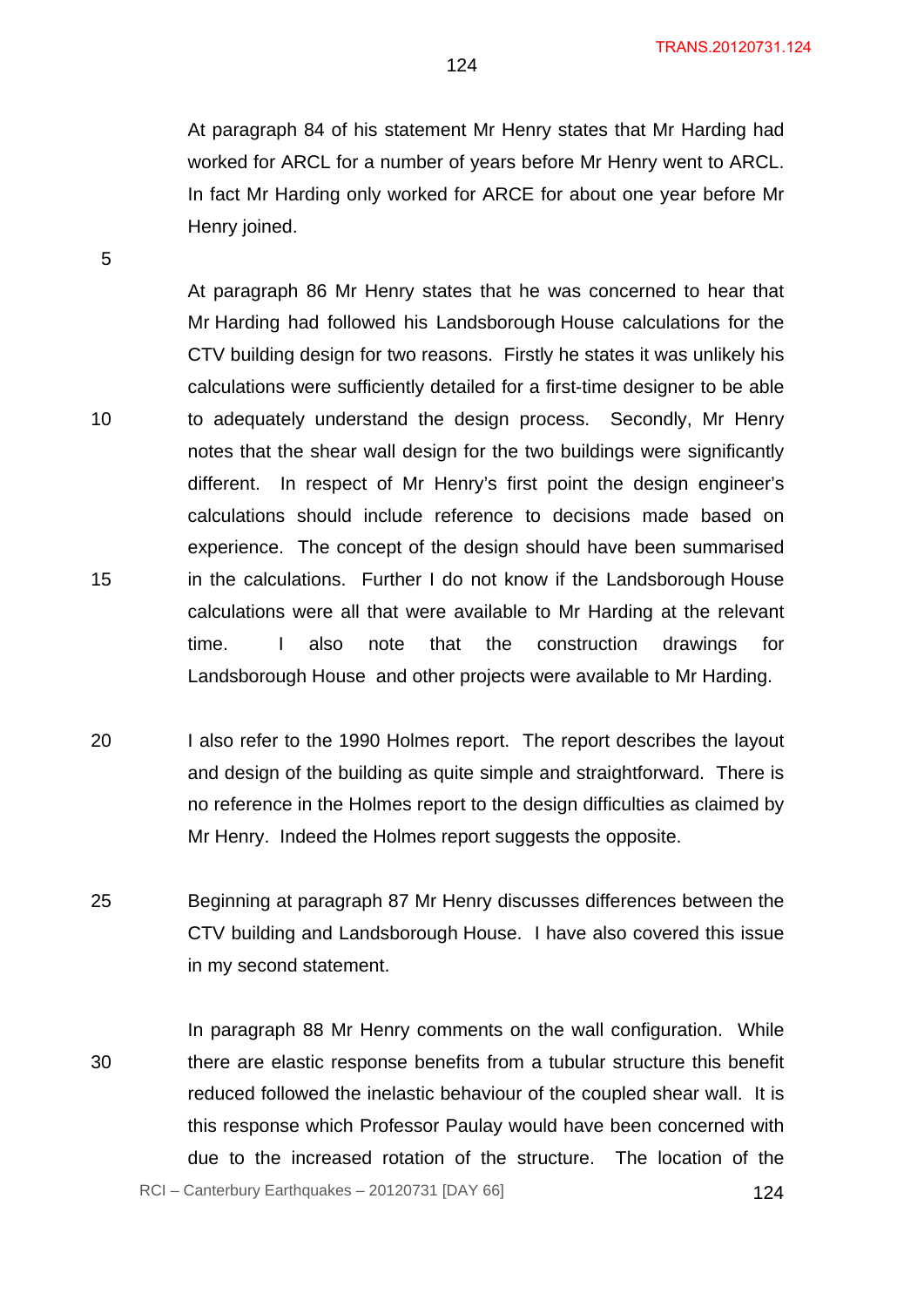coupled shear wall in the CTV building being on the south side with the main shear core on the north side would have provided more control over the torsional response of the structure in the event of post-elastic behaviour.

At paragraph 91 to 93 Mr Henry refers to the shear wall arrangements for the CTV building. These issues are simply part of the design process just as was the case for Landsborough House and other eccentric shear core buildings.

10

5

At paragraph 95 Mr Henry states what might have happened if there were no south coupled shear wall. Of course there clearly was so, so this discussion seems irrelevant.

15 In paragraph 97 to 99 Mr Henry refers to issues for the design associated with south coupled shear wall and connection of the shear core to the floor diaphragms. The analysis of the building by the equivalent static force method will provide the resolution of the issues Mr Henry discusses.

20

25

In paragraphs 100 and 101 Mr Henry refers to the location of gravity beams in Landsborough House and the CTV building. The code has no requirement regarding gravity beam alignment. Because the buildings are approximately square this potential benefit is not significant. One benefit of the floor beams located as they were in the line of the northsouth shear walls is that they could also act as drag bars in the northsouth direction.

30

At paragraph 105 Mr Henry states that there were no floor beams to restrain the columns in Landsborough House. This is not correct. There were beams and they restrained the columns in the north-south direction. Also the beam floor system had torsional strength which could induce actions in the columns in the east-west direction.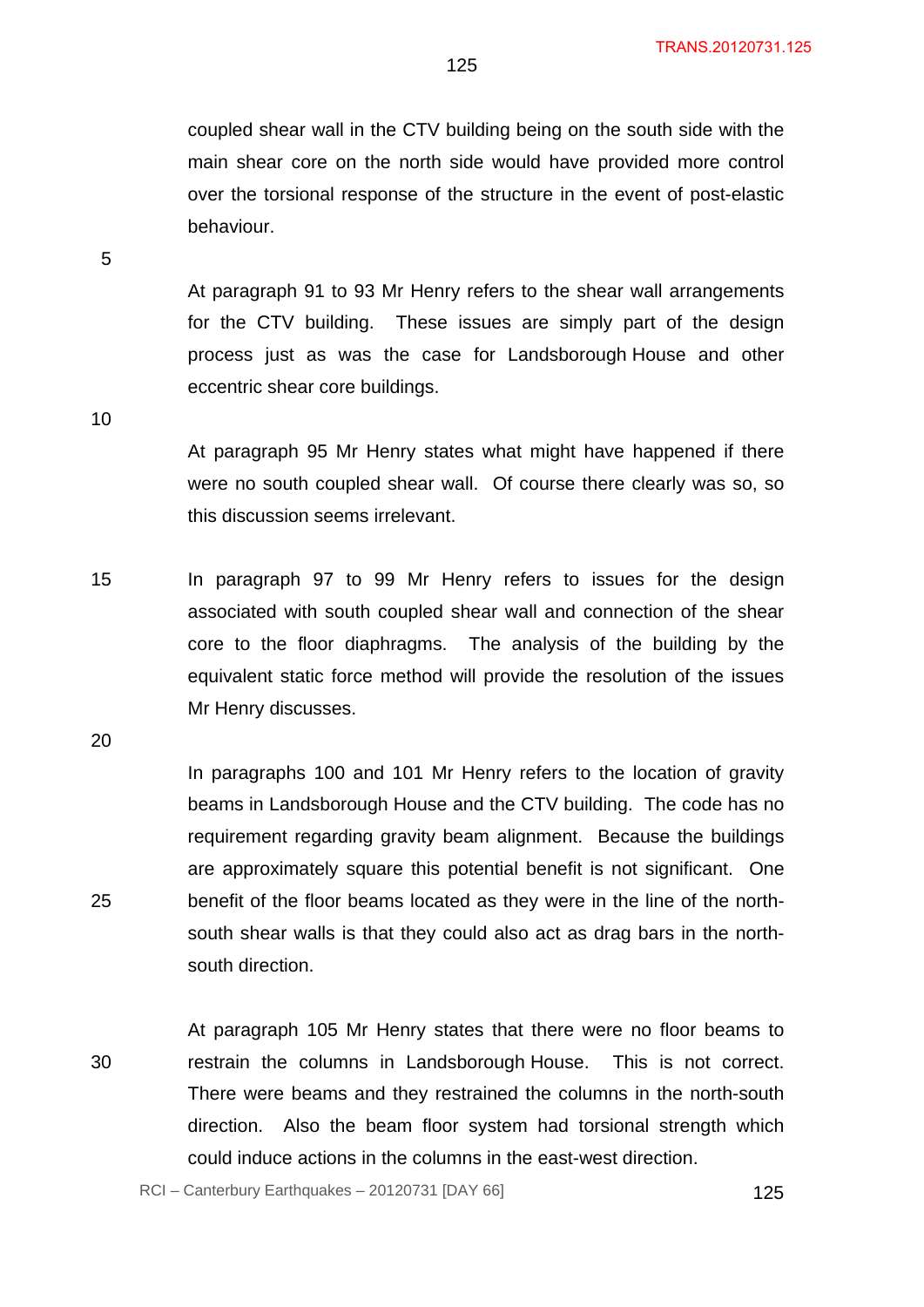In paragraphs 107 to 147 Mr Henry refers to the CTV building calculations. I do not propose to comment specifically on these matters. I refer instead to my comments in paragraph 42 below.

126

I note that Mr Henry's comments are predicated on the use of spectral modal analysis using ETABS software. The use of ETABS was not a mandatory requirement for this building under the code therefore I do not comment on this aspect of Mr Henry's evidence as it is based on an analysis which is not a requirement in terms of the building code. I also note that Mr Henry's comments are based on the calculations available. I consider it more appropriate to consider the as designed building and review that in relation to the code and standards of the day in Christchurch.

15

20

25

30

10

5

At paragraph 151 of his statement Mr Henry makes comments on the Council's view of myself and ARCL. I do not agree with Mr Henry's comments. In particular I do not agree with the comments regarding Mr Tapper or his statement that ARCL did not like the scrutiny of Mr Tapper. I do not agree that I went to Bryan Bluck to override Mr Tapper.

I also note that Mr Henry was involved in reviewing much of the ARCL work at the time he was at the Council and appeared to take a lead role in this compared to Mr Tapper or Mr Bluck. ARCL did not ask Mr Bluck to overrule Mr Henry. We always responded in writing to Mr Henry's queries on behalf of the Council as we did with queries from any other Council engineer.

1607

At the time Mr Henry was at the Council, many of the Council queries were dealt with by other people at ARCL.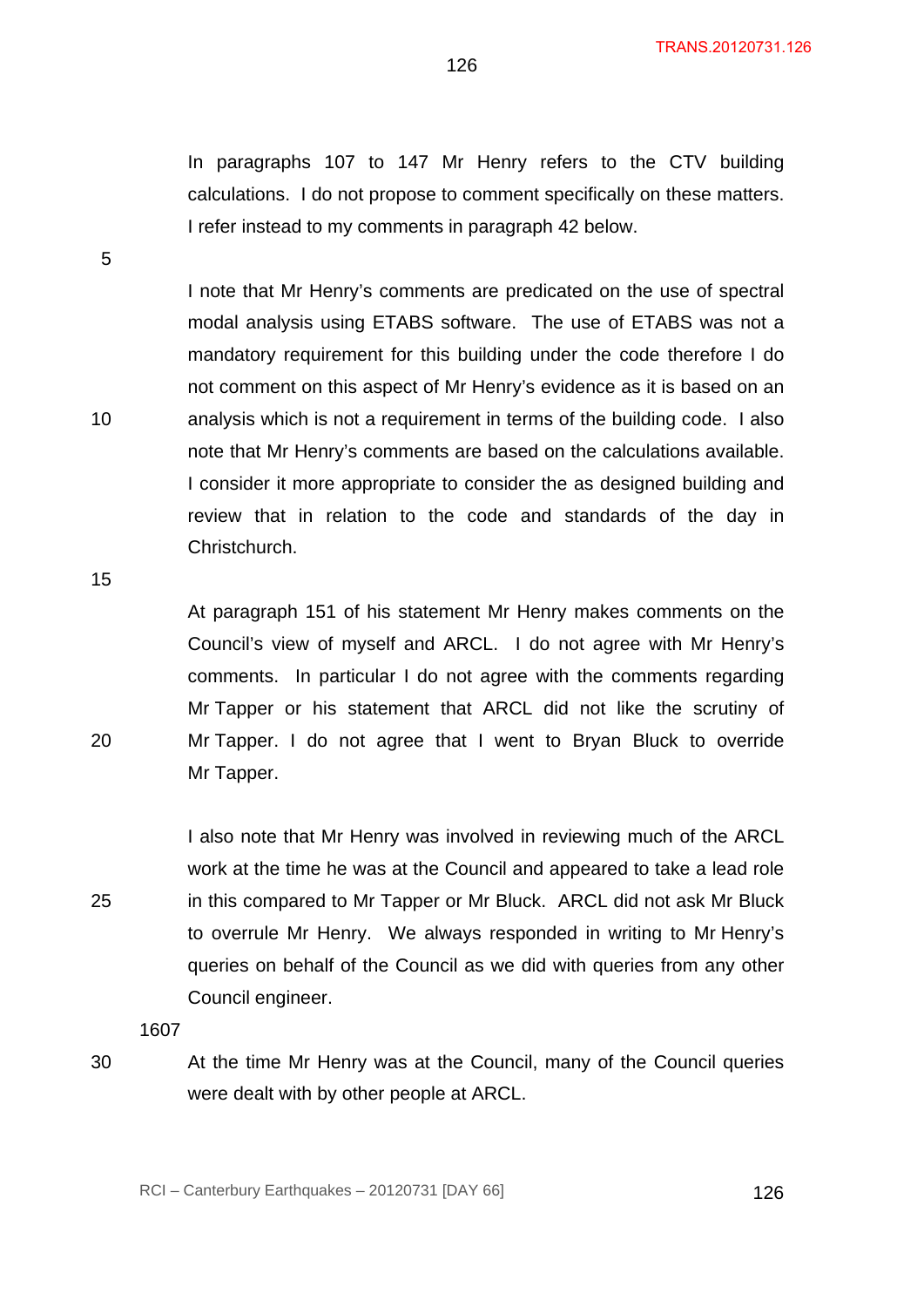I do not agree that Mr Bluck was a lesser engineer than Mr Tapper, or that Mr Tapper was confrontational.

I also do not agree with paragraph 157 in Mr Henry's evidence where he states that Mr Bluck tended to let consulting engineers have the last say. That was not my experience with Mr Bluck. I recall that at times a peer review would be an option to resolve any issues.

10 I note that Mr Henry's experience at the Council was some six years after the CTV building was submitted for a building permit.

I recall there were reviews of the ARCL work by Mr Henry or his assistant Mr Enright who was also an engineer. These reviews appeared to suggest that while the ARCL details complied with the code, they were not of a type favoured by Mr Henry. This became, I recall, a significant issue in relation to a building consent approval for the three storey apartment buildings at 75 and 77 Gloucester Street where the building consent approval was delayed for some months as a result of issues raised by Mr Henry.

- 20 Q. Dr Reay, just pausing on that. In relation to issues were they code compliance issues or were they design issues as to which way to design the building?
	- A. They weren't code compliant issues, they were the latter.
	- Q. Can you account for Mr Henry departing from Mr Bluck's instruction that Council staff were not in fact to do that?
	- A. I'm not aware of Mr Bluck's instruction to Council staff.
	- Q. It's a document exhibited at the back of Mr Nichol's evidence. You've not seen that?
	- A. I haven't seen the actual instructions no.
- 30 Q. I put the question another way, can you account for Mr Henry intervening in the design concepts of an ARCL project while he was at the Council?
	- A. Not directly, no.

5

15

25

 $RCI - Canterbury Earthquakes - 20120731 [DAY 66]$  127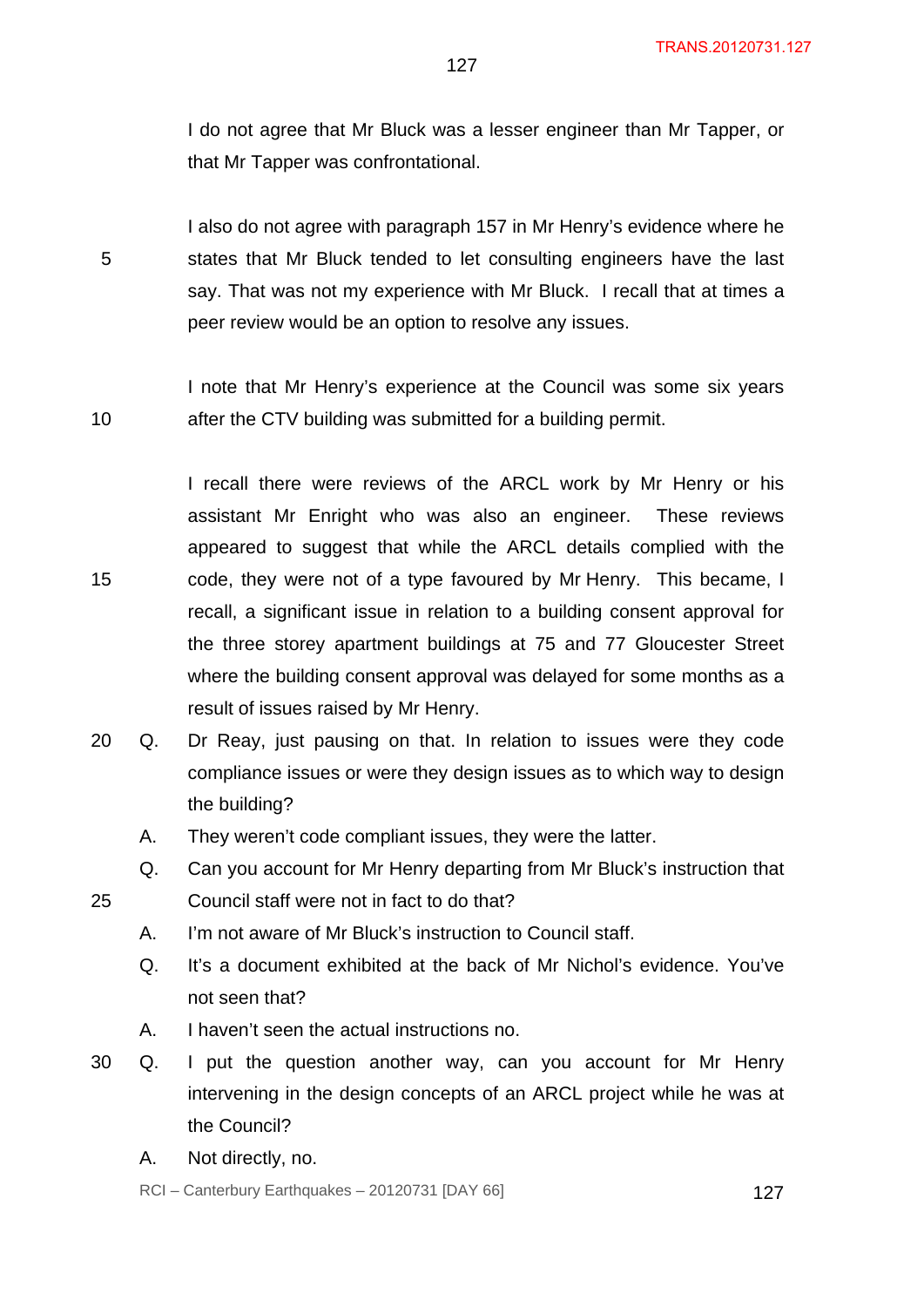- 128
- Q. Do you recall how the matter was finally resolved?
- A. It was resolved by adding some steel angles to the walls to, in the event that the floor connection failed from the wall that the floor wouldn't fall down.
- 5 Q. And after that did Mr Henry have a building consent role with later projects for your firm?
	- A. No, his role seemed to fade out over time.
	- Q. Was that a Council initiative as you understood?
	- A. I, it was only, I only heard it third hand, I couldn't be sure.

10 Q. Read from paragraph 49?

15

20

# **WITNESS CONTINUES READING BRIEF OF EVIDENCE FROM PARGRAPH 49**

- A. Finally I note that Mr Henry has not notified ARCL that he was reviewing ARCE's work as he was required to do under rule 53 of the Chartered Professional Engineers of New Zealand Rules.
- Q. Dr Reay, just pausing there before we go to your review of Mr Harding's evidence. You've heard Mr Harding say that, and he put it in various ways through his evidence, let's put it this way, that there was discussion between you and him as to his not referring to Mr Henry in relation to design aspects of the CTV building. Do you recall those various interchanges?
- A. I recall him saying that yes.
- Q. And your position on that is what?
- 25 A. I would not have stopped him referring to Mr Henry if that's what he thought was important to do. I would've, probably though suggested that he referred if it was a structural design matter to Professor Paulay, or an analysis matter to at the time Dr Carr, rather than go to Henry, but if he, if there was no other alternative he could've gone and talked to Henry.
- 30 Q. Mr Henry gave you a month's notice in 1985?
	- A. Yes.
	- Q. Was that something which was anticipated or was that something that arose quite suddenly?

 $RCI - Canterbury Earthquakes - 20120731 [DAY 66]$  128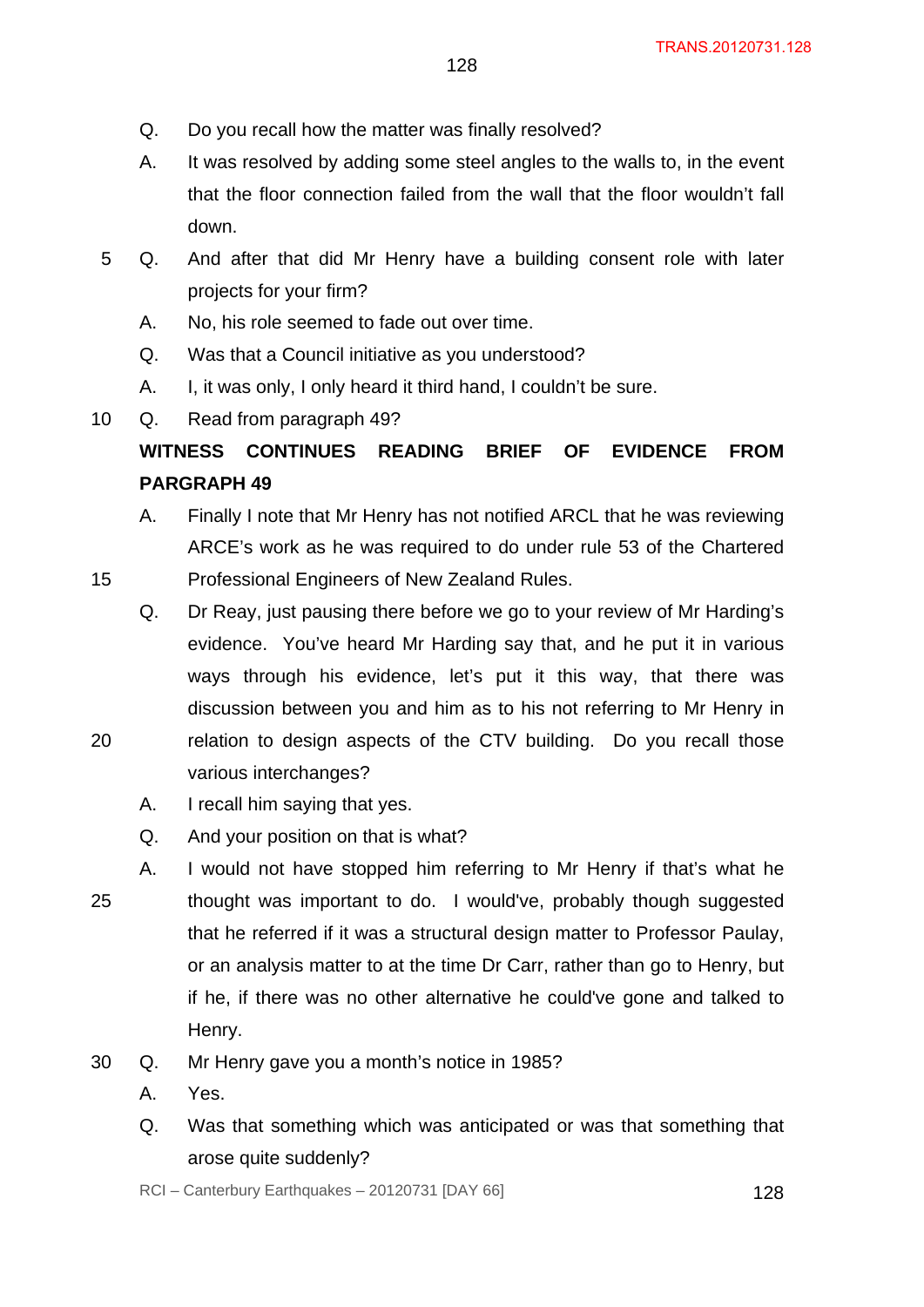- A. It appeared to occur suddenly.
- Q. Mr Harding has speculated that there was, there were differences between you and Mr Henry before Mr Harding arrived. Your position on that?
- 5 A. No, I had no difference with Mr Henry. I regarded him as an excellent engineer and was disappointed that he left.
	- Q. He left before Mr Harding arrived?
	- A. Yes he did.
	- Q. Was that the handover that you had anticipated?
- 10 A. It isn't the handover that I would've preferred.
	- Q. To your recollection did Mr Henry carry out a formal handover of his work when departing?
	- A. I have a recollection of him handing over a job but I, I can't, I couldn't be certain which job it was.
- 15 Q. In all events it was not a handover from Mr Henry to Mr Harding?
	- A. I'm sorry?
	- Q. At all events it was not a handover from Mr Henry to Mr Harding?
	- A. Not an overall handover no.
	- Q. In relation to the Westpark job Mr Henry had worked on that?
- 20 A. Yes.
	- Q. Do you know what transfer of knowledge took place between Mr Henry and Mr Harding in that respect?
	- A. No I don't recall.
	- Q. Can you now read from paragraph 50 please?

#### 25 **WITNESS CONTINUES READING BRIEF OF EVIDENCE FROM PARAGRAPH 50**

- A. I do not propose to respond in detail to Mr Harding's statement of evidence. As I noted in my first statement of evidence I do not agree with large parts of Mr Harding's evidence and my recollection of events
- 30 is set out in my first statement. I comment only on a small number of specific issues.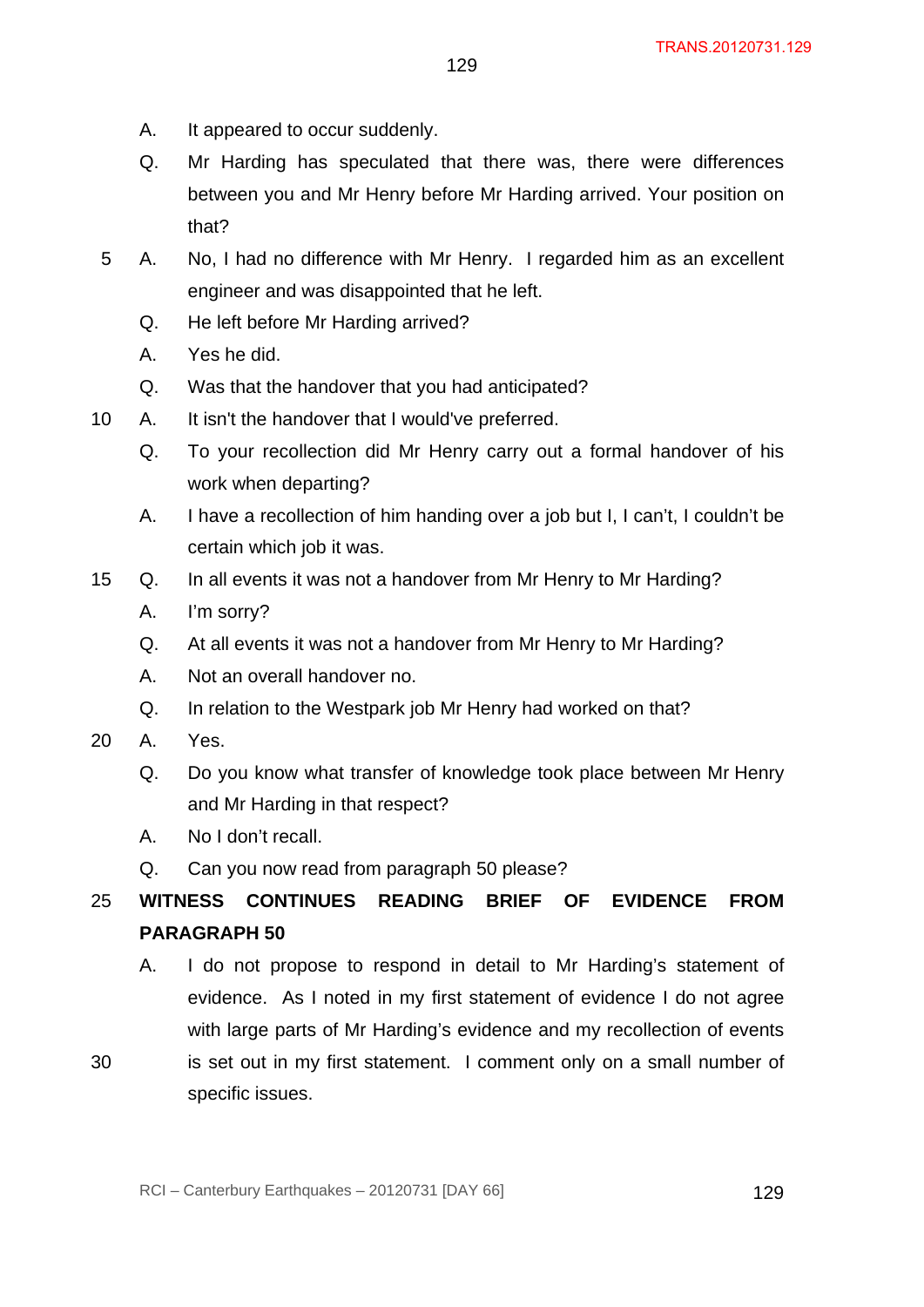Contrary to Mr Harding's evidence I did not design the CTV building. The timesheets annexed to my second statement evidence the amount of time I spent on the project as compared to Mr Harding. Mr Harding never said he had a problem.

I recall that at the stage that Mr Harding received the architects' drawings I asked him what the structural lateral load system was, he said it was a core structure on one side and shear wall system on the other. I would've asked to see the plan layout and recall noting that I considered the design a more stable layout than the Landsborough House design.

Mr Harding did not advise me of any concerns he had in relation to the project, as would've been expected of a registered and experienced structural engineer if he had such problems. I particularly note that no concerns were raised following his attendance at the July 1986 concrete seminar.

20 I ensured that Mr Harding was conversant with the current status of concrete design. He had attended a course on ductile frame design in 1979 and a course on concrete design by Professor Paulay and others in July 1986 which was during the period he designed the CTV building. I note that this course covered many of the design aspects relevant to the CTV building including the use of the 1984 version of ETABS.

It is relevant to record that Mr Harding held a Bachelor of Engineering Civil with Second Class Honours. He worked at Hardy and Anderson before gaining registration which is also where I did my initial training. Mr Hardie and Mr Anderson, and also Peter Douglas who was there at the same time as Mr Harding were excellent engineers. Mr Harding had over 10 years post-registration experience when he designed the CTV building.

5

15

10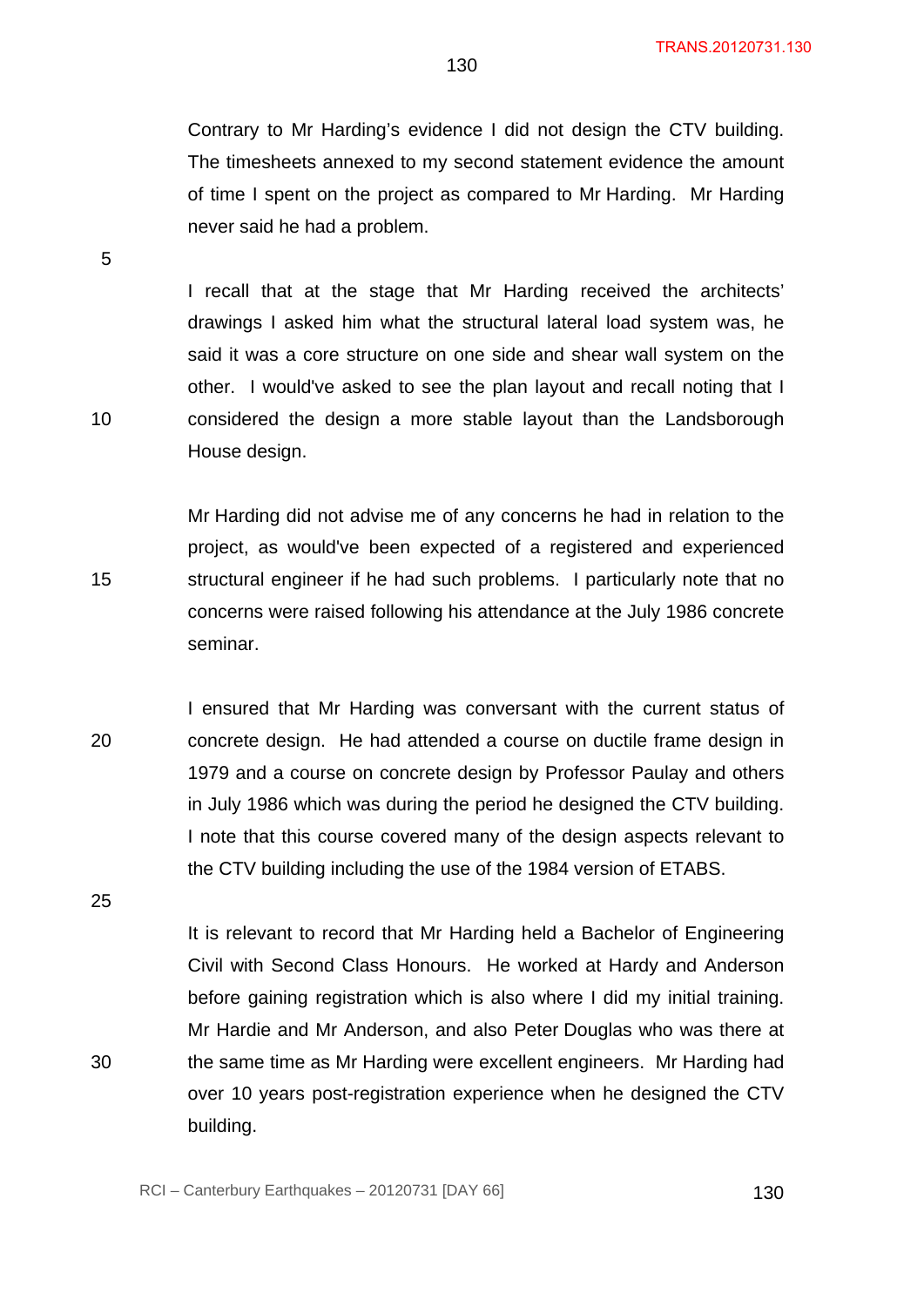#### Wayne Strachan

Based on the time records annexed to my second statement Mr Strachan did not lead the preparation of the drawings for the CTV building project as claimed. In fact the records show that he did little work on this job.

131

Contrary to paragraph 16 of Mr Strachan's evidence I did not prepare the initial drawings for the permit application.

#### 10 Terry Horn

5

Based on the time records annexed to my second statement Terry Horn led the draughting team on this project. He did this under the direction of David Harding.

- 15 Q. Dr Reay attached to your brief as the next page is a schedule of the time spent by differing persons in your firm on the CTV project for the period between February 1986 and December 1986. Do you have that?
	- A. Yes.
	- Q. And this has been prepared from the time records which you produced?
	- A. Yes.
- 20 Q. And looking at the first column, that is to say the column attributable to yourself, your position in relation to the hours recorded in that column as compared to the hours that you may have spent on this project?
	- A. Those will be the hours that I recorded undertaking specific tasks. There will have been administrative hours which will have been not –
- 25 which wouldn't have been recorded under the job number but more under the administration number that the company used.

1617

Q. So did you have a separate time code for administration work in your time system?

30 A. Yes.

Q. And did that administration work – have a single category or was it also job specific?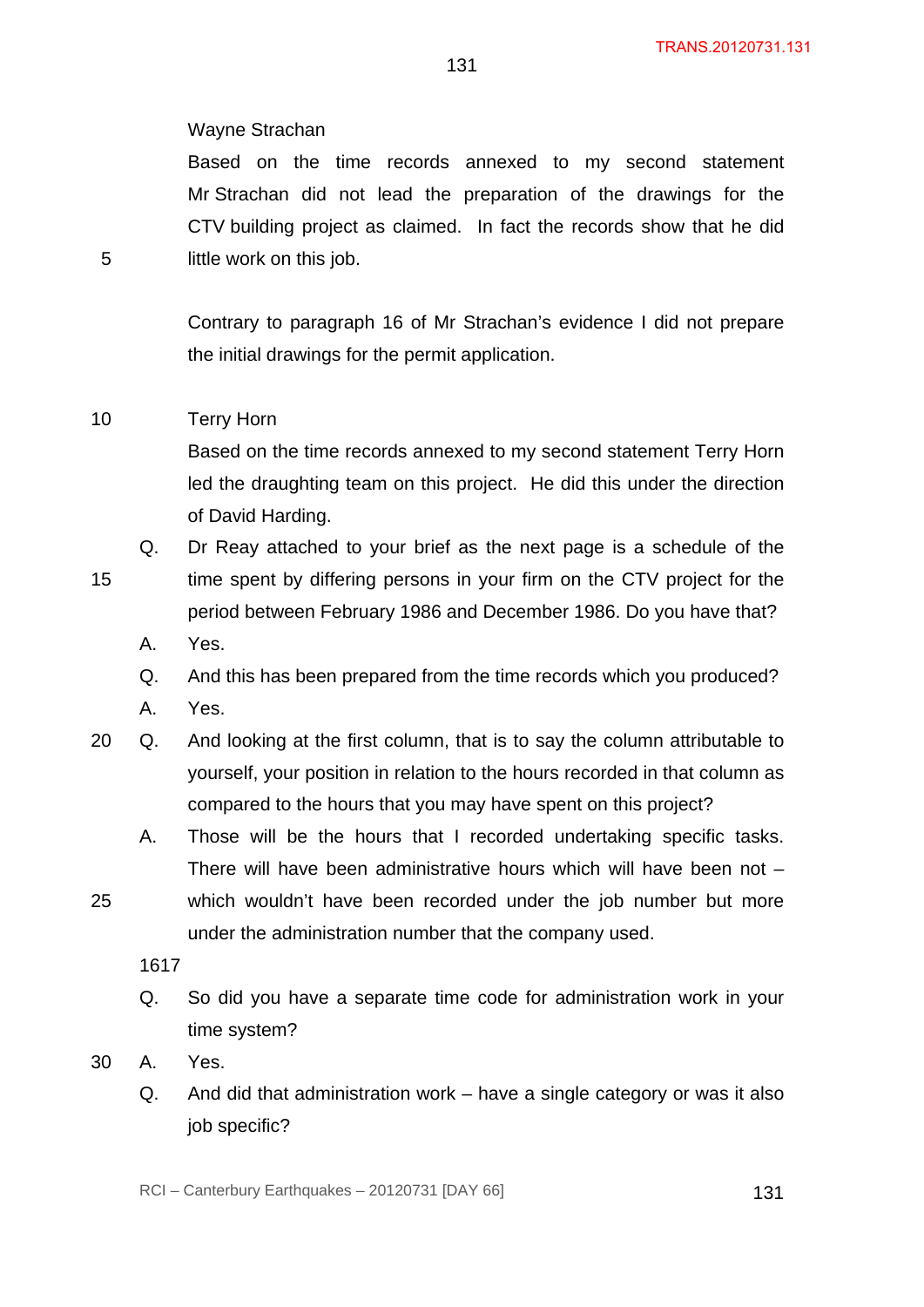- A. I think it was a 9000 number and there were various categories. The general administration one I think was 9003.
- Q. But was that as to the type of work or as to the particular project or job involved?
- 5 A. No it was nothing to do with the project or job.
	- Q. Now secondly looking at the column for Mr Harding. In relation to the total time that you would expect him to have recorded through the year, what sort of proportion of his working time is shown there?
	- A. He would have worked I would imagine around a 45 hour week, so it's whatever that means.
	- Q. So the calculations can be done from there. Coming onto Mr Strachan, there appear to be only two short periods of time that the time records show him working on this job. Can you account for that?
	- A. Well I imagine he just helped out very briefly with some minor work in those two months that there's some time recorded.
	- Q. Could there be a possibility that Mr Horn's time and Mr Strachan's time is being confused in the coding of the time records?
	- A. It's very unlikely.
	- Q. And indeed in monthly terms it would appear that Mr Horn recorded time in each of three months in relation to this project?
	- A. I'm sorry, he what?
	- Q. In relation to Mr Horn, it would appear that he recorded time in relation to three months in respect of this job?
	- A. Yes, yes.
- 25 Q. So before there could have been a transfer of time, there would have to be errors in each of those months I take it?
	- A. Yes.
	- Q. And in relation to the known progress of the job with the, Mr Harding's approved plans being sent at the end of August and consented by the
- 30 Council in September, does the time recorded by Mr Horn fit in with that work programme?
	- A. Yes it does.

20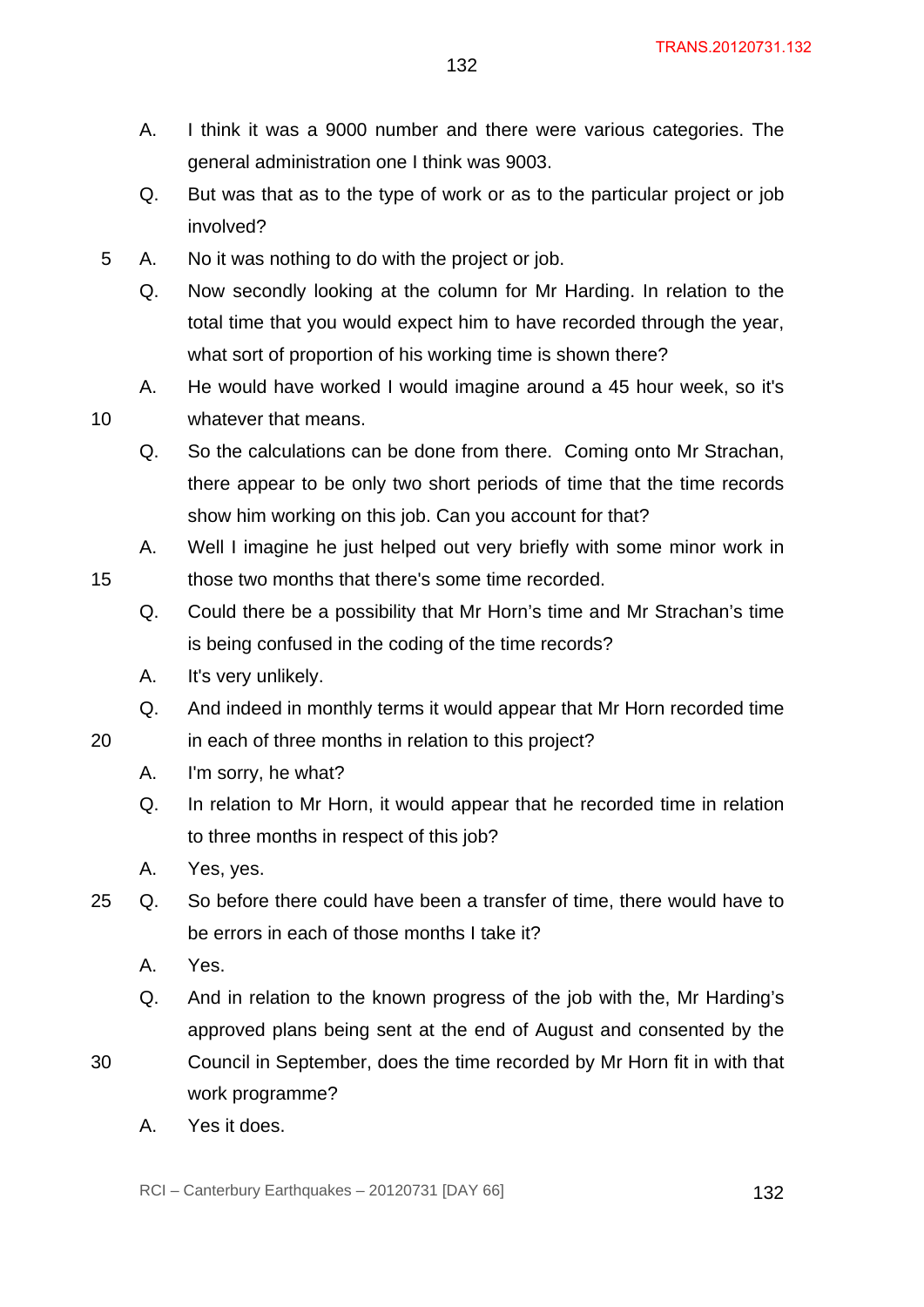- Q. And would the same be generally true of the entries in respect of draughtspeople and tracers?
- A. Yes.

- Q. Now Mr Harding has made some statements in his oral evidence about looking to the draughtspeople to originate design on a standard detailed basis. You've heard that?
	- A. Yes.
	- Q. Were there standard details which draughtspeople could have applied to this design in that way?
- 15 20 10 A. I don't recall that there were. The in situ shear walls were not standard details, the foundations wouldn't have been standard details, the block wall wouldn't have been, the circular columns were not specifically standard because they had to be designed job by job. The use of precast beams, that was a feature of several of the projects, both low rise and high rise but my recollection is that they, the beams and the other ones I can remember had square ends. They didn't have the whatever it was described as, the U shaped ends on them, and the jointing system was more of a rectangular block of concrete that matched the beams. The floor system wouldn't have been described as a standard design. What I would expect is that if Terry Horn was the draughtsman he was the one most familiar with drawing these types of buildings and he would be familiar with going ahead and producing carcase drawings
	- Q. And his familiarity arose from having been previously with the Holmes Wood firm?

based on the architect's drawings for the structure.

A. Yes.

25

- Q. When Mr Horn joined you, did you give him any instructions as to the design expectations or design policies of your firm?
- A. He came with a considerable degree of experience from Holmes and I for undertaking these sort of buildings I wouldn't have anticipated in having to give him a lot of instruction, no.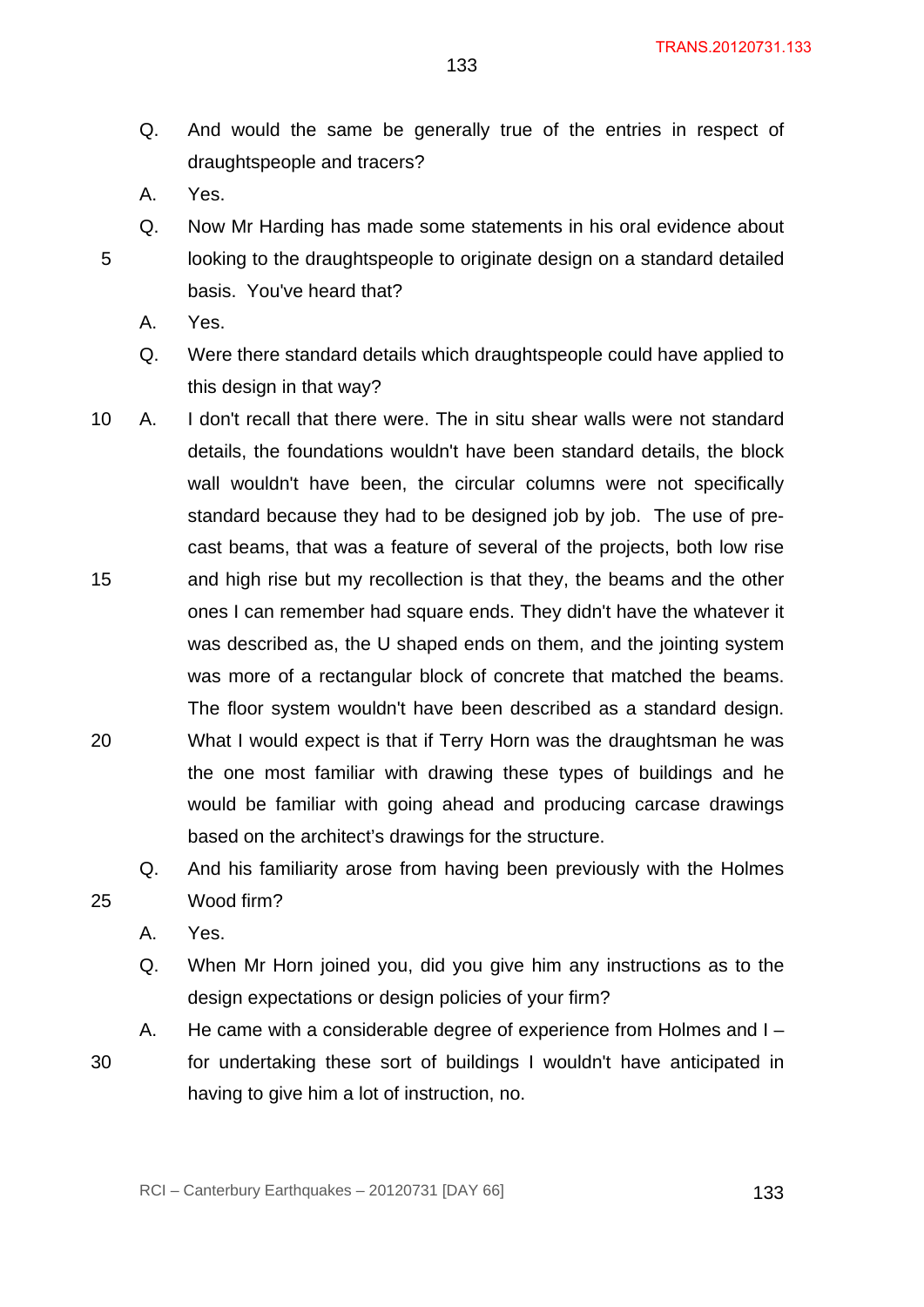- Q. Do you recall having available standard details, standard drawings, standard designs for buildings of this type for the draughtspeople to follow?
- A. No.
- 5 Q. And in relation to the column design in this building, which was a 400 round column in respect of the central columns was there a precedent building of that type which comes to mind in your practice?
	- A. Not a building of this scale that I can recall.
	- Q. Now you may have heard my friend Mr Mills asking Mr Harding some questions about what he called the culture of your firm.
		- A. Yes.

- Q. You heard that?
- A. Yes.
- Q. Were you aware in 1986 of your firm having a culture?
- 15 A. Not that sort of culture.
	- Q. How did you see it from your perspective?
	- A. I considered that we had a culture of quality, that to deliver that quality there were several factors that were important. One of them was code compliance, another was buildability. I always had the view that if the building was difficult to build, it would probably not be built well, errors
- 20 would occur, and there was a culture of delivering quality drawings that could easily be read and were complete in terms of the necessary detail.
	- Q. Mr Scott of Williams Construction in his brief speaks of his company bringing the job to your firm. Is that how you recall it?
- 25 A. I would agree that he would have initiated the offer of the job to the firm, yes.
	- Q. He speaks of being attracted to the way in which your firm approached such jobs. Is that consistent with the way you hoped your firm would be seen?
- 30 A. Yes it is and he would have gained that experience from, or his company would have from building the four level Aged People's Welfare building near the Bridge of Remembrance because they were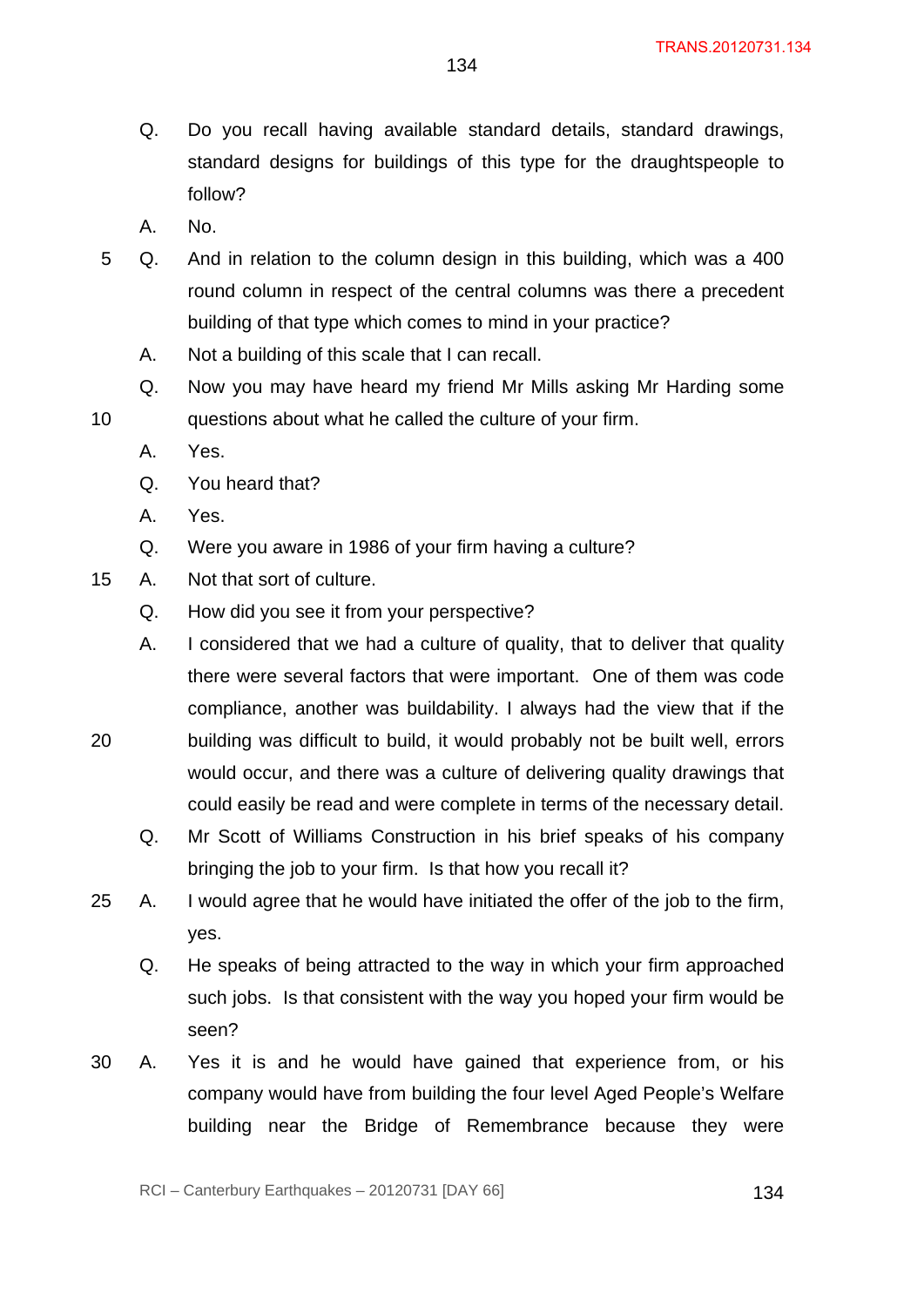responsible for the construction of that building, it was designed by my company.

- Q. Mr Harding appears to have felt that he ended up, I'm not quite sure whether he said a number muncher or a number cruncher, but I suspect it means the same thing, in a back corner without external contact and profile. Is that how you recall it?
- A. No I don't recall it being like that. His job was to produce the structural designs, but he wasn't restricted from dealing with contractors or people and if architects came into the office there was no reason why he wouldn't deal with them.

1627

5

10

- Q. Do you recall any complaint from him at the time that he was being denied client contact and/or architect contact and/or construction company contact?
- 15 A. No, no there were no, I don't recall any complaints and I would have acted on it if there were.
	- Q. And had there been such complaints what action would you have taken?
- 20 A. I would have established what contact he wanted to develop with the people that he wanted to work with and would have made sure that that happened.
	- Q. A regular part of your firm's work involved dealings with the Council.
	- A. Yes in terms of building consent processing.
	- Q. To your recollection had you imposed any limitation or restriction on Mr Harding's ability to deal directly with the Council?
		- A. No.

- Q. Do you recall the Council referring matters to you on projects which were Mr Harding's projects?
- A. No.
- 30 Q. Were you at any time aware of any dissatisfaction by the Council with its dealings with Mr Harding?
	- A. No.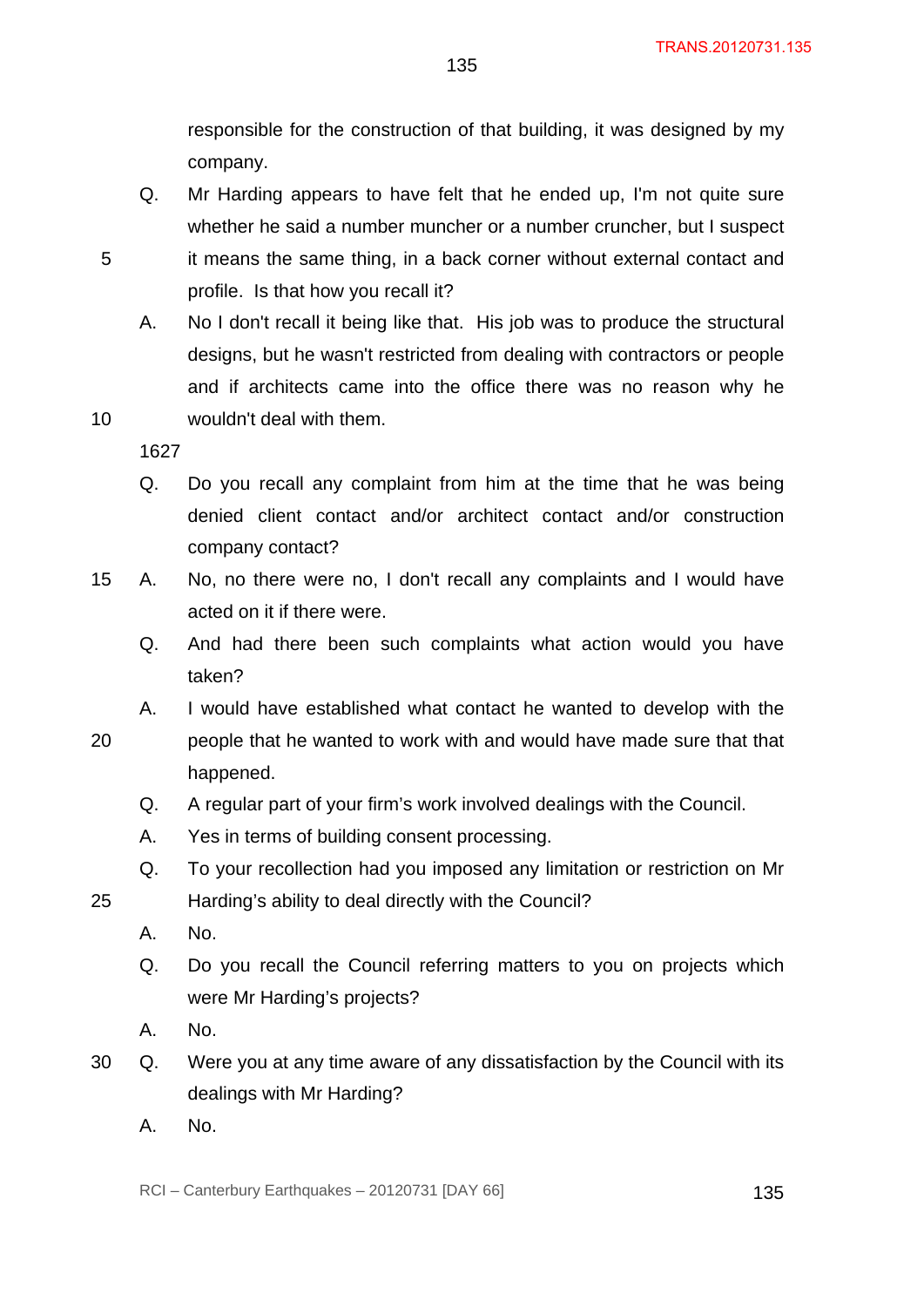# **CROSS-EXAMINATION: MR REID**

Q. Yes just one matter, Dr Reay, you say in your brief of evidence that it's apparent from some documents that a Council engineer attended the site, is that correct?

136

- 5 A. I'm sorry I couldn't follow that.
	- Q. Sorry, I'll refer you to paragraph 52 of your brief of evidence.
	- A. Yes.
	- Q. So you say there, don't you, that a Council engineer visited the site from time to time as you would have expected?
- 10 A. Yes.
	- Q. And you refer there to a document.
	- A. Yep.

# **WITNESS REFERRED TO BUI.MAD.249.0117B1**

#### 15 **JUSTICE COOPER:**

This is paragraph 52 on page 6 is it Mr Reid.

# **MR REID:**

It is, Sir, yes.

20

# **JUSTICE COOPER:**

We've got several streams of numbers going through these composite briefs so we'll have to, just tell us what the page number is.

25

# **MR REID:**

Yes, Sir, apologies.

# **CROSS-EXAMINATION CONTINUES: MR REID**

- Q. So now this document, Dr Reay, is the document that you're referring to
- at page 52, is that correct?
- A. Yes I can't read that.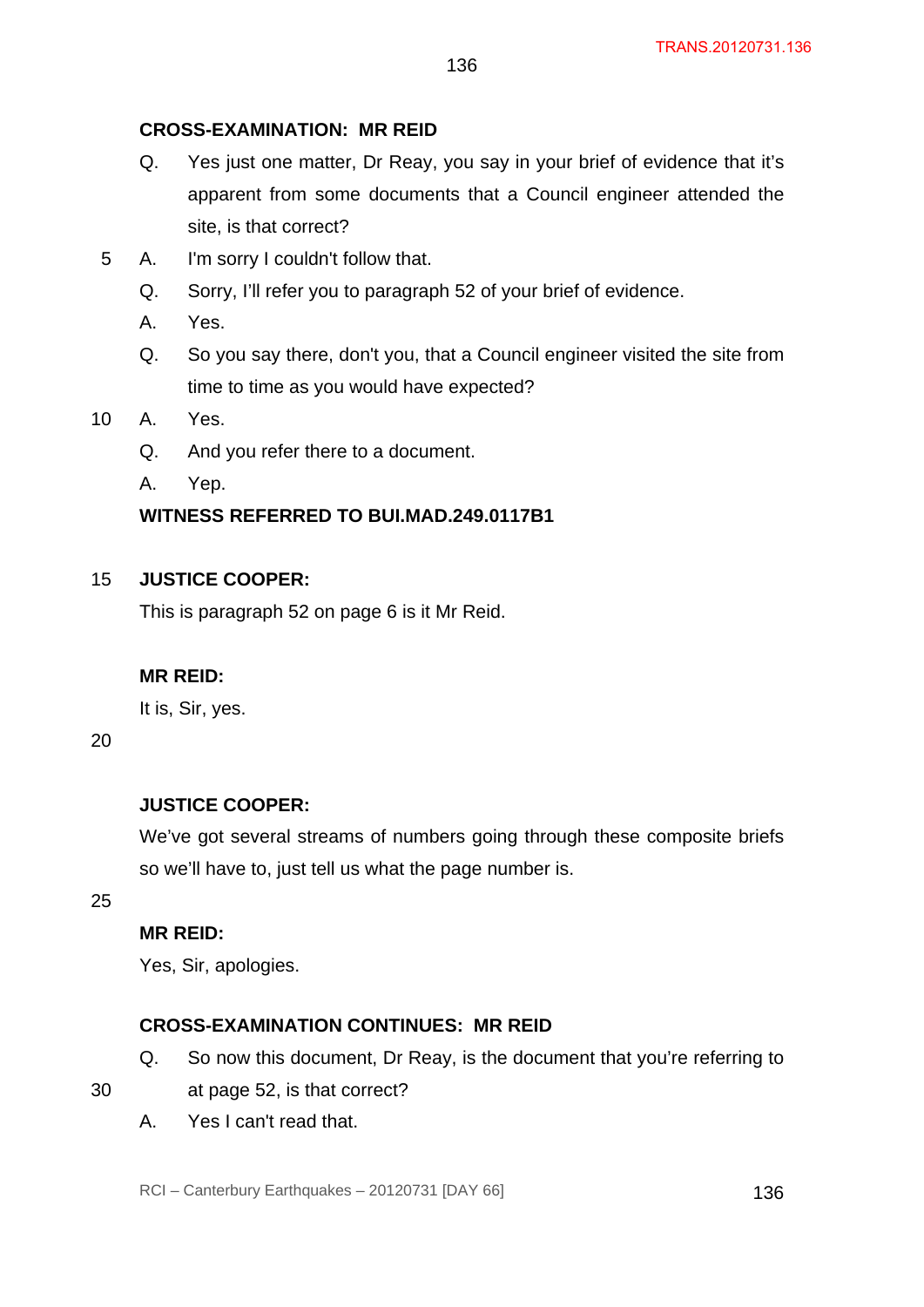- Q. Well that is the, it's the summary doc-, the summary I think of the relevant Council inspection records that have been put together and can you just, do you think you could get a bit closer to it and see if you can read that. You will have seen this document before I'm sure.
- 5

# **JUSTICE COOPER:**

Can't it be expanded, or it has been?

### **CROSS-EXAMINATION CONTINUES: MR REID**

- Q. Perhaps the first card could be expanded for a start.
- 10 A. Yes I can read that.
	- Q. Yes. There's a reference to an engineer in the second line of that document on the date of what appears to be the  $16<sup>th</sup>$  of the  $10<sup>th</sup>$  '86. Do you see that?
	- A. Yes.
- 15 Q. And can we have the next card please. So that's the next one in the summary sequence and there's no reference to an engineer there is there?
	- A. In the next one?
	- Q. In the one that you're looking at now, that's the middle of the three.
- 20 A. No there isn't.
	- Q. And if we could have the last one please. That's the last of the three in the summary sequence and there doesn't appear to be a reference to an engineer there either, correct?
	- A. No there isn't.
- 25 Q. Now I'm happy to take you to all of the inspection records if you like or, alternatively, you can take it from me that those are the ones, the summary ones that have been put together by the Commission and they have all the relevant details on them. Are you happy to accept that from me?
- 30 A. Yes.
	- Q. So just to go back to the first of the inspection records. This is the one that does have a reference to an engineer. Is that the reference that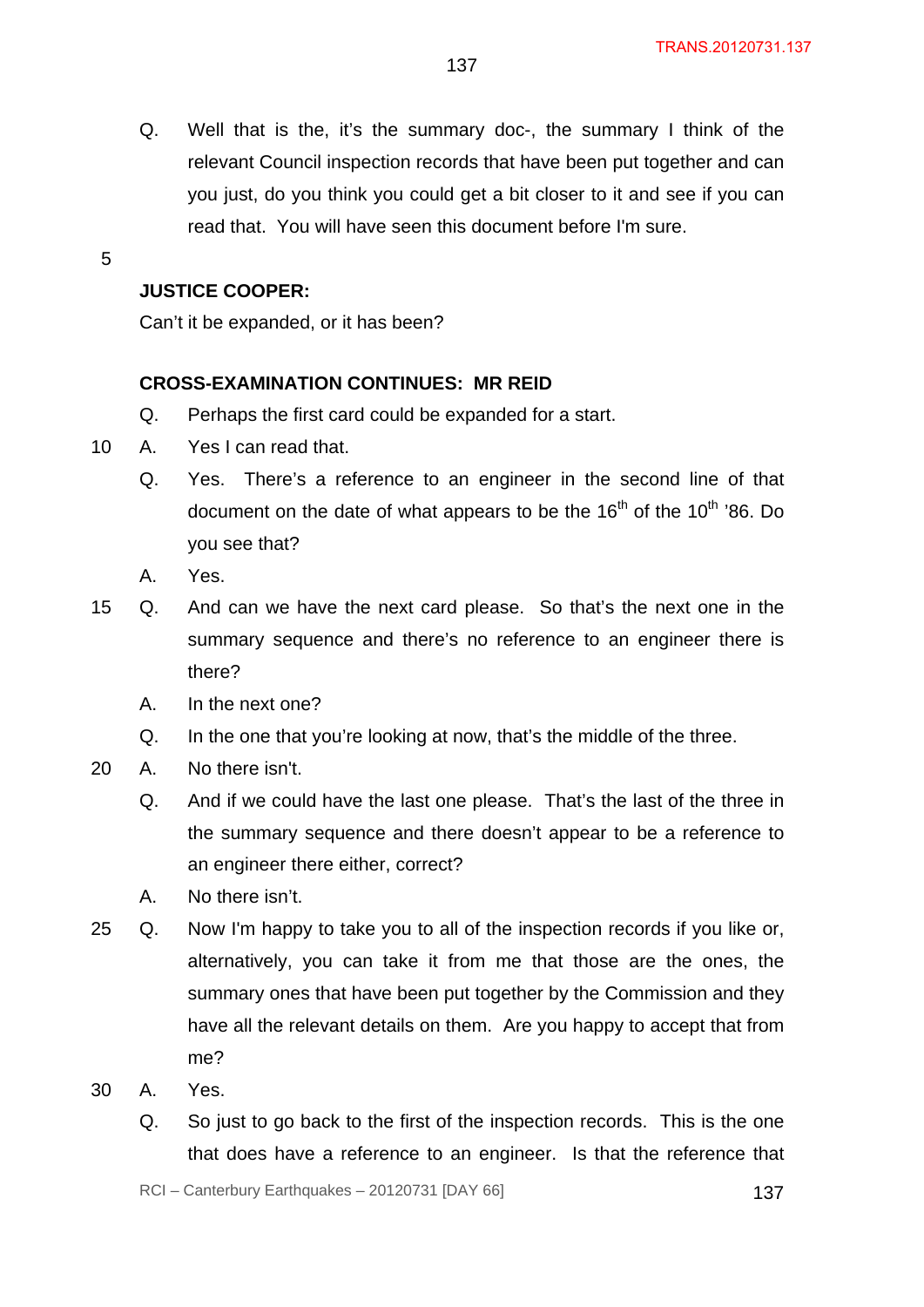you're referring to for your evidence at paragraph 57 of your brief of evidence, page 6 of the consolidated brief?

A. Yes that plus I've read somewhere where I think one of the building engineers, it may have been Mr Bluck, was at the site at one stage. But 5 I can't recall where I've read it.

- Q. Well just leaving that to one side.
- A. Yes.
- Q. Just read the reference under the date 16.10.86. The entry is 'Engineer due'. That could equally be a reference to the design engineer 10 attending couldn't it?
	- A. Yes it could be.
	- Q. And given that it's Mr Harding's evidence that he attended quite frequently that would seem to be likely wouldn't it?
	- A. Oh that is possible certainly.
- 15 Q. Yes well there's no indication on that record at all is there that it was the Council engineer that was being referred to?
	- A. No it doesn't define who the engineer is.
	- Q. All right now in relation to, you mentioned the evidence about Mr Bluck attending, is that the evidence of the meeting that occurred with Mr
- 20 Nichols, that occurred adjacent to the site one day when Mr Bluck was out for a walk. Is that the evidence you're referring to?
	- A. In my comment I think that is the evidence.
	- Q. And are you relying on that meeting for the purposes of s 52 of your consolidated brief, page 6?
- 25 A. The comment here on the screen and that yes.
	- Q. Well I can take you to the relevant portion of Mr Nichols' brief but what I'd like to suggest to you before I do that is that that was simply an informal coincidental meeting as it's reported by Mr Nichols and nothing to do with a formal inspection by a Council engineer, would you accept
- 30 that?
	- A. Yes I would have expected it to have been an informal inspection if the Council engineer did go to the site.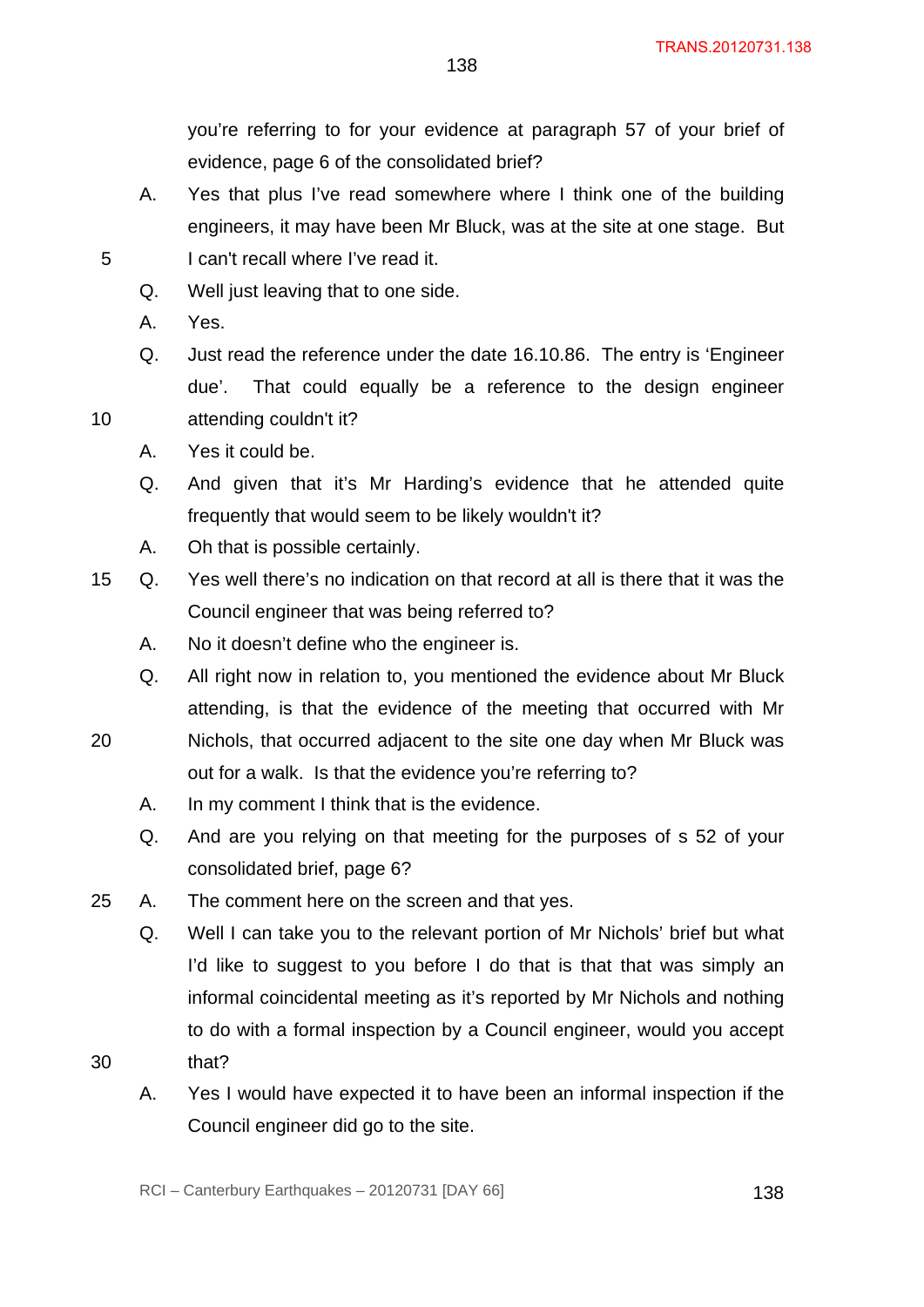- Q. Yes but in relation to that meeting that Mr Nichols is talking about he's saying it was just a coincidental meeting between him and Mr Bluck on the street outside the building. There was no inspection taking place. Is that your understanding of what Mr Nichols is talking about?
- 5 A. Well he, they were discussing the particular building so from that point of view I presumed that they were actually looking at it.
	- Q. All right well perhaps I can get that brought up. This is in Mr Nichols' brief of evidence. I think the relevant paragraph is paragraph 47 of WIT. NICHOLS.0001.6 and it's paragraph 24. So if I can just read that
- 10 15 out. This is Mr Nichols talking. He says "I had been standing there observing the construction of the building for about 10 minutes when Bryan Bluck came up to me. I assumed he was taking his usual midday constitutional walk as was his habit and I had worked for him, when I had worked for him. We greeted each other and exchanged usual pleasantries" and then they go on to discuss the conversation that occurred but all I want to suggest to you that it's quite clear isn't it from that report of the meeting that occurred that there was no formal inspection taking place at that time?
	- A. No they were discussing the building yeah.

#### **CROSS-EXAMINATION: MR KIRKLAND**

- 25 Q. Dr Reay I'll, just while it's fresh in my mind I'll just take you back to some paragraphs in this composite statement and at paragraph 29 you say, "I agree I have not used ETABS software to design a multi-storey building at the time of Mr Henry's departure." I assume you could use the system. Is that a safe assumption? You say you had not used the system.
- 30 A. Yes.
	- Q. But I assume you could use it?
	- A. Well I never have used it so I, but I presume I could.

RCI – Canterbury Earthquakes – 20120731 [DAY 66] 139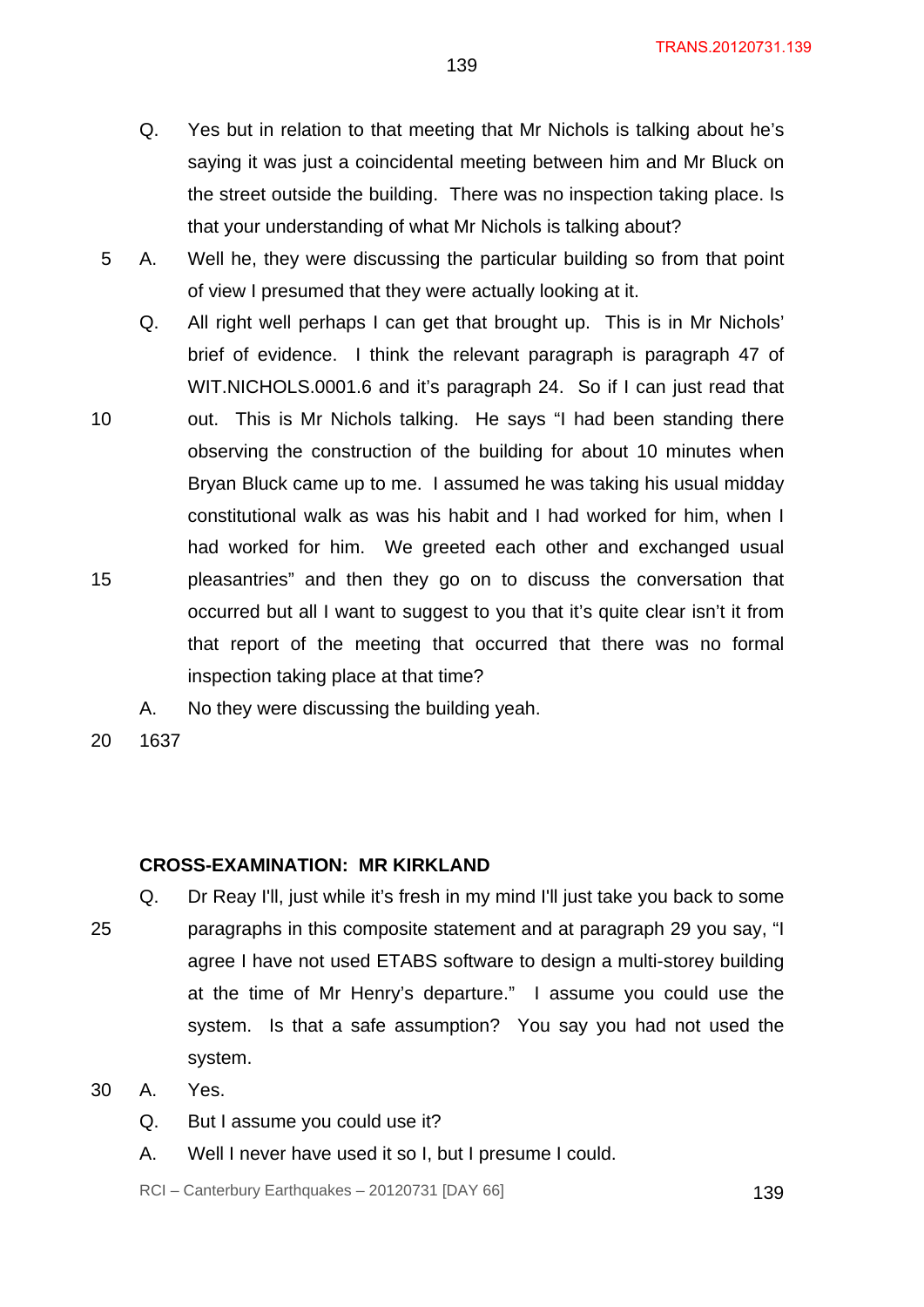Q. Right. Thank you. And at paragraph 32, this is Mr Henry speaking again when he talks about the calculations, these were the Landsborough House calculations, were unlikely his calculations were sufficiently detailed for a first-time designer. That appears to me to be a signal that Mr Harding, and I'll come back to this in some detail, would have needed supervision or review within your office. What do you say to that?

140

- 10 15 20 A. I think that to suggest that only the calculations were available to Mr Harding is not correct. He had access to the drawings for the building, the specification and you would expect an engineer to read the calculations in conjunction with the finished drawings. The, there was also the work that was done on the other building that was undertaken before CTV building where there was also further work from Mr Henry and it certainly would have given Mr Harding a very good start to undertake ETABS. The aspects that he appeared to struggle with, as I've learnt today, were really related to torsion and the buildings were, when you're designing with ETABS all the buildings were subject to torsion, that's expected, so I don't think, I think that he had a good introduction to it. He had the time to go and work at it and he never said to me that he was struggling with ETABS.
	- Q. I'll come back to that. Why then just in your view would Mr Henry describe Mr Harding as a first-time designer? What do the words "first time" mean to you?
	- A. I can't answer how Henry has written that.
- 25 Q. If I was to put it to you Dr Reay that "first-time" means an inexperienced designer –
	- A. No he was an experienced designer. He was using ETABS for the first time.
	- Q. At paragraph 42 you talk about the ETABS system. You say the use of
- 30 ETABS was not a mandatory requirement for this building under the code. Can I have please brought up ENG.STA.0018.53. That's on your screen Dr Reay?
	- A. Yes.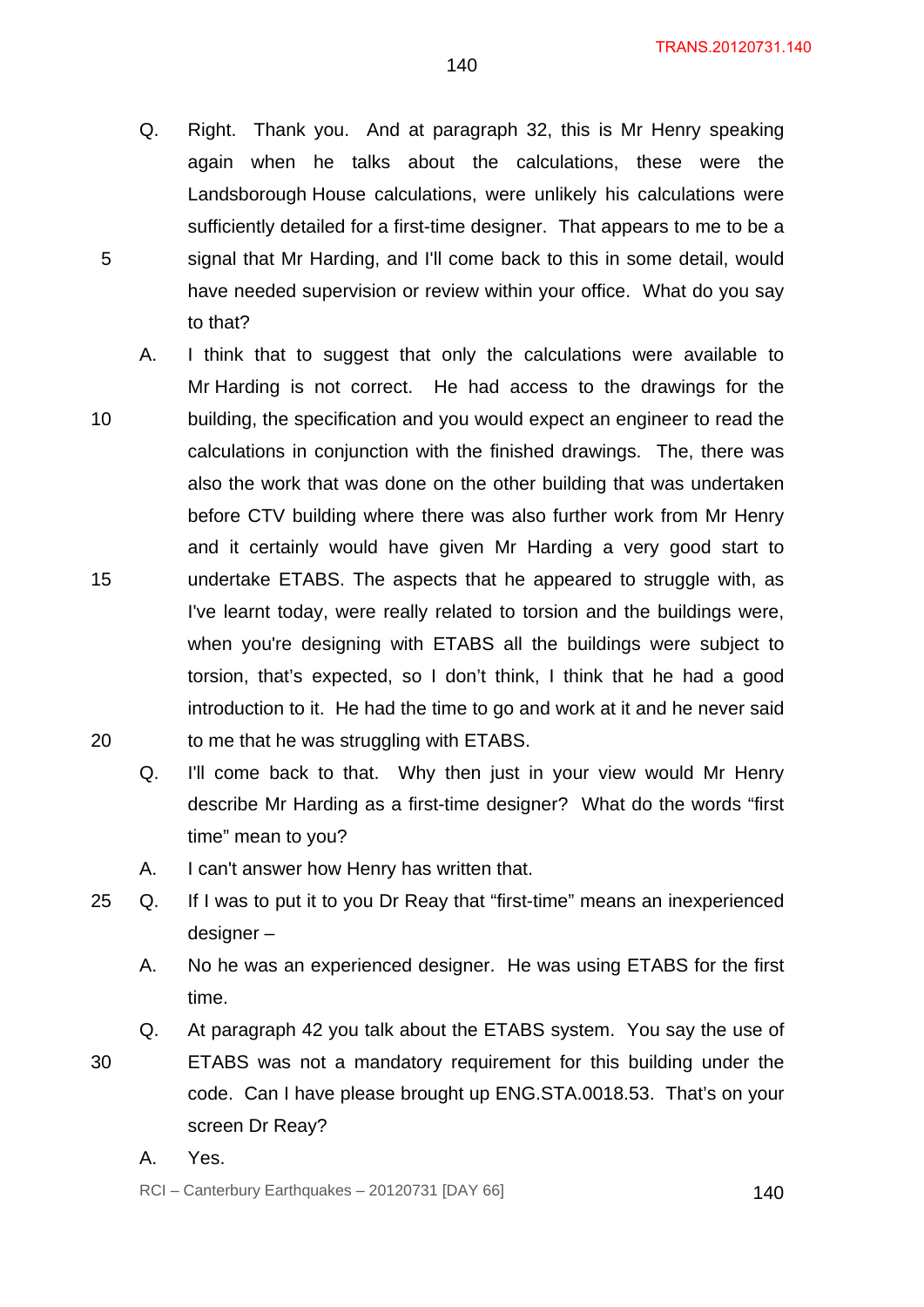Q. Yes if I could take you down to paragraph 3.7, 3.4.7.1(c) which is at the bottom right-hand corner.

141

- A. Yes.
- Q. Have you found that?
- 5 A. Yes.

10

15

- Q. Now it's my understanding when you say it's not mandatory, but the word "shall" is in that sub-paragraph. Is that not a mandatory word?
- A. Yes but you need to refer to another clause which, the clause (b) says that, "For reasonably regular structures, more than four storeys, the static method can be used," and this was a reasonably regular structure.
- Q. Mr Harding's evidence as I recall Dr Reay that this was an irregular structure. You don't agree with that?
- A. No I don't.
- Q. And as I recall he defined an irregular structure as one with torsional eccentricity. Is that a correct description?
- A. Well the eccentricity or the torsional eccentricity is a different matter to regularity.
- Q. So just one of the many points that you and Mr Harding do not agree on.

### **COMMISSIONER FENWICK**

20 What about the commentary on that clause, the bottom two paragraphs which actually starts to describe what is a moderately irregular building there. I think though that's not perhaps compulsory it's certainly best practice to follow the commentary. Would you like to follow it up with Dr Reay?

#### 25 **MR KIRKLAND:**

Yes, certainly.

#### **CROSS-EXAMINATION CONTINUES: MR KIRKLAND**

- Q. On the same page Dr Reay is there anything in the commentary that you wish to comment on?
- 30

### **MR KIRKLAND:**

RCI – Canterbury Earthquakes – 20120731 [DAY 66] 141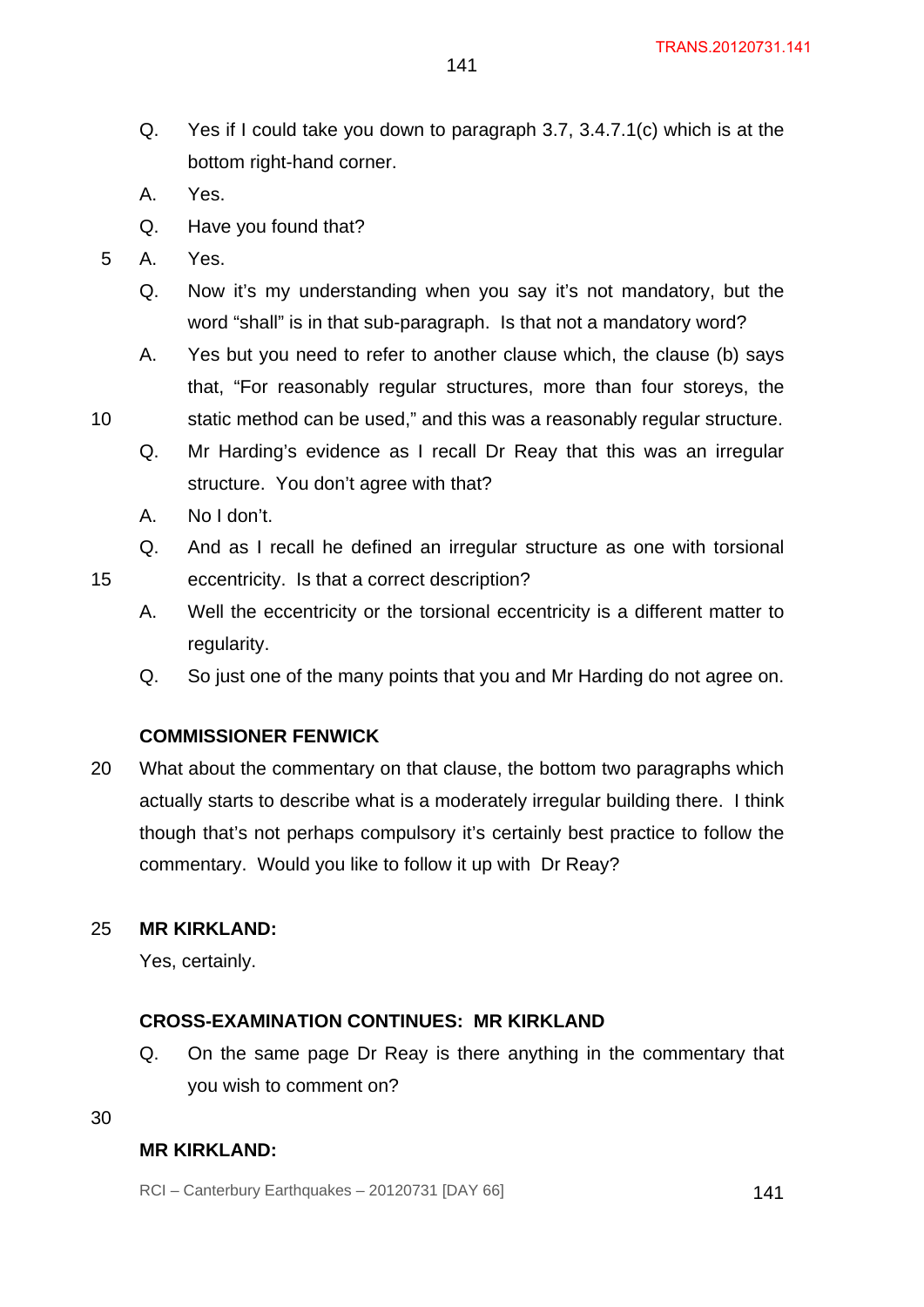That I assume Sir is starting at (c) 3.4.7.1?

# **COMMISSIONER FENWICK:**

Just the last two paragraphs that deal with the moderately irregular structure.

142

#### 5 **CROSS-EXAMINATION CONTINUES: MR KIRKLAND**

A. Yes the, the first of the last two refers to, "Reasonably regular buildings which have no major re-entrant angles and which are substantially uniform in plan."

# **COMMISSIONER FENWICK:**

- 10 Q. Right, thank you, and the second paragraph?
	- A. That's for eccentric buildings. There is a formula there for determining the ratio of the unfavourably affected wall.
	- Q. And would the CTV building have fitted into that category? Would that have been decided as eccentric or not?
- 15 A. From the work that has been done by Mr Latham it, it meets that requirement and is not a, defined as an eccentric building.
	- Q. But the work done by Mr Harding did not meet that criteria if I understand his response to my questions.
	- A. Mr Harding's work didn't meet that, no.

#### 20 **CROSS-EXAMINATION CONTINUES: MR KIRKLAND**

- Q. And at paragraph 50 Dr Reay I don't think you answered Mr Rennie's question. Mr Rennie's question was that did you give an instruction to Mr Harding not to contact Mr Henry?
- A. No I didn't.
- 25 Q. You didn't?
	- A. No.

1647

- Q. And in paragraph 54 where you refer to the two conferences that Mr Harding attended, you're not seriously putting forward, Dr Reay, that
- by attending two conferences that's going to bridge the gap in inexperience?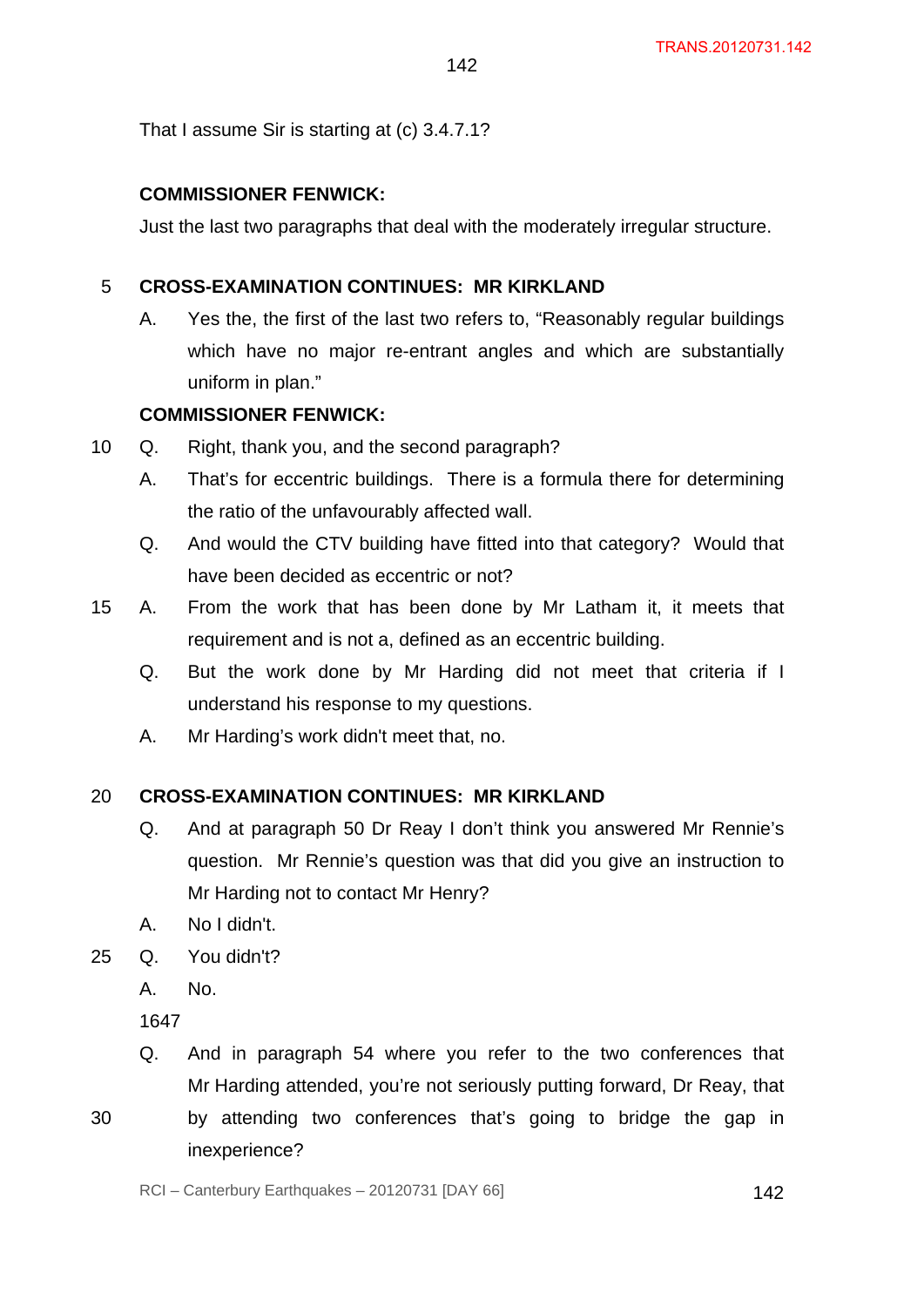- A. The, Mr Harding was experienced in concrete design. He was not an inexperienced designer. He had an engineering degree and he had 13 years' post-graduation experience. The, it was not a conference, as you say, it was in fact a seminar, three day seminar series and it covered many of the aspects, in fact the particular aspects it covered was the concrete code 1982 NZS3101 and the purpose of that seminar was to assist engineers with that code.
- Q. In that composite statement, Dr Reay, you have addressed the majority of Mr Henry's views but you haven't addressed paragraph 81 of what
- 10 Mr Henry says. He talks about, among other thing, that you and I quote, "He exercised tight control of the office and was very much in charge of the projects." Do you need that to be brought up to have a look at that? WIT.HENRY.0001.21?

### **WITNESS REFERRED TO SLIDE**

- 15 Q. Mr Harding's evidence was that was a very accurate description. Your response to that Dr Reay?
	- A. I was certainly responsible for managing the office. The, I wouldn't describe it as tight control. In the case of Mr Henry I was the principal consultant for those projects so had the overall responsibility for them. That was not the case for the CTV building though.
	- Q. So this was the one project that you're saying that you were not very much in charge of?
	- A. The CTV?
	- Q. Yes.

5

20

- 25 A. Not in the sense of being the principal consultant where you're more familiar with, where you are familiar with what the various people working on the job are doing as an overall role.
	- Q. Mr Rennie referred to the last document annexed to your composite brief, can I have brought up again please WIT.REAY.005.20?

#### 30 **WITNESS REFERRED TO SLIDE**

Q. Mr Harding's evidence, as I recall Dr Reay, and I quote that, "Mr Strachan…" that's how it's pronounced, "…spent 95% of the draughting job on the CTV building." Your response to that?

 $RCI - Canterbury Earthquakes - 20120731 [DAY 66]$  143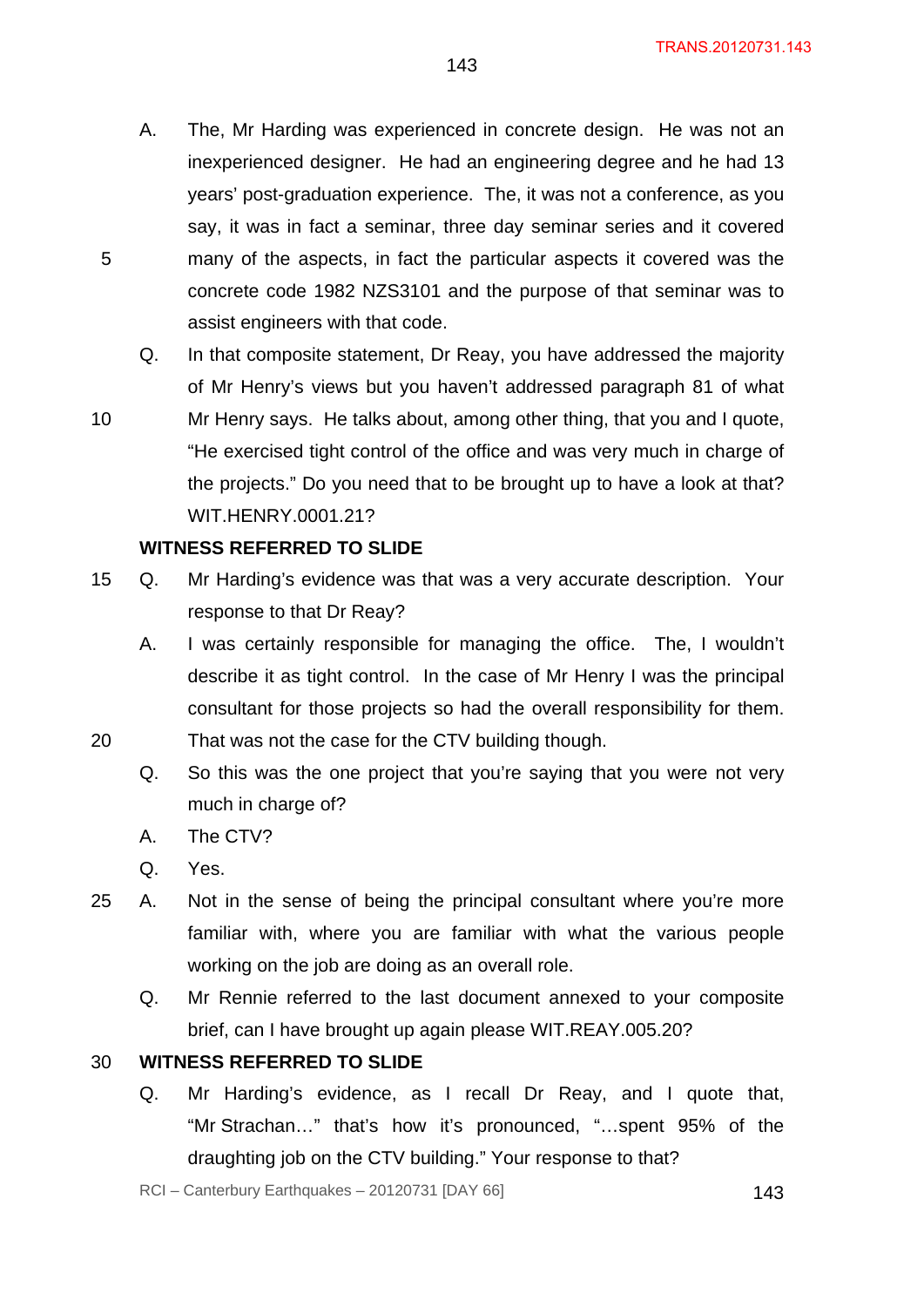- A. Well I'd make two comments. One is it is unlikely that the time records are wrong. Secondly I note that in an earlier letter to the Commission Mr Harding did refer to a draughtsman from Holmes undertaking the work and if that was the case it had to be Mr Horn.
- 5 Q. Mr Horn in paragraph 8 of his brief says that, "I have no memory of the CTV building project. I have looked at the drawings that were submitted to the Council but I do not recognise them." Surely Dr Reay, if someone had spent 141 hours on these drawings, even after the passage of time, a draughtsman would recognise them?
- 10 A. (no audible answer 16:52:50)
	- Q. Your response to that?
	- A. Well, if I, provided Mr Horn was available and not on another job, he is the person that I would've put on that job.
	- Q. Because he was more experienced than Mr Strachan?
- 15 A. Mmm.

Q. And in paragraph 12 of his evidence, I'm coming to Mr Strachan now, in part he says, "However, since I looked at the second full set of drawings for the CTV building there was no doubt that I had done the majority of the draughting for this building." How can the majority of the draughting of this building, Dr Reay, if Mr Strachan's got it right can equate to 2.75 hours?

- A. I think Mr Strachan has also said that the drawings are traced and that the tracing is similar to his handwriting and he has also said that he has a memory problem from a chemical poisoning, hasn't he?
- 25 Q. So we've got Mr Harding saying one thing, we've got Mr Horn saying one thing, we've got Mr Strachan saying one thing, but they all seem to be consistent with their theme. So on that basis can these time records be relied on Dr Reay?
	- A. Well there were several buildings and if you, and people like Terry Horn
- 30 would've worked on several of them, some of them. Wayne Strachan would've worked on some of them, probably fewer than Terry Horn, and after 26 years I would suggest that the time records are probably the best indicator of who actually worked on the job.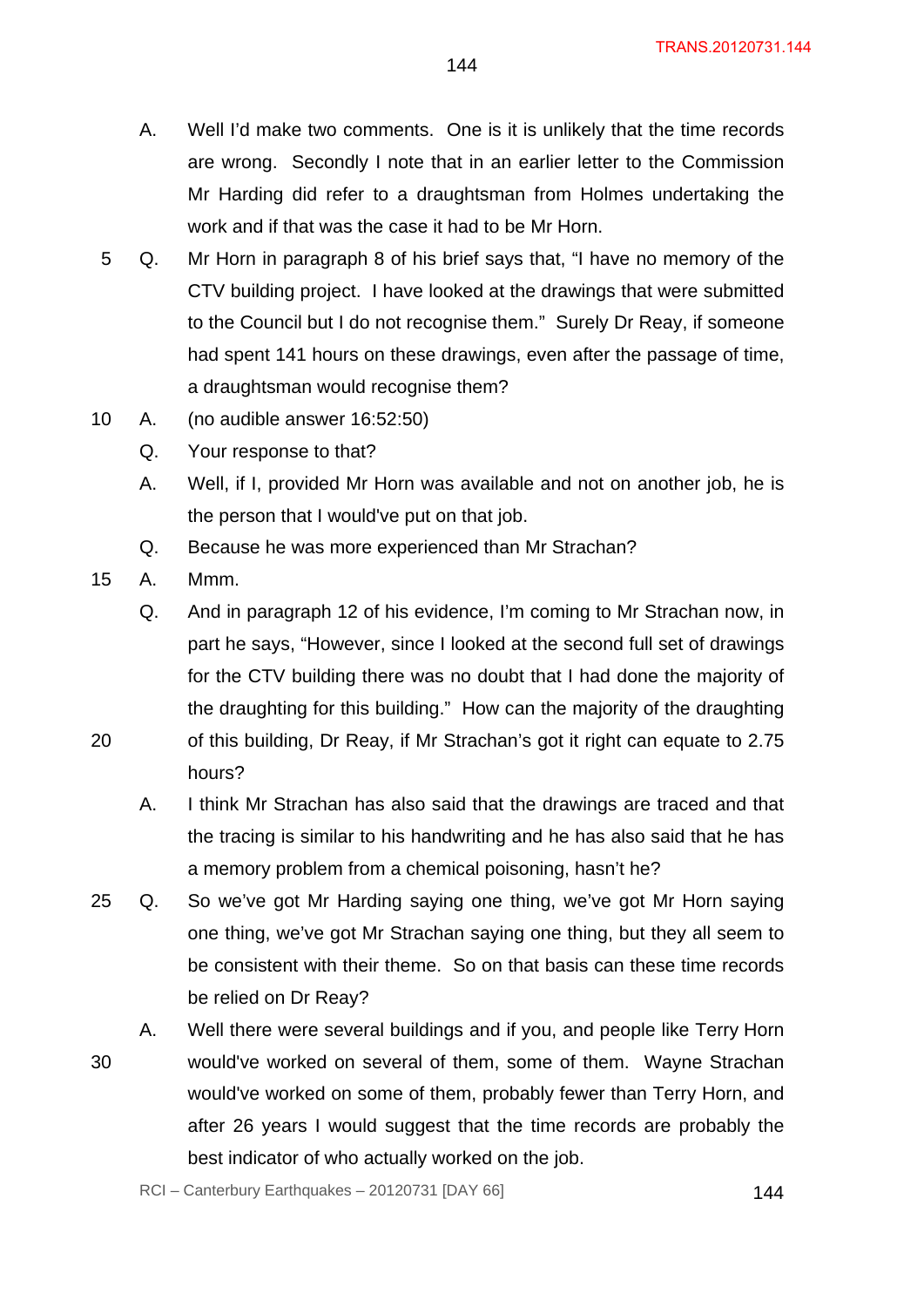- Q. When you say Dr Reay, "several buildings" the top of this time sheet has got job 2503?
- A. Mmm.
- Q. That's a stand alone building, the CTV building?
- 5 A. Yes.
	- Q. So these records don't relate to several buildings do they?
	- A. No, but at that time Landsborough House was drawn, Mair Astley, Cashel Street.
- 10 Q. I'll come back to this later Dr Reay, but just while I've got this, this schedule on the screen, does it surprise you that you only spent 3.5 hours working on the CTV building?
	- A. Was that a question?
	- Q. Yes it was a question?
	- A. Sorry I missed it?
- 15 Q. The time records that are up on the screen record you as allocating, or having allocated only 3.5 hours working on the CTV project. Does that not surprise you as the principal of the firm?
	- A. No I would've written down the specific times when I was undertaking a task that I thought warranted recording, that it wasn't straight administration. I would've spent, as I've said, other time which I would describe as more administrative or management but rather, but not design.
		- Q. I think in a question from His Honour you said in all probability the fee for this job was fixed. Did I hear that correctly or understand that
- 25 correctly?
	- A. I think that's the probability.

1657

20

- Q. So then there would be no need to record hours if a fee was fixed, or a lot of hours?
- 30 A. Well one still needs to know how well, what the job costs at the end because when you're weighing up the fees for a following job you do need to know what the real costs are.
	- Q. So these hours of yours of 3.5 would be over and above the fixed fee?

145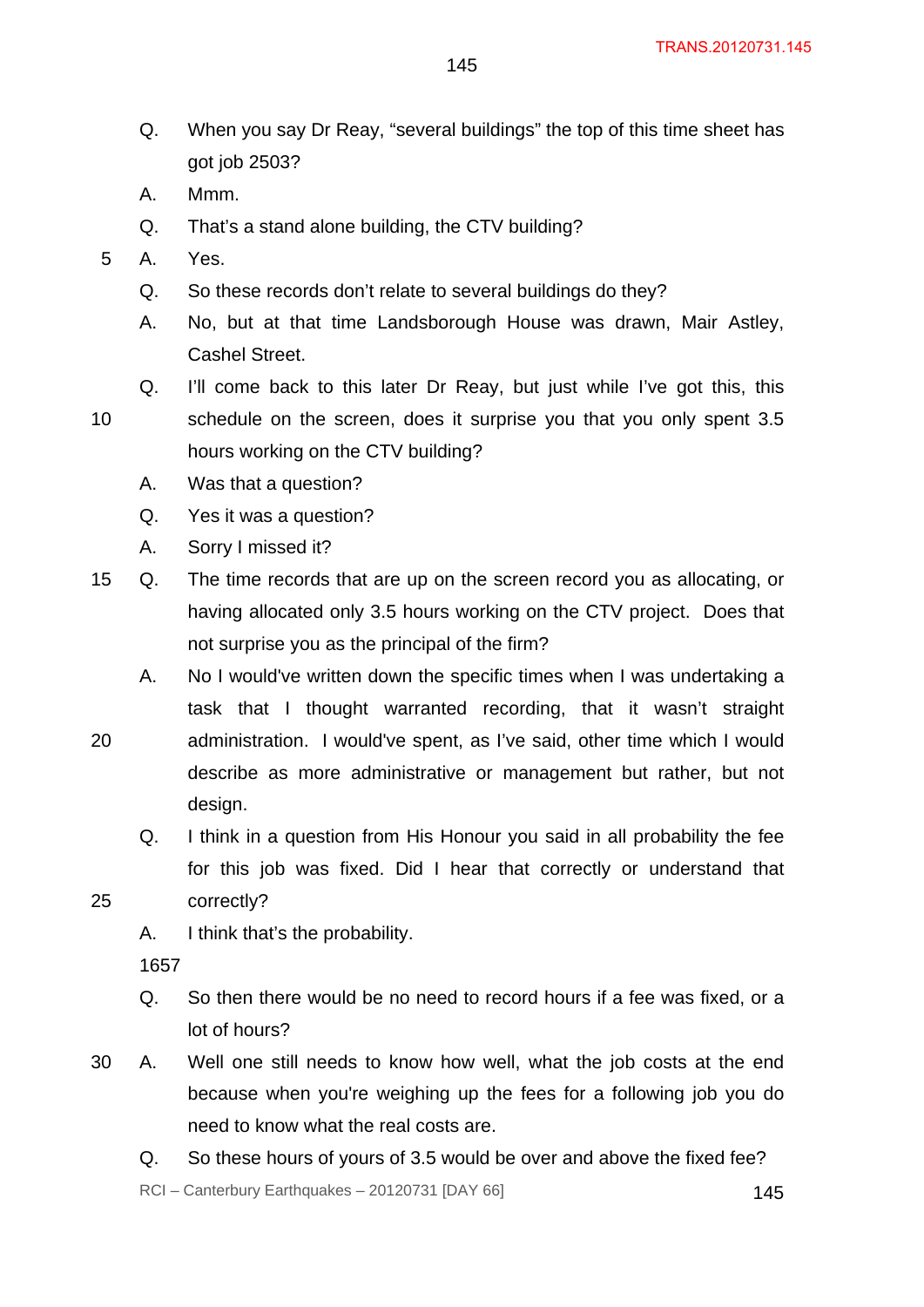- A. The fees over and above 3.5 would be treated as management.
- Q. The early 1980s Dr Reay was a very busy time in the building industry as I recall. Do you agree with that?
- A. I think I've said so.
- 5 Q. You had a number of public companies that had surfaced, and a lot of them were involved in either (a) building buildings for themselves or itselves and spec buildings. Do you agree with that?
	- A. Not so much in Christchurch, more so in Auckland.
	- Q. And with Mr Henry giving notice you were really left on your own with a draughtsman for  $-$  is that correct, from a point of view of engineering personnel?
		- A. Oh yes. That's correct.
		- Q. So you were keen, maybe an obvious question to fill that role reasonably quickly because of the pressure of having a lot of work in the office?
		- A. Well there wasn't pressure in that sense, in that, at that time I hadn't committed to undertaking any more multi-storey buildings.
		- Q. So this was 1985 moving into 1986, it was a sort of a very busy time in the office. We hadn't arrived at the 87 share market crash if I could put it
- 20 that way.
	- A. Well it was as busy as what one wanted to make it.
	- Q. But your office was particularly busy at this time.
	- A. Well the work was there. I wouldn't describe it as exceptionally busy.
	- Q. And you were in need of an engineer who (1) was able to design multistorey buildings. Is that correct?

25

10

15

- A. If we were going to carry on designing them, yes.
- Q. And (2) an engineer capable of using the ETABS system?
- A. He would need to be capable of doing that, yes.
- Q. Mr Harding's evidence is that you were encouraging or the firm was
- 30 encouraging business, or the business of designing high rise buildings, so you were trying to capture that part of the market?
	- A. No that's not correct.
	- Q. Is that not correct?
	- $RCI Canterbury Earthquakes 20120731 [DAY 66]$  146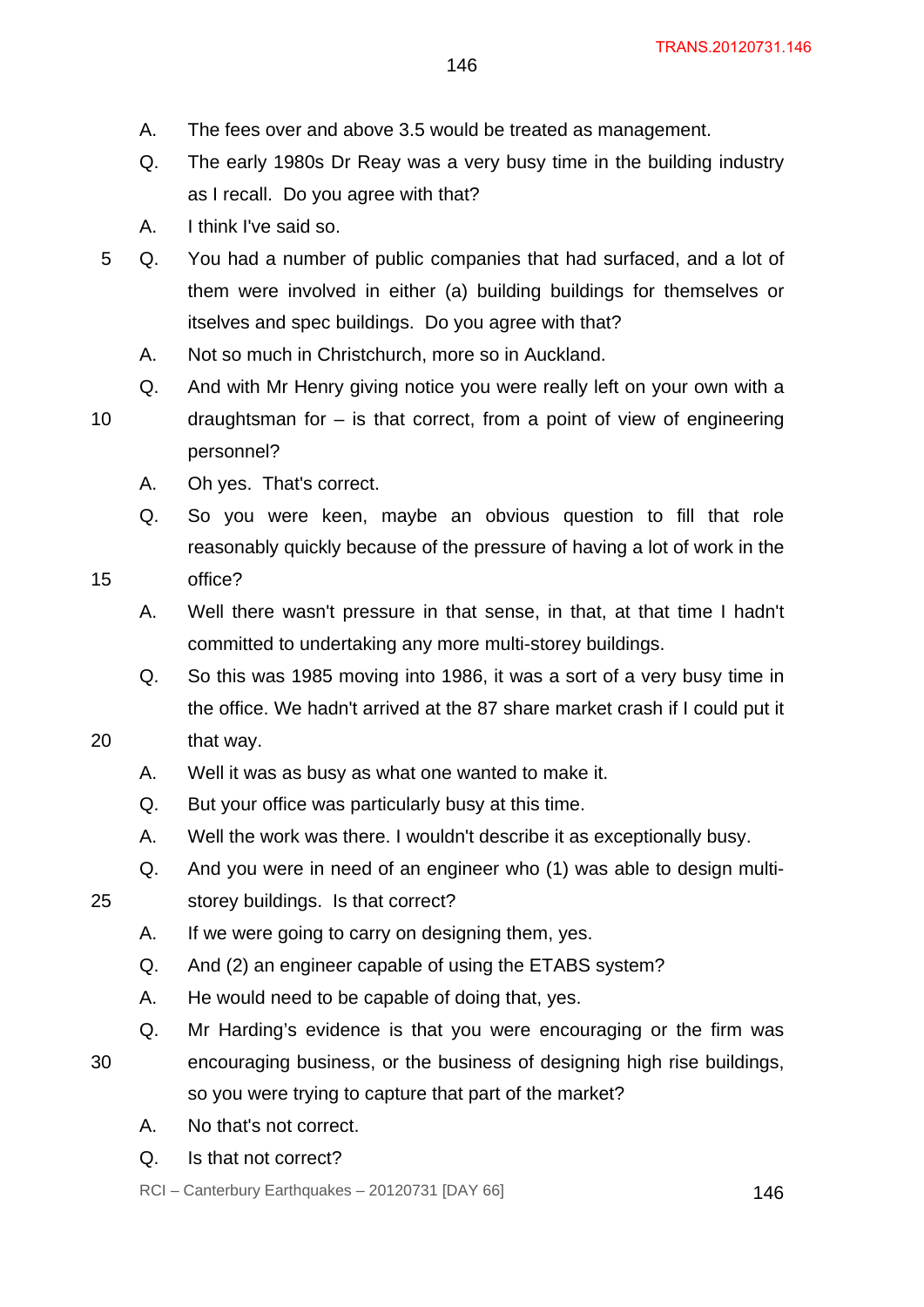- A. No. No we had existing clients who had decided to  $-$  that they wanted to develop some medium rise buildings and we were certainly not setting out to go beyond that.
- Q. When you employed Mr Harding, Dr Reay, you knew in some detail of his experience dating back to the Hardie and Anderson days, his engineering experience?
	- A. I knew what his experience was because he'd worked for me previously.
	- Q. And the previous time he worked with you was between 1978 and 1980. Is that correct?
- 10 A. Yes, it was in that region.
	- Q. And as I recall I can go to his evidence if I need to, but I think he was mainly involved with low rise buildings, the static method of calculations involved?
	- A. That would be correct.

15

5

## **WITNESS STOOD DOWN HEARING ADJOURNS: 5.02 PM**